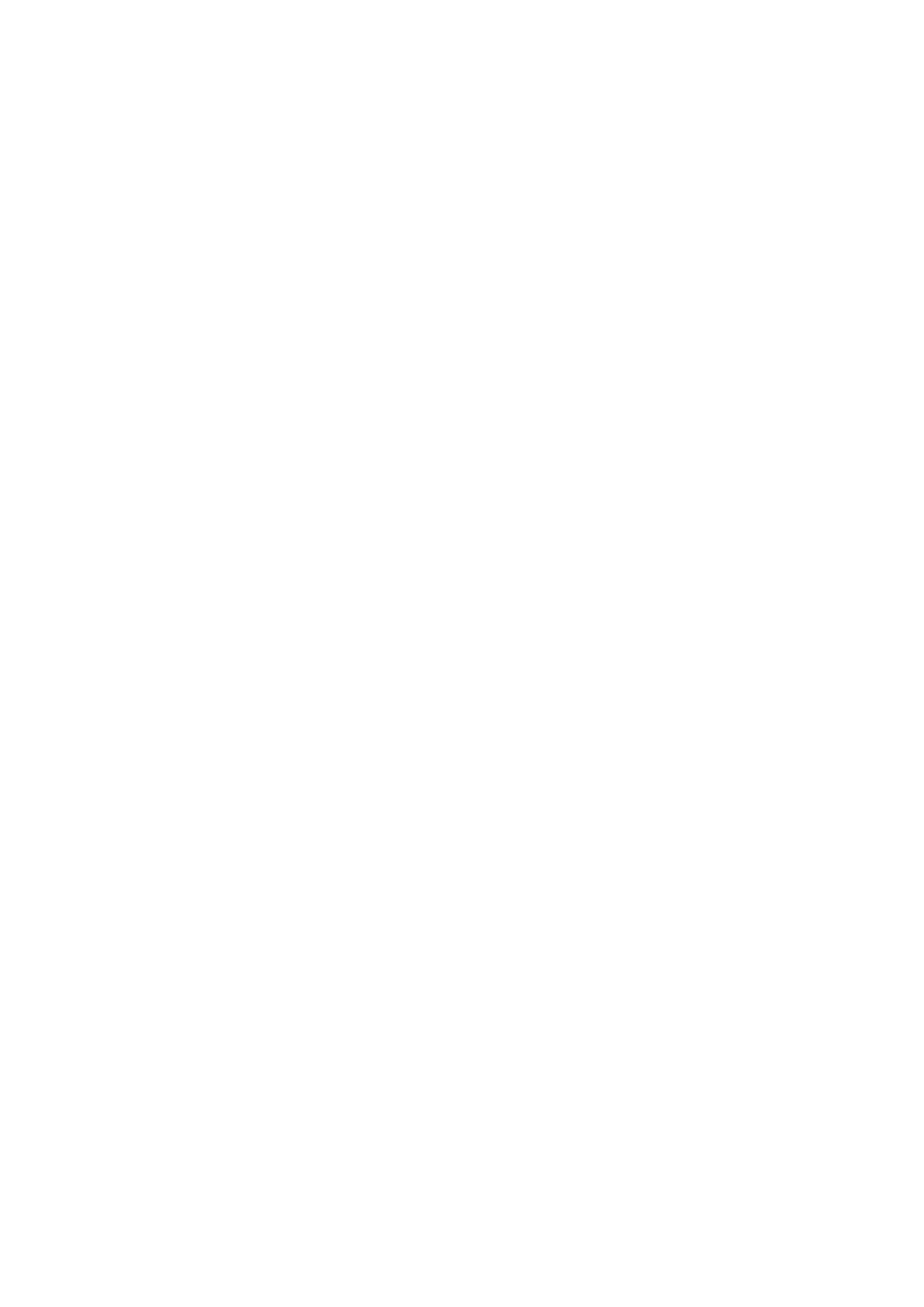Western Australia

# **Bail Act 1982**

## **CONTENTS**

# **Part I — Preliminary**

| 1.  | Short title                                         | $\mathbf{2}$   |
|-----|-----------------------------------------------------|----------------|
| 2.  | Commencement                                        | $\overline{c}$ |
| 3.  | Interpretation                                      | $\overline{c}$ |
| 4.  | Application of this Act                             | $\overline{7}$ |
|     | Part $II$ — Rights of accused in                    |                |
|     | relation to bail                                    |                |
| 5.  | Right of accused to have bail considered under this |                |
|     | Act                                                 | 8              |
| 6.  | Duty imposed on arresting officer or person         | 8              |
| 7.  | Duty imposed on judicial officers in respect of     |                |
|     | unconvicted accused                                 | 10             |
| 7A. | Bail for appeal under <i>Criminal Procedure</i>     |                |
|     | (Summary) Act 1902                                  | 12             |
| 8.  | Accused to be given information and prescribed      |                |
|     | forms                                               | 13             |
| 9.  | Bail decision may be deferred until further         |                |
|     | information obtained                                | 14             |
| 10. | Sections 5, 6 and 7 do not apply where accused      |                |
|     | imprisoned for other cause                          | 15             |
| 11. | Rights following grant of bail                      | 15             |
| 12. | Further limitation on rights in sections 5 and 11   | 17             |
|     | Part III — Jurisdiction to grant bail               |                |
| 13. | Jurisdiction to grant bail                          | 18             |

As at 26 Jun 2006 Version 05-f0-07 page i Extract from www.slp.wa.gov.au, see that website for further information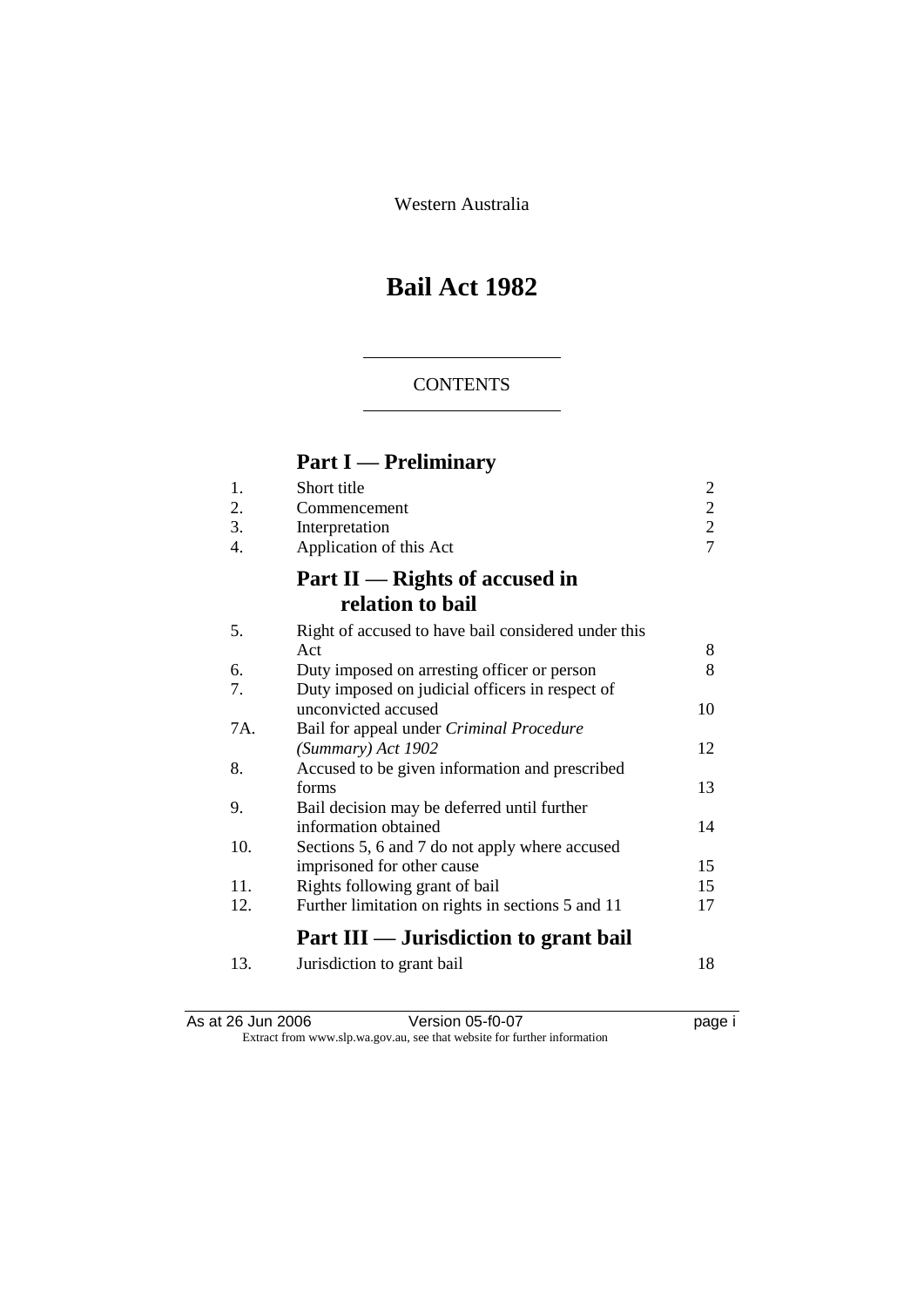| 14.<br>15. | Supreme Court Judge has jurisdiction in all cases<br>Exclusive jurisdiction of Supreme Court Judge in | 18 |
|------------|-------------------------------------------------------------------------------------------------------|----|
|            | murder cases                                                                                          | 19 |
| 16.        | Bail of person arrested on warrant                                                                    | 20 |
| 16A.       | Restrictions on powers of authorised officers and                                                     |    |
|            | justices in certain cases                                                                             | 20 |
| 17.        | Conditions which may be imposed                                                                       | 22 |
| 17A.       | Further provisions as to responsible person's                                                         |    |
|            | undertaking (Schedule 1 Part C clause 2)                                                              | 22 |
| 18.        | Police officer may dispense with bail in certain                                                      |    |
|            | cases upon deposit of cash                                                                            | 23 |
| 19.        | Return or application of deposit where bail                                                           |    |
|            | dispensed with                                                                                        | 24 |
|            |                                                                                                       |    |
|            | Part IV — Hearing of case for bail,                                                                   |    |
|            | parties, and evidence                                                                                 |    |
| 20.        | Power to consider bail in camera and to prohibit                                                      |    |
|            | publication                                                                                           | 26 |
| 21.        | Parties                                                                                               | 27 |
| 22.        | Evidence                                                                                              | 27 |
| 23.        | Accused not bound to supply information                                                               | 27 |
| 24.        | Information may be referred to police officer for                                                     |    |
|            | verification or for report                                                                            | 28 |
| 24A.       | Information may be referred to community                                                              |    |
|            | corrections officer for verification or for report                                                    | 28 |
| 25.        | Protection of accused as to information given for                                                     |    |
|            | bail purposes                                                                                         | 29 |
| 26.        | Record of decision and reasons                                                                        | 29 |
| 27.        | Transmission of relevant papers to court                                                              | 30 |
| 27A.       | Transmission of papers to CEO (Justice)                                                               | 31 |
|            |                                                                                                       |    |
|            | <b>Part V</b> — Bail undertakings                                                                     |    |
| 28.        | Bail undertaking                                                                                      | 32 |
| 29.        | Before whom bail undertaking may be entered into                                                      | 33 |
| 30.        | Duties of person before whom bail undertaking is                                                      |    |
|            | entered into                                                                                          | 33 |
| 31.        | Different time and place for appearance may be                                                        |    |
|            | substituted                                                                                           | 34 |
| 32.        | Giving and proof of notices under section 31                                                          | 36 |
|            |                                                                                                       |    |

| ⋍ |  |
|---|--|
| ┍ |  |
|   |  |

page ii Version 05-f0-07 As at 26 Jun 2006 Extract from www.slp.wa.gov.au, see that website for further information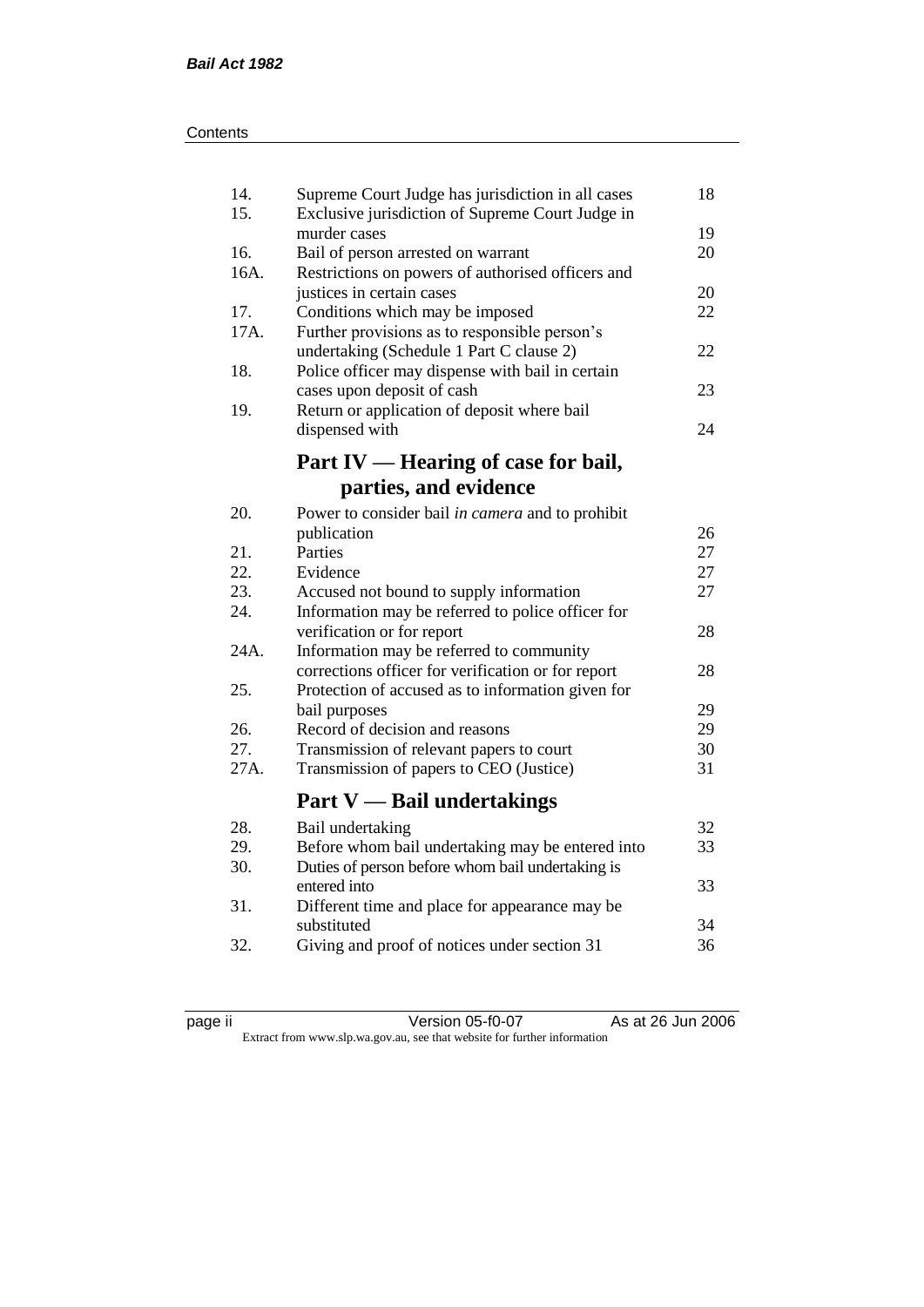| 33.  | Judicial officer may order accused to enter into bail<br>undertaking | 37 |
|------|----------------------------------------------------------------------|----|
| 34.  | Cessation and suspension of bail undertaking                         | 38 |
|      | <b>Part VI</b> — Sureties and surety                                 |    |
|      | undertakings                                                         |    |
| 35.  | Meaning of surety and surety undertaking                             | 39 |
| 36.  | Authority to approve sureties                                        | 39 |
| 37.  | Proposed surety to receive certain information and                   |    |
|      | prescribed form for completion                                       | 40 |
| 38.  | Persons disqualified from being sureties                             | 40 |
| 39.  | Matters relevant to approval of sureties                             | 41 |
| 40.  | Decision on application by proposed surety                           | 41 |
| 41.  | Finality of decision to refuse approval                              | 42 |
| 42.  | Before whom surety undertaking may be entered<br>into                | 42 |
| 43.  | Duties of persons before whom surety undertaking                     |    |
|      | is entered into                                                      | 42 |
| 44.  | Surety undertaking extends to adjourned hearing                      |    |
|      | only by consent                                                      | 43 |
| 45.  | Giving and proof of notices under section 44                         | 44 |
| 46.  | Power of surety to apprehend accused                                 | 44 |
| 47.  | Cessation and suspension of surety undertaking                       | 45 |
| 48.  | Surety may apply for cancellation of his                             |    |
|      | undertaking                                                          | 46 |
| 49.  | Forfeiture of money under surety's undertaking                       | 47 |
| 50.  | Offence to indemnify surety                                          | 49 |
|      | <b>Part VIA — Administration of home</b>                             |    |
|      | detention conditions                                                 |    |
| 50A. | Powers of CEO (Justice)                                              | 50 |
| 50C. | Powers and duties of community corrections                           |    |
|      | officers                                                             | 50 |
| 50D. | Powers of members of the Police Force                                | 52 |
| 50E. | CEO (Justice) may substitute a different place of                    |    |
|      | detention and apply conditions                                       | 52 |
| 50F. | CEO (Justice) may revoke bail                                        | 53 |
| 50G. | Procedure on arrest after revocation of bail                         | 53 |
| 50H. | Exclusion of the rules of natural justice                            | 54 |
| 50J. | Delegation by CEO (Justice)                                          | 54 |
|      |                                                                      |    |

| As at 26 Jun 2006 | Version 05-f0-07                                                         | <br>page III |
|-------------------|--------------------------------------------------------------------------|--------------|
|                   | Extract from www.slp.wa.gov.au, see that website for further information |              |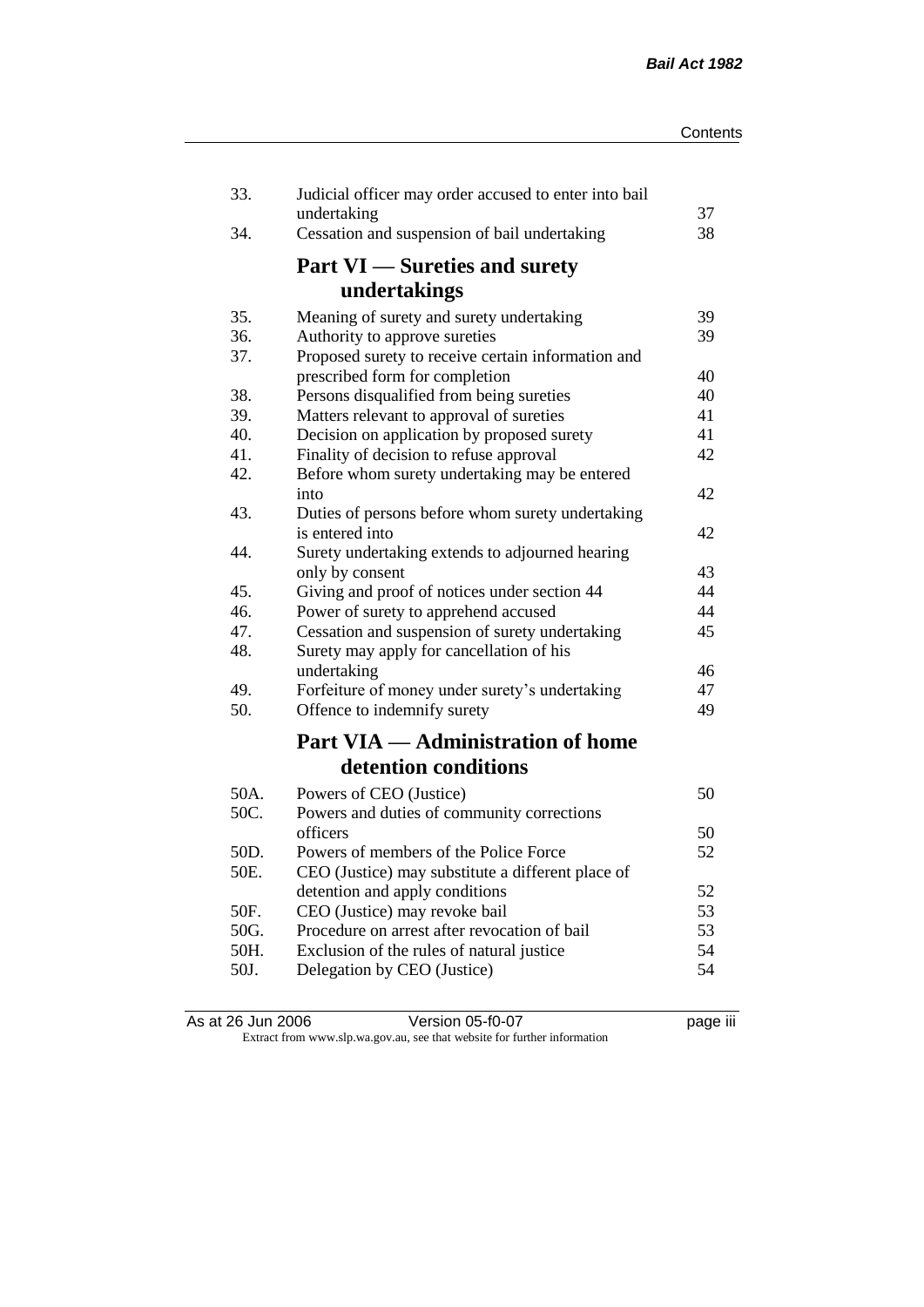| Contents |
|----------|
|----------|

| 50K.<br>50L.   | Retrieval of monitoring equipment<br>Rules           | 54<br>55 |
|----------------|------------------------------------------------------|----------|
|                | <b>Part VII — Enforcement of bail</b>                |          |
|                | undertakings                                         |          |
| 51.            | Offence to fail to comply with bail undertaking      | 56       |
| 52.            | Provisions as to summary proceedings before          |          |
|                | superior courts for an offence under section 51      | 57       |
| 53.            | Appeals against decisions made under s. 52           | 58       |
| 54.            | Accused on bail may be taken before a judicial       |          |
|                | officer for variation or revocation of bail          | 59       |
| 55.            | Powers of judicial officer to revoke or vary bail    | 60       |
| 56.            | Warrant for arrest of absconding accused             | 61       |
| 57.            | Forfeiture of money under bail undertaking           | 61       |
| 58.            | Automatic forfeiture on expiration of one year after |          |
|                | absconding                                           | 62       |
|                | <b>Part VIII — Miscellaneous</b>                     |          |
| 59.            | Further power of judicial officer in relation to     |          |
|                | enforcement of undertakings                          | 64       |
| 60.            | Accused and surety to notify any change of address   | 64       |
| 61.            | Offence of failing to bring arrested person before   |          |
|                | court or person able to grant bail                   | 65       |
| 62.            | Offence to give false information for bail purposes  | 65       |
| 63.            | Protection of persons carrying out this Act          | 65       |
| 64.            | Evidence of non-appearance, etc., by an accused      | 66       |
| 65.            | Bail undertakings by minors                          | 66       |
| 66.            | Abolition of other powers to grant bail              | 66       |
| 66A.           | Delegation by registrar                              | 67       |
| 67.            | Regulations                                          | 67       |
|                | <b>Schedule 1</b>                                    |          |
|                | Part A — Jurisdiction to grant bail                  |          |
| 1.             | Initial appearance                                   | 69       |
| $\mathfrak{D}$ | Annearance after adiournment                         | 69       |

| . | mitted appearance                           |    |
|---|---------------------------------------------|----|
|   | Appearance after adjournment                | 69 |
|   | Appearance on committal to Supreme Court or |    |
|   | <b>District Court</b>                       | 70 |
|   | Appearance in connection with appeal etc.   | 70 |
|   | Appearance prescribed by regulation         | 71 |
|   | Appearances not otherwise provided for      | 71 |
|   |                                             |    |

| page | ιv |
|------|----|
|------|----|

page iv Version 05-f0-07 As at 26 Jun 2006 Extract from www.slp.wa.gov.au, see that website for further information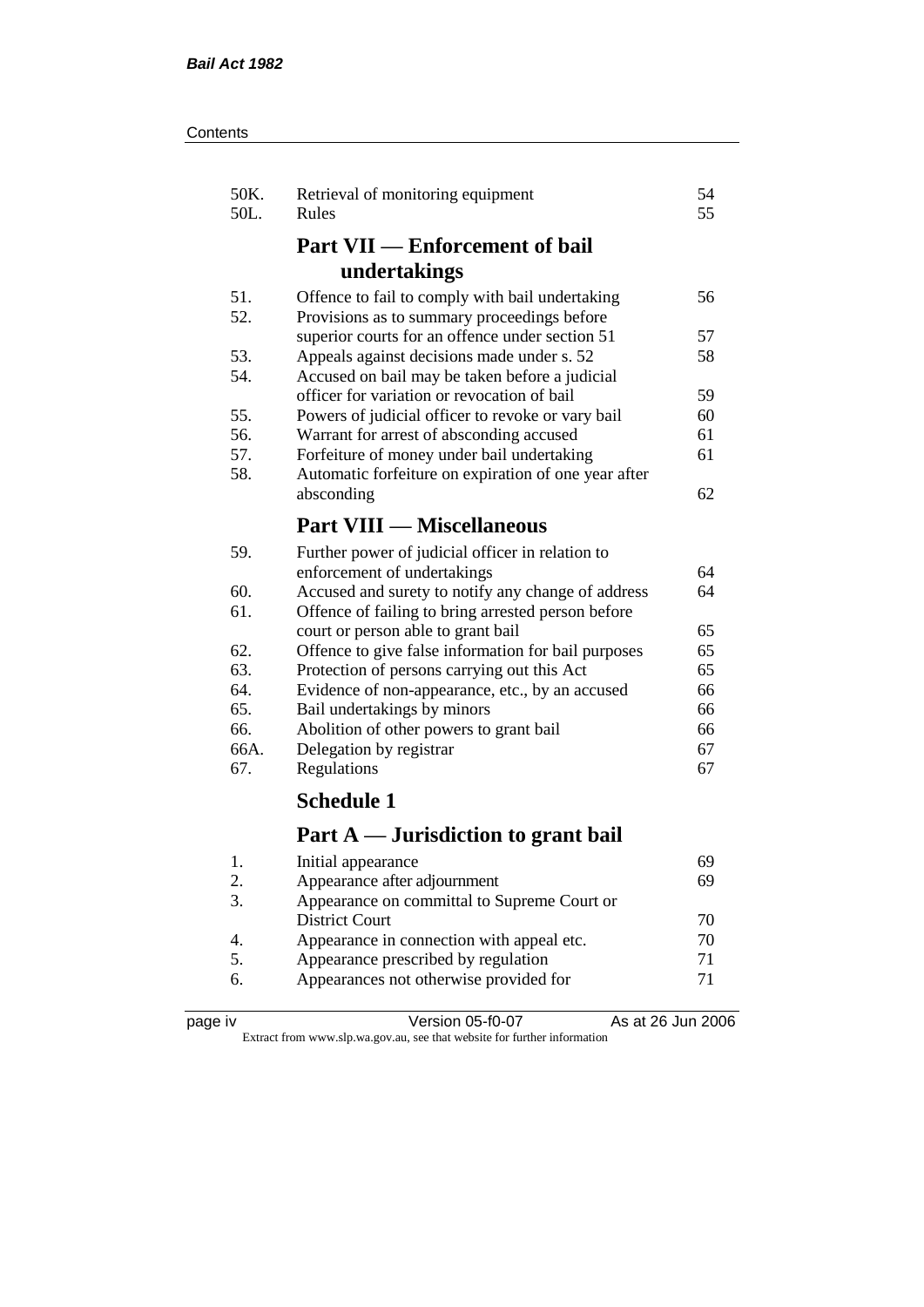| Contents |  |
|----------|--|
|----------|--|

| 7.               | Interpretation in this Part                                                                   | 71 |
|------------------|-----------------------------------------------------------------------------------------------|----|
|                  | Part B — Cessation of power to grant<br><b>bail</b>                                           |    |
| 1.               | Upon decision by Judge, power of other officers<br>ceases                                     | 71 |
| 2.               | Upon decision by judicial officer, his power and<br>that of his peers ceases                  | 72 |
| 3.               | Upon refusal by justice power of authorised officer<br>or justice ceases                      | 72 |
| $\overline{4}$ . | Judicial officer's powers where accused proves<br>new facts or changed circumstances          | 72 |
|                  | Part C — Manner in which                                                                      |    |
|                  | jurisdiction to be exercised                                                                  |    |
| 1.               | Bail before conviction to be at discretion of bail                                            |    |
|                  | authority, except for a child                                                                 | 73 |
| 2.               | Child to have qualified right to bail                                                         | 74 |
| 3.               | Matters relevant to consideration of clause 1(a)                                              | 76 |
| 3A.              | Bail where serious offence committed while                                                    |    |
|                  | accused on bail for another serious offence                                                   | 76 |
| 3B.              | Determination of exceptional reasons under                                                    |    |
|                  | clause $3A(1)$                                                                                | 77 |
| 4.               | When bail to be granted after conviction                                                      | 79 |
| 5.               | Exception for bail for an appeal under the Criminal                                           |    |
|                  | Appeals Act 2004 Part 2                                                                       | 79 |
| 6.               | Bail of people on community orders, etc.                                                      | 80 |
| 7.               | Bail for initial appearance to be for not more than                                           |    |
|                  | 7 days                                                                                        | 80 |
| 8.               | Bail on adjournment in petty sessions to be for not                                           |    |
|                  | more than 30 days except by consent                                                           | 80 |
| 9.               | Provision as to calculation of time                                                           | 81 |
|                  | Part D — Conditions which may be                                                              |    |
|                  | imposed on a grant of bail                                                                    |    |
| 1.               | Conditions as to forfeiture and giving security may<br>be imposed on the accused and sureties | 81 |
| 2.               | Other conditions which may be imposed                                                         | 82 |
| 3.               | Home detention condition may be imposed                                                       | 85 |
|                  |                                                                                               |    |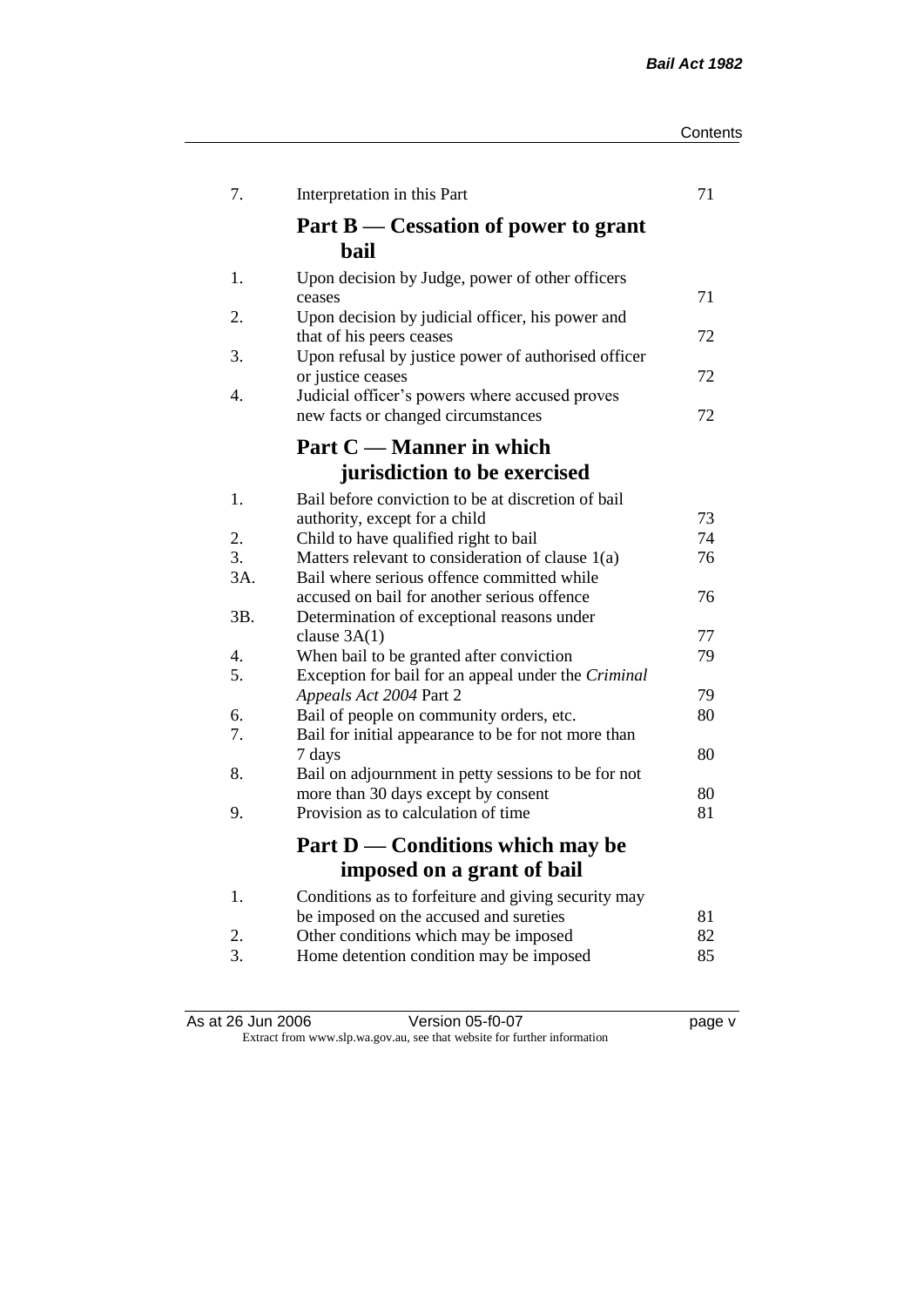**Contents** 

# **Schedule 2 Serious offences**

## **Notes**

| Compilation table                            |  |
|----------------------------------------------|--|
| Provisions that have not come into operation |  |

page vi Version 05-f0-07 As at 26 Jun 2006 Extract from www.slp.wa.gov.au, see that website for further information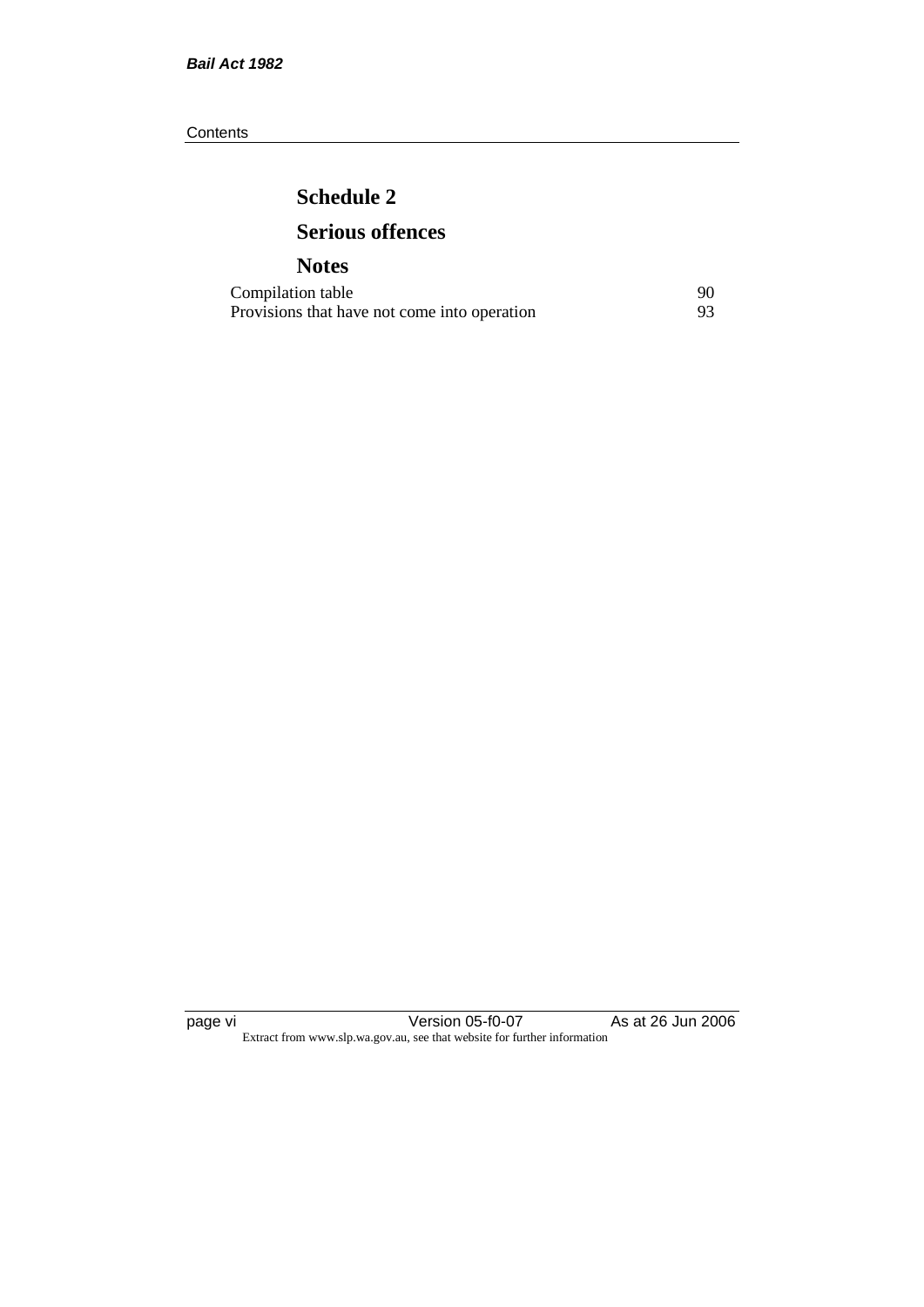Western Australia

# **Bail Act 1982**

**An Act to make better provision for bail in criminal proceedings.** 

As at 26 Jun 2006 Version 05-f0-07 page 1 Extract from www.slp.wa.gov.au, see that website for further information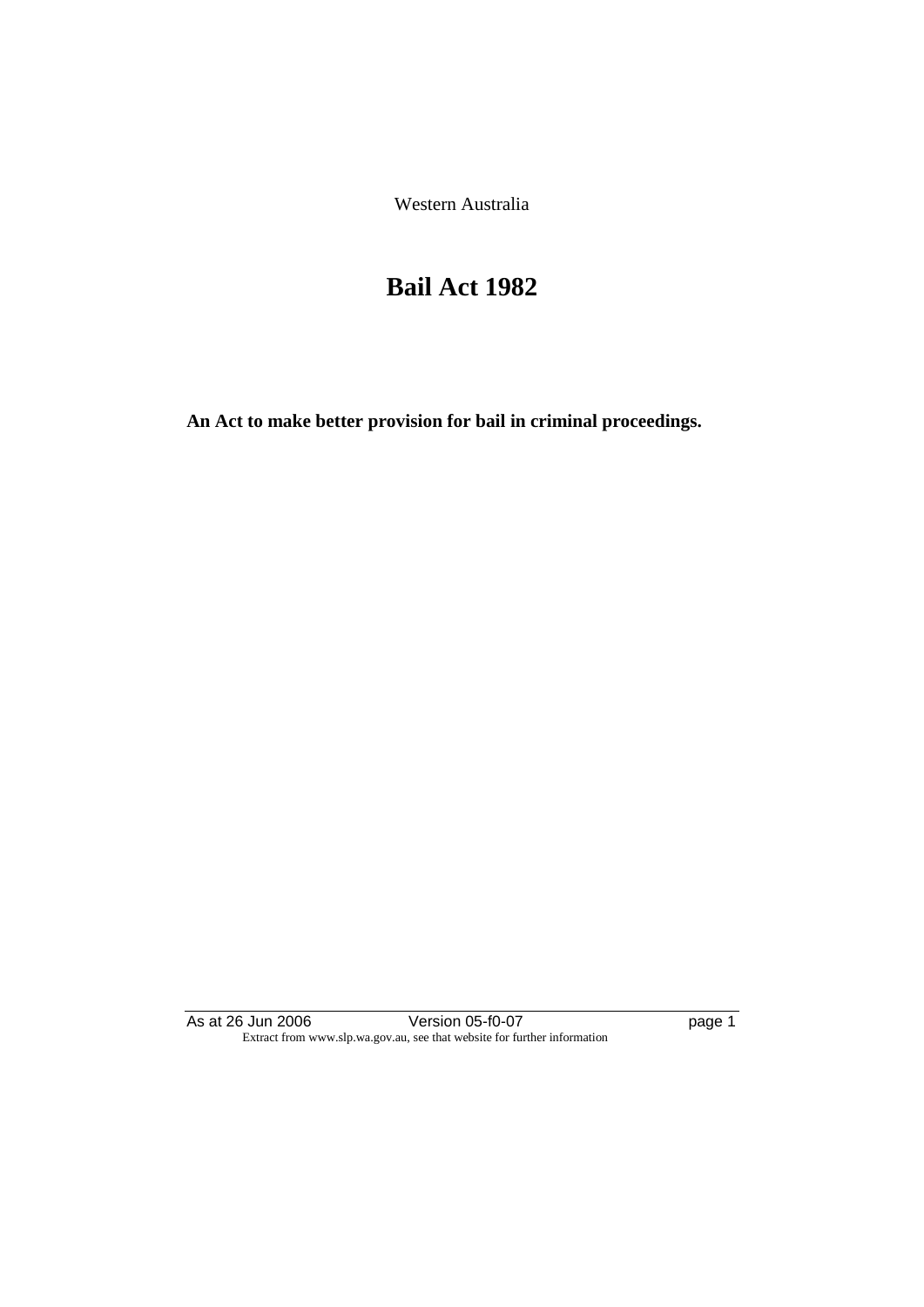## **Part I — Preliminary**

## **1. Short title**

This Act may be cited as the *Bail Act* 1982<sup>1</sup>.

## **2. Commencement**

This Act shall come into operation on a day to be fixed by proclamation  $<sup>1</sup>$ .</sup>

## **3. Interpretation**

(1) In this Act, unless a contrary intention appears —

**"accused"** includes —

- (a) a person charged with, convicted of, or found guilty of an offence;
- (b) a person whose conviction for an offence is stayed;
- (c) a person in respect of whom an appeal relating to an offence is pending;
- (d) a person in respect of whom a new trial for an offence has been ordered;

## **"adjournment"**—

- (a) means any order of a court by which proceedings for an offence are postponed or interrupted or are to be held at a different time or place before the same court; and
- (b) is deemed to include any order of a court, other than a committal to the Supreme Court or District Court, by which the venue of any proceedings for an offence is changed to another court or a court at another place whether by way of a remand, referral, or recommittal of the accused or otherwise;
- **"appeal"** includes an application for leave to appeal;

page 2 **Version 05-f0-07** As at 26 Jun 2006 Extract from www.slp.wa.gov.au, see that website for further information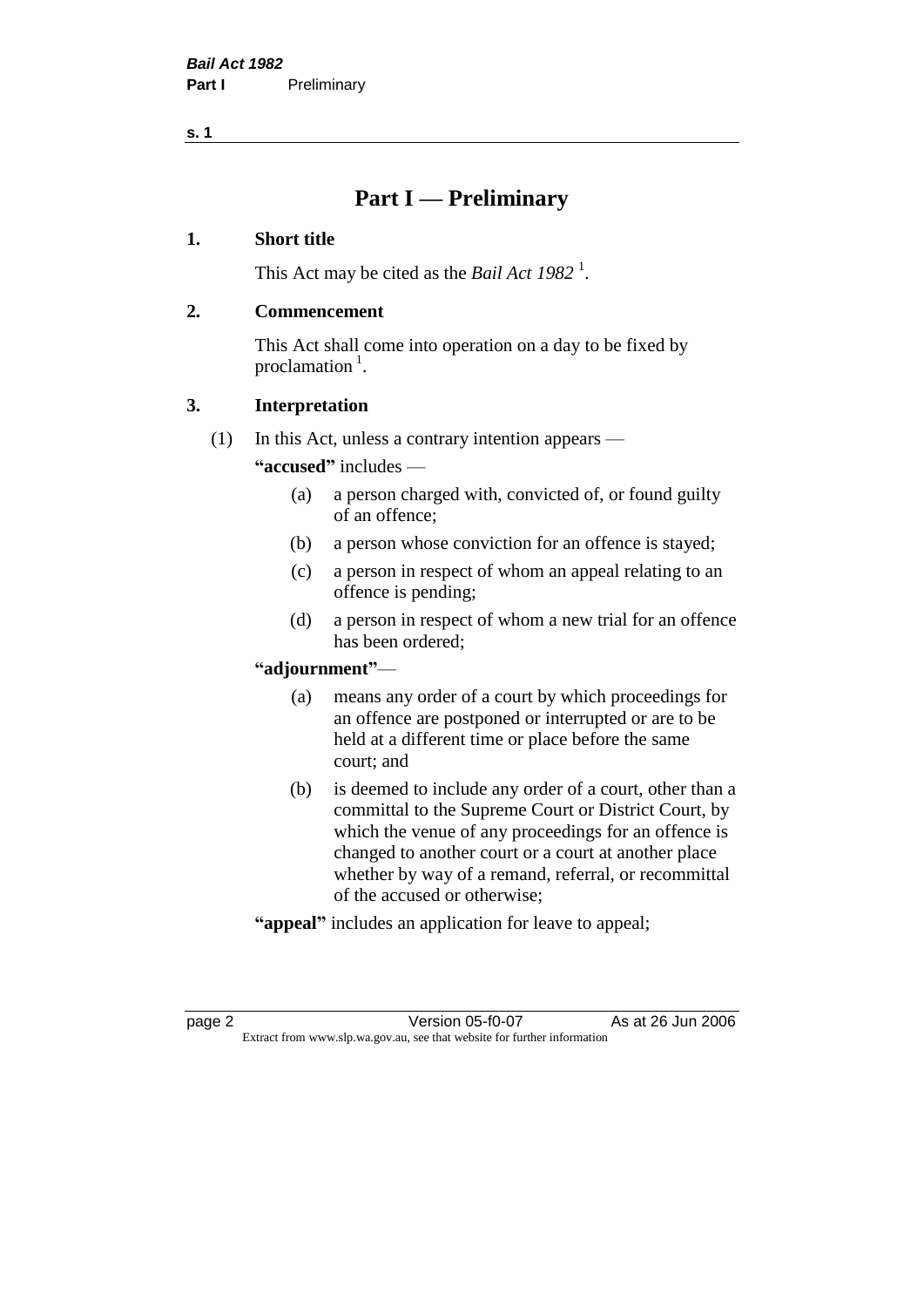### **"appropriate judicial officer"**—

- (a) subject to paragraphs (b) and (c), means a judicial officer who is empowered to exercise jurisdiction in the court before which the accused is required to appear pursuant to his bail undertaking;
- (b) if the court is the Court of Appeal, means a judge of appeal;
- (c) except in section 49, also means a Judge of the Supreme Court or a Judge of the Children's Court in any case where —
	- (i) only a Judge of the Supreme Court or a Judge of the Children's Court has power to grant bail under section 15, or a judicial officer has exercised the power contained in section  $31(2)(d)$ ; or
	- (ii) a Judge of the Supreme Court or a Judge of the Children's Court has granted bail under section 14,

for the appearance in question;

- **"as soon as is practicable"** means as soon as is reasonably practicable;
- **"authorised community services officer"** means any of the following persons —
	- (a) the CEO (Justice) or a delegate of the CEO (Justice) under subsection (5);
	- (b) a registrar of the Children's Court;
	- (c) a superintendent of a detention centre under the *Young Offenders Act 1994*;
	- (d) the officer for the time being in charge of any detention centre under the *Young Offenders Act 1994*;
- **"authorised officer"** means an authorised police officer or an authorised community services officer;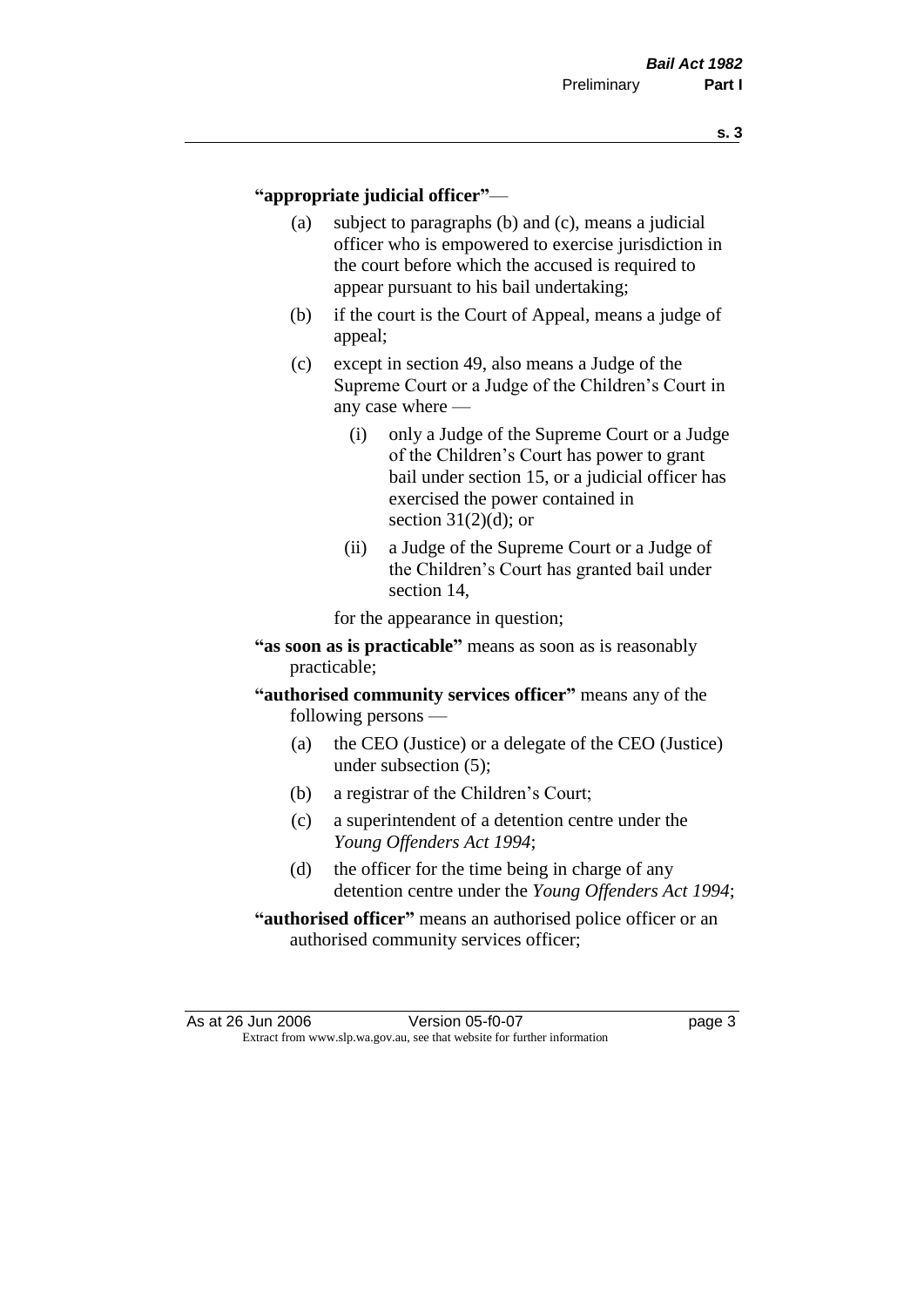| "authorised police officer" means a police officer who holds |
|--------------------------------------------------------------|
| the rank of sergeant, or a higher rank, or is for the time   |
| being in charge of a police station or lock-up;              |

- **"bail undertaking"** means an undertaking described in section 28(2);
- **"CEO (Justice)"** means the chief executive officer of the department of the Public Service principally assisting the Minister to whom the administration of the *Sentence Administration Act 2003* is for the time being committed by the Governor in the administration of that Act;
- **"child"** has the same meaning as "young person" has in the *Young Offenders Act 1994*;
- **"community corrections officer"** has the same meaning as in the *Sentence Administration Act 2003*;

**"court"** means each of the following —

- (a) the Magistrates Court;
- (b) the Children's Court;
- (c) a Coroner's Court;
- (d) the District Court;
- (e) the Supreme Court;
- (f) the Court of Appeal;
- **"early release order"** means an early release order made under the *Sentence Administration Act 1995* or *Sentence Administration Act 2003*;
- **"home detention condition"** means a home detention condition imposed under clause 3 of Part D of Schedule 1;
- **"judicial officer"** means any person empowered to exercise jurisdiction in a court whether or not he is sitting as a court, and includes a single justice;
- **"lock-up"** includes a place prescribed as a lock-up for the purposes of the *Court Security and Custodial Services Act 1999*;

page 4 Version 05-f0-07 As at 26 Jun 2006 Extract from www.slp.wa.gov.au, see that website for further information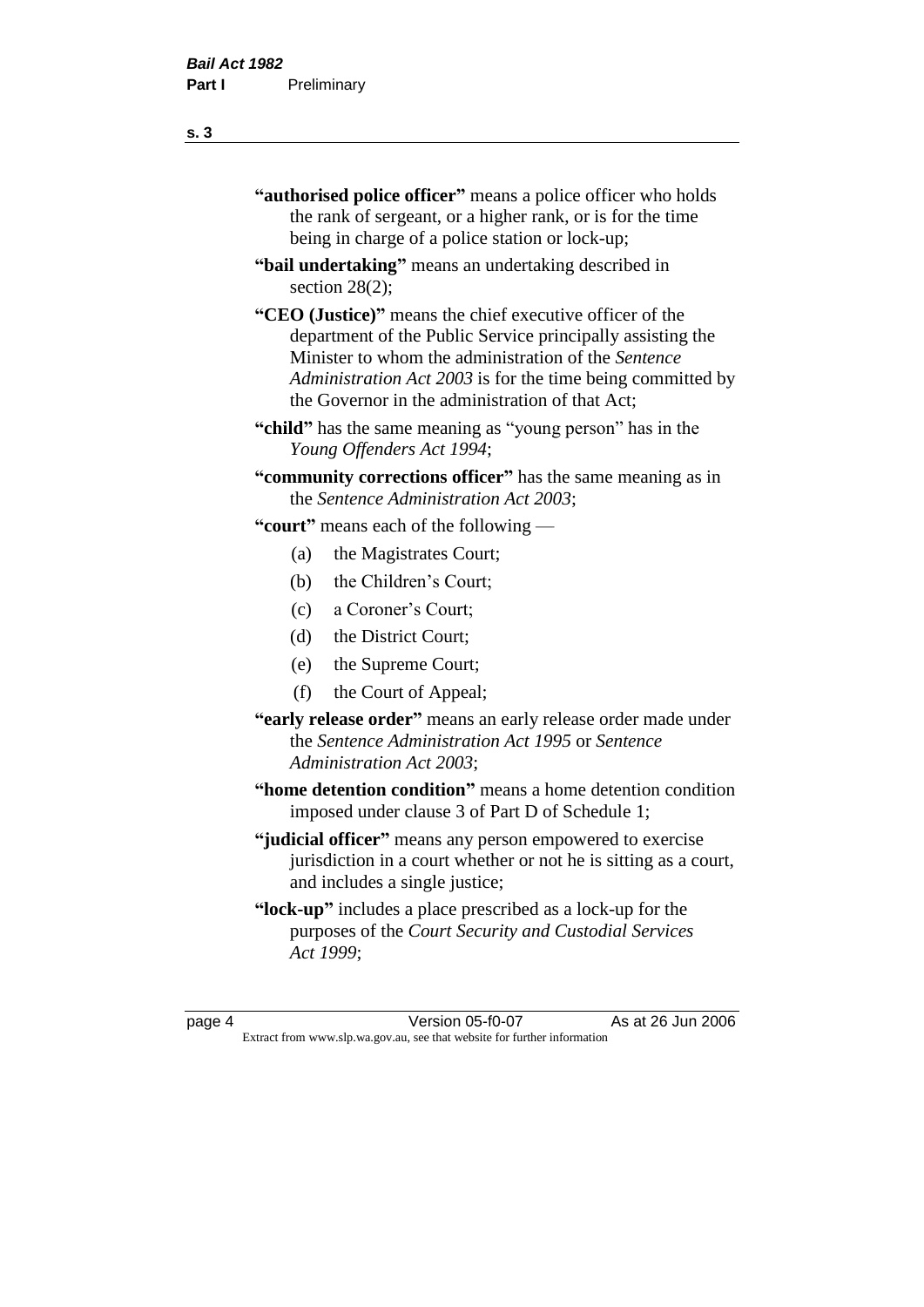- **s. 3**
- **"offence"** means any act, omission or conduct which renders the person doing the act, making the omission or engaging in the conduct liable to any punishment, and includes an alleged offence; but nothing in this definition shall limit the operation of subsection (4);
- **"police officer"** means any member of the Police Force of Western Australia;
- **"prosecutor"** includes
	- (a) in the case of an offence charged in a prosecution notice, the prosecutor;
	- (b) in the case of an offence charged in an indictment, the State or the Commonwealth, as the case may be;
- **"serious offence"** means
	- (a) an offence against section 51(2a); and
	- (b) an offence described in Schedule 2;
- **"surety"** and **"surety undertaking"** have the meanings assigned to them by section 35;

**"trial"** means all proceedings for an offence between —

- (a) the time when the accused is called upon to plead to the prosecution notice or the indictment; and
- (b) the time when the accused is found not guilty or is sentenced.
- (2) A reference in this Act
	- (a) to a power to grant bail includes a reference to a power to refuse bail;
	- (b) to a grant of bail includes a reference to a grant of bail by the exercise of a power in section 31(2).
- (3) Where in this Act there is a reference to a requirement that an accused appear in court, the reference is to a requirement, unless a contrary intention appears, that the accused —
	- (a) surrender himself into the custody of the court or, in the case of a bail undertaking, of the court specified therein,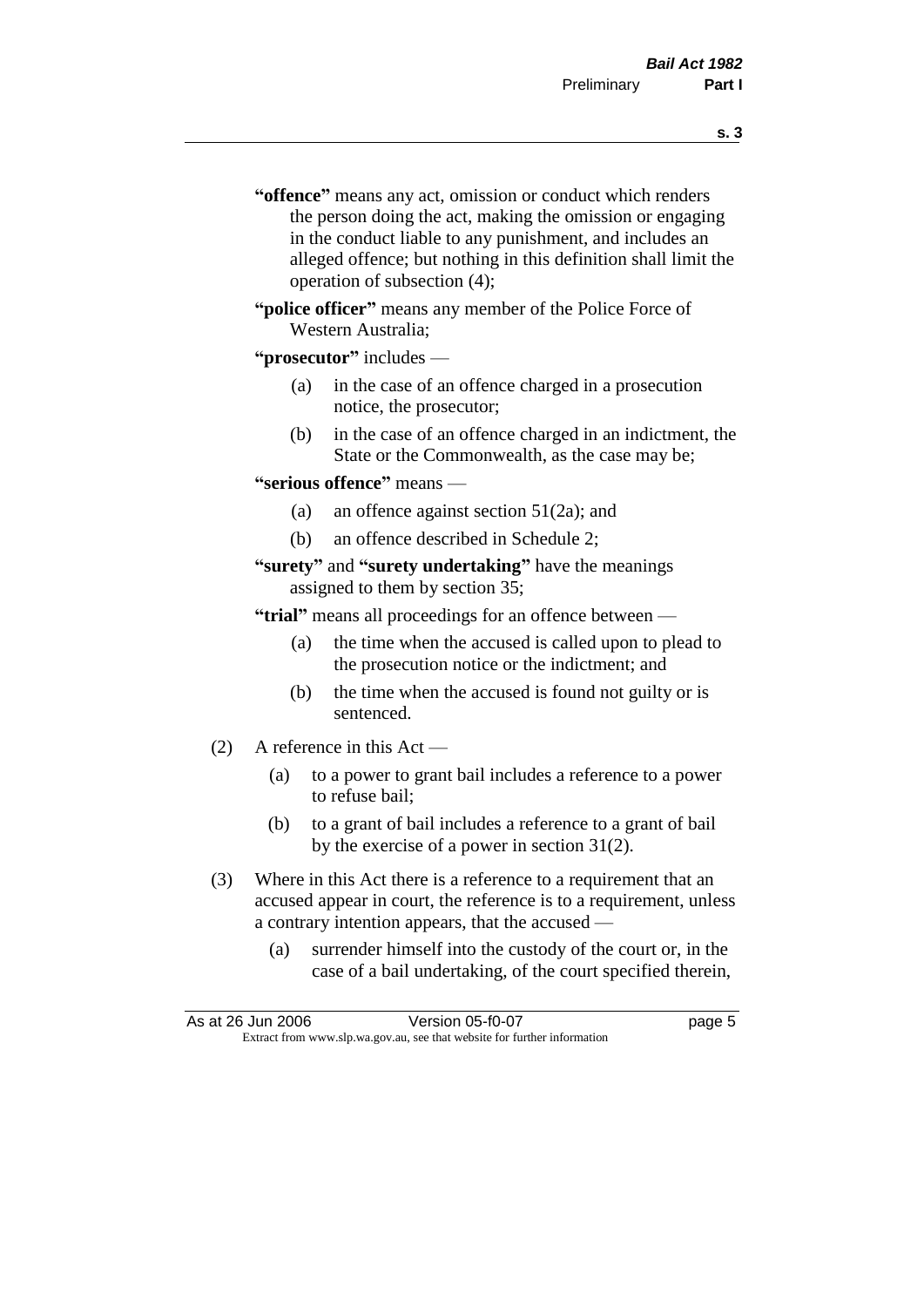or of such person as the court may direct, to be dealt with according to law;

(b) submit himself to a search of his person and any property then in his possession (which is hereby authorised) and allow to be taken from him, to be dealt with according to the relevant law and procedures, anything so found; and

- (c) remain in custody until authorised to be released therefrom.
- (4) If a person is arrested under a warrant issued
	- (a) under section 50, 79, 84E or 129 of the Sentencing Act 1995 in connection with a possible breach of a conditional release order, a sentence of suspended imprisonment or conditional suspended imprisonment, or a community order imposed under that Act; or
	- (b) under section 43 of the *Young Offenders Act 1994* in respect of an alleged breach of a youth community based order, an intensive youth supervision order or a conditional release order made under that Act,
	- then
		- (c) the person is to be taken as having been arrested and to be in custody awaiting an appearance in court for the offence for which the sentence was imposed;
		- (d) the first appearance in court after the arrest is to be taken, for the purposes of sections  $5(1)$  and  $8(1)$  and clause 1 of Part A and clause 7 of Part C of Schedule 1, to be the initial appearance for that offence; and
		- (e) the proceedings following the arrest are to be taken to be proceedings for that offence and to be a trial for the purpose of the definition in subsection (1) of "trial".
- (5) The CEO (Justice) may by writing signed by him delegate to any officer of the department of which he is the chief executive

page 6 **Version 05-f0-07** As at 26 Jun 2006 Extract from www.slp.wa.gov.au, see that website for further information

**s. 3**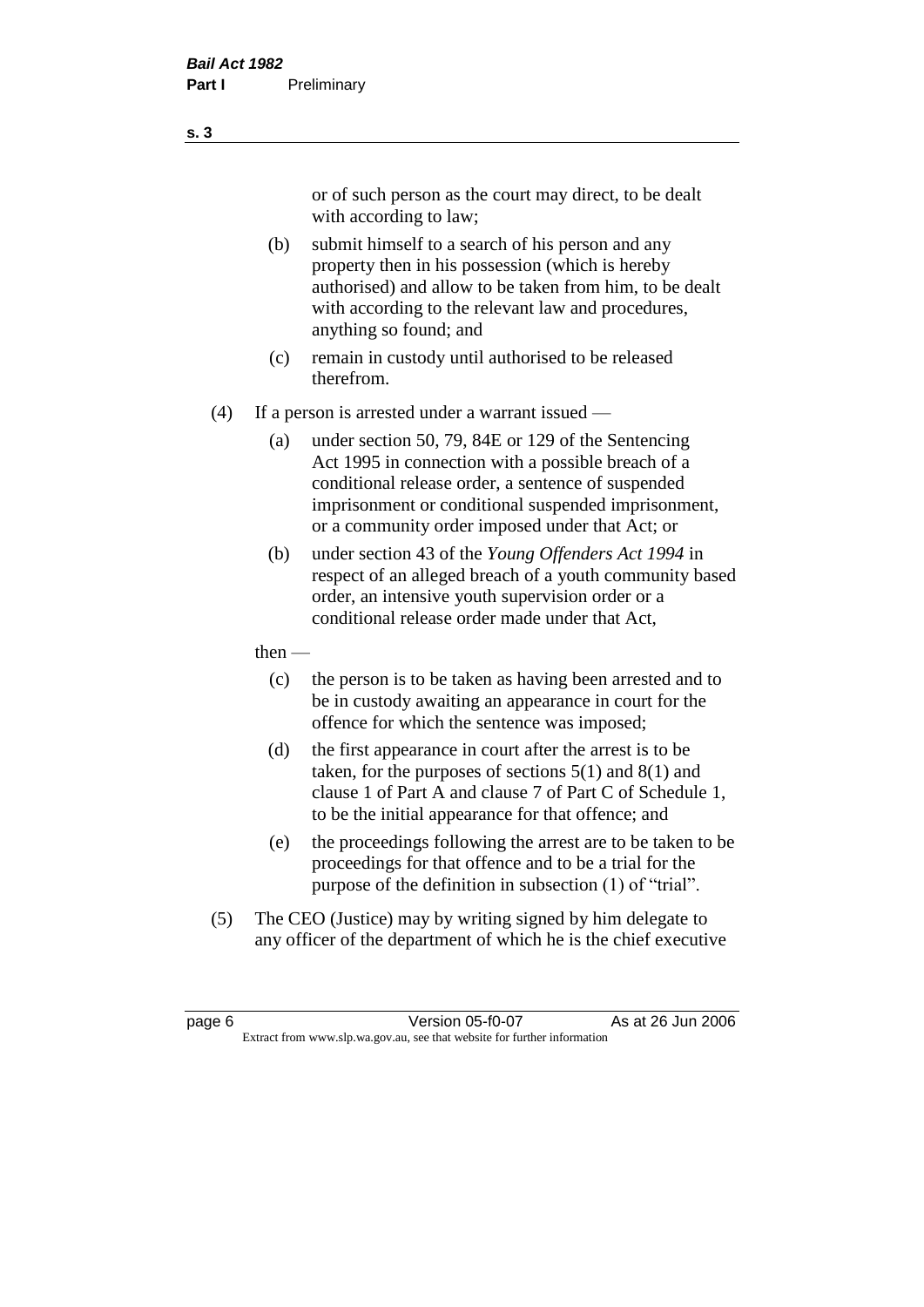officer any function he has under this Act as an authorised community services officer.

*[Section 3 amended by No. 74 of 1984 s. 3; No. 15 of 1988 s. 4; No. 49 of 1988 s. 78; No. 61 of 1990 s. 4; No. 31 of 1993 s. 6; No. 45 of 1993 s. 4 and 12; No. 78 of 1995 s. 7; No. 57 of 1997 s. 21(1); No. 54 of 1998 s. 4 and 14; No. 47 of 1999 s. 7; No. 50 of 2003 s. 29(3); No. 65 of 2003 s. 121(2); No. 27 of 2004 s. 13(2); No. 34 of 2004 s. 251; No. 45 of 2004 s. 28(4); No. 59 of 2004 s. 141; No. 84 of 2004 s. 11, 82 and 83(2).]* 

## **4. Application of this Act**

The operation of this Act extends to any appearance in a court for an offence —

- (a) except to the extent that in this Act, or in the law creating the offence or applicable thereto, express provision is made excluding or limiting the operation of this Act in respect of that appearance;
- (b) whether or not that law contains a reference to the granting of bail;
- (c) however any reference in that law to the granting of bail may be expressed; and
- (d) as if any reference therein to the taking of a recognizance were to a requirement that, except where bail is dispensed with under this Act, the accused enter into a bail undertaking.

*[Section 4 amended by No. 84 of 2004 s. 82.]*

As at 26 Jun 2006 Version 05-f0-07 Page 7 Extract from www.slp.wa.gov.au, see that website for further information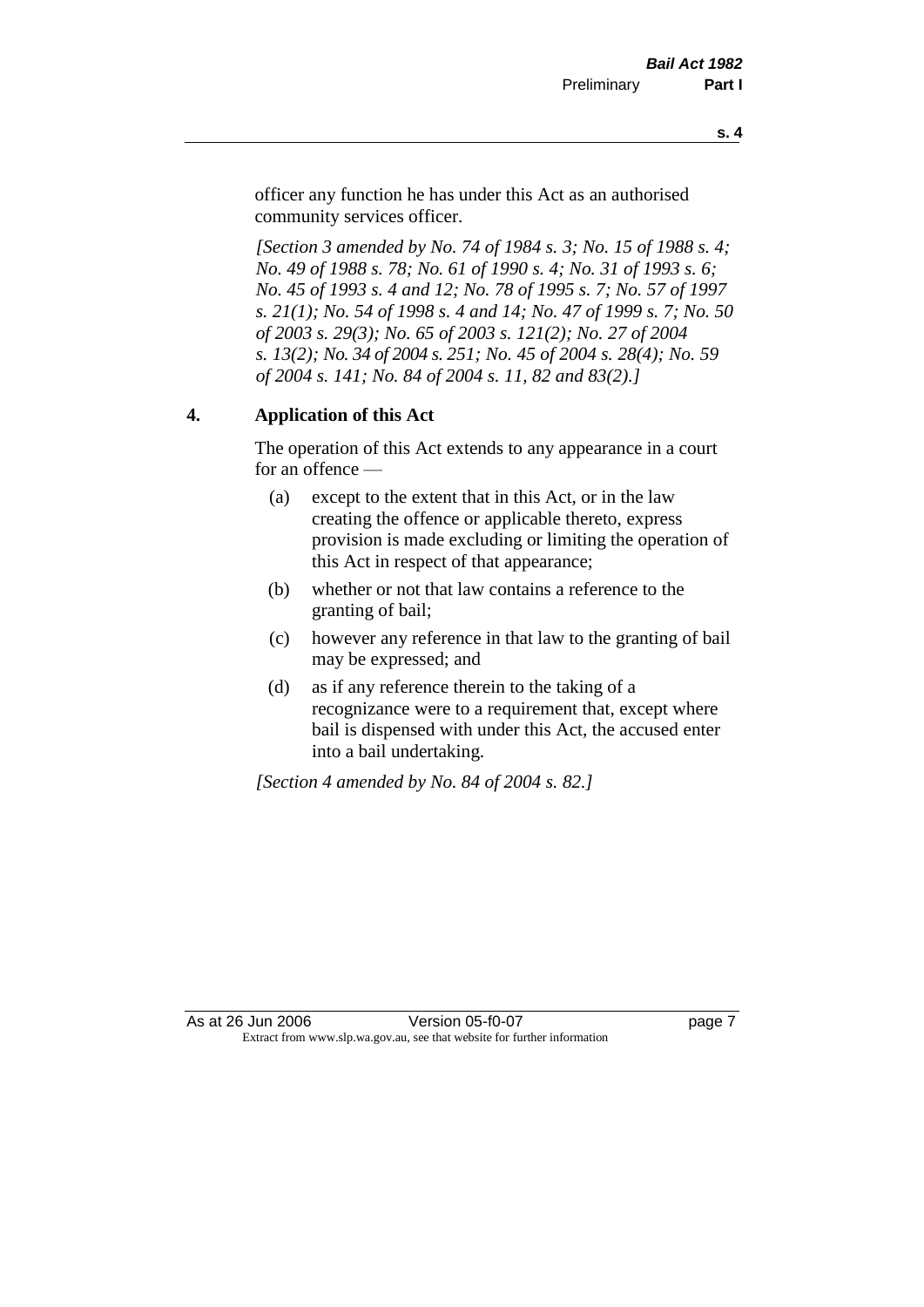## **Part II — Rights of accused in relation to bail**

*[Heading amended by No. 84 of 2004 s. 82.]* 

## **5. Right of accused to have bail considered under this Act**

- (1) An accused who is in custody for an offence awaiting his initial appearance in court therefor is entitled —
	- (a) subject to sections 9, 10, 12 and 16(2), to have his case for bail for that appearance considered under and in accordance with this Act as soon as is practicable;
	- (b) if his case is not so considered, or if he is refused bail or is not released on bail, to be brought before a court as soon as is practicable.
- (2) An accused who is in custody awaiting any appearance in court for an offence, other than an initial appearance, is entitled, subject to sections 7(3), 9 and 10, to have his case for bail for that appearance considered under and in accordance with this Act.

*[Section 5 amended by No. 74 of 1984 s. 4; No. 84 of 2004 s. 82.]* 

## **6. Duty imposed on arresting officer or person**

- (1) The police officer or other person who arrests a person for an offence has a duty —
	- (a) if he is empowered by this Act to grant bail; and
	- (b) unless, as soon as is practicable, he brings the person or causes him to be brought before a court,

to consider that person's case for bail as soon as is practicable, whether or not an application for bail is made by the person or on his behalf.

(2) If that police officer or that other person is not so empowered he shall, subject to subsections (3) and (3a) and unless he brings the person or causes him to be brought before a court as soon as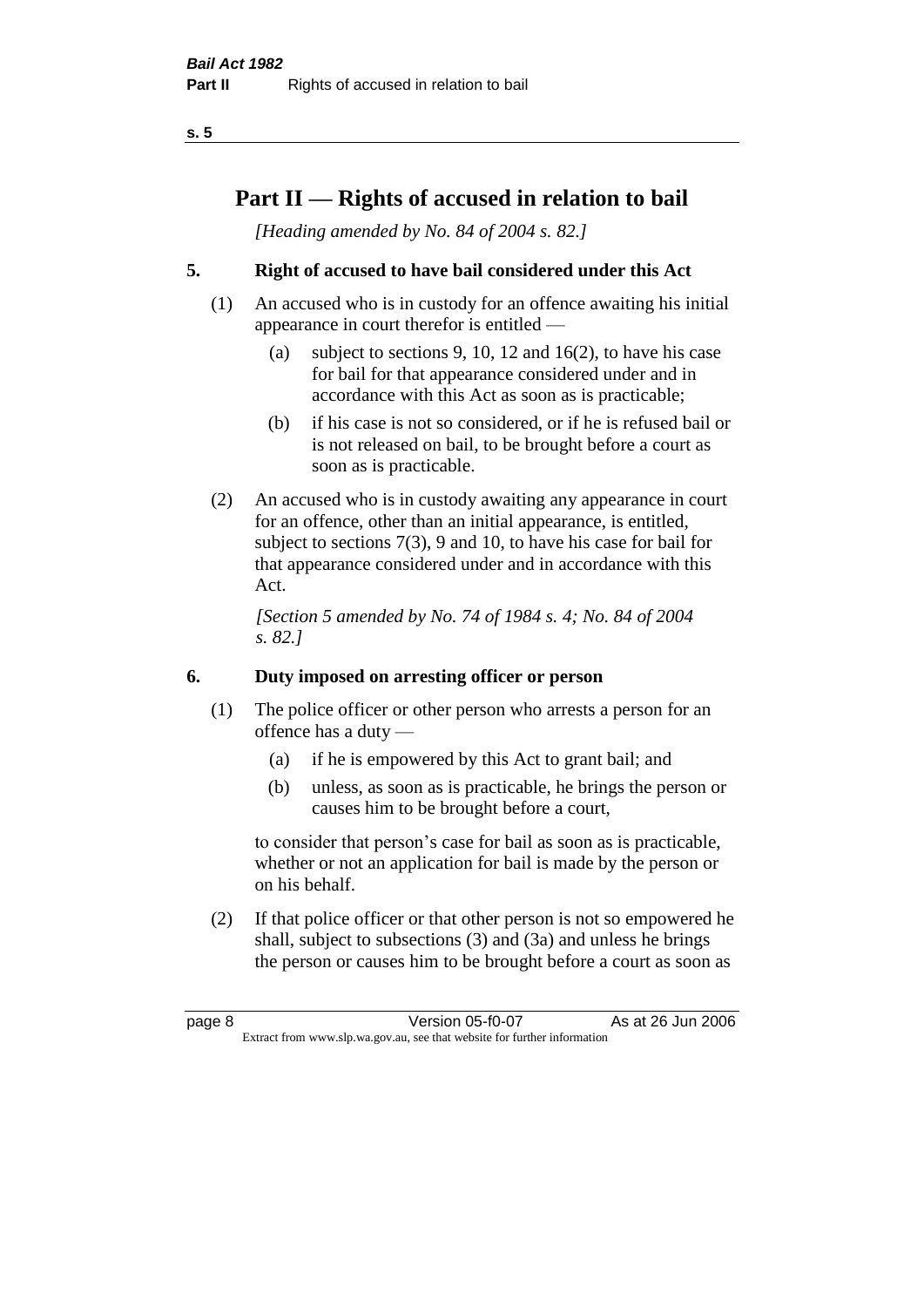is practicable, bring or cause the accused to be brought before an authorised police officer or a justice or, in the case of a child, any authorised officer or a justice, as soon as is practicable, and thereupon —

- (a) such officer is subject to the duty described in subsection (1); or
- (b) if the accused is brought before a justice, the justice is under a duty to consider the person's case for bail as soon as is practicable, whether or not an application for bail is made by the person or on his behalf.
- (2a) A police officer or other person who arrests a person for an offence may, notwithstanding that he is empowered by this Act to grant bail, instead of complying with subsection (1) comply with subsection (2) as if he were not so empowered.
- (3) Where under section 15 or 16 only a Judge of the Supreme Court, a Judge of the Children's Court or a justice has power to grant bail for an offence, the police officer or other person who arrests a person for an offence shall —
	- (a) unless, as soon as is practicable, he brings the person or causes him to be brought before a court; and
	- (b) whether or not an application for bail is made by the person or on his behalf,

bring or cause the accused to be brought as soon as is practicable —

- (c) where section 15 applies, before a Judge of the Supreme Court or a Judge of the Children's Court, as the case may require; or
- (d) where section 16 applies, before a justice,

for the purpose of having the accused's case for bail considered by the Judge, or the justice acting in terms of subsection (2)(b), as the case may be.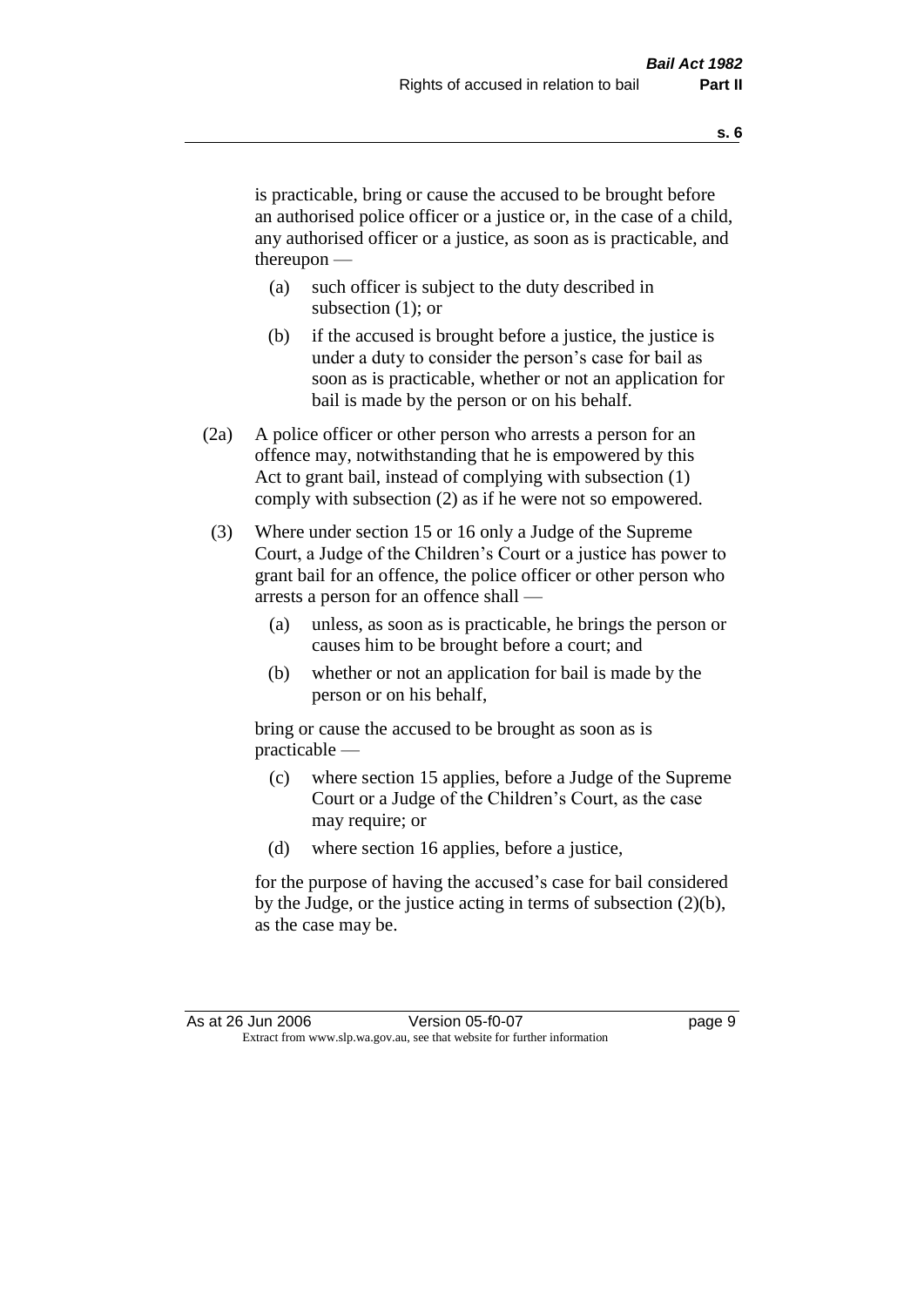- (3a) Where section 16A applies, the police officer or other person who arrests a person for an offence shall as soon as is practicable bring the accused, or cause the accused to be brought, before a court or Judge mentioned in subsection (1) of that section for the purpose of having the accused's case for bail considered by that court or Judge.
- (4) The operation of this section is subject to the exercise of the power conferred by section 9 and to the provisions of sections 10, 12 and 16(2) and clause 3A of Part C of Schedule 1.

*[Section 6 amended by No. 15 of 1988 s. 5; No. 49 of 1988 s. 79; No. 45 of 1993 s. 5; No. 54 of 1998 s. 5; No. 84 of 2004 s. 82.]* 

## **7. Duty imposed on judicial officers in respect of unconvicted accused**

- (1) Upon and following an accused's initial appearance in court for an offence every judicial officer who may thereafter order his detention or continued detention in custody before conviction for the offence (including detention during the period of his trial) is under a duty, unless subsection (2) applies, to consider the accused's case for bail, whether or not an application for bail is made by the accused or on his behalf.
- (2) Where under section 15 only a Judge of the Supreme Court or a Judge of the Children's Court has power to grant bail for an offence, the judicial officer referred to in subsection (1), other than a Judge of the Supreme Court or a Judge of the Children's Court, shall, whether or not an application for bail is made by the person or on his behalf, cause the accused to be taken as soon as is practicable before a Judge of the Supreme Court or a Judge of the Children's Court, as the case may require for the purpose of having the accused's case for bail considered by the Judge.

**s. 7**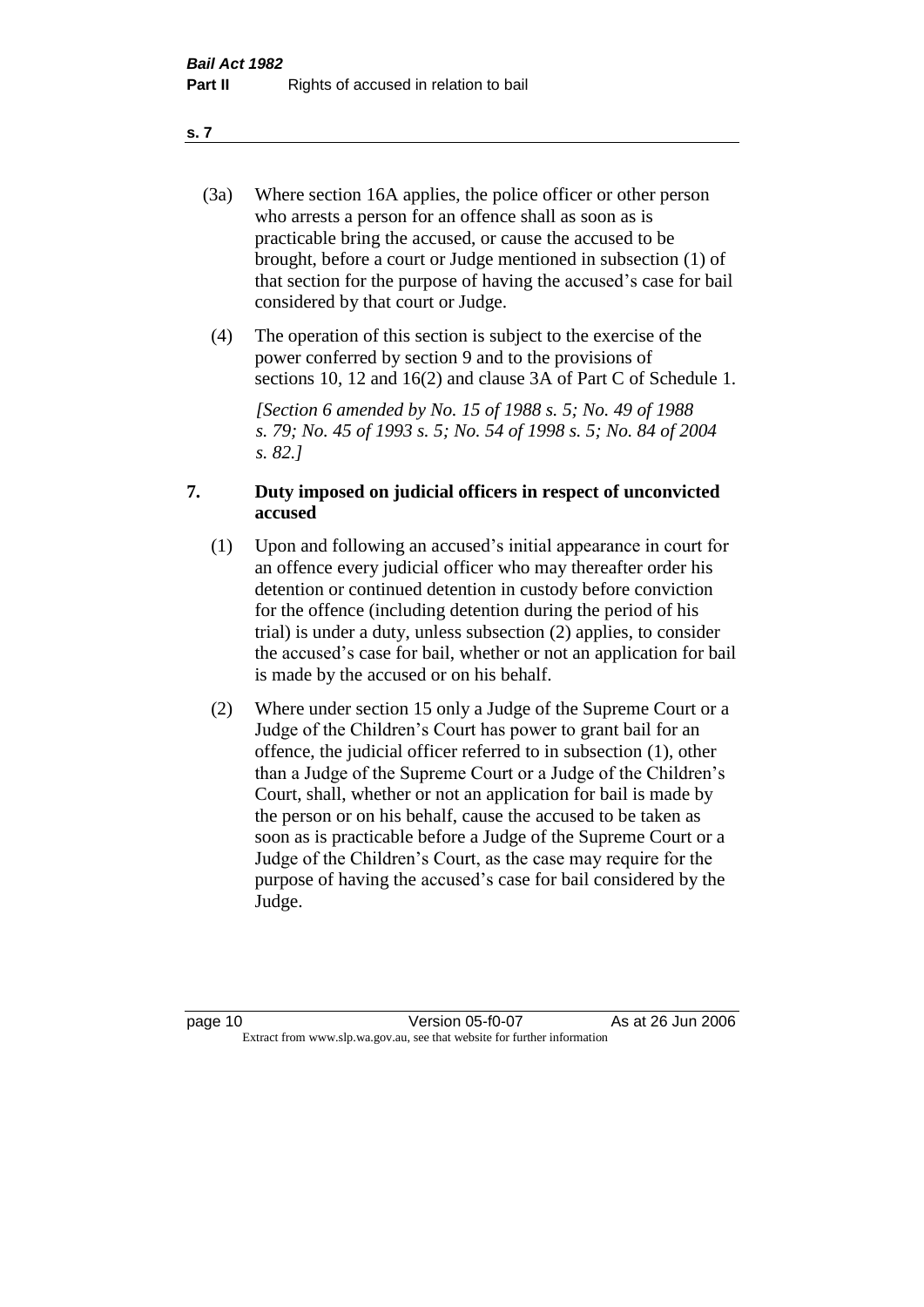- (3) Notwithstanding subsection (2), where
	- (a) the duty described in that subsection or in section  $6(3)$ has been discharged once in relation to an accused's case for bail; and
	- (b) bail has on that occasion been refused by a Judge of the Supreme Court or a Judge of the Children's Court,

the accused's case for bail need not be considered on any subsequent occasion in the same case when the accused's continued detention may be ordered unless the accused satisfies the judicial officer who may order his detention that —

- (c) new facts have been discovered, new circumstances have arisen or the circumstances have changed since bail was refused on the occasion mentioned in paragraph (b); or
- (d) he failed to adequately present his case for bail on that occasion,

but if the judicial officer is so satisfied he shall cause the accused to be taken as soon as is practicable before a Judge of the Supreme Court or a Judge of the Children's Court as the case may require for the purpose of having the accused's case for bail considered by the Judge.

- (4) Notwithstanding subsection (1), after the duty described in that subsection has been discharged once in relation to an accused's case for bail or after a Judge of the Supreme Court or a Judge of the Children's Court has considered the case under section 15, it is sufficient on any subsequent consideration of bail in the same case for a judicial officer, including a Judge of the Supreme Court or a Judge of the Children's Court acting under section 15 —
	- (a) to inquire whether any new fact has been discovered or new circumstance has arisen, or whether the circumstances have changed, since bail was previously granted or refused and whether the accused considers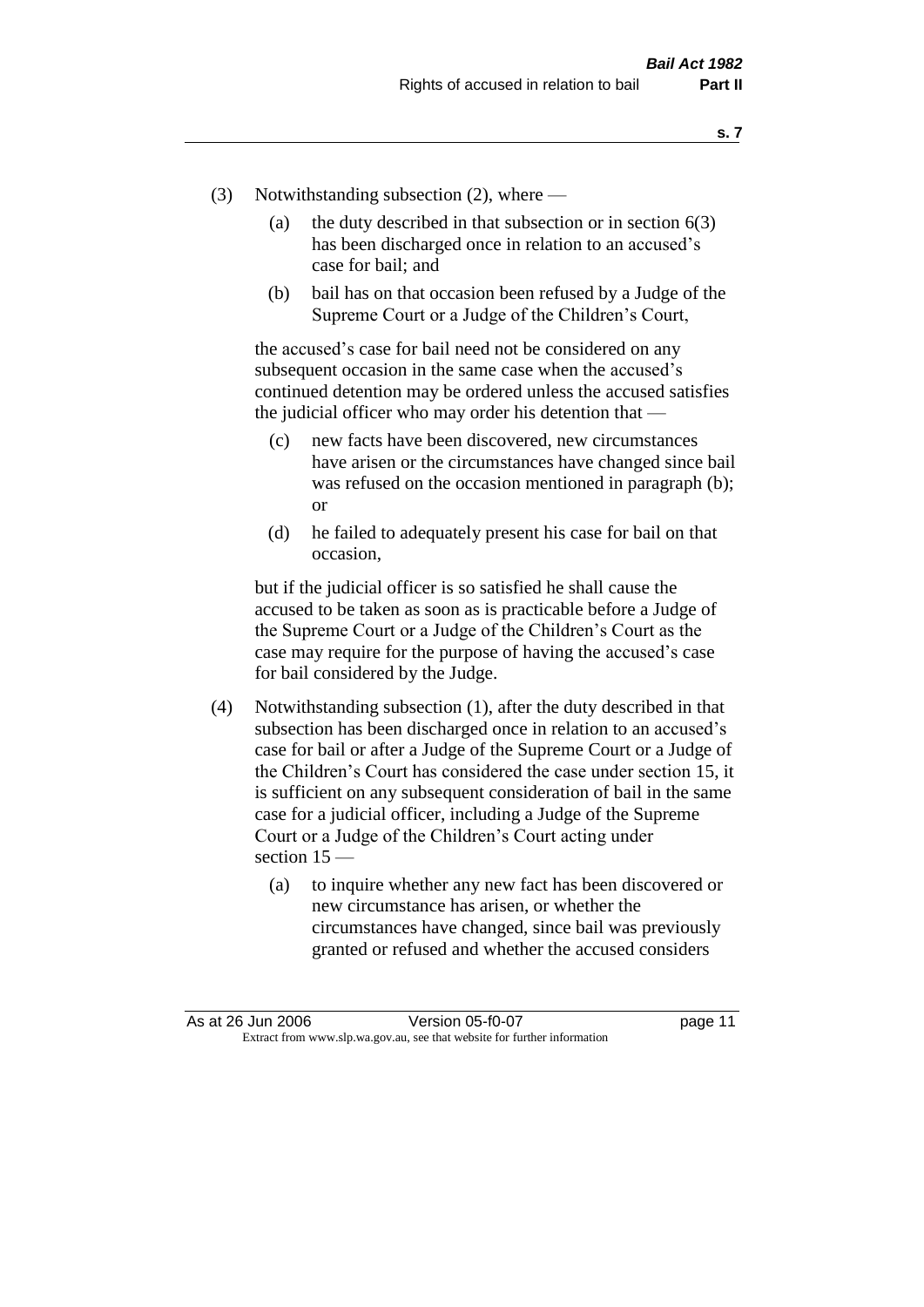#### **s. 7A**

that he failed to adequately present his case for bail on a previous occasion; and

- (b) unless he is satisfied that there is any reason of the kind mentioned in paragraph (a) for not doing so, to adopt the decision previously made in the case, but with power to make such variations of the terms and conditions of bail as he thinks fit.
- (5) The operation of this section is subject to the exercise of the power conferred by section 9 and to the provisions of sections 10, 12 and 16(2) and clause 3A of Part C of Schedule 1.

*[Section 7 amended by No. 74 of 1984 s. 5; No. 49 of 1988 s. 80; No. 45 of 1993 s. 6; No. 84 of 2004 s. 82.]* 

## **7A. Bail for appeal under** *Criminal Procedure (Summary) Act 1902*

- (1) If a person is in custody and an appeal has been commenced under Part 2 of the *Criminal Appeals Act 2004* in connection with the decision by virtue of which the person is in custody, the person may apply for bail —
	- (a) if the appeal is to be heard and determined by the Court of Appeal or if an application has been made to the Court of Appeal for leave to appeal to the Court of Appeal — to a judge of appeal; or
	- (b) in any other case to a Judge of the Supreme Court.
- (2) Bail shall not be granted to an applicant for bail under subsection (1) until he has given notice of his application for bail to —
	- (a) the State Solicitor; or
	- (b) the Deputy Director of Public Prosecutions (Commonwealth) in Perth,

as the case may require, and that official has been given an opportunity to be heard on the application.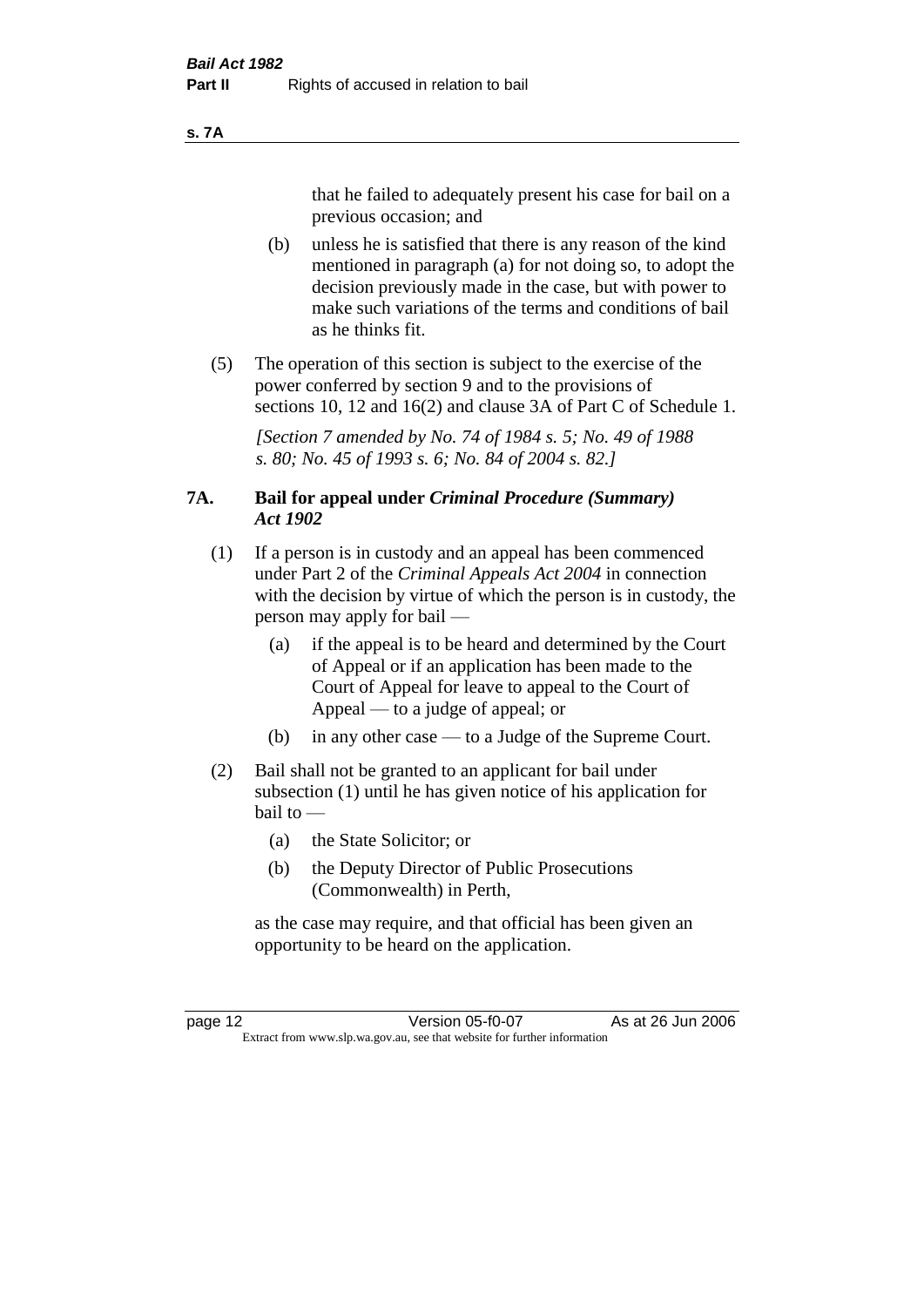*[Section 7A inserted by No. 33 of 1989 s. 18; amended by No. 65 of 2003 s. 88(2); No. 45 of 2004 s. 28(4); No. 59 of 2004 s. 141; No. 84 of 2004 s. 11.]* 

## **8. Accused to be given information and prescribed forms**

- (1) Subject to subsection (4), a judicial officer or authorised officer who is called upon to consider an accused's case for bail, on the first occasion when it arises in relation to an offence or group of offences for which an accused is required to appear, shall ensure that the accused is, or has been, given —
	- (a) such information in writing as to the effect of this Act as is prescribed for the purposes of this paragraph;
	- (b) a prescribed form for completion, designed to disclose to the judicial officer or authorised officer all information relevant to the decision; and
	- (c) where the accused is unable or insufficiently able, to read, speak or write English, such assistance as he may reasonably require in order to have communicated to him the information mentioned in paragraph (a) and complete the form referred to in paragraph (b).
- (2) After an accused case for bail has been considered once, a judicial officer or authorised officer on any subsequent consideration of bail in the same case shall —
	- (a) comply with subsection  $(1)(a)$ ; and
	- (b) either comply with subsection (1)(b) or obtain the form previously completed for the purposes of that paragraph, if any, and ensure that —
		- (i) the form is revised in order to show any changes which he is informed have occurred since it was completed; and
		- (ii) any assistance, of the kind referred to in subsection  $(1)(c)$  is given to the accused for the purpose of completing or revising the form, as the case may be.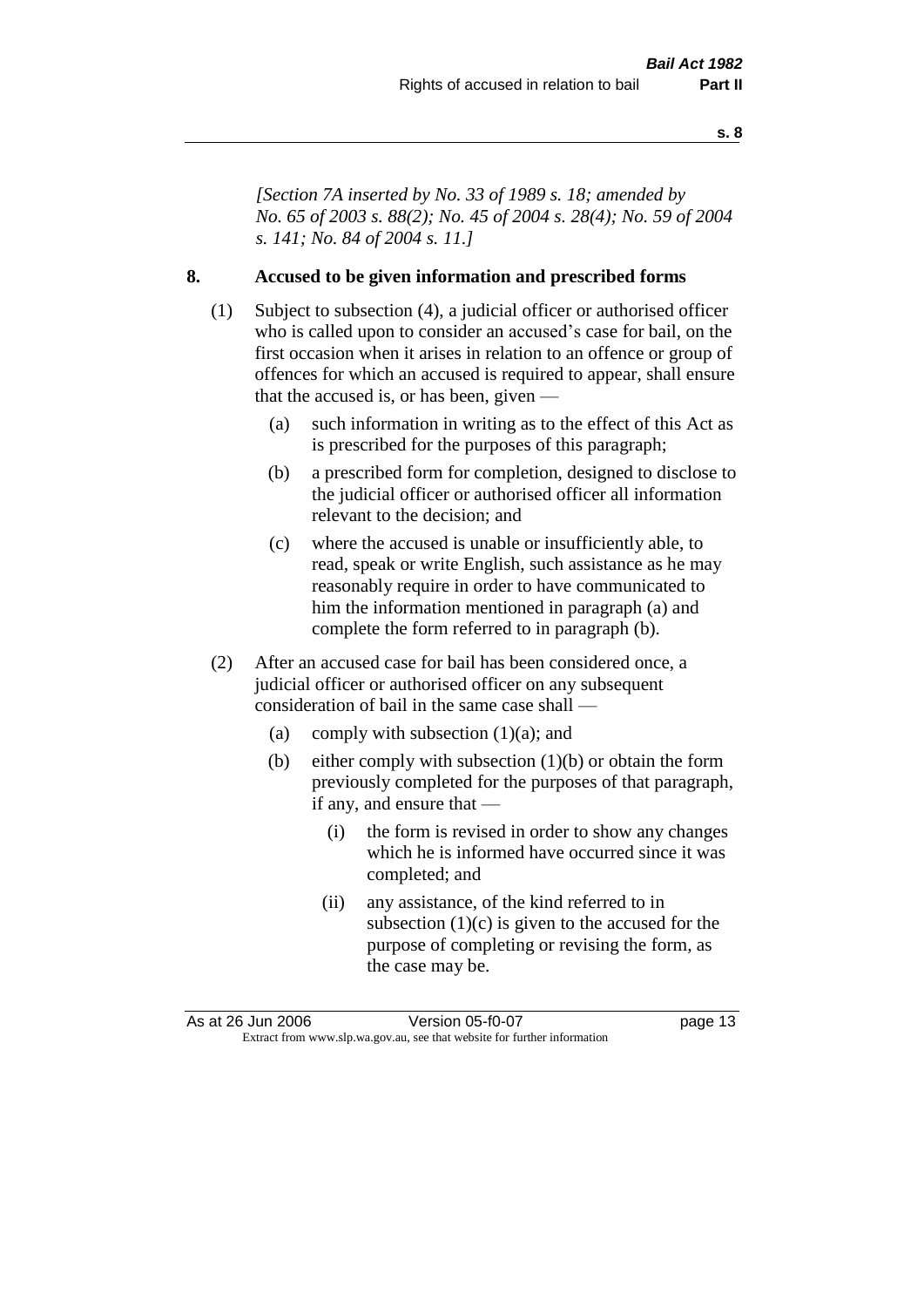- (3) Nothing in this section shall be read as limiting section 23.
- (3a) Notwithstanding subsection  $(1)(a)$  or  $(2)(a)$  a judicial officer or authorised officer need not comply with that paragraph if it appears to him that the accused's case for bail is such that bail is likely to be granted to him in accordance with this Act; but if it subsequently appears to him that bail will not be granted or that the accused is dissatisfied with any condition imposed on the grant of bail he shall then comply with that paragraph.
- (4) Notwithstanding subsection (1)(b) or (2)(b), a judicial officer or an authorised officer may dispense with completion or revision of the form referred to in those paragraphs if it appears to him  $that -$ 
	- (a) the accused's case for bail is such that bail is likely to be granted to him in accordance with this Act; and
	- (b) the information in the possession of the judicial officer or authorised officer is sufficient for his consideration of the case.
- (5) Where a person has applied for bail for an appeal as mentioned in section 7A(1), this section applies as if the consideration of bail for the appeal were a first consideration of bail for an offence.

*[Section 8 amended by No. 74 of 1984 s. 6; No. 15 of 1988 s. 6; No. 33 of 1989 s. 18; No. 84 of 2004 s. 82.]* 

## **9. Bail decision may be deferred until further information obtained**

- (1) Subject to section 26(2) of the *Young Offenders Act 1994*, a judicial officer or authorised officer who is called upon to consider a case for bail may defer consideration of the case for a period not exceeding 30 days if he thinks it is necessary —
	- (a) to obtain more information for the purpose of making a decision in accordance with this Act; or
	- (b) to take any step authorised by section 24(1).

| page 14                                                                  | Version 05-f0-07 | As at 26 Jun 2006 |
|--------------------------------------------------------------------------|------------------|-------------------|
| Extract from www.slp.wa.gov.au, see that website for further information |                  |                   |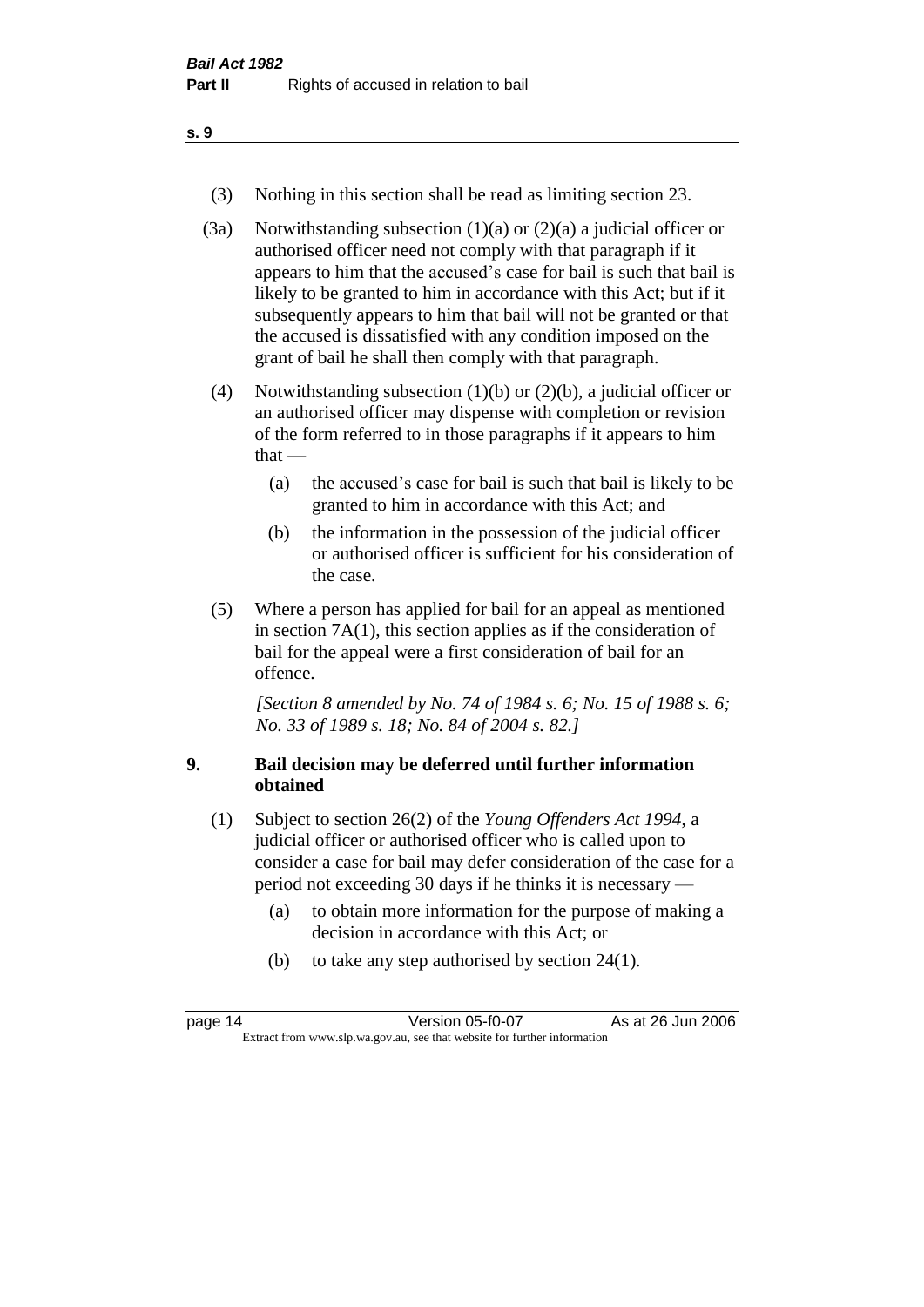(2) Nothing in this section shall be taken to limit the right of an accused to be brought before a court as soon as is practicable if he is not released on bail.

*[Section 9 amended by No. 57 of 1997 s. 21(2); No. 84 of 2004 s. 82.]*

## **10. Sections 5, 6 and 7 do not apply where accused imprisoned for other cause**

Notwithstanding sections 5, 6 and 7, the rights conferred on an accused and the duties imposed on police officers, authorised officers and judicial officers by those sections in respect of an appearance in court for an offence do not arise where —

- (a) the accused is in custody for some other offence or reason (including the non-payment of a sum of money); and
- (b) the police officer, authorised officer or judicial officer is satisfied that the accused is likely to remain in custody for that other offence or reason until or beyond the time for the appearance for the first-mentioned offence.

*[Section 10 amended by No. 84 of 2004 s. 82.]*

## **11. Rights following grant of bail**

- $(1)$  When
	- (a) bail has been granted to an accused for an appearance in court;
	- (b) all conditions which are to be complied with before the release of the accused have been complied with; and
	- (c) he has entered into a bail undertaking for that appearance or his bail undertaking is deemed to be amended under section 31(3),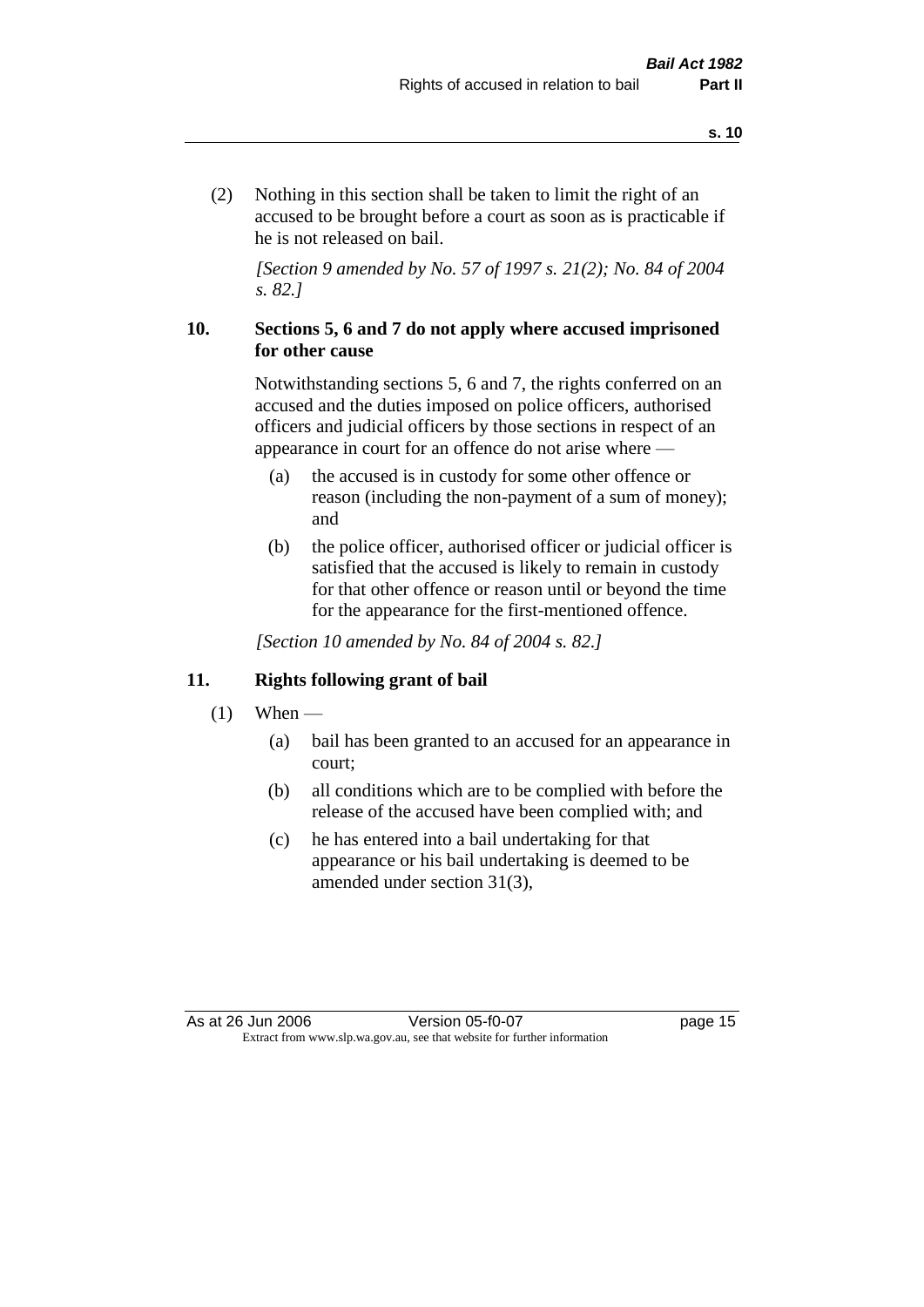the accused has a right to be at liberty until he is required to appear, or to next appear, before a court, but subject to —

- (d) any requirement that he be in custody for some other reason;
- (e) the exercise of the powers in sections 14(3), 17A, 46, 54 and 55; and
- (f) the limitation mentioned in section 12.
- (2) As soon as is practicable after an accused becomes entitled to be at liberty as provided in subsection  $(1)$  —
	- (a) an authorised officer, where bail was granted by an authorised officer;
	- (b) a justice who has granted bail otherwise than while sitting as a court;
	- (c) a Judge's associate, where bail was granted by a Judge of the District Court or the Supreme Court or the Children's Court; and
	- (d) in any other case, the registrar of the court where the judicial officer who granted bail exercises jurisdiction or a justice,

shall, where the accused is in custody in a lock-up or prison, forthwith deliver or cause to be delivered a certificate to that effect in the prescribed form to the person in charge of the lock-up or prison, and that person shall release the accused from custody as soon as is practicable after he receives the certificate.

(3) In subsection (2)(a) **"authorised officer"** does not include an authorised officer who is also the person in charge of the lock-up in which the accused is in custody.

*[Section 11 amended by No. 74 of 1984 s. 7; No. 15 of 1988 s. 7; No. 49 of 1988 s. 81; No. 45 of 1993 s. 7; No. 47 of 1999 s. 8; No. 59 of 2004 s. 141; No. 84 of 2004 s. 82.]*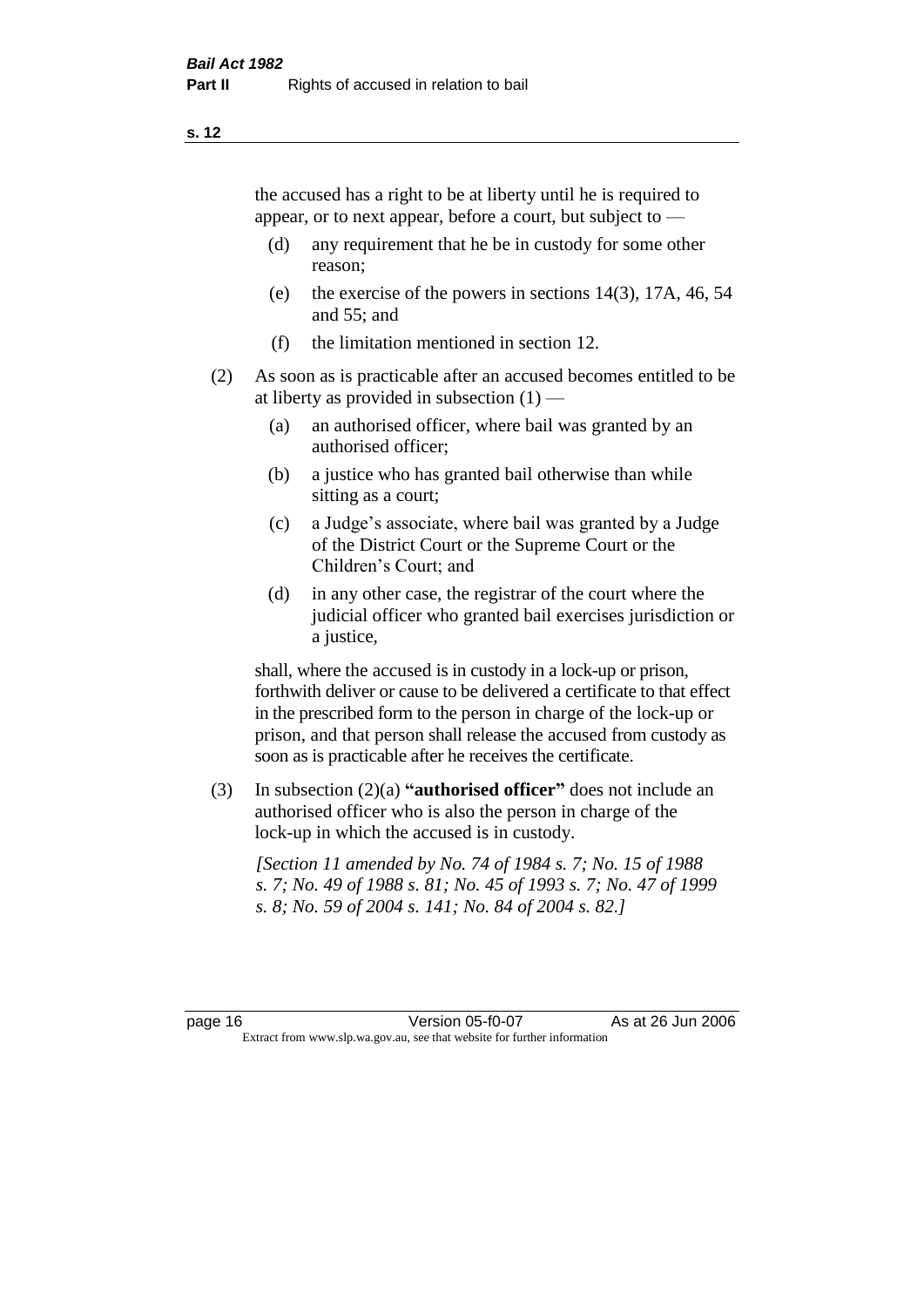## **12. Further limitation on rights in sections 5 and 11**

The right of an accused to have his case for bail considered as soon as is practicable, his right to be at liberty as mentioned in section 11(1), and the corresponding duties created by this Part, are limited so far as is reasonably necessary for the exercise or performance by a person of any statutory power or function vested in him which requires the continued custody of the accused, including the exercise of the powers set out in section 236 of *The Criminal Code*, section 50AA of the *Police Act 1892* and Parts 6 and 7 of the *Criminal Investigation (Identifying People) Act 2002*.

*[Section 12 amended by No. 6 of 2002 s. 96; No. 84 of 2004 s. 82.]*

As at 26 Jun 2006 Version 05-f0-07 page 17 Extract from www.slp.wa.gov.au, see that website for further information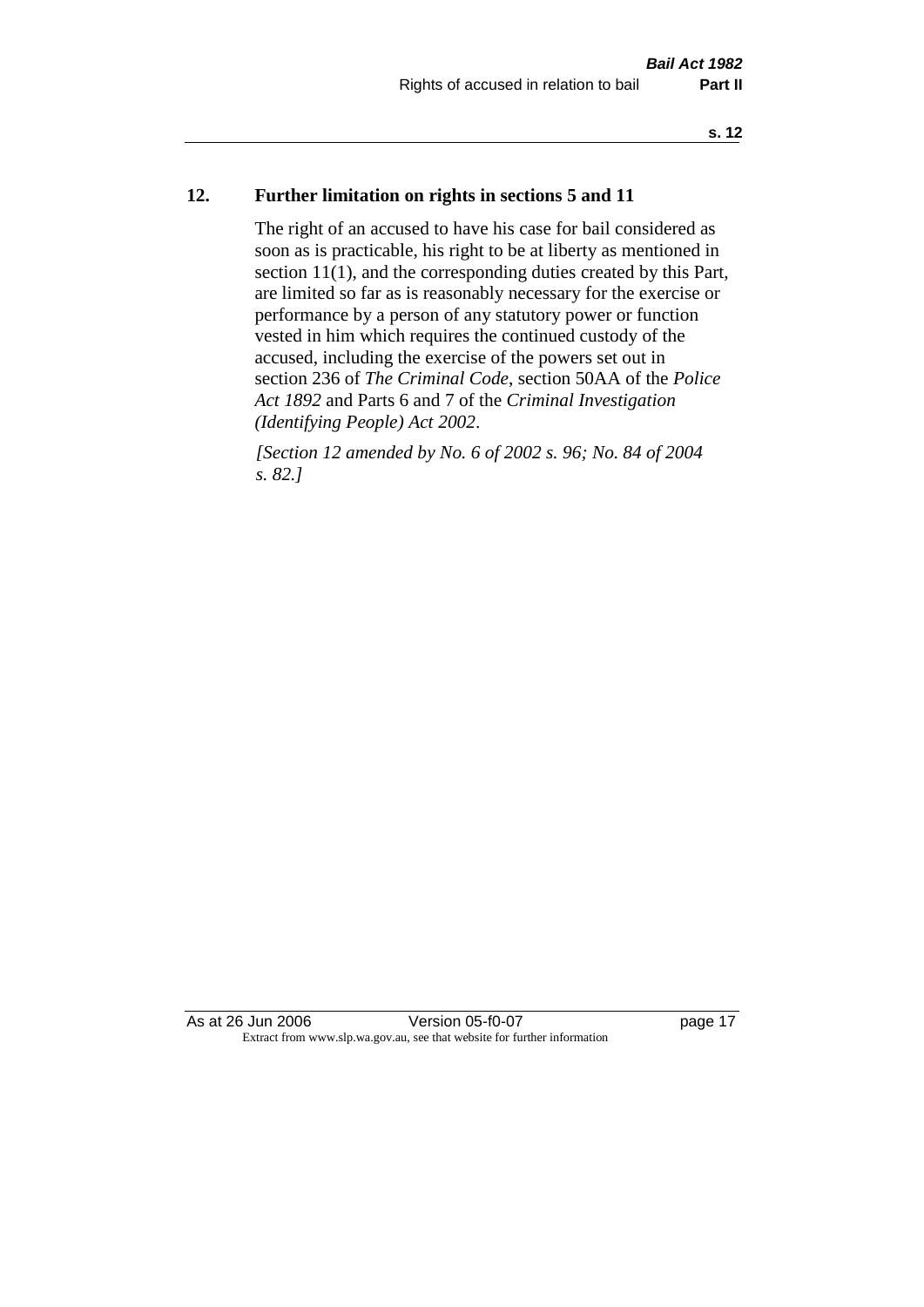## **Part III — Jurisdiction to grant bail**

## **13. Jurisdiction to grant bail**

- (1) Jurisdiction to grant bail for any appearance described in the first column of Part A of Schedule 1 is vested in the judicial officer or authorised officer specified in the second column of that Part opposite thereto and shall be exercised subject to and in accordance with this Part and the further provisions in Parts B, C and D of Schedule 1.
- (2) A home detention condition shall not be imposed as a condition of bail except by a judicial officer.

*[Section 13 amended by No. 61 of 1990 s. 5; No. 45 of 1993 s. 12.]* 

## **14. Supreme Court Judge has jurisdiction in all cases**

- (1) A Judge of the Supreme Court may, in accordance with this  $Act -$ 
	- (a) exercise a power to grant bail which is conferred upon any other judicial officer or any authorised officer by this Act; and
	- (b) revoke or vary any bail previously granted by any other such officer.
- (2) Subject to subsection (2a), the jurisdiction of a Judge of the Supreme Court under subsection (1) in respect of an appearance by an accused may be invoked by application made by either the prosecutor or the accused, and whether or not any other judicial officer has —
	- (a) previously granted or refused bail; or
	- (b) exercised any power conferred on him by section 55,

in respect of that appearance.

(2a) After the jurisdiction under subsection (1) has been invoked once by an accused in relation to an offence or group of

page 18 Version 05-f0-07 As at 26 Jun 2006 Extract from www.slp.wa.gov.au, see that website for further information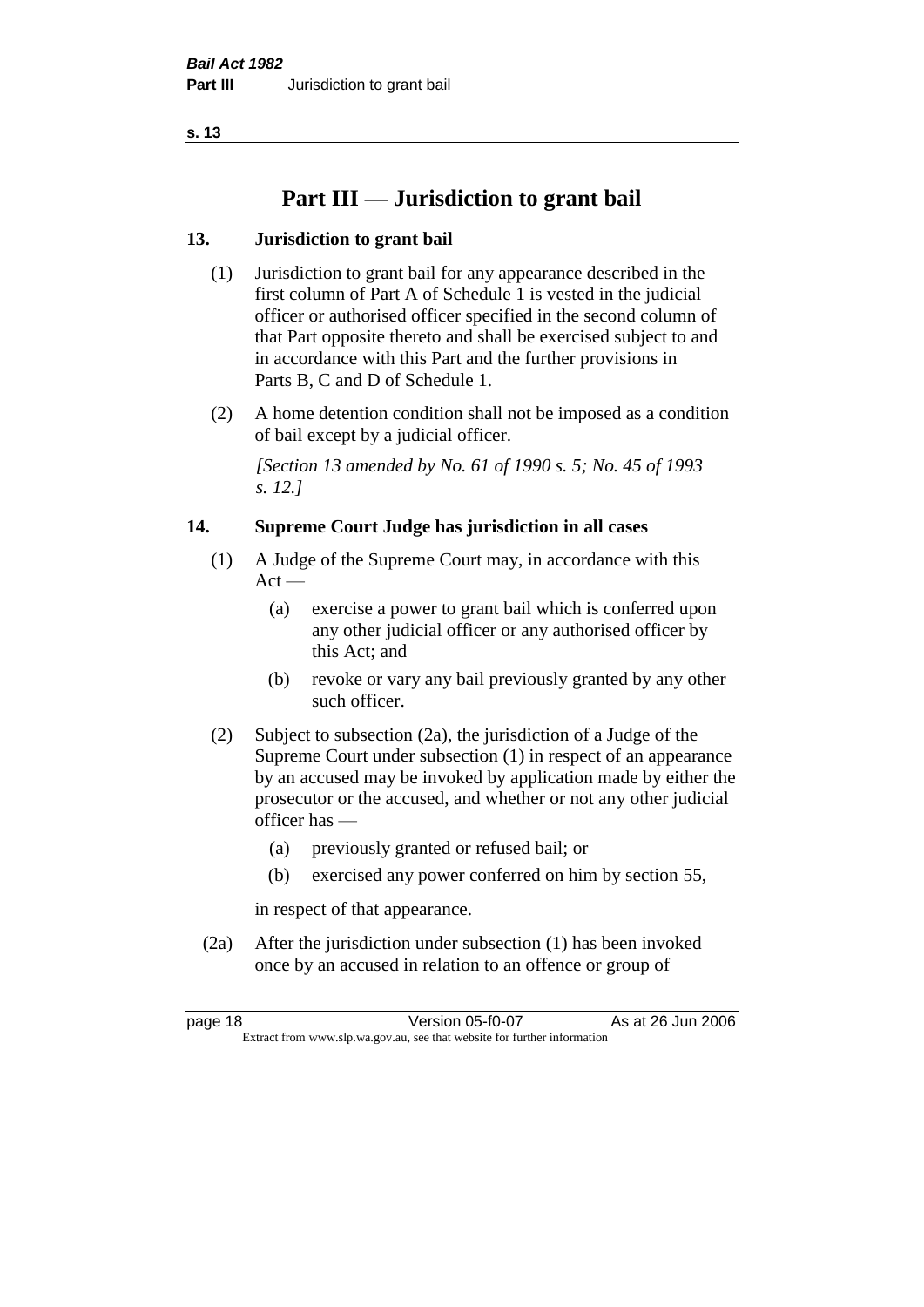offences for which he is required to appear, it may not be further invoked by that accused in relation to that offence or group of offences unless the accused satisfies a Judge of the Supreme Court that —

- (a) new facts have been discovered, new circumstances have arisen or the circumstances have changed since the occasion when the jurisdiction was invoked; or
- (b) he failed to adequately present his case for bail on that occasion.
- (3) Where under subsection (1) a Judge of the Supreme Court
	- (a) revokes the bail of an accused who is at liberty, he may order that the accused be returned to custody to await the appearance for which the bail was granted;
	- (b) varies the bail of such an accused, he may order that the accused be returned to custody until he becomes entitled to be at liberty pursuant to section 11,

and the Judge may issue any warrant which may be necessary to carry such an order into effect.

- (4) In this section **"any other judicial officer"** means any judicial officer whose jurisdiction is inferior to that of a Judge of the Supreme Court.
- (5) The powers and duties conferred on a Judge of the Supreme Court by this section may in the case of a child charged with an offence before the Children's Court also be exercised by a Judge of the Children's Court.

*[Section 14 amended by No. 74 of 1984 s. 8; No. 49 of 1988 s. 82; No. 84 of 2004 s. 82.]* 

## **15. Exclusive jurisdiction of Supreme Court Judge in murder cases**

(1) Where an accused is in custody for wilful murder or murder, the power to grant bail shall be exercised only by a Judge of the

| As at 26 Jun 2006                                                        | Version 05-f0-07 | page 19 |
|--------------------------------------------------------------------------|------------------|---------|
| Extract from www.slp.wa.gov.au, see that website for further information |                  |         |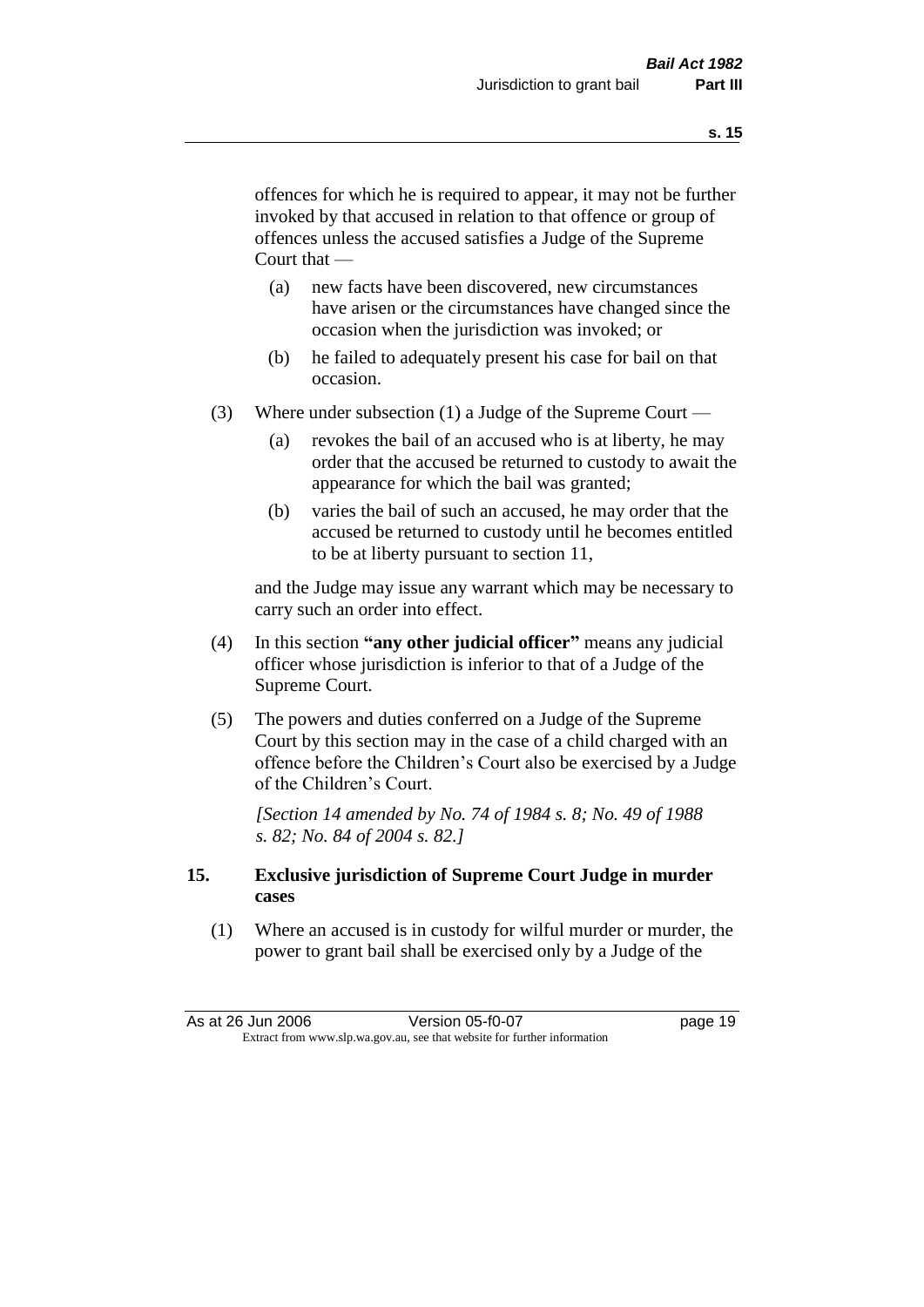Supreme Court, or in the case of an accused who is a child by a Judge of the Children's Court, except —

- (a) where section  $31(2)(d)$  applies; or
- (b) to the extent that the Court of Appeal exercises its powers under Part A of Schedule 1.
- *[(2) repealed]*

*[Section 15 amended by No. 52 of 1984 s. 35; No. 74 of 1984 s. 9; No. 49 of 1988 s. 83; No. 70 of 1988 s. 45; No. 45 of 1993 s. 12; No. 45 of 2004 s. 28(4) ; No. 84 of 2004 s. 82.]* 

## **16. Bail of person arrested on warrant**

- (1) Subject to sections 14 and 15 where the arrest of an accused for an offence is made pursuant to a warrant he shall not be granted bail before he is brought before a court or judicial officer as commanded by the warrant, except by a justice acting in terms of section  $6(2)(b)$ .
- (2) Notwithstanding subsection (1) or any other provision of this Act, an accused who has been arrested pursuant to a warrant —
	- (a) issued under section 56; or
	- (b) issued under the *Criminal Procedure Act 2004* for an offence against section 51(1) or (2),

shall not have a right to have his case for bail considered, and shall not be granted bail, before he is brought before the court as commanded by the warrant.

*[Section 16 amended by No. 59 of 2004 s. 141; No. 84 of 2004 s. 11 and 82.]*

## **16A. Restrictions on powers of authorised officers and justices in certain cases**

(1) Where this section applies to a person who has been arrested for an offence jurisdiction does not arise under section 13 until the person is brought before —

page 20 Version 05-f0-07 As at 26 Jun 2006 Extract from www.slp.wa.gov.au, see that website for further information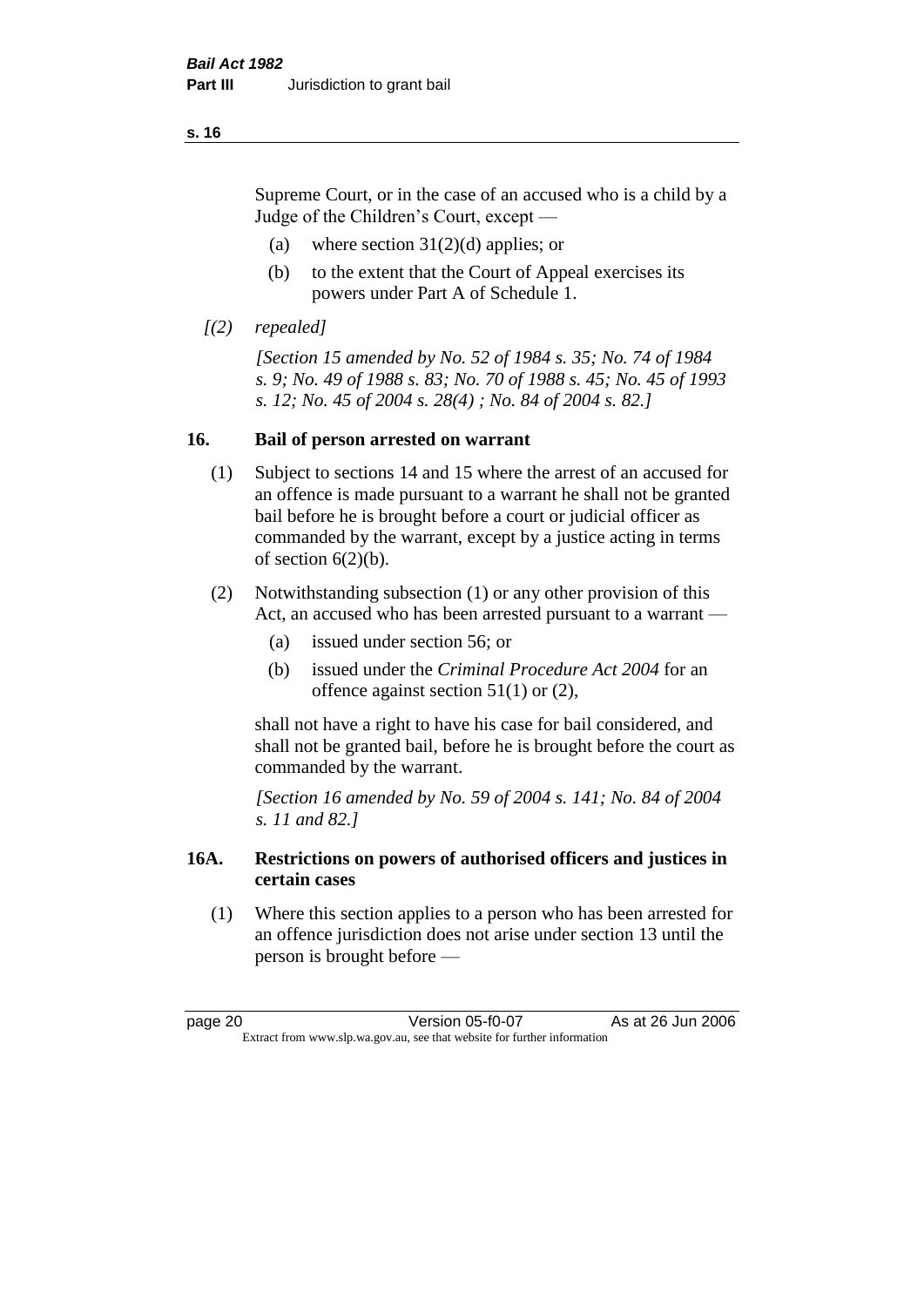- (a) a court constituted by or so as to include a magistrate; or
- (b) where section 15 applies, a Judge of the Supreme Court or a Judge of the Children's Court as the case may require.
- (2) This section applies where
	- (a) a person has been arrested in an urban area for a serious offence; and
	- (b) the serious offence is alleged to have been committed while the accused was —
		- (i) on bail for; or
		- (ii) at liberty under an early release order made in respect of,

another serious offence.

- (3) This section also applies where a person has been arrested in an urban area for an offence against section 61(1) of the *Restraining Orders Act 1997* (which creates offences for breaches of violence restraining orders).
- $(4)$  In this section —

**"urban area"** means —

- (a) the metropolitan region as defined in the *Planning and Development Act 2005* and any prescribed area that adjoins that region; and
- (b) any other prescribed area of the State, being the whole or part of, or an area adjoining, a local government district under the *Local Government Act 1995* that is designated under that Act as a city or a town.

*[Section 16A inserted by No. 54 of 1998 s. 6(1); amended by No. 38 of 2004 s. 59; No. 84 of 2004 s. 82; No. 38 of 2005 s. 15.]*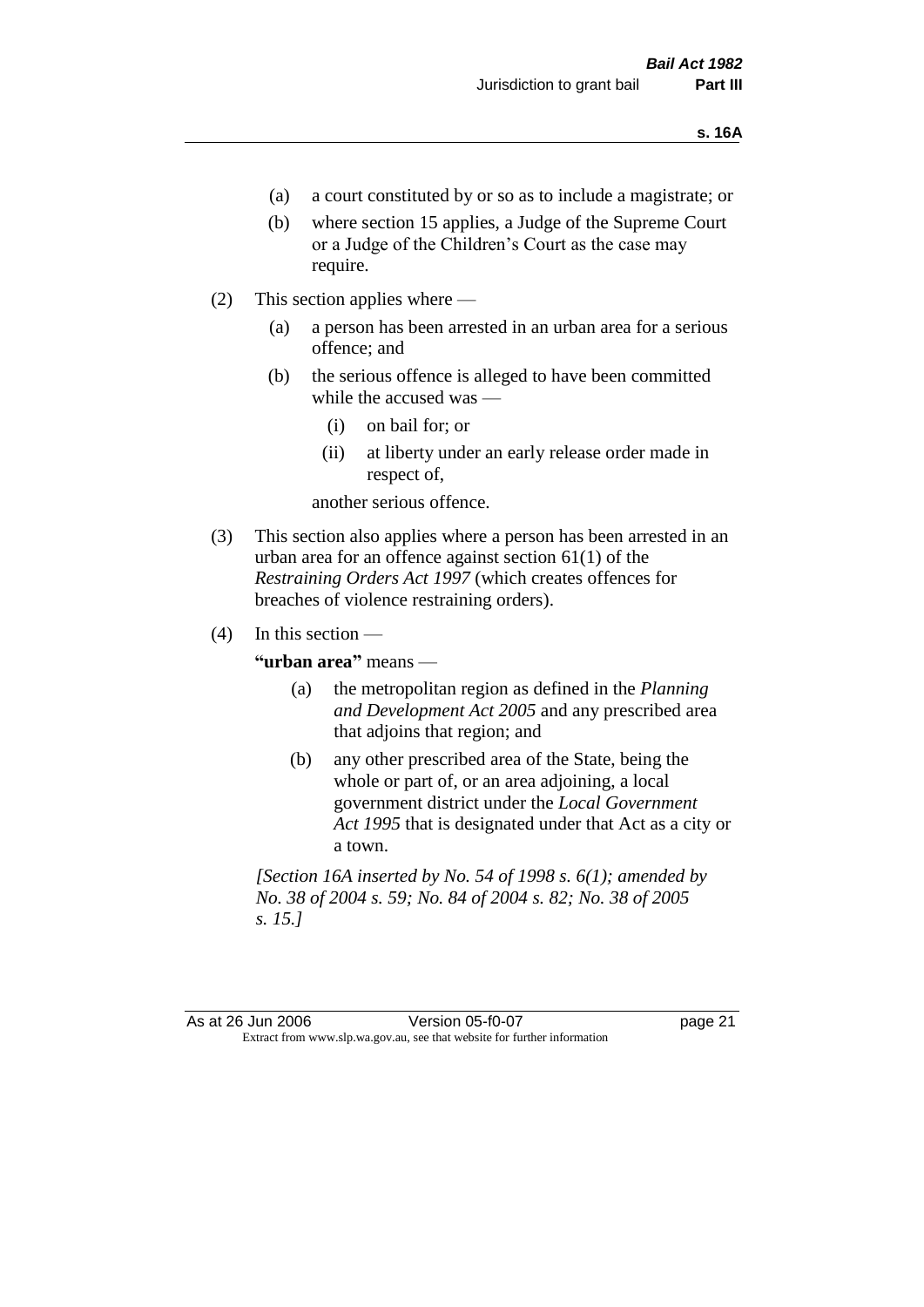| ×<br>. . |  |
|----------|--|
|----------|--|

## **17. Conditions which may be imposed**

- (1) A judicial officer or authorised officer may impose conditions on a grant of bail only to the extent that he is authorised to do so by clause 2(3)(c) of Part C and Part D of Schedule 1.
- (2) Conditions imposed on a grant of bail shall not be any more onerous on the accused than the judicial officer or authorised officer considers is required in the public interest having regard to the nature of the offence for which the accused is in custody and the circumstances of the accused.

*[Section 17 amended by No. 45 of 1993 s. 8 and 12; No. 84 of 2004 s. 82.]* 

## **17A. Further provisions as to responsible person's undertaking (Schedule 1 Part C clause 2)**

- (1) Where this section applies, an authorised police officer may
	- (a) cancel an undertaking of the kind described in clause 2(3)(c) of Part C of Schedule 1;
	- (b) approve of another person as a responsible person within the meaning in that clause; and
	- (c) detain the accused or order his detention until the person so approved enters into an undertaking of the kind mentioned in paragraph (a).
- (2) Subsection (1) applies where
	- (a) a person has entered into an undertaking referred to in paragraph (a) of that subsection;
	- (b) a judicial officer when granting bail ordered that the person may under this section be released from the undertaking by an authorised police officer; and
	- (c) the person wishes to be so released.
- (3) A police officer may, for the purpose of the exercise of the powers in subsection (1), take into custody a child accused who has been released on bail.

page 22 Version 05-f0-07 As at 26 Jun 2006 Extract from www.slp.wa.gov.au, see that website for further information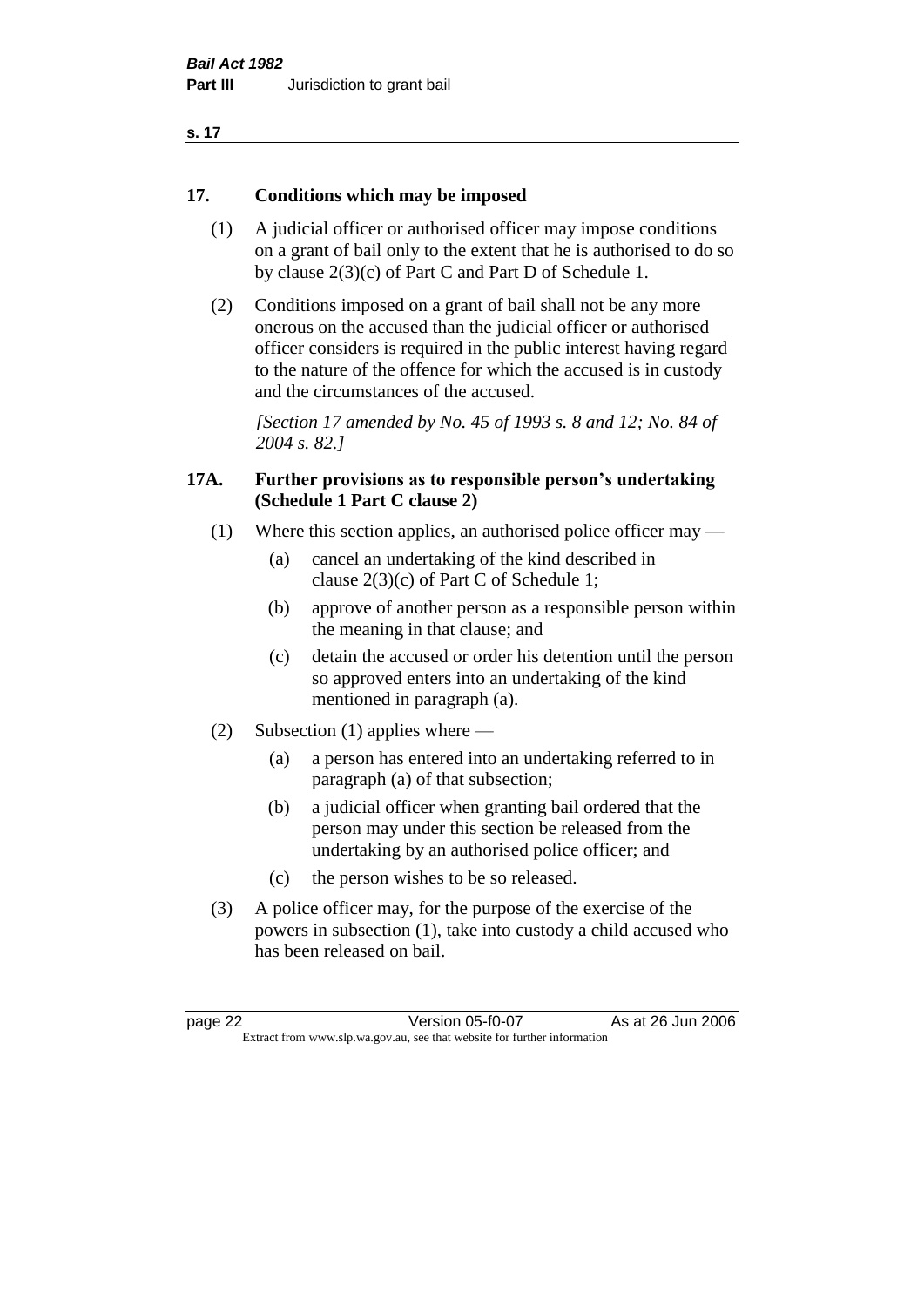- (4) If the police officer is not an authorised police officer he shall, as soon as is practicable, bring the accused before an authorised police officer for the purpose referred to in subsection (3).
- (5) After an undertaking has been entered into as mentioned in subsection  $(1)(c)$ , the accused, subject to this Act, has a right to be at liberty until he is required to appear before a court.

*[Section 17A inserted by No. 45 of 1993 s. 9; amended by No. 84 of 2004 s. 82.]* 

## **18. Police officer may dispense with bail in certain cases upon deposit of cash**

- (1) Except where section 16 applies, an authorised police officer may, in accordance with this section, dispense with the requirement for bail for an appearance in court by an accused for a prescribed simple offence.
- (2) Before an authorised police officer dispenses with the requirement for bail under this section, he shall —
	- (a) give to the accused a notice in the prescribed form specifying the time and place at which he is to appear to be dealt with for the offence and setting out the effect of section  $19(1)$  and  $(2)$ ;
	- (b) fix an amount in cash, not exceeding the amount prescribed for that offence, which the accused shall deposit as security for his appearance at that time and place; and
	- (c) receive the amount of such deposit and an acknowledgment from the accused that he has been given the notice provided for by paragraph (a).
- (3) Where the requirement for bail is dispensed with under this section, the accused has a right to be at liberty, subject to any requirement that he be in custody for some other offence or reason, until he is required to appear before a court for the offence.
- (4) In any proceedings production of a document purporting to be the acknowledgment referred to in subsection  $(2)(c)$  and of a

| As at 26 Jun 2006                                                        |  | Version 05-f0-07 | page 23 |
|--------------------------------------------------------------------------|--|------------------|---------|
| Extract from www.slp.wa.gov.au, see that website for further information |  |                  |         |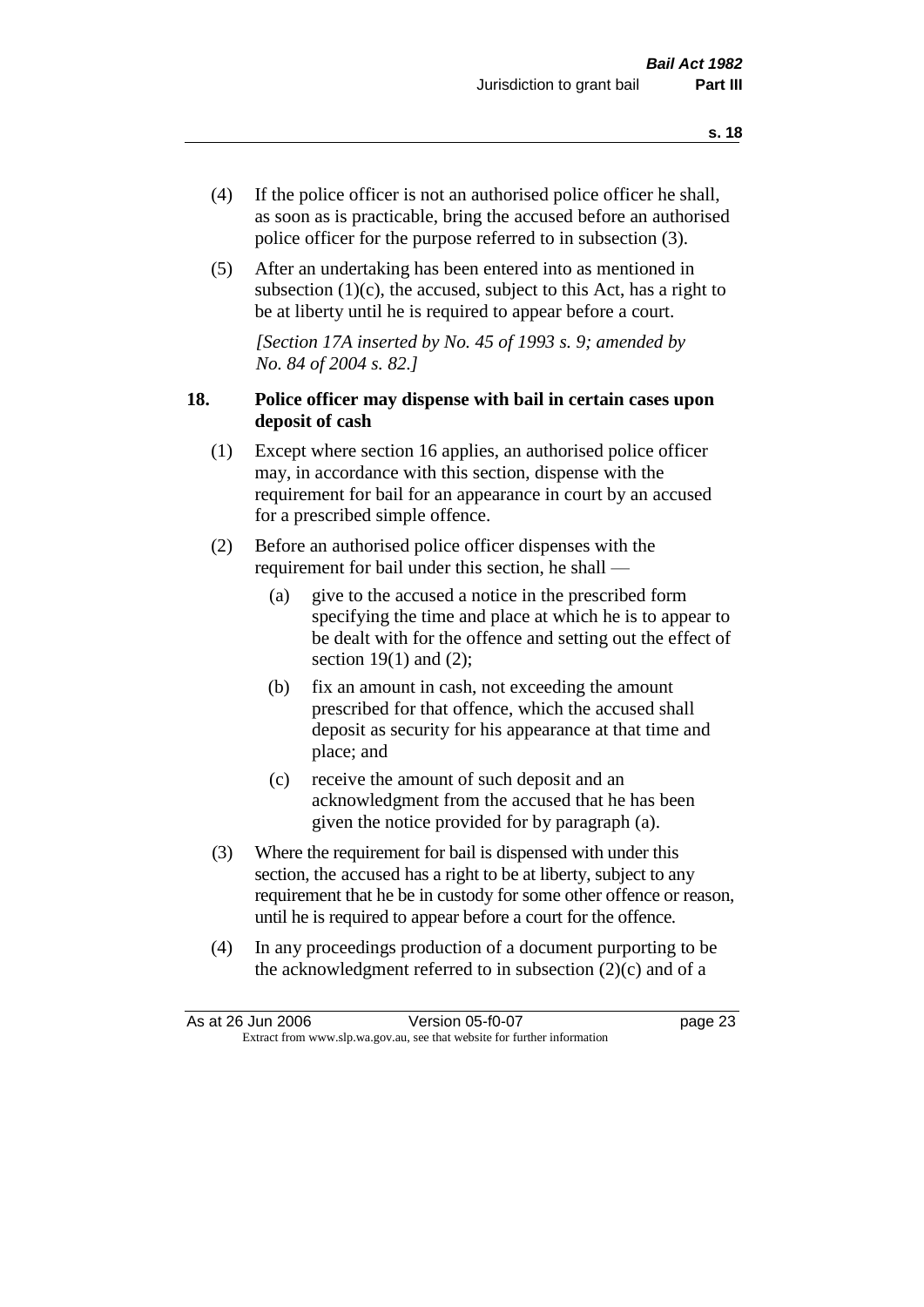copy of the notice referred to in subsection (2)(a) shall be evidence that subsection (2) has been complied with and of the contents of such notice.

*[Section 18 amended by No. 15 of 1988 s. 8; No. 84 of 2004 s. 82.]* 

## **19. Return or application of deposit where bail dispensed with**

- (1) If an accused appears at the time and place notified to him under section  $18(2)(a)$ , or at a time to which the proceedings are adjourned as mentioned in subsection (3), he is entitled to have his deposit refunded to him, but, notwithstanding the foregoing, the court may order that the deposit be applied wholly or partly in or towards payment of any sum of money ordered to be paid in respect of the commission of the offence, or may direct that it be retained as mentioned in subsection (3).
- (2) If an accused fails to appear as mentioned in subsection (1), he does not commit an offence against section 51 but the court shall, if it is satisfied that section 18(2)(a) has been complied with, and whether or not the accused is convicted of the offence for which the appearance was required, order —
	- (a) that the deposit be applied wholly or partly in or towards payment of any sum of money ordered to be paid in respect of the commission of that offence (but without prejudice to the recovery of any balance remaining unpaid); and
	- (b) subject to subsection (3), that so much (if any) of the deposit as is not thereby disposed of be paid to the State.
- (3) If at the time notified to the accused under section  $18(2)(a)$  the proceedings are adjourned or are thereafter further adjourned, whether or not the accused appears, the court may, instead of granting bail to him, from time to time so long as the accused remains unconvicted dispense with the requirement for bail as provided in section 18(1) and (2) and, notwithstanding section  $18(2)(c)$  or subsection  $(2)(b)$ , direct that the amount

#### **s. 19**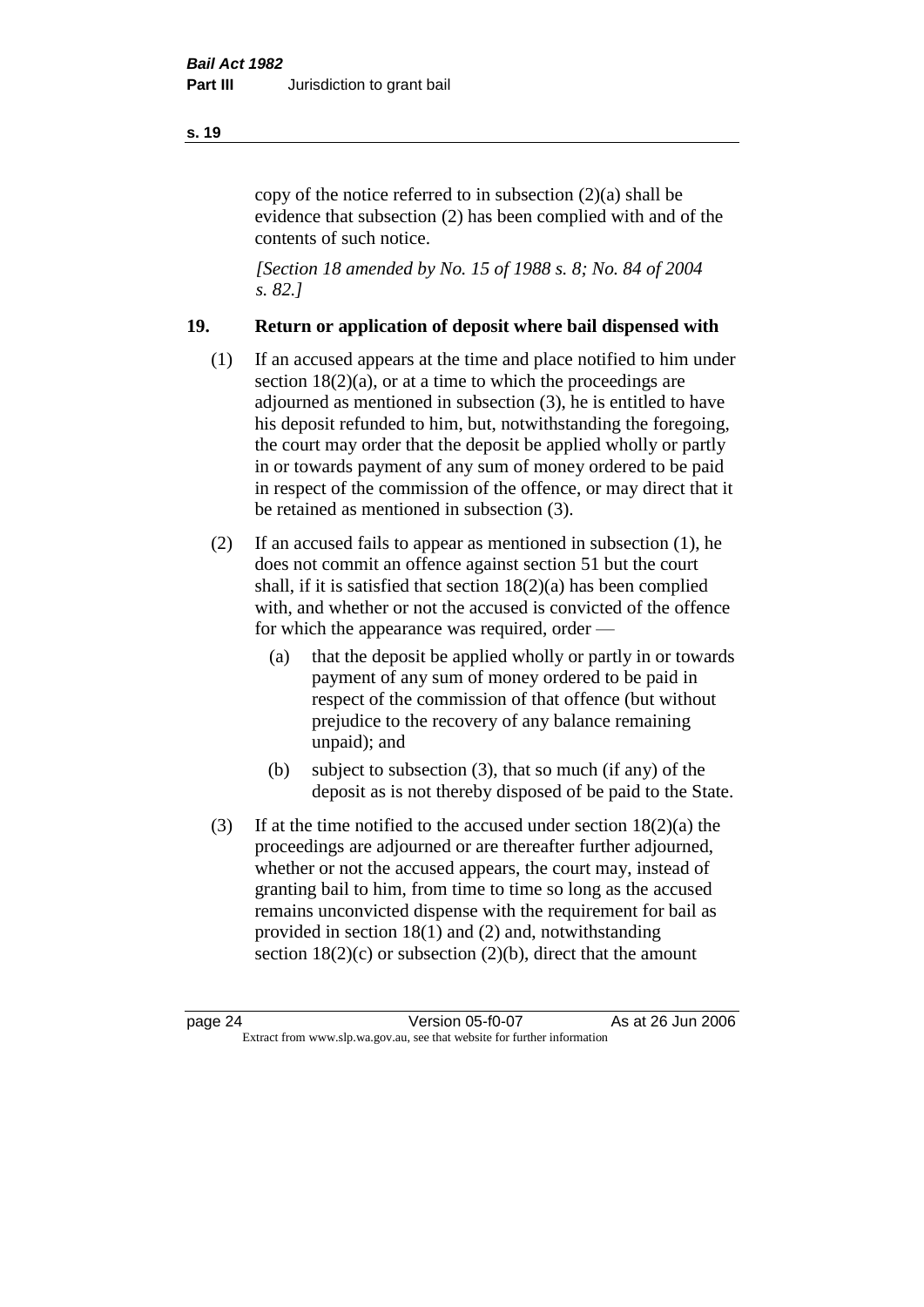already deposited be retained as security for any further appearance.

(4) Where under subsection (3) proceedings are adjourned in the absence of the accused, the notice required by section 18(2)(a) may, notwithstanding that paragraph, be sent to the accused by the registrar of the court, and section  $32(1)$ ,  $(2)$  and  $(3)$  shall apply to the notice and proof of receipt thereof.

*[Section 19 amended by No. 65 of 2003 s. 121(3); No. 59 of 2004 s. 141; No. 84 of 2004 s. 82.]*

As at 26 Jun 2006 Version 05-f0-07 page 25 Extract from www.slp.wa.gov.au, see that website for further information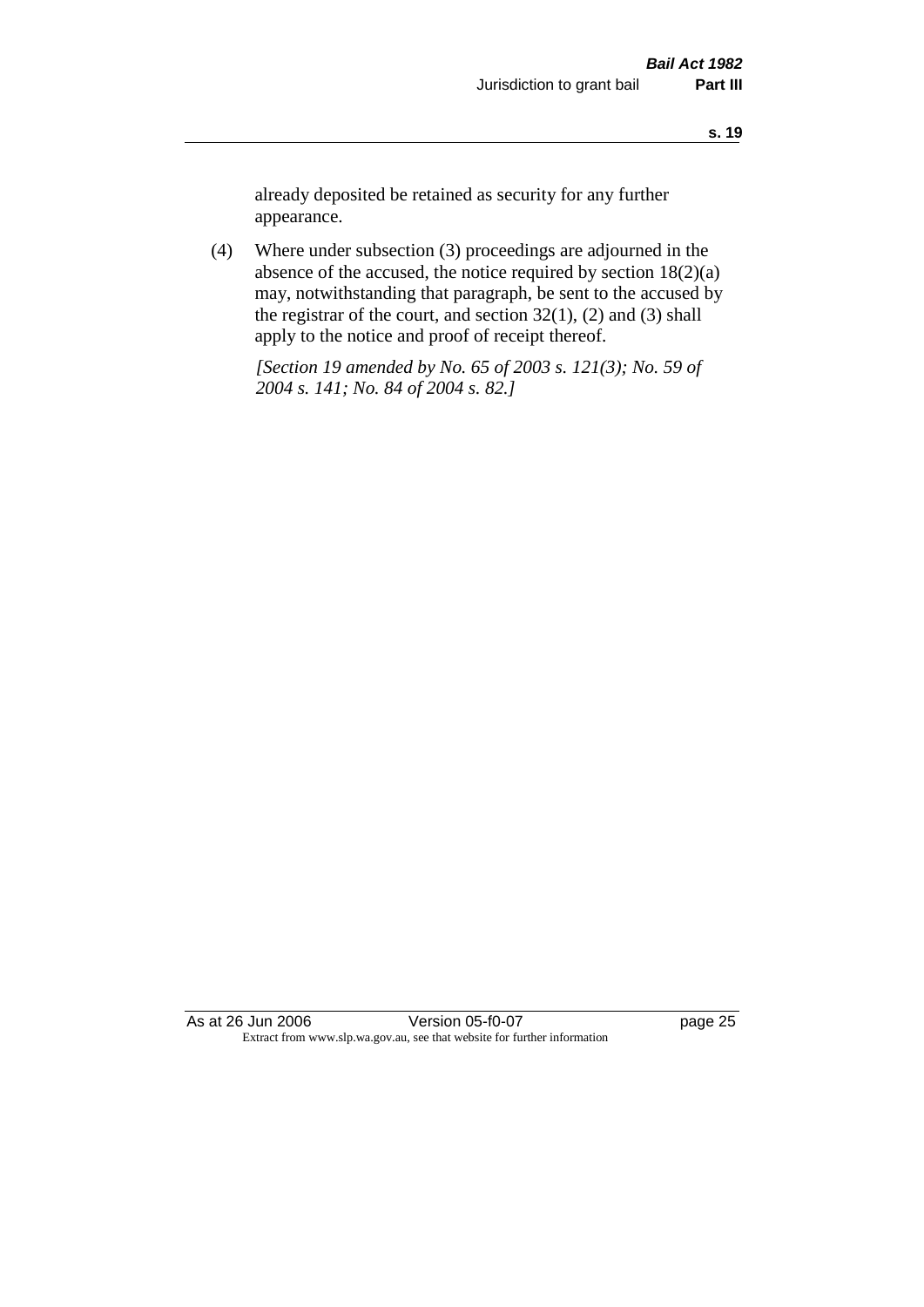## **Part IV — Hearing of case for bail, parties, and evidence**

## **20. Power to consider bail** *in camera* **and to prohibit publication**

- (1) On the consideration by a judicial officer of a case for bail of an accused who is charged with an offence triable by jury, the judicial officer may, to avoid prejudice to either party, exercise the powers described in subsection (2), but shall only exercise the power in paragraph (b) thereof if he considers that the exercise of the power in paragraph (a) is not, on its own, likely to be sufficient to avoid prejudice.
- (2) The powers referred to in subsection (1) are to order
	- (a) that no report, or summary, of any statement, or of any specified statement, made or furnished at the hearing shall be published by any means;
	- (b) that the bail application be heard *in camera*.
- (3) Where an order is made under subsection (2)(a), no report, or summary, of any statement referred to in that paragraph shall be published by any means —
	- (a) if the offence is one that may be tried on indictment, before a court decides that it is to be tried on indictment;
	- (b) if the accused is discharged from further proceedings upon the prosecution notice or indictment brought against him for the offence, before he is so discharged; or
	- (c) if the accused is tried on indictment for the offence, before the trial is ended.
- (4) A person who, except with lawful excuse, fails to comply with an order made under this section commits an offence.

Penalty: \$1 000.

*[Section 20 amended by No. 50 of 2003 s. 37(2); No. 4 of 2004 s. 58; No. 84 of 2004 s. 11 and 82.]*

page 26 Version 05-f0-07 As at 26 Jun 2006 Extract from www.slp.wa.gov.au, see that website for further information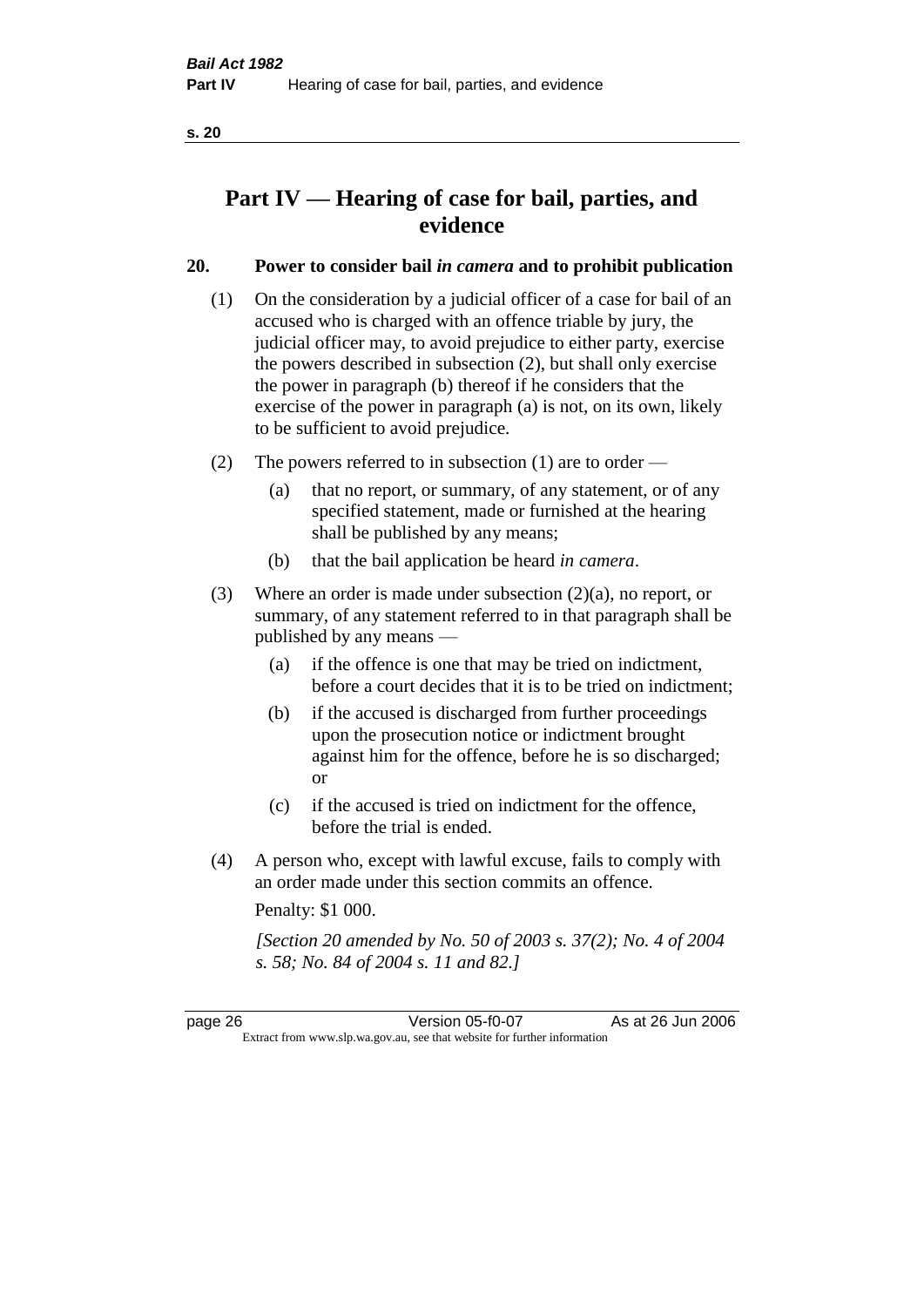## **21. Parties**

- (1) The parties to proceedings on a case for bail are the prosecutor and the accused and, subject to subsection (2), no other person shall be a party to, or be represented at, the proceedings.
- (2) Nothing in subsection (1) affects the right of
	- (a) the Attorney General to apply for leave, or be an appellant, under Part 2 of the *Criminal Appeals Act 2004*;
	- (b) the State Solicitor or the Deputy Director of Public Prosecutions (Commonwealth) to receive notice and be heard under section 7A(2); or
	- (c) an officer referred to in section 33 of the *Children's Court of Western Australia Act 1988* to be present at and participate in proceedings concerning a child under that section.

*[Section 21 amended by No. 15 of 1988 s. 9; No. 49 of 1988 s. 84; No. 33 of 1989 s. 18; No. 31 of 1993 s. 7; No. 65 of 2003 s. 88(3); No. 59 of 2004 s. 141; No. 84 of 2004 s. 11 and 82.]* 

#### **22. Evidence**

A judicial officer or authorised person may in considering any case for bail receive and take into account such information as he thinks fit whether or not the same would normally be admissible in a court of law.

## **23. Accused not bound to supply information**

An accused is not obliged to complete, or furnish information for, the prescribed form referred to in section  $8(1)(b)$ , or for any revision thereof, or to furnish any information, whether on oath or otherwise, for the purpose of having his case for bail considered.

*[Section 21 amended by No. 84 of 2004 s. 82.]* 

As at 26 Jun 2006 Version 05-f0-07 page 27 Extract from www.slp.wa.gov.au, see that website for further information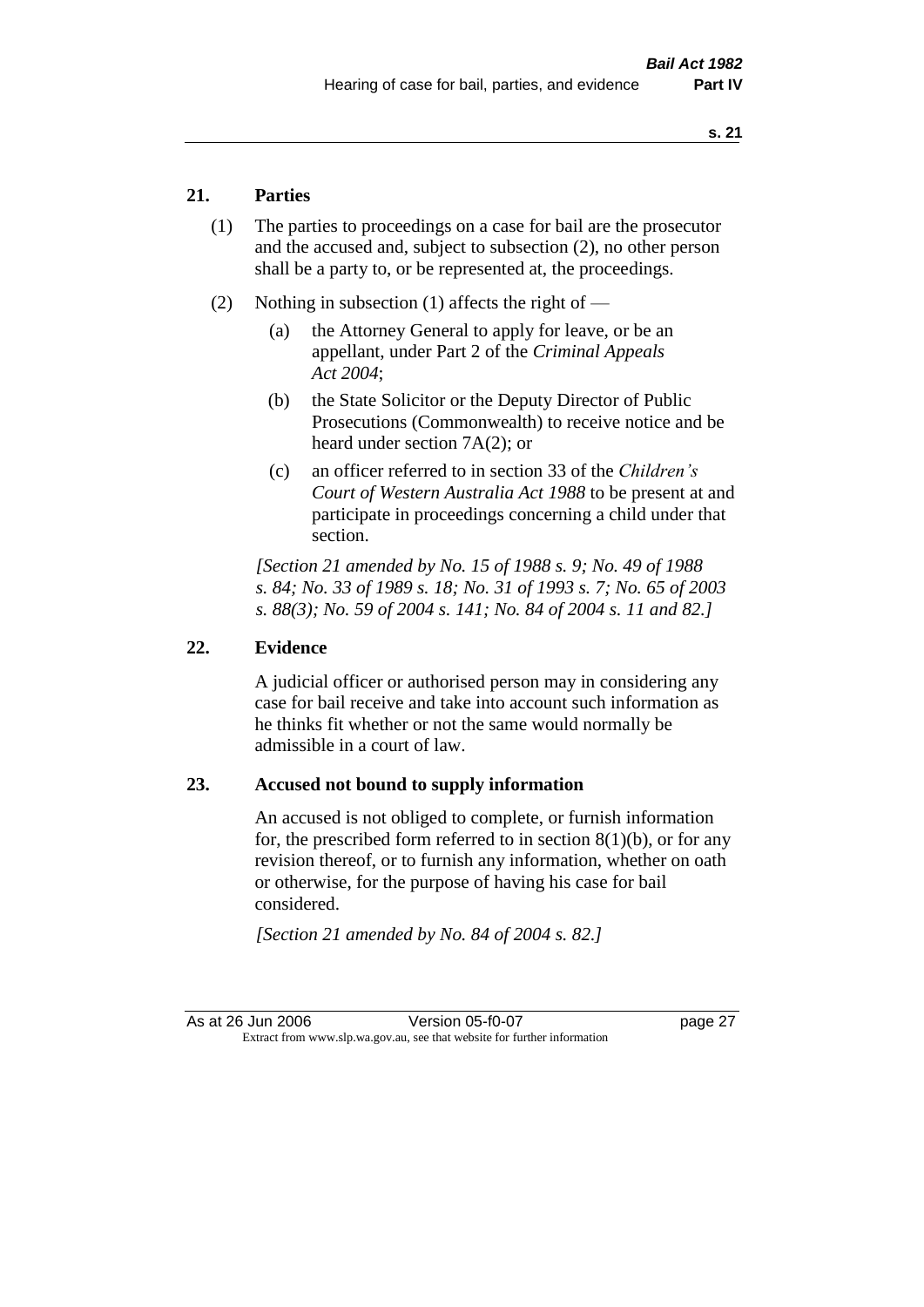| v |  |
|---|--|
|   |  |

## **24. Information may be referred to police officer for verification or for report**

- (1) A judicial officer or authorised officer who is called upon to consider a case for bail may —
	- (a) request that any information placed before the judicial officer or authorised officer by the accused for the purposes of the case be verified by a police officer, and to that end may refer to a police officer the prescribed form mentioned in section 8(1)(b), after it has been completed or revised;
	- (b) request that a report on any matter mentioned in Part C of Schedule 1, so far as it applies to an accused whose case is being or to be considered, be made by a police officer.
- (2) Where a reference or request is made under subsection (1) a police officer shall, as soon as is practicable —
	- (a) make a report to the judicial officer or the authorised officer accordingly; and
	- (b) furnish a copy of the report to the accused or his solicitor or counsel.

*[Section 24 inserted by No. 61 of 1990 s. 6; amended by No. 45 of 1993 s. 12; No. 84 of 2004 s. 11 and 82.]* 

## **24A. Information may be referred to community corrections officer for verification or for report**

- (1) A judicial officer who is called upon to consider a case for bail may refer to a community corrections officer any matter referred to in section 24(1) and may request a community corrections officer to do any matter referred to in that section.
- (2) A judicial officer who is called upon to consider a case for bail and who desires to impose a home detention condition as a condition on a grant of bail, shall request that a report be made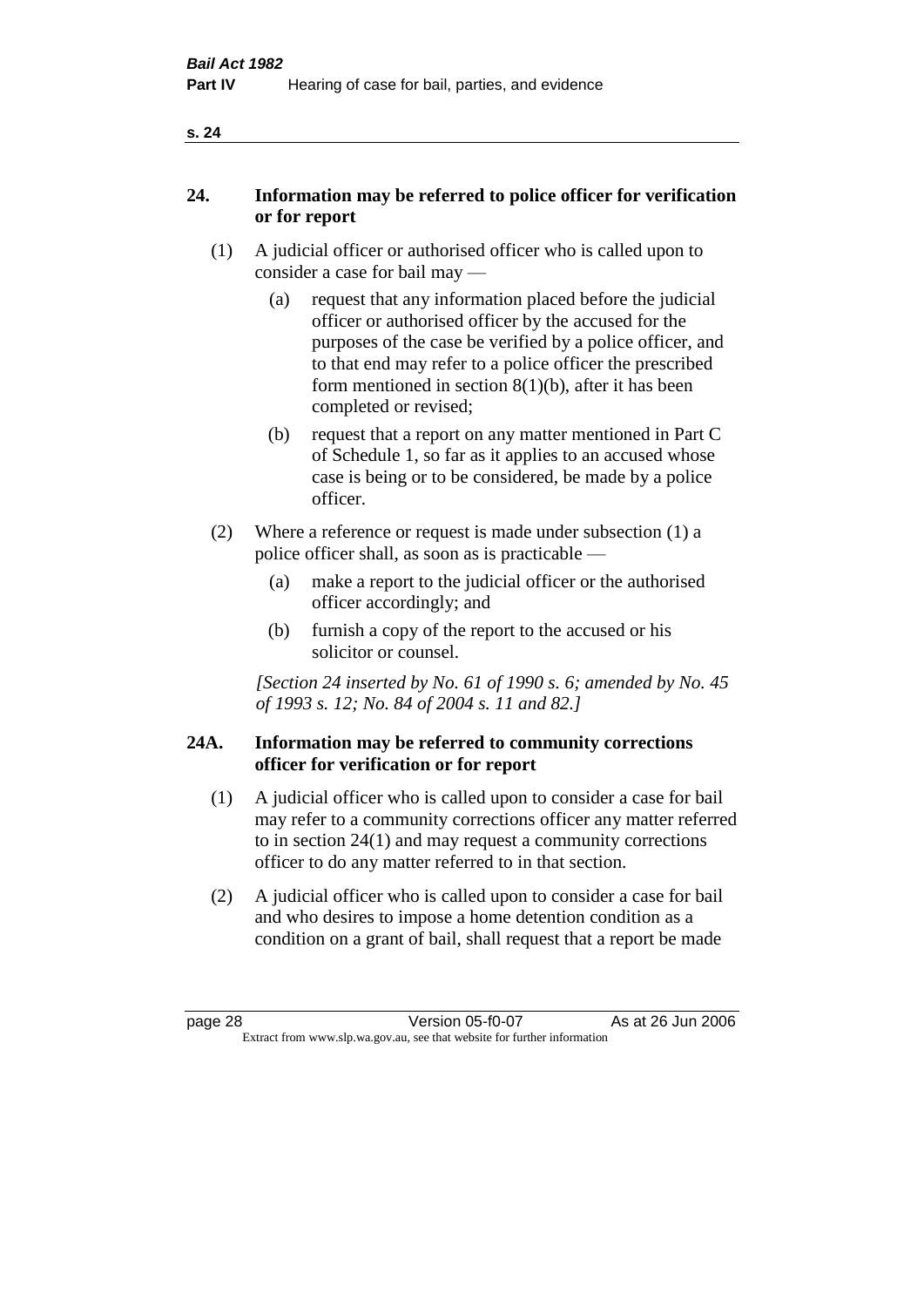by a community corrections officer about the suitability of the accused to be subject to a home detention condition.

- (3) Where a reference or a request is made under subsection (1) or a report is requested under subsection (2) a community corrections officer shall, as soon as is practicable, make a report to the judicial officer and, at the discretion of the judicial officer, copies may be made available to the prosecution or to the accused or his solicitor or counsel.
- (4) Where a community corrections officer makes a report that an accused is suitable to be subject to a home detention condition, the officer shall annex to the report and provide to the accused or his solicitor or counsel, a list of those conditions in rules made under section 50L that may be applied to the accused by the CEO (Justice) while the accused is subject to the home detention condition.

*[Section 24A inserted by No. 61 of 1990 s. 7; amended by No. 31 of 1993 s. 9; No. 84 of 2004 s. 11 and 82.]* 

# **25. Protection of accused as to information given for bail purposes**

A statement made by an accused to a judicial officer or authorised officer for the purpose of a decision whether bail should be granted to him for any appearance in court for an offence shall not be admissible in evidence against him at his trial for that offence.

*[Section 25 amended by No. 84 of 2004 s. 82.]* 

## **26. Record of decision and reasons**

- (1) A bail record form shall be completed by an authorised officer or a justice if he —
	- (a) refuses to grant bail to an accused;
	- (b) grants bail to an accused in the circumstances referred to in clause 3 of Part B of Schedule 1; or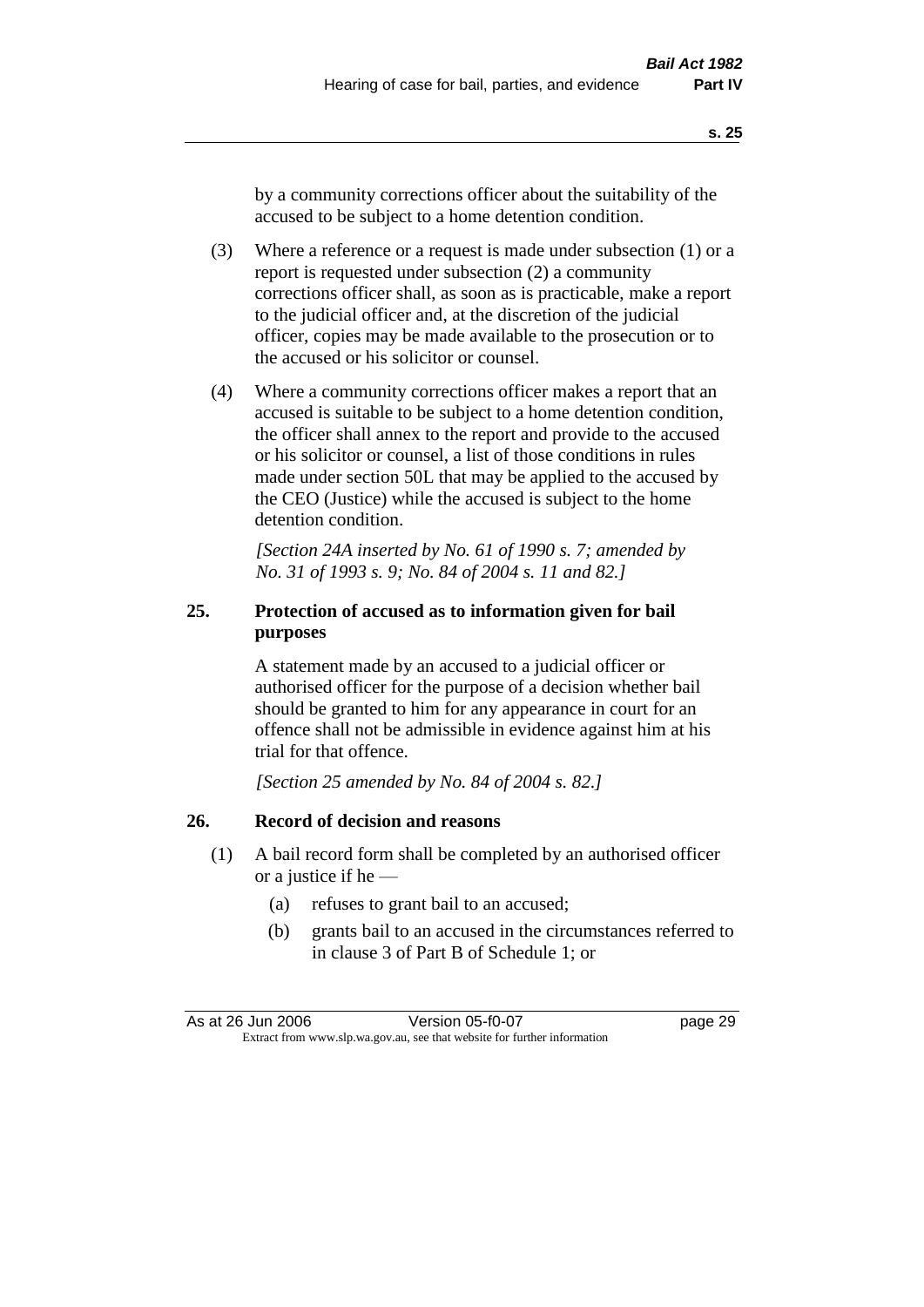**s. 27**

- (c) imposes any condition on a grant of bail and it appears to him that the accused is dissatisfied with the condition.
- (2) Where a judicial officer, other than a justice
	- (a) refuses to grant bail to an accused; or
	- (b) imposes any condition on a grant of bail and it appears to him that the accused is dissatisfied with the condition,

a record of the decision and of the reasons therefor shall be made.

- (3) The accused, the prosecutor or an intending prosecutor shall be entitled, upon request, to be furnished with a copy of the bail record form or, where subsection (2) applies, of the record made.
- (4) For the purposes of this section
	- (a) references to a justice do not include a magistrate or a Judge of the District Court or the Supreme Court or the Children's Court who is a justice; and
	- (b) a bail record form is a prescribed form designed to contain a summary of the matters relevant to the decision as to the bail of an accused, including those matters set out in Part C of Schedule 1, the decision made, and the reasons for the decision.

*[Section 26 inserted by No. 15 of 1988 s. 10; amended by No. 49 of 1988 s. 85; No. 45 of 1993 s. 12; No. 59 of 2004 s. 141; No. 84 of 2004 s. 82.]* 

# **27. Transmission of relevant papers to court**

(1) An authorised officer and a judicial officer who consider an accused's case for bail for an appearance for an offence, an authorised police officer who dispenses with bail under section 18, and a person before whom a bail undertaking or a surety undertaking is entered into shall ensure that the relevant papers are sent as soon as is practicable, to the court before which the accused is required to appear.

page 30 Version 05-f0-07 As at 26 Jun 2006 Extract from www.slp.wa.gov.au, see that website for further information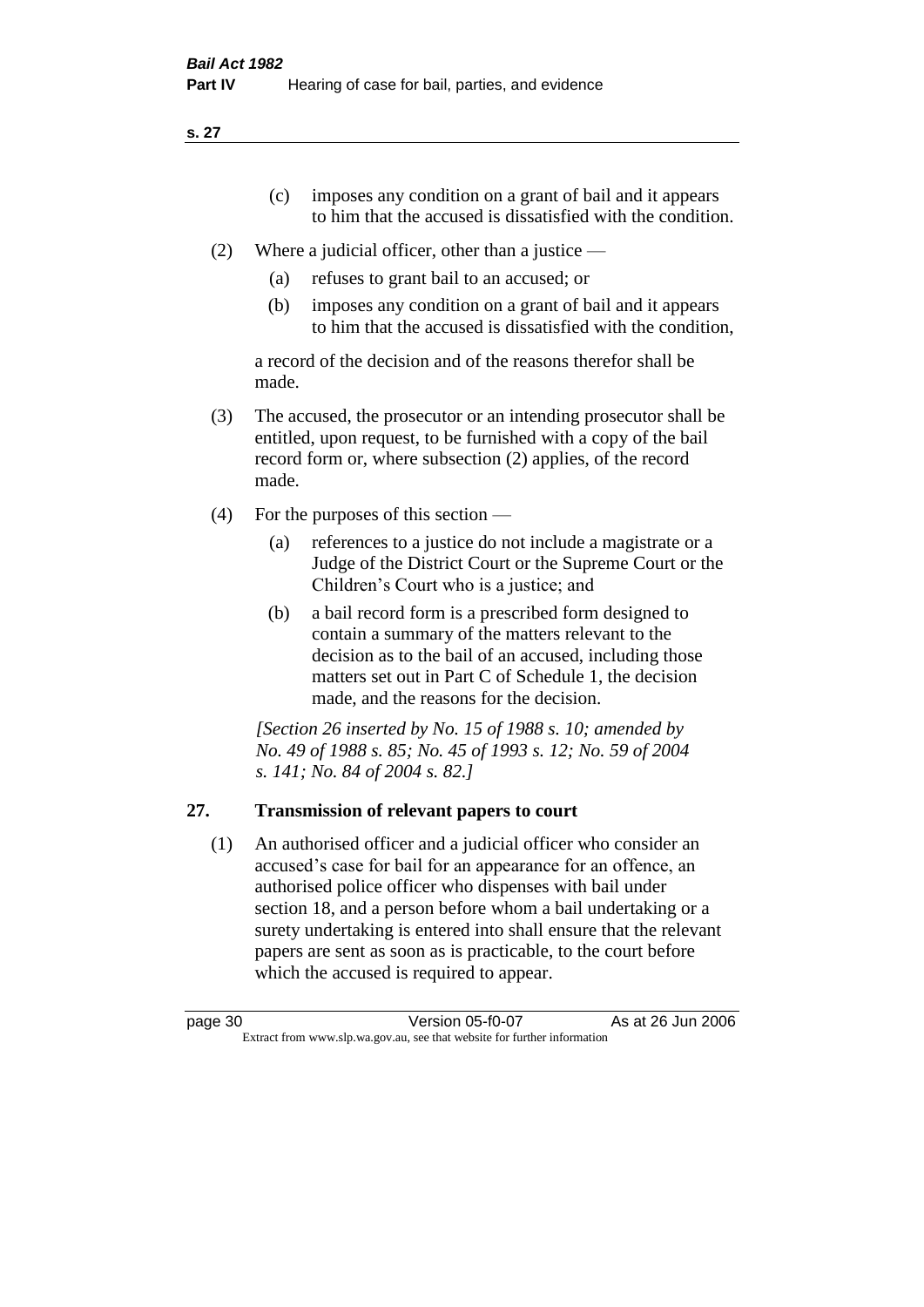(2) In subsection (1) **"the relevant papers"** in relation to any particular officer or person means such papers as are prescribed to be sent by that officer or person.

*[Section 27 amended by No. 84 of 2004 s. 82.]* 

# **27A. Transmission of papers to CEO (Justice)**

A judicial officer who grants bail subject to a home detention condition shall ensure that a copy of the bail record form and of the bail undertaking are sent as soon as is practicable to the CEO (Justice).

*[Section 27A inserted by No. 61 of 1990 s. 8; amended by No. 31 of 1993 s. 9.]* 

As at 26 Jun 2006 Version 05-f0-07 page 31 Extract from www.slp.wa.gov.au, see that website for further information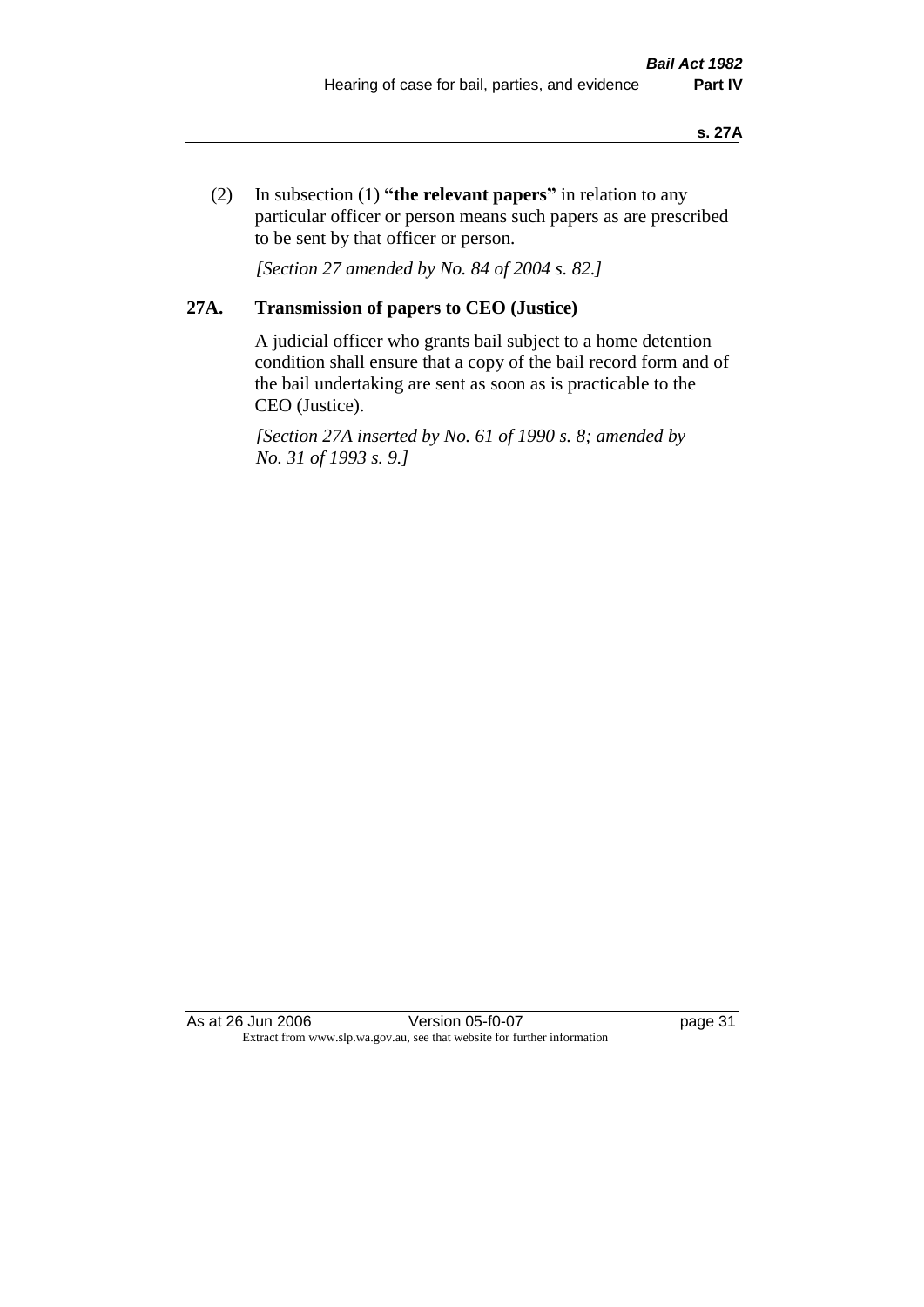**s. 28**

# **Part V — Bail undertakings**

## **28. Bail undertaking**

- (1) A person shall not be released on bail for an appearance in court unless he has entered into a bail undertaking for that appearance or is deemed to have done so under section 31(3).
- (2) A bail undertaking is an undertaking in writing by an accused in the prescribed form —
	- (a) that he will appear at a time and place specified, or deemed by section 31(3) to be specified, in the undertaking;
	- (b) that if he fails to appear at that time and place he will as soon as is practicable —
		- (i) notify the registrar of the court at which he is required to appear of the cause of his failure; and
		- (ii) appear at that court when the court is sitting;
	- (c) that he will comply with such conditions as may be imposed on him under clause 2 of Part D of Schedule 1;
	- (d) that he will comply with any home detention condition which may be imposed as a condition on a grant of bail to him pursuant to clause 3 of Part D of Schedule 1,

and containing any agreement as to forfeiture of money by the accused which may be required pursuant to clause 1 of that Part.

- (3) A bail undertaking for any appearance may be entered into in respect of more than one offence.
- (4) The undertakings mentioned in subsection  $(2)(a)$  and (b) are, subject to section 34, enforceable under sections 51, 57 and 58.

*[Section 28 amended by No. 61 of 1990 s. 9; No. 45 of 1993 s. 12; No. 59 of 2004 s. 141; No. 84 of 2004 s. 82.]* 

page 32 Version 05-f0-07 As at 26 Jun 2006 Extract from www.slp.wa.gov.au, see that website for further information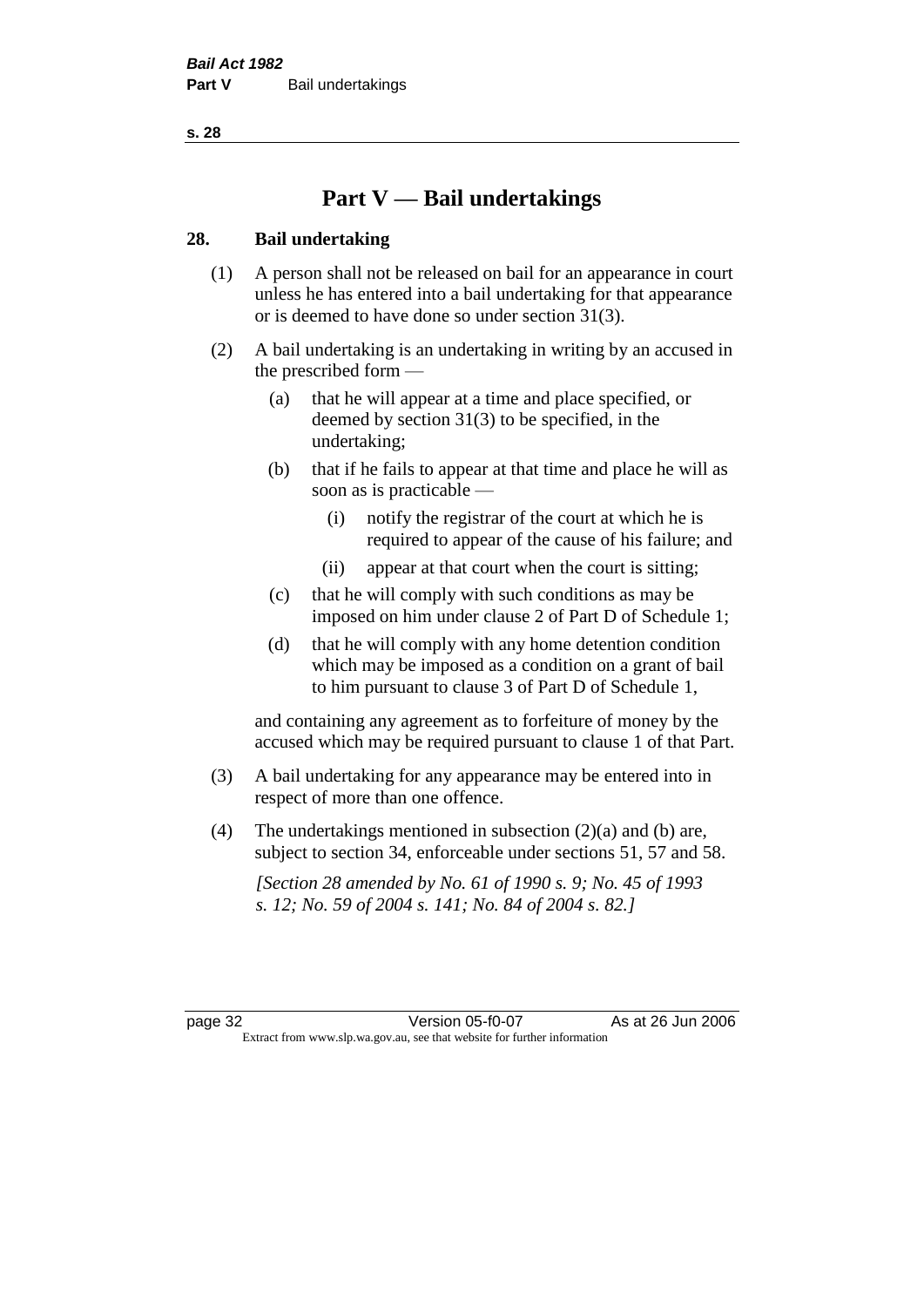### **29. Before whom bail undertaking may be entered into**

A bail undertaking need not be entered into before the judicial officer or authorised officer who granted bail but may be entered into before any of the following persons —

- (a) a judicial officer;
- (b) the Principal Registrar or a Registrar of the Supreme Court;
- (c) the Registrar or a Deputy Registrar of the District Court;
- (d) a registrar of the Magistrates Court;
- (da) a registrar of the Children's Court;
- (e) a coroner's registrar within the meaning of the *Coroners Act 1996*;
- (f) an authorised police officer;
- (g) an associate of a Judge of the Supreme Court or of the District Court or of the Children's Court;
- (h) where the accused is in prison, any person for the time being in charge of the prison;
- (i) where the accused is a child, any authorised community services officer.

*[Section 29 amended by No. 15 of 1988 s. 11; No. 49 of 1988 s. 86; No. 2 of 1996 s. 61; No. 59 of 2004 s. 141; No. 84 of 2004 s. 82.]* 

### **30. Duties of person before whom bail undertaking is entered into**

- (1) The person before whom a bail undertaking is to be entered into by an accused shall before it is entered into —
	- (a) (i) read the undertaking to the accused; or
		- (ii) be informed by the accused that the accused has read it; or
		- (iii) if necessary, have the undertaking translated to the accused;
		- and

As at 26 Jun 2006 Version 05-f0-07 page 33 Extract from www.slp.wa.gov.au, see that website for further information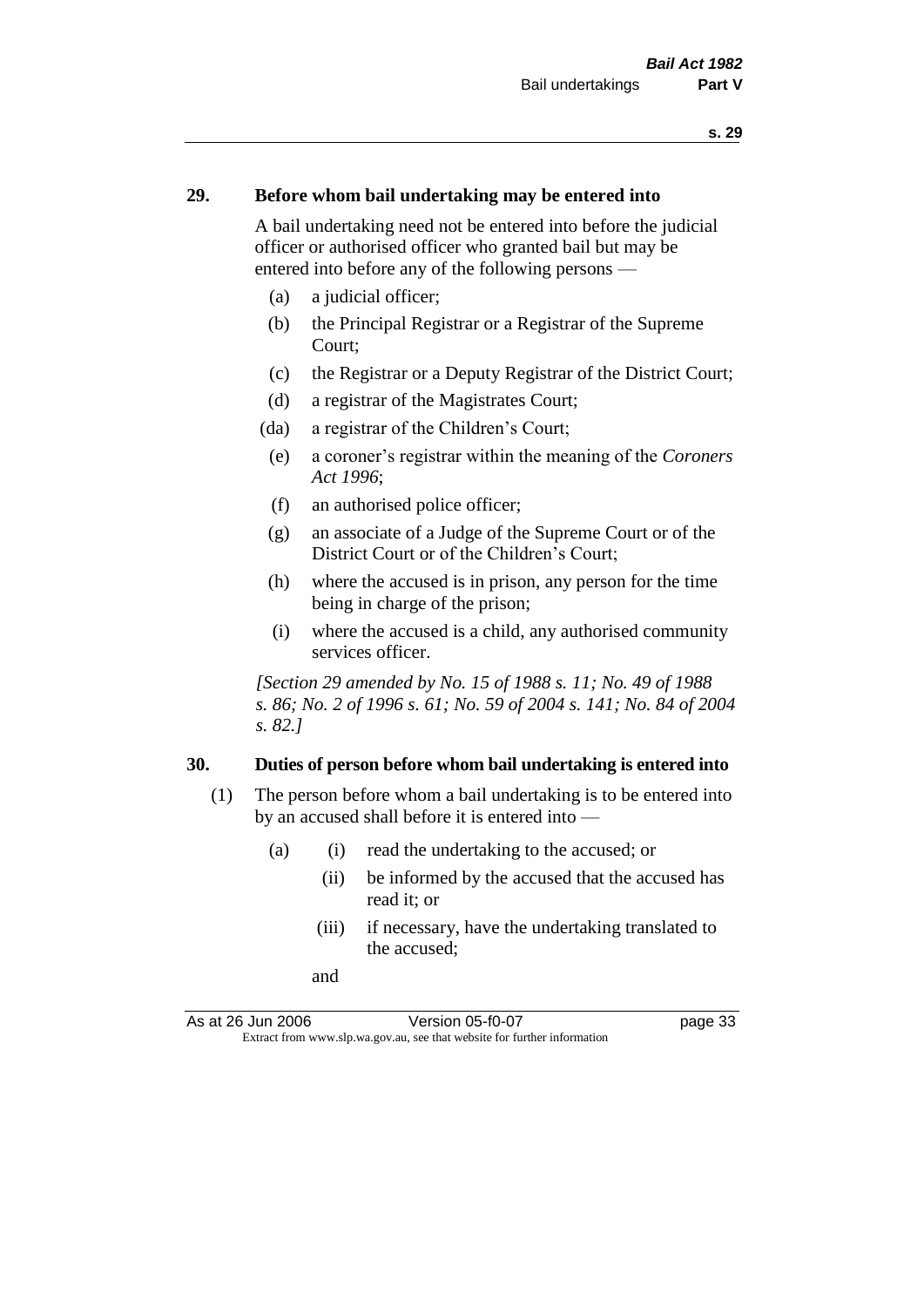(b) ensure that all conditions which are to be complied with before the release of the accused have been complied with.

- (2) The person before whom a bail undertaking is entered into by an accused shall give to him, or cause to be given to him —
	- (a) a copy of the bail undertaking as duly completed; and
	- (b) a notice in writing in the prescribed form showing
		- (i) his obligations pursuant to the undertaking; and
		- (ii) the consequences of his failure to comply with them.
- (3) The person before whom a bail undertaking is entered into by an accused shall enquire of the accused whether he requires the notice referred to in subsection (2)(b) to be read or translated to him and shall take such steps as are necessary to comply with any such requirement of the accused.

*[Section 30 inserted by No. 15 of 1988 s. 12; amended by No. 84 of 2004 s. 82.]* 

## **31. Different time and place for appearance may be substituted**

- (1) A different time or a different time and place may be substituted in accordance with this section for the time and place for appearance specified, or deemed by this section to be specified, in a bail undertaking.
- (2) A different time, or a different time and place, for the appearance by the accused may be substituted as mentioned in subsection  $(1)$  —
	- (a) upon an adjournment of proceedings at which the accused is present, by the judicial officer, if he has power to grant bail for that appearance, fixing a time and place for the resumed proceedings and notifying the accused orally thereof;
	- (b) upon an adjournment of proceedings from which the accused is absent for reasonable cause, by the judicial

page 34 Version 05-f0-07 As at 26 Jun 2006 Extract from www.slp.wa.gov.au, see that website for further information

**s. 31**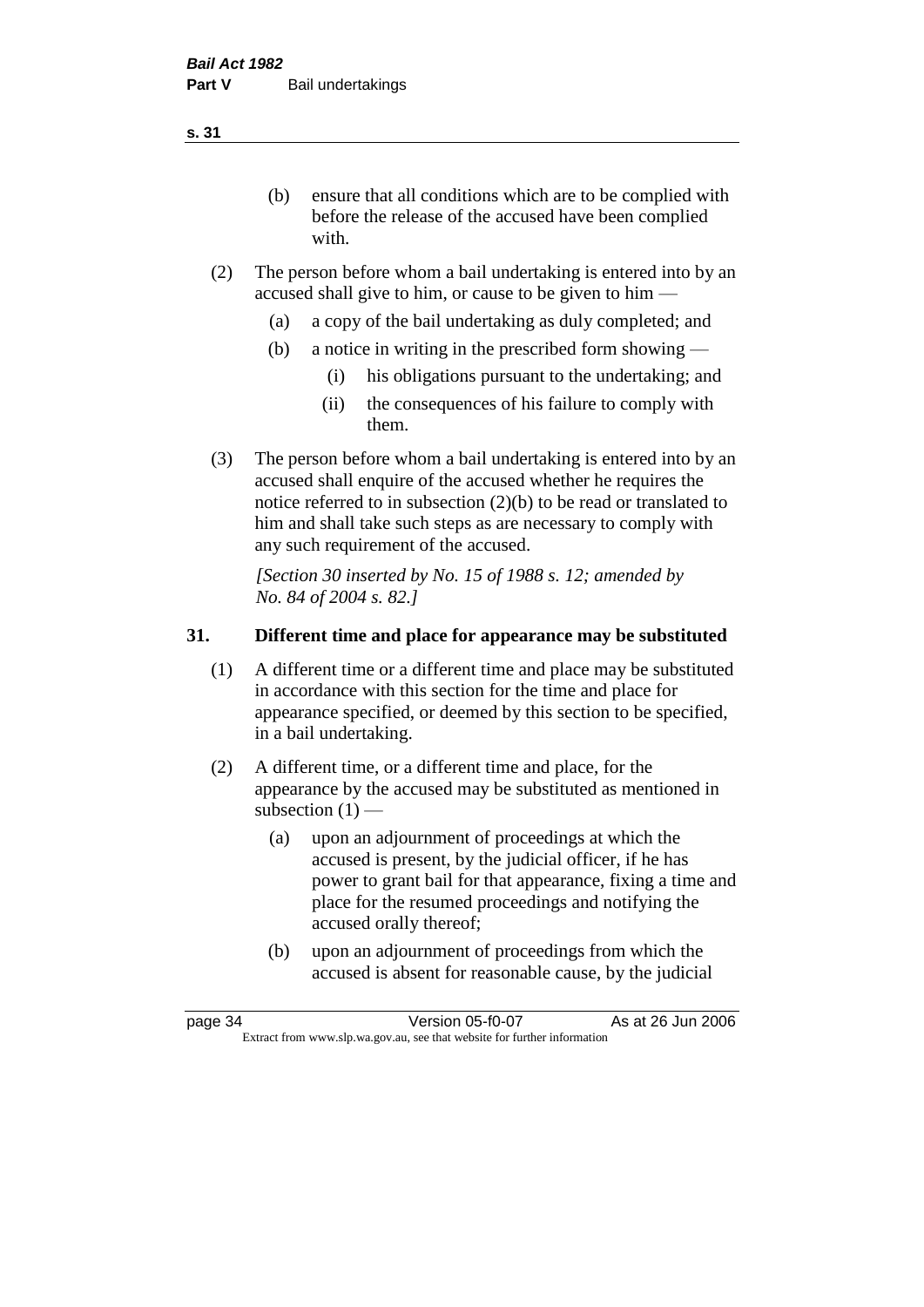officer, if he has power to grant bail for that appearance, fixing a time and place for the resumed proceedings and directing the registrar of the court to give written notice thereof to the accused;

- $(c)$  where
	- (i) a Judge of the Supreme Court or a Judge of the Children's Court has granted bail to an accused under section 15; and
	- (ii) a judicial officer, other than such a Judge, has committed the accused to the Supreme Court,

by a Judge of the Supreme Court notifying the accused orally, or directing the registrar of the court to give written notice to the accused of the time or time and place for the proceedings;

- $(d)$  where
	- (i) a Judge of the Supreme Court or a Judge of the Children's Court has granted bail to an accused under section 15;
	- *[(ii) deleted]*
	- (iii) the judicial officer is satisfied that there has been no material change in the facts or circumstances which applied on the grant of bail,

by the judicial officer notifying the accused orally, or directing the registrar of the court to give written notice to the accused, of the time or time and place for the resumed proceedings;

- (e) upon a committal to the Supreme Court or District Court, by a judicial officer, if he has power to grant bail for that appearance, fixing a specified day in a specified sitting or session of that court and directing the registrar of the court to give written notice thereof to the accused;
- (f) where an accused has been committed for trial in the Supreme Court or the District Court in a specified sitting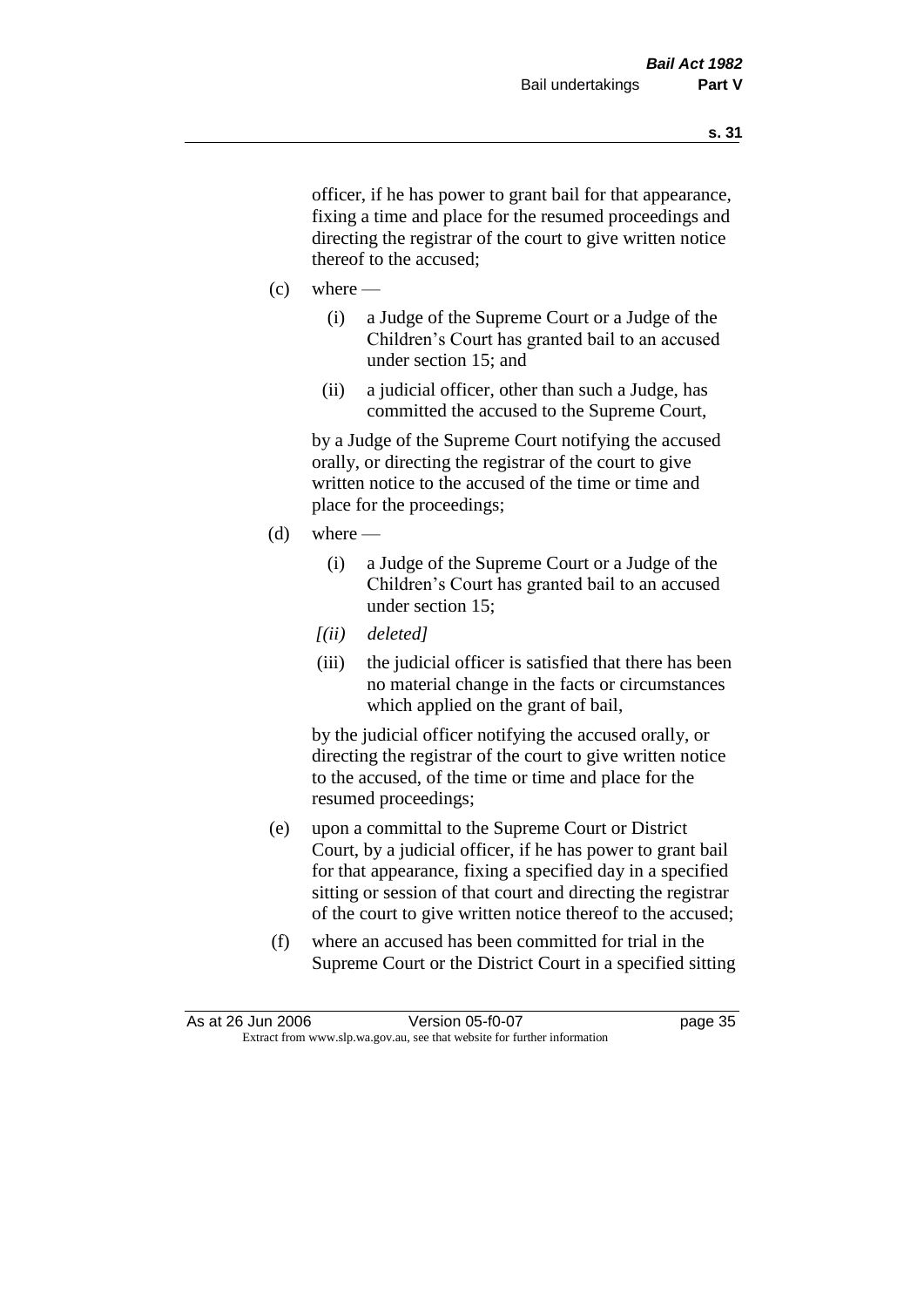or session thereof or on a specified day in a specified sitting or session thereof, by an officer of the court fixing a time for the trial in that sitting or session and giving written notice thereof to the accused;

- (g) if the parties agree to a different time or a different time and place for the proceedings, by an officer of the court giving written notice thereof to the accused.
- (3) Where a different time or a different time and place is notified to an accused pursuant to subsection (2) the bail undertaking shall be deemed to be amended to specify that time or that time and place for appearance, and the terms and conditions thereof shall continue to apply as so amended as if the accused had entered into the bail undertaking in that form.
- (4) Where the power in subsection (2)(b) is exercised upon an adjournment of proceedings the right of the accused to be at liberty under section 11(1) does not lapse by reason only that there is an interval between the adjournment of the proceedings and the time when he is notified of the time and place for the resumed proceedings.

*[Section 31 amended by No. 15 of 1988 s. 13; No. 49 of 1988 s. 87; No. 27 of 2002 s. 21; No. 59 of 2004 s. 141; No. 84 of 2004 s. 82.]* 

# **32. Giving and proof of notices under section 31**

- (1) A written notice to an accused under section 31(2), shall be given to him personally or sent to him by registered post or telegram at his address appearing in his bail undertaking or notified under section 60.
- (2) Without limiting section 75(2) of the *Interpretation Act 1984*, **"registered post"** in subsection (1) includes any method of post whereby an acknowledgment of receipt is obtained from the person to whom a letter is addressed; and if a notice is sent to a person by that method, production of an acknowledgment

**s. 32**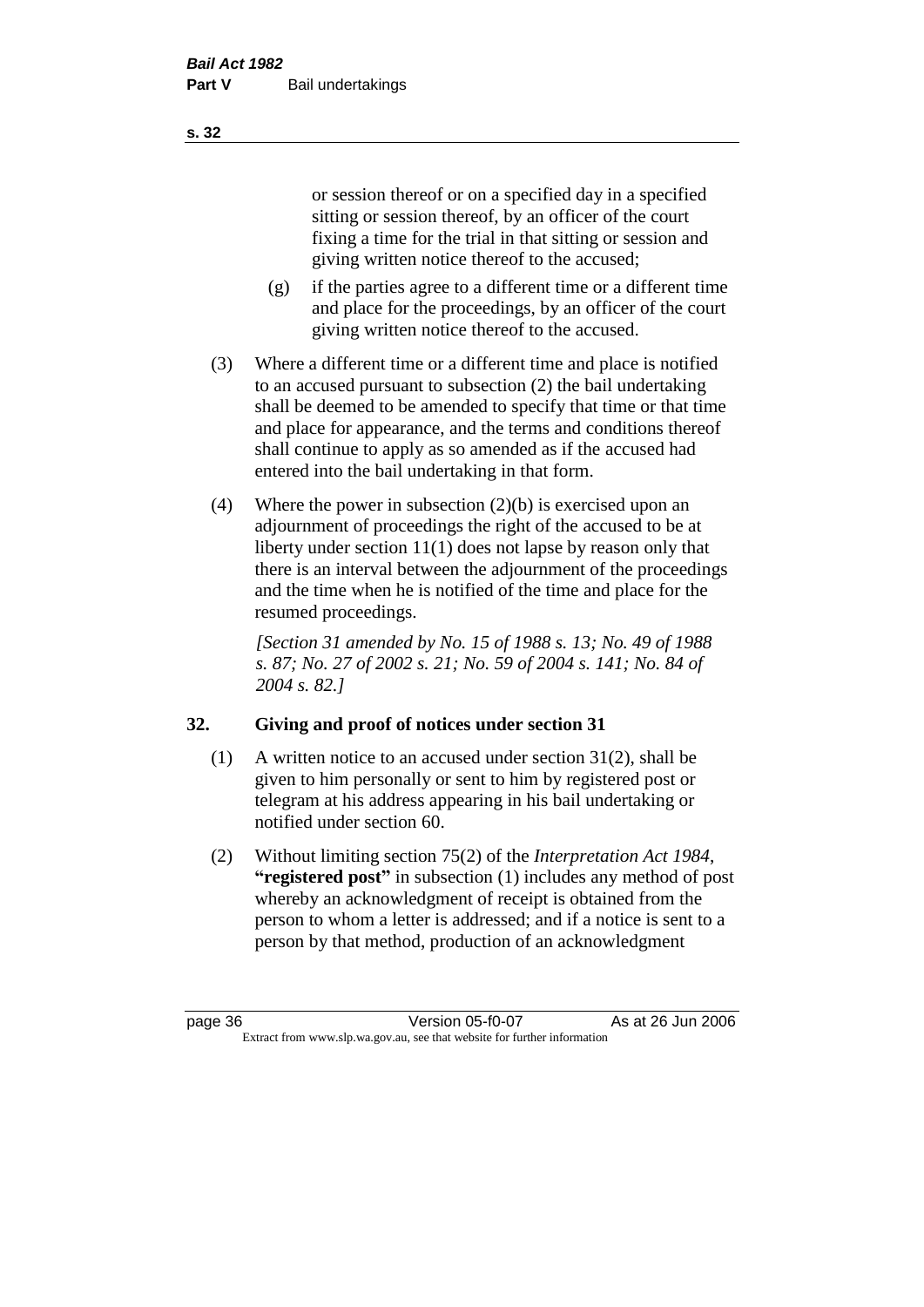purporting to be signed by that person shall be evidence of his receipt of the same.

- (3) If notice is sent by registered post (otherwise than as mentioned in subsection (2)) or by telegram it shall be presumed, unless the contrary is shown, to have been received and at the time when, in the ordinary course of events, the letter or telegram would have been delivered.
- (4) The judicial officer who under section  $31(2)(a)$  notifies an accused of the time and place for resumed proceedings shall endorse on the accused's bail undertaking a certificate showing details of such time and place and that he notified the accused thereof.
- (5) In any proceedings
	- (a) a document purporting to be a copy of a notice referred to in subsection (1) shall be evidence of the terms of the notice;
	- (b) an endorsement on a bail undertaking purporting to be a certificate referred to in subsection (4) shall be evidence of the matters appearing therein without proof of the signature of the judicial officer who made it.

*[Section 32 amended by No. 74 of 1984 s. 12; No. 84 of 2004 s. 82.]* 

## **33. Judicial officer may order accused to enter into bail undertaking**

- (1) Where bail is granted to an accused by a judicial officer, whether with or without any condition being attached thereto, and the accused fails or refuses to enter into a bail undertaking in terms of the grant, the judicial officer who granted bail may, subject to subsection (3), order that the accused enter into the bail undertaking within such time as he may specify.
- (2) If an accused does not comply with an order under subsection (1), the judicial officer may, subject to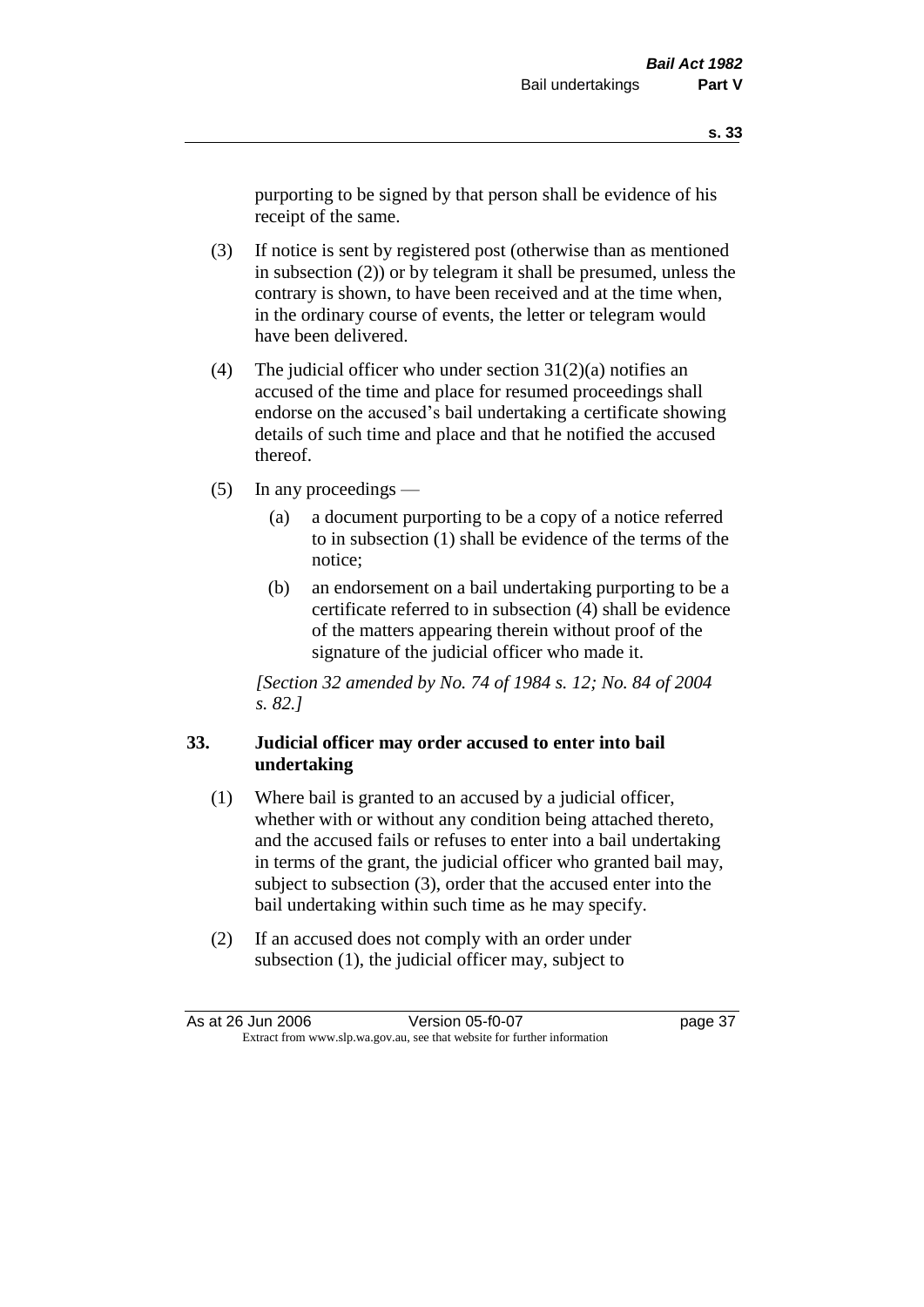subsection (3), further order that a bail undertaking, in such form as the judicial officer may approve, shall be deemed to have been entered into by the accused on the date of such further order, and thereupon that undertaking shall be treated as if it had been duly entered into by the accused for the purposes of this Act.

- (3) A judicial officer shall not
	- (a) make an order under subsection (2) unless he has personally informed the accused of the terms and effect of the order made under subsection (1);
	- (b) exercise any of the powers conferred on him by this section unless he is satisfied that the accused has the capacity to enter into and comply with the undertaking.

*[Section 33 amended by No. 84 of 2004 s. 82.]* 

### **34. Cessation and suspension of bail undertaking**

A bail undertaking ceases to have effect —

- (a) upon the revocation of bail under section 55;
- (b) upon the death of the accused, but only if no order has been made under section 57;
- (c) subject to section 31, upon the appearance in court by the accused as required by his bail undertaking;
- (d) upon the discharge of the accused according to law from any further proceedings for the offence, or all of the offences, to which the bail undertaking relates;
- (e) during any period before the time at which the accused is required to appear in court when he is in custody for any other offence or reason.

*[Section 34 amended by No. 84 of 2004 s. 82.]* 

page 38 Version 05-f0-07 As at 26 Jun 2006 Extract from www.slp.wa.gov.au, see that website for further information

#### **s. 34**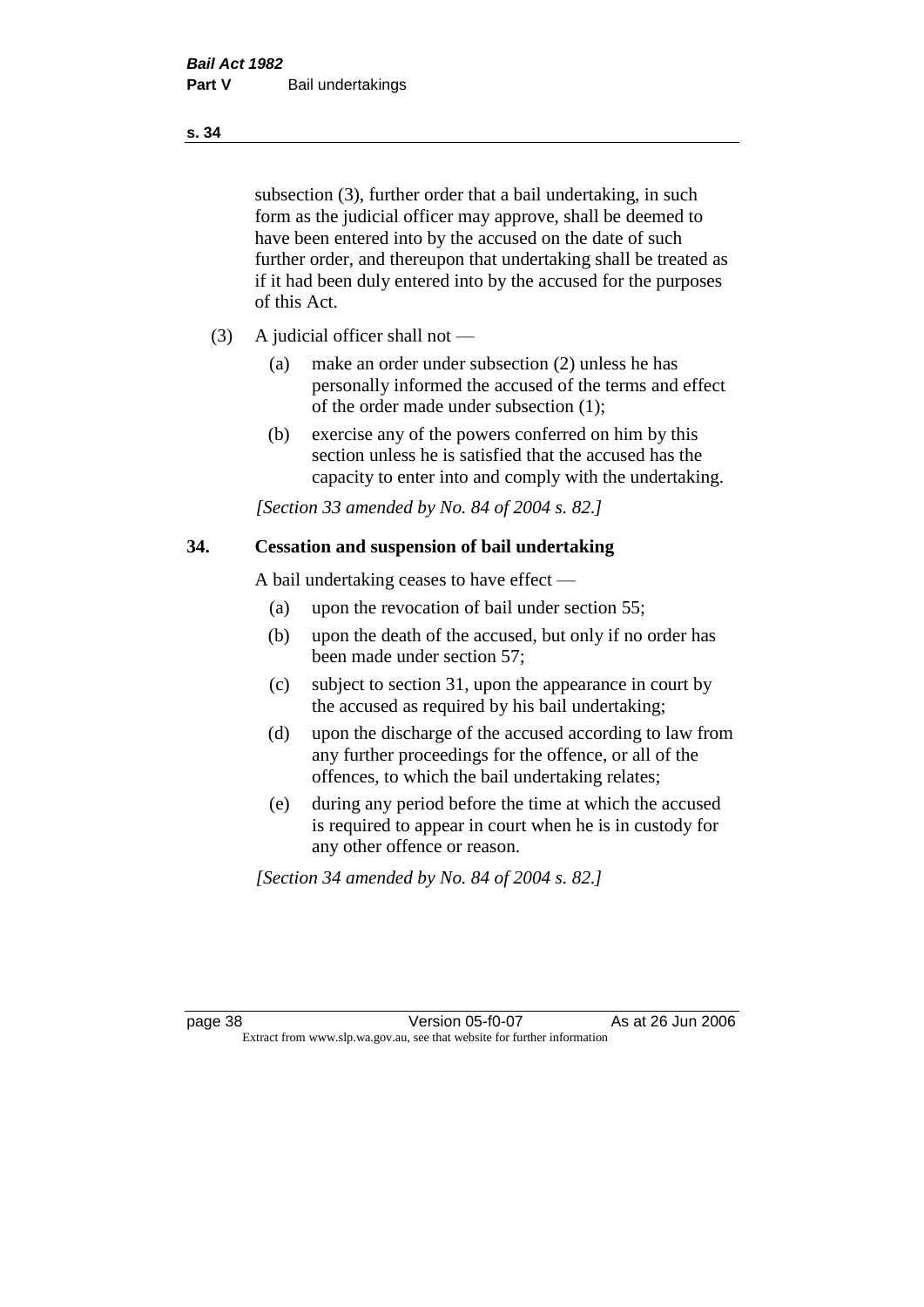# **Part VI — Sureties and surety undertakings**

## **35. Meaning of surety and surety undertaking**

- (1) A surety is a person who, as a condition of the grant of bail to an accused, enters into a surety undertaking, that is to say, undertakes in writing that he will, subject to this Act, forfeit a specified amount of money if the accused fails to comply with any requirement of his bail undertaking mentioned in section  $28(2)(a)$  and  $(b)(ii)$ .
- (2) A surety is required to be approved under section 40.
- (3) A forfeiture of money by a surety as mentioned in subsection (1) is enforceable as provided in section 49 but not otherwise.

*[Section 35 amended by No. 84 of 2004 s. 82.]* 

### **36. Authority to approve sureties**

- (1) The decision whether an applicant should be approved as a surety in any case shall be made, on notice to the prosecutor in the prescribed manner —
	- (a) where a judicial officer imposed the requirement for a surety in that case, by that judicial officer or by a judicial officer whose jurisdiction is co-extensive with that judicial officer's;
	- (b) where an authorised officer imposed the requirement for a surety in that case, by that or any other authorised officer; or
	- (c) where subsection (2) applies, by an officer of the court authorised under that subsection.
- (2) A judicial officer when granting bail to an accused subject to a requirement for a surety or sureties may authorise a justice, a registrar of any court or an associate of a Judge of the Supreme Court or of the District Court or of the Children's Court, by name or office, to decide whether any applicant should be approved as a surety in that case.

As at 26 Jun 2006 Version 05-f0-07 page 39 Extract from www.slp.wa.gov.au, see that website for further information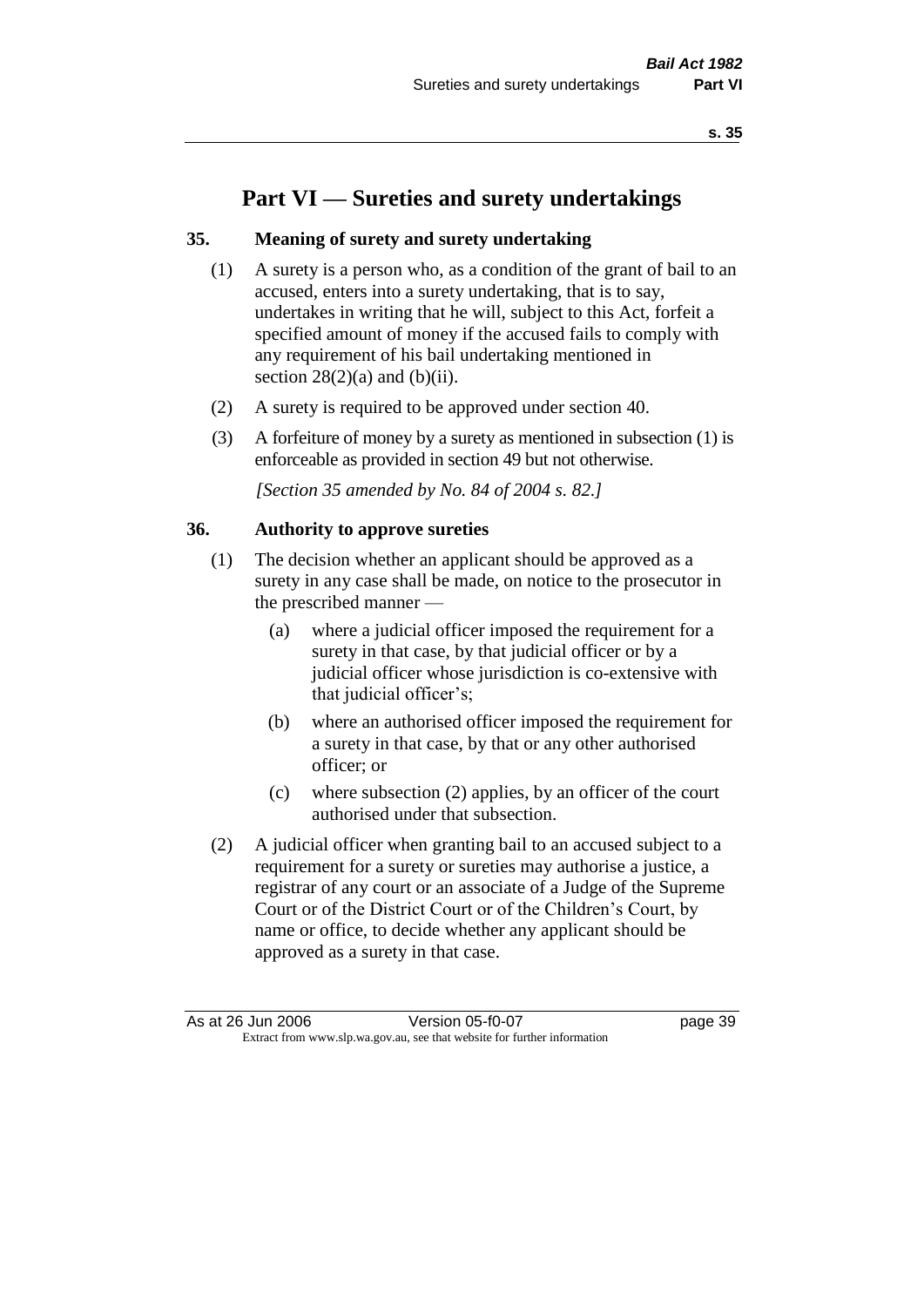### **s. 37**

*[Section 36 amended by No. 15 of 1988 s. 14; No. 49 of 1988 s. 88; No. 59 of 2004 s. 141; No. 84 of 2004 s. 82.]* 

## **37. Proposed surety to receive certain information and prescribed form for completion**

- (1) Whenever an officer referred to in section 36(1) is called upon to decide whether an applicant should be approved as a surety, he shall ensure that the applicant is, or has been, given —
	- (a) a duly completed notice in the prescribed form showing details of the terms and conditions on which bail has been granted to the accused in whose case the surety is required;
	- (b) such information in writing as to the effect of this Act in relation to the rights, obligations and liabilities of sureties as is prescribed for the purposes of this paragraph; and
	- (c) a prescribed form of declaration for completion designed to disclose to the officer all information relevant to the decision.
- (2) Before he makes his decision, the officer shall ensure that the applicant furnishes to him the declaration referred to in subsection (1)(c) duly completed.

*[Section 37 amended by No. 84 of 2004 s. 82.]* 

## **38. Persons disqualified from being sureties**

- (1) A person is not qualified to be approved as a surety if  $-$ 
	- (a) he is under 18 years of age; or
	- (b) subject to subsection (2), the value of his assets, after provision is made for his debts and liabilities, is less than the amount which he might become liable to forfeit under his proposed surety undertaking; or
	- (c) there are reasonable grounds for believing that he has been, or will be, indemnified by any person against any forfeiture referred to in paragraph (b).

page 40 Version 05-f0-07 As at 26 Jun 2006 Extract from www.slp.wa.gov.au, see that website for further information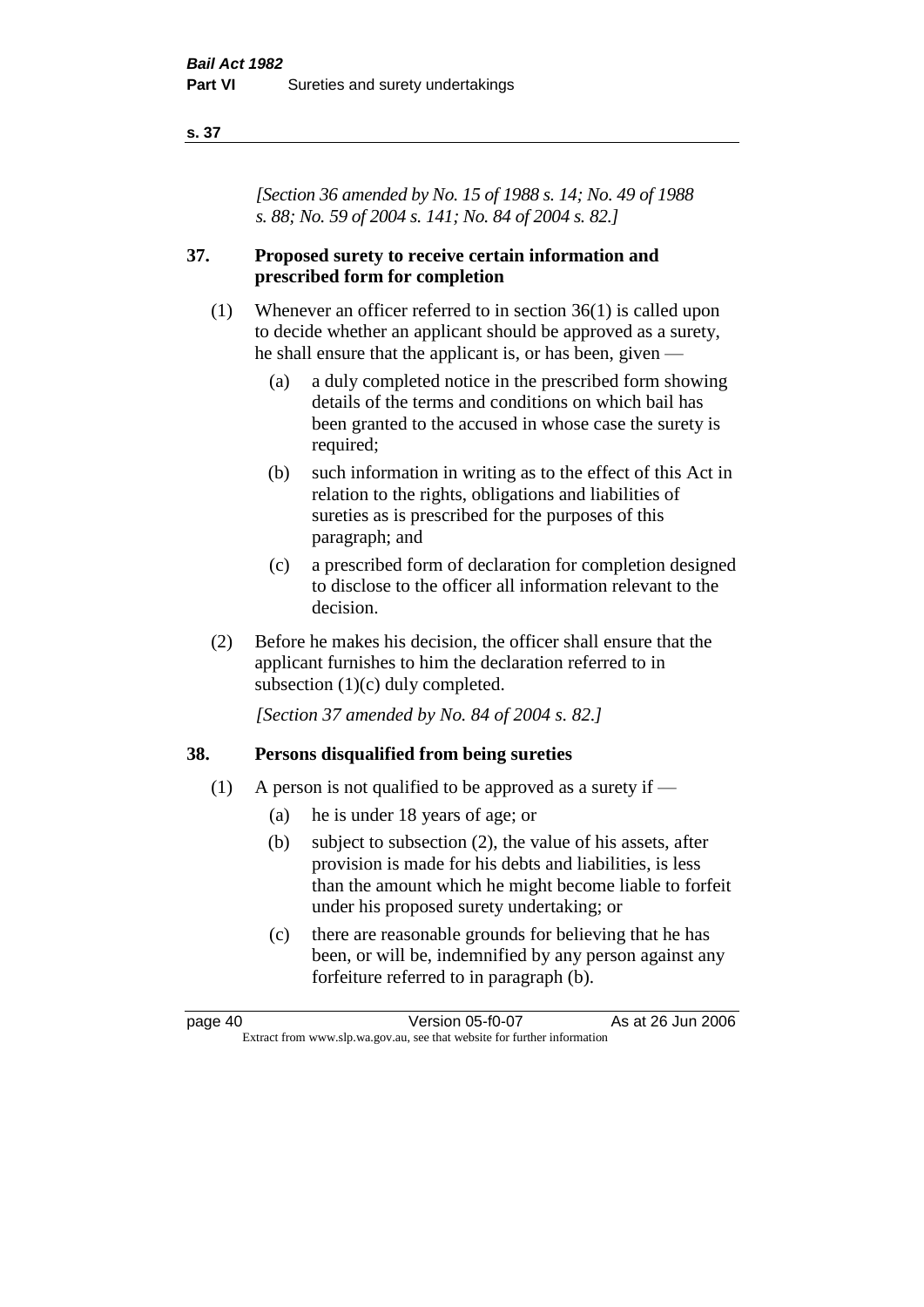(2) Subsection (1)(b) does not apply where the applicant for approval is required to give security sufficient to cover the amount which he might become liable to forfeit.

## **39. Matters relevant to approval of sureties**

In determining whether an applicant is suitable to be a surety an officer referred to in section 36(1) shall have regard to all matters which appear to him to be relevant including, as well as any others, the following —

- (a) the character and antecedents of the applicant;
- (b) his proximity to or connection with the accused, whether by kinship, place of residence or otherwise; and
- (c) his ability to pay, or give security for, the amount which he might become liable to forfeit under his proposed surety undertaking, without excessive hardship to himself or his dependants.

*[Section 39 amended by No. 84 of 2004 s. 82.]* 

# **40. Decision on application by proposed surety**

- (1) Upon receipt of the duly completed declaration referred to in section  $37(1)(c)$ , the officer shall, after making any enquiries which he thinks desirable, make a decision, as soon as is practicable, either to approve or not to approve of the applicant as a surety in that case.
- (2) If the officer does not approve of the applicant as a surety he shall record the reasons for his doing so and inform the applicant and the accused thereof, or cause them to be so informed.

*[Section 40 amended by No. 15 of 1988 s. 15; No. 84 of 2004 s. 82.]* 

As at 26 Jun 2006 Version 05-f0-07 page 41 Extract from www.slp.wa.gov.au, see that website for further information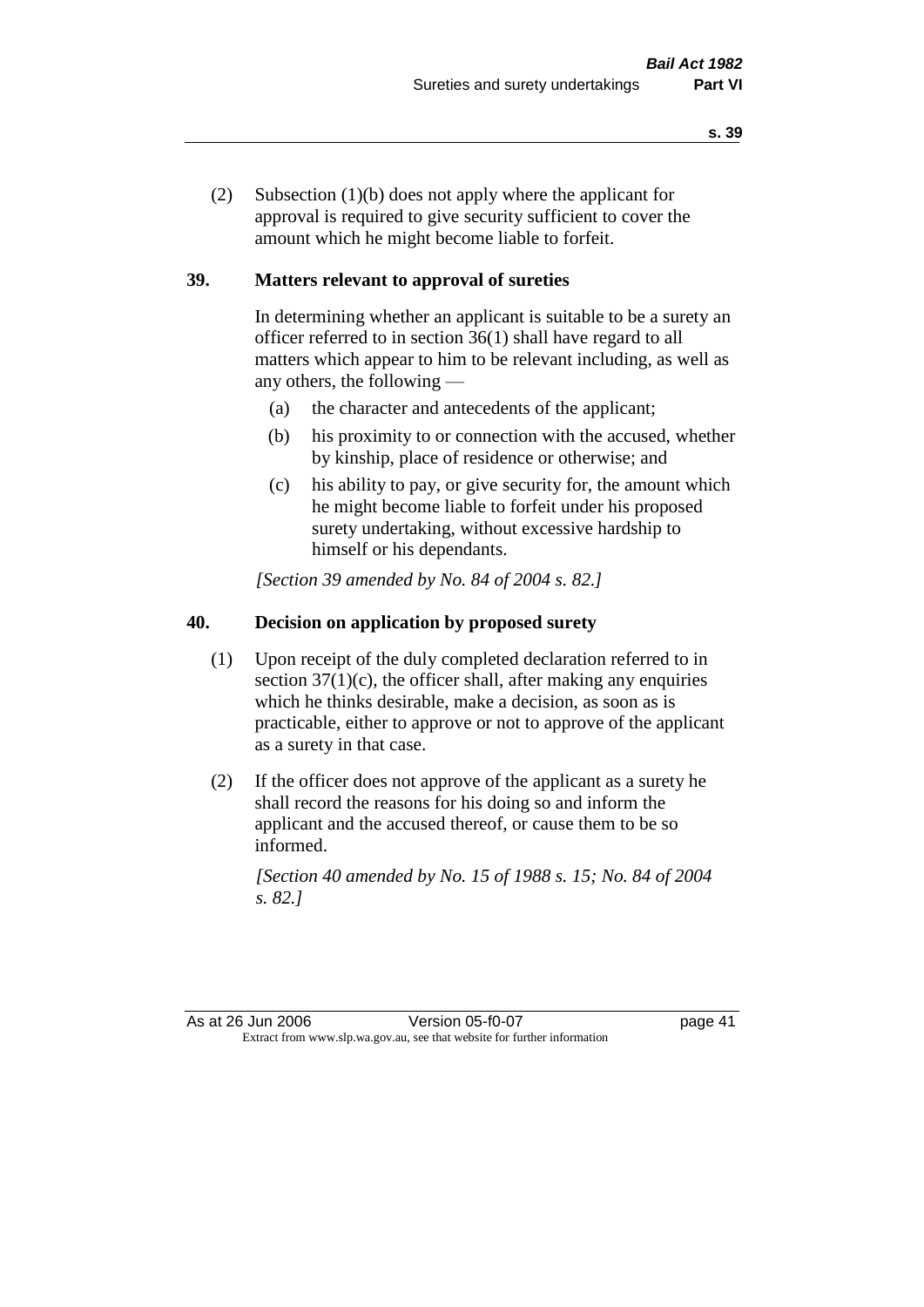### **s. 41**

### **41. Finality of decision to refuse approval**

- (1) A decision by an officer referred to in section 36(1) not to approve of the applicant as a surety is final unless the applicant becomes entitled to re-apply under subsection (2).
- (2) An applicant who is refused approval as a surety may re-apply for approval to the officer who made that decision, or if he is absent or unavailable to another officer acting in his position, on the ground that —
	- (a) new facts have been discovered, new circumstances have arisen or the circumstances have changed since he was refused approval; or
	- (b) he failed to adequately present his case for approval on his previous application,

and the provisions of this Act, except section 37, shall, with necessary modifications, apply to any such further application and the decision thereon.

### **42. Before whom surety undertaking may be entered into**

A surety undertaking need not be entered into before the officer who approved the surety but may be entered into before any person before whom the accused for whose appearance the surety is approved might enter into his bail undertaking under section 29.

*[Section 42 amended by No. 84 of 2004 s. 82.]* 

### **43. Duties of persons before whom surety undertaking is entered into**

A person before whom a surety undertaking is to be entered  $into -$ 

- $(a)$  shall
	- (i) read to the surety;
	- (ii) be informed by the surety that he has read; or

page 42 Version 05-f0-07 As at 26 Jun 2006 Extract from www.slp.wa.gov.au, see that website for further information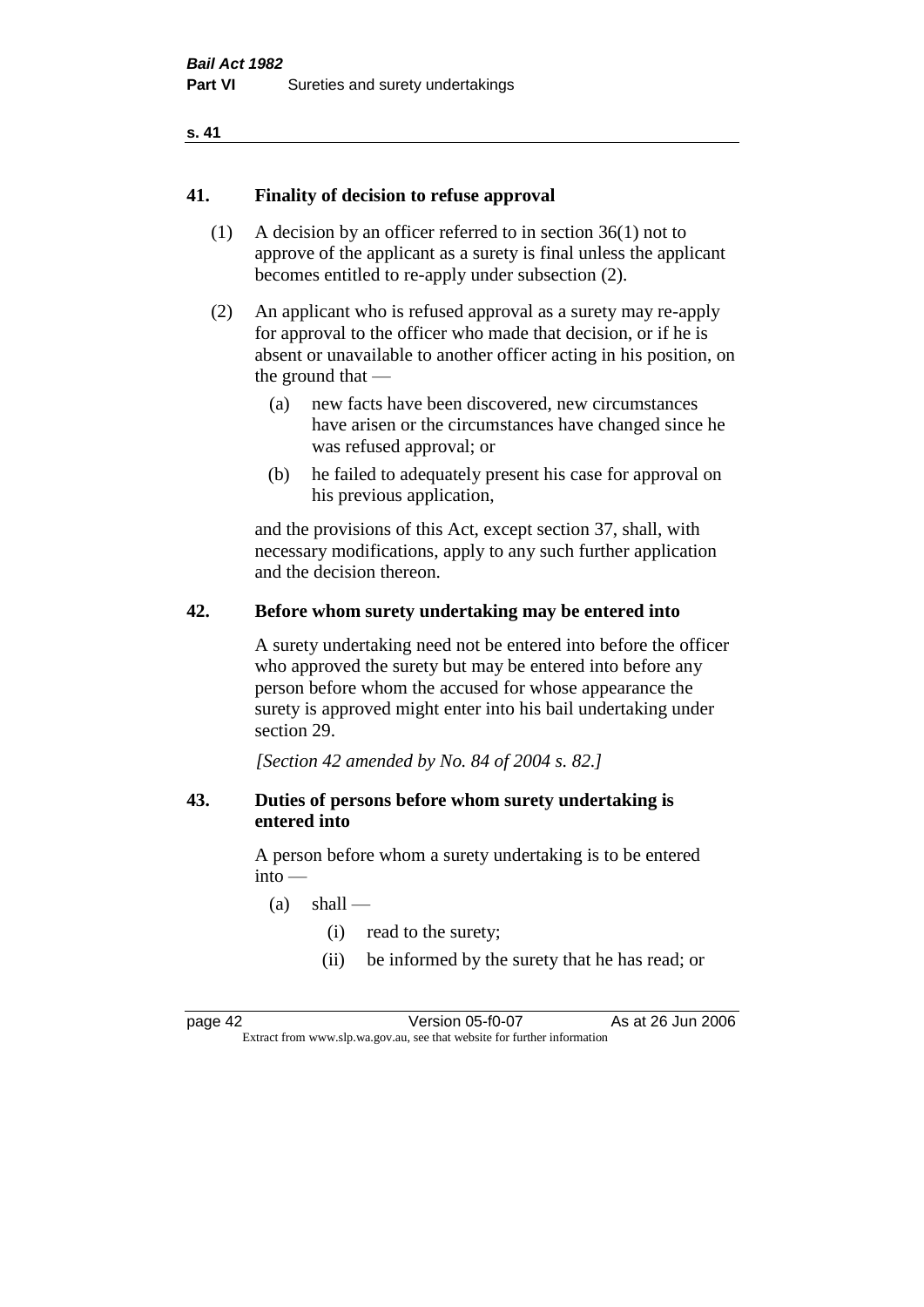(iii) if necessary, have translated to the surety,

the documents described in section  $37(1)(a)$  and (b), and the surety undertaking, before the surety enters into the undertaking;

- (b) shall ensure that all conditions which are to be complied with by the surety have been complied with before the surety enters into his undertaking; and
- (c) shall give to the surety a copy of his surety undertaking as duly completed.

*[Section 43 amended by No. 74 of 1984 s. 13.]* 

## **44. Surety undertaking extends to adjourned hearing only by consent**

- (1) A surety undertaking does not extend to the failure by the accused to appear at a different time or a different time and place pursuant to section 31 unless —
	- (a) his surety undertaking contains a provision that it does so extend; and
	- (b) where applicable, pursuant to subsection (2), he has received notice as mentioned in that subsection.
- (2) A surety undertaking may, at the option of the surety, also contain a provision that, where a different time or a different time and place for the accused's appearance is substituted pursuant to section 31, the surety's liability shall only arise if he is given notice, as soon as is practicable, of the different time or the different time and place.

*[Section 44 amended by No. 74 of 1984 s. 14; No. 84 of 2004 s. 82.]* 

As at 26 Jun 2006 Version 05-f0-07 page 43 Extract from www.slp.wa.gov.au, see that website for further information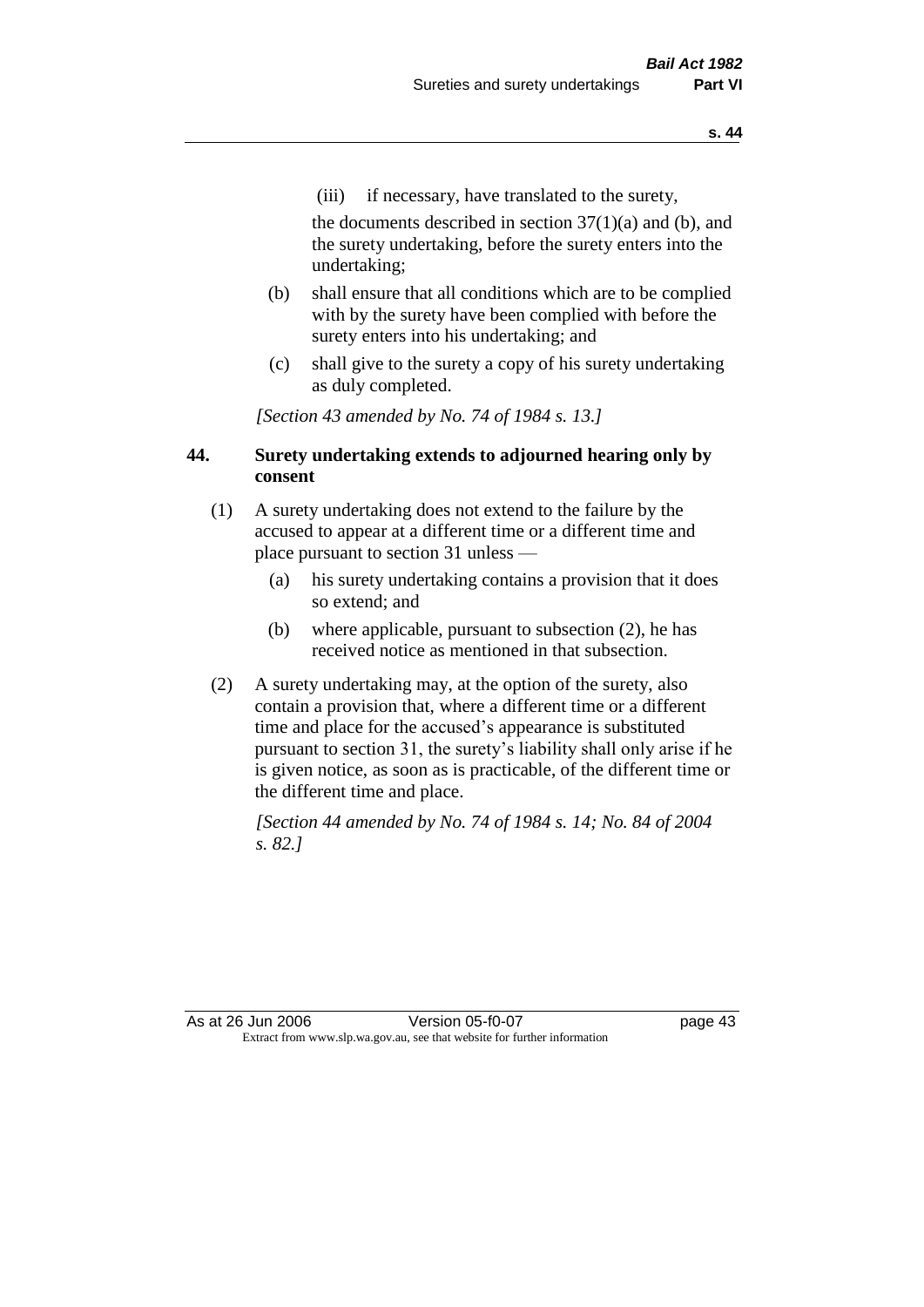### **s. 45**

### **45. Giving and proof of notices under section 44**

- (1) For the purposes of section 44(2) notice to a surety may be given —
	- (a) orally to the surety by the judicial officer when he fixes a time and place for the proceedings or the resumed proceedings;
	- (b) in the prescribed form to the surety personally; or
	- (c) by the registrar of the court sending the prescribed form by registered post or telegram to him at his address appearing in his undertaking or notified under section 60.
- (2) Section 32(2) and (3) shall apply to the service and proof of service of a notice under subsection  $(1)(c)$ .
- (3) A judicial officer who, under subsection  $(1)(a)$ , notifies a surety of the time and place for the proceedings or the resumed proceedings shall endorse on the surety's undertaking a certificate showing details of such time and place and that he notified the surety thereof.
- (4) In any proceedings
	- (a) a document purporting to be a copy of a notice referred to in section 44(2) shall be evidence of the terms of the notice;
	- (b) an endorsement on a surety undertaking purporting to be a certificate referred to in subsection (3) shall be evidence of the matters appearing therein without proof of the signature of the judicial officer who made it.

*[Section 45 amended by No. 74 of 1984 s. 15; No. 59 of 2004 s. 141.]* 

# **46. Power of surety to apprehend accused**

(1) A surety may arrest an accused for whose appearance in court he has entered into a surety undertaking if the surety has reasonable grounds to believe that —

page 44 Version 05-f0-07 As at 26 Jun 2006 Extract from www.slp.wa.gov.au, see that website for further information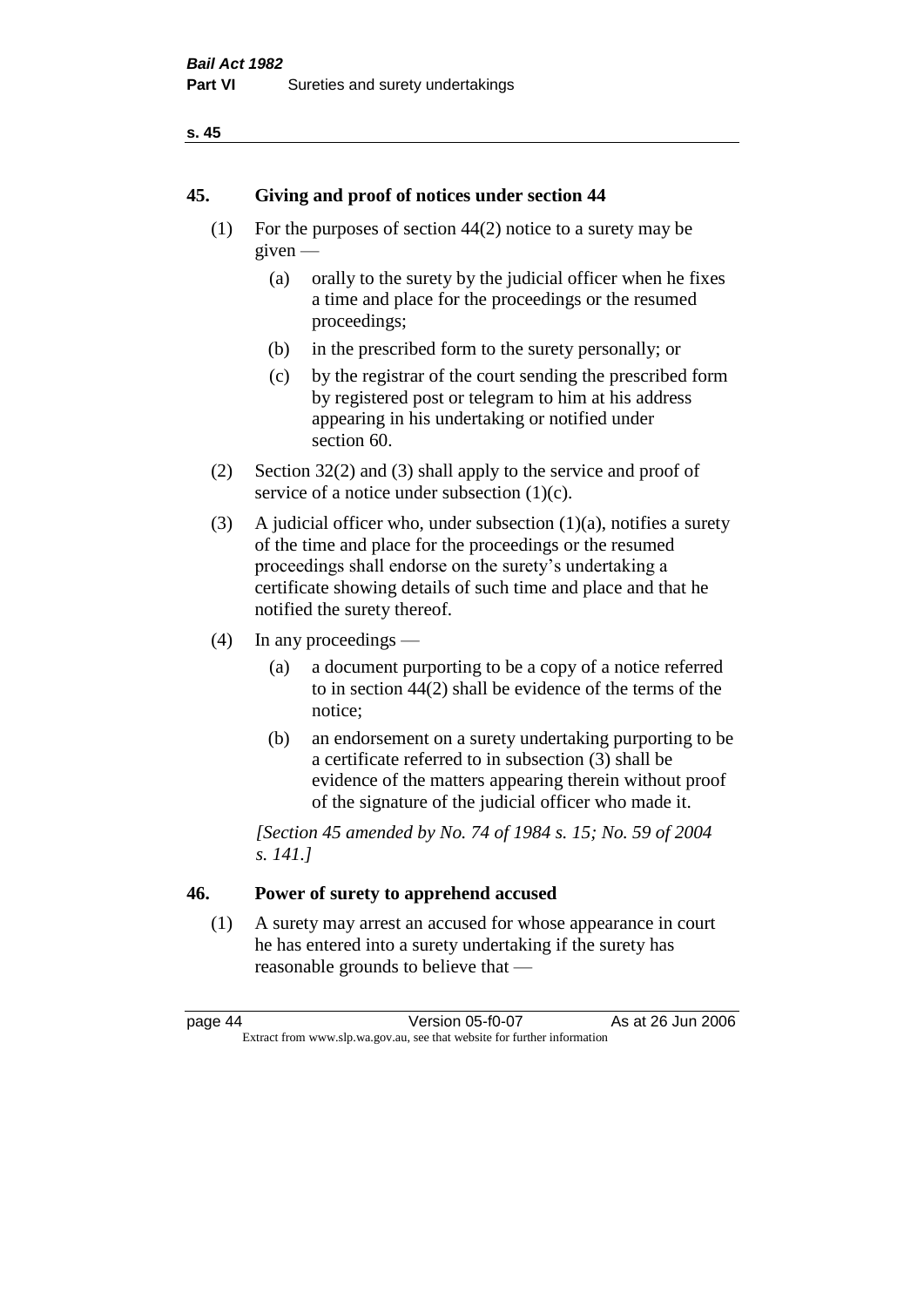- (a) the accused
	- (i) is not likely to comply with the requirements of his bail undertaking mentioned in section  $28(2)(a)$  or (b):
	- (ii) is, or has been, in breach of any condition of his bail undertaking mentioned in section 28(2)(c); or
	- (iii) is, or has been, in breach of a home detention condition mentioned in section 28(2)(d);

and

- (b) it is not expedient to invoke the assistance of a police officer under section 54(1) because the delay occasioned by doing so would defeat the purpose of that section.
- (2) A surety who arrests an accused under subsection (1) shall, as soon as is practicable, deliver him into the custody of a police officer and thereafter he shall be dealt with under section 54(4) and section 55, and those provisions shall apply, as if he had been arrested by a police officer under section 54(2).

*[Section 46 amended by No. 74 of 1984 s. 16; No. 61 of 1990 s. 10; No. 84 of 2004 s. 82.]* 

### **47. Cessation and suspension of surety undertaking**

A surety undertaking ceases to have effect —

- (a) upon the revocation of bail under section  $55(1)$ ;
- (b) upon the release of an accused under section 55(2) if the surety does not consent to the continuance in force of his surety undertaking;
- (c) upon its being cancelled under section 48(4) (and as from the time fixed therefor) by an appropriate judicial officer;
- (d) upon the death of the surety, but only if no order under section 49(1) has been made before then;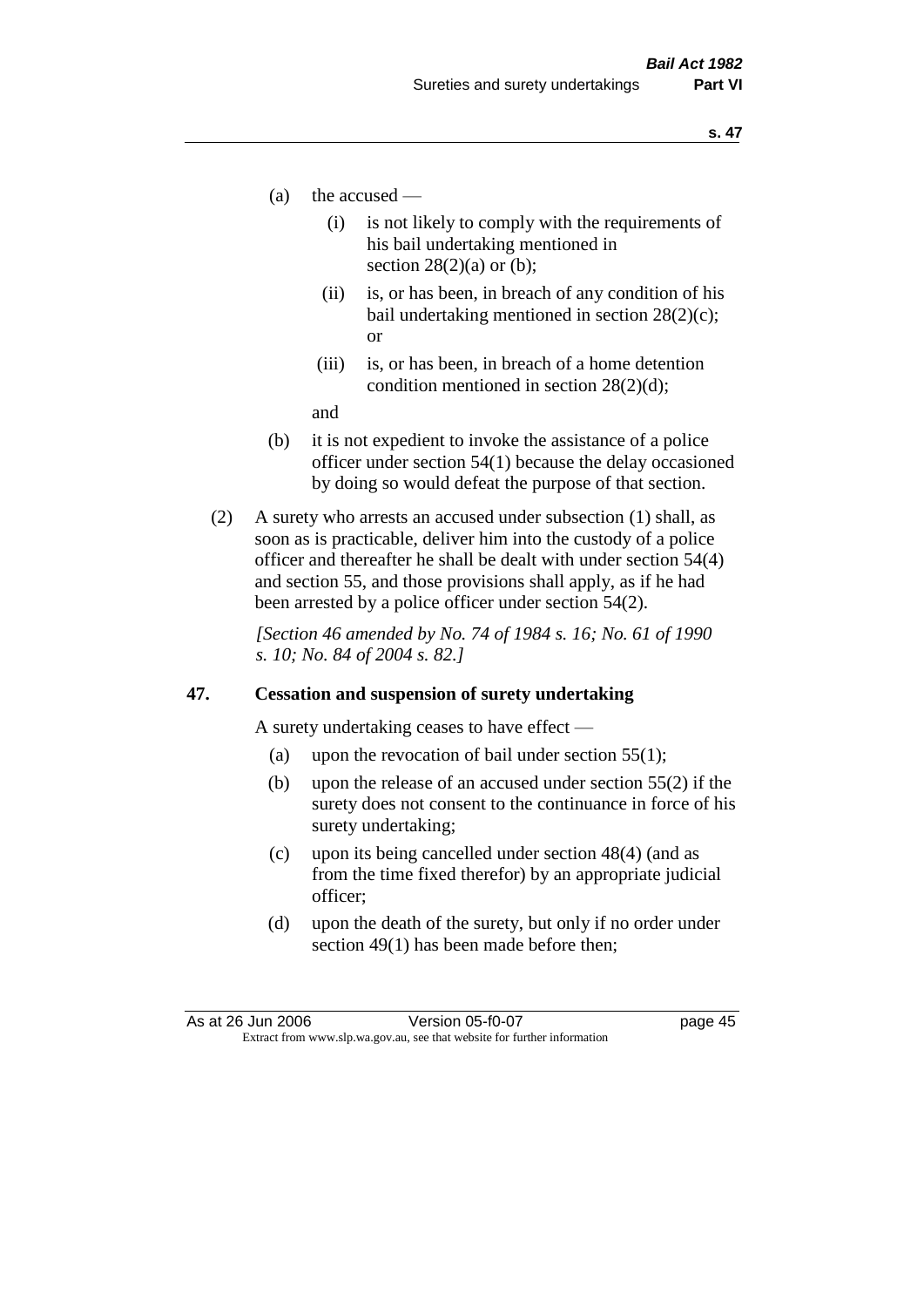- (e) subject to sections 31 and 44, upon the appearance in court by the accused as required by his bail undertaking;
- (f) upon the discharge of the accused according to law from any further proceedings for the offence, or all of the offences, to which the surety undertaking relates; or
- (g) during any period before the time at which the accused is required to appear in court when he is in custody for any other offence or reason.

*[Section 47 amended by No. 84 of 2004 s. 82.]* 

## **48. Surety may apply for cancellation of his undertaking**

- (1) A surety may apply to an appropriate judicial officer for cancellation of his undertaking.
- (2) An application under subsection (1) may be made at any time before that specified, or deemed by section 31(3) to be specified, in the accused's bail undertaking for his appearance in court.
- (3) Upon an application being made under subsection (1) an appropriate judicial officer shall cause the accused to appear before him or another such officer and may issue a warrant or summons for that purpose.
- (4) Upon the appearance of the accused before the time mentioned in subsection (2) an appropriate judicial officer shall —
	- (a) cancel the surety undertaking; and
	- (b) exercise one of the powers set out in section  $55(1)(d)$ or (e).
- (5) An application under subsection (1) must be made, and proceedings on it are to be conducted —
	- (a) in a court of summary jurisdiction in accordance with regulations made under the *Criminal Procedure Act 2004*;

page 46 Version 05-f0-07 As at 26 Jun 2006 Extract from www.slp.wa.gov.au, see that website for further information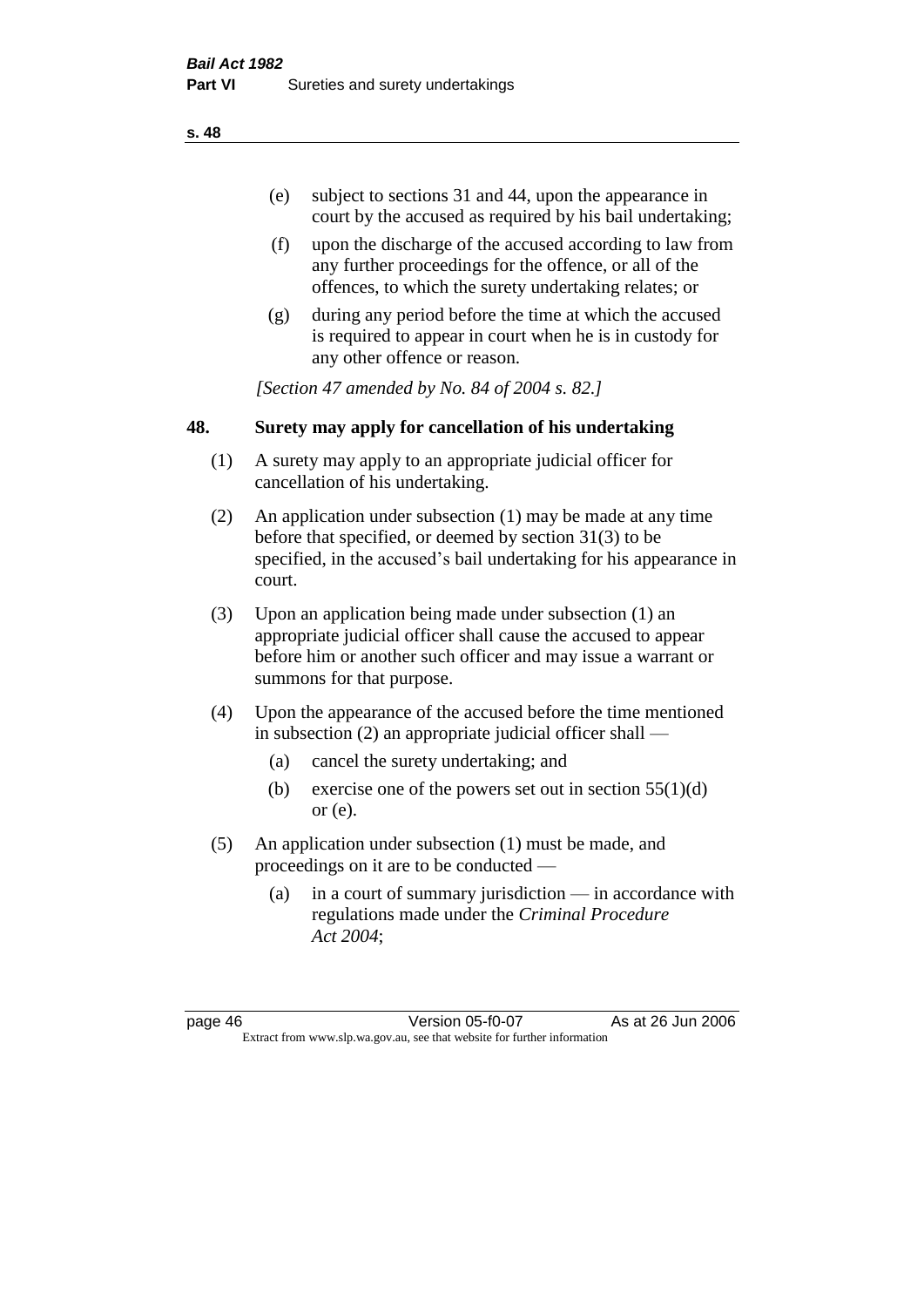(b) in the Supreme Court or the District Court  $-\text{in}$ accordance with rules of court made under the *Criminal Procedure Act 2004*.

*[Section 48 amended by No. 59 of 2004 s. 141; No. 84 of 2004 s. 7 and 82.]* 

### **49. Forfeiture of money under surety's undertaking**

- (1) Where an accused has failed to comply with any requirement of his bail undertaking mentioned in section 28(2)(a) or (b)(ii) the following provisions of this section apply for the purpose of enforcing payment to the State of any sum thereupon payable by a surety in terms of his surety undertaking —
	- (a) the registrar of the court before which the accused failed to appear may apply to an appropriate judicial officer for an order that the sum be paid;
	- (b) that judicial officer shall summon the surety to appear before the court in which the judicial officer exercises jurisdiction to show cause why an order of forfeiture should not be made under this section;
	- (c) on the hearing of the application and upon proof of the surety's liability in terms of his undertaking, the judicial officer shall order forfeiture of the full amount specified in the undertaking unless the surety attends at the hearing and shows to the satisfaction of the judicial officer that there was reasonable cause for the failure of the accused to comply with the requirement to which the application relates;
	- (d) notwithstanding paragraph (c), the judicial officer may decline to make an order under that paragraph or may order forfeiture in part only where the surety attends and shows to the satisfaction of the judicial officer —
		- (i) that, by reason of a change of circumstances since the undertaking was entered into, an order for forfeiture, or for forfeiture in full (as the case

As at 26 Jun 2006 Version 05-f0-07 page 47 Extract from www.slp.wa.gov.au, see that website for further information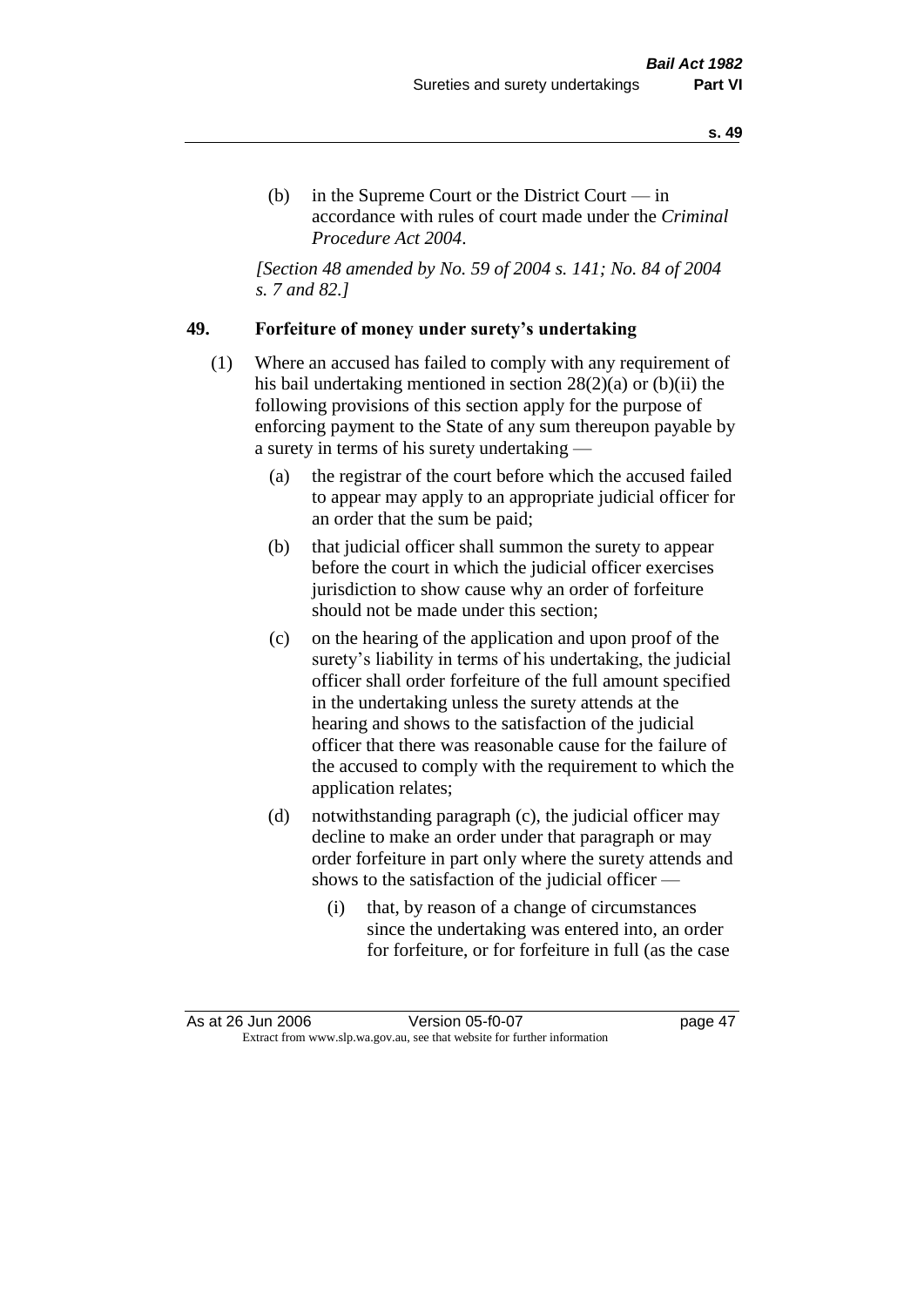may be), would cause excessive hardship to the surety or his dependants; and

- (ii) that such hardship would not be relieved by the exercise of one or more of the powers conferred by section 59;
- (e) an order may be made under this section whether or not the accused has been convicted of an offence against section 51(1) or (2) but if, after an order has been made, the surety satisfies the Governor that new facts have been discovered or new circumstances have arisen which show that there was reasonable cause for the failure of the accused as mentioned in paragraph (c), the Governor may exercise the power in section 139 of the *Sentencing Act 1995* as if the forfeiture were one to which that section applied.
- (2) An application under subsection (1) must be made, and proceedings on it are to be conducted —
	- (a) in a court of summary jurisdiction in accordance with regulations made under the *Criminal Procedure Act 2004*;
	- (b) in the Supreme Court or the District Court  $-\text{in}$ accordance with rules of court made under the *Criminal Procedure Act 2004*.
- (3) Without prejudice to the recovery of such an amount as a civil debt due to the State, any amount to be paid under an order made under this section is to be paid, and its payment may be enforced under Part 5 of the *Fines, Penalties and Infringement Notices Enforcement Act 1994*, unless an order has been made under subsection (4).
- (4) If under this section the Supreme Court or the District Court makes an order requiring the payment of money, the court may make an order under section 59 of the *Sentencing Act 1995* in respect of the amount payable and for that purpose that section,

page 48 Version 05-f0-07 As at 26 Jun 2006 Extract from www.slp.wa.gov.au, see that website for further information

**s. 49**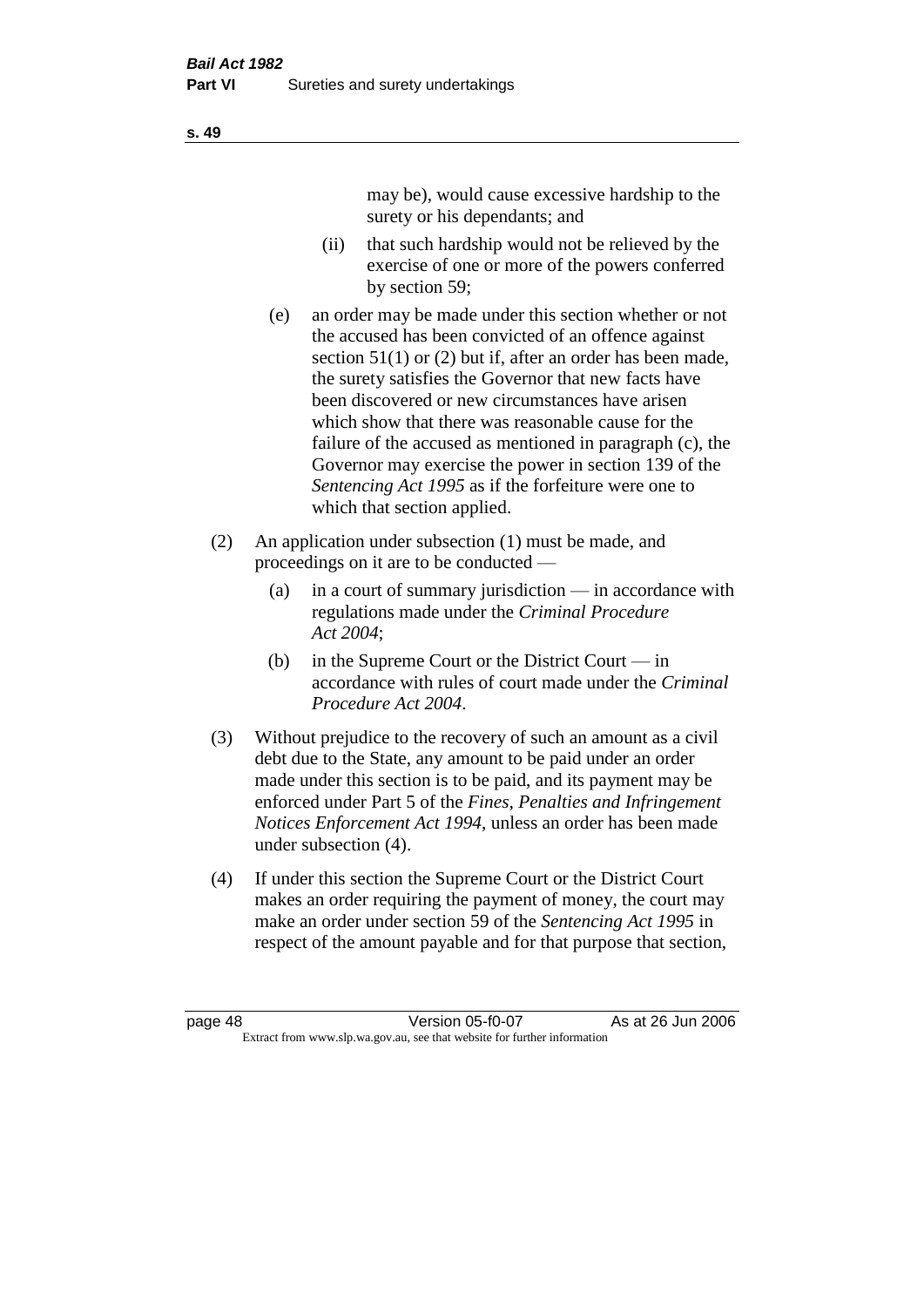with any necessary changes, applies as if the amount were a fine imposed on the surety.

*[Section 49 amended by No. 74 of 1984 s. 17; No. 92 of 1994 s. 5; No. 78 of 1995 s. 8; No. 65 of 2003 s. 121(3); No. 74 of 2003 s. 29; No. 59 of 2004 s. 141; No. 84 of 2004 s. 8, 11 and 82.]* 

## **50. Offence to indemnify surety**

(1) If a person indemnifies, or agrees to indemnify, a surety or proposed surety against any liability which the surety or proposed surety may incur under this Act (including this section) he and the surety or proposed surety and any person with whom he agrees as aforesaid each commits an offence.

Penalty: \$1 000 or imprisonment for 12 months or both.

- (2) An offence is committed under subsection  $(1)$ 
	- (a) whether the agreement is made before or after the surety undertaking is entered into and whether or not a proposed surety actually becomes a surety; and
	- (b) whether the compensation is to be in money or in money's worth.
- (3) An offence is not committed under subsection (1) by a surety or proposed surety if he shows —
	- (a) that he had no knowledge of an agreement within the meaning of subsection (1) proposed to be entered into between 2 other persons; or
	- (b) that having such knowledge he took all steps reasonably available to him to prevent the agreement being entered into.

*[Section 50 amended by No. 74 of 1984 s. 18.]*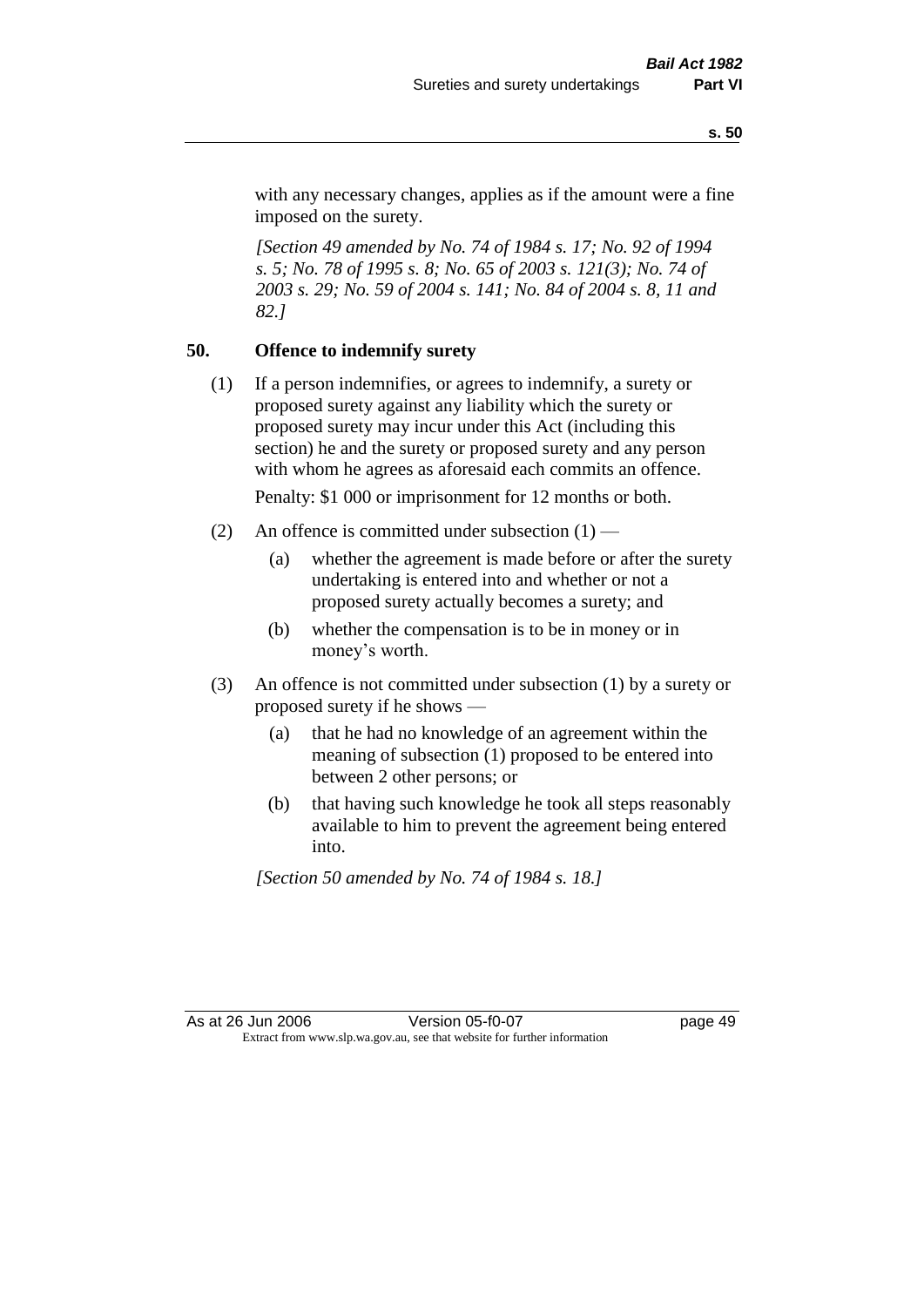**s. 50A**

# **Part VIA — Administration of home detention conditions**

*[Heading inserted by No. 61 of 1990 s. 11.]* 

## **50A. Powers of CEO (Justice)**

The CEO (Justice) has all of the powers conferred under this Act on a community corrections officer and may review, vary, or rescind a direction given by a community corrections officer.

*[Section 50A inserted by No. 61 of 1990 s. 11; amended by No. 31 of 1993 s. 9.]* 

*[50B. Repealed by No. 78 of 1995 s. 8.]* 

## **50C. Powers and duties of community corrections officers**

- (1) A community corrections officer may give such reasonable directions to an accused subject to a home detention condition as are necessary for the proper administration of the condition and any other condition imposed on the grant of bail to the accused including, without limiting the generality of the foregoing, directions as to —
	- (a) when the accused may leave the place where he is required by the home detention condition to remain;
	- (b) the period of any authorised absence from the place where he is required by the home detention condition to remain;
	- (c) when the accused shall return to the place where he is required by the home detention condition to remain;
	- (d) the method of travel to be used by the accused during any absence from the place where he is required by the home detention condition to remain; and
	- (e) the manner in which the accused shall report his whereabouts.

page 50 Version 05-f0-07 As at 26 Jun 2006 Extract from www.slp.wa.gov.au, see that website for further information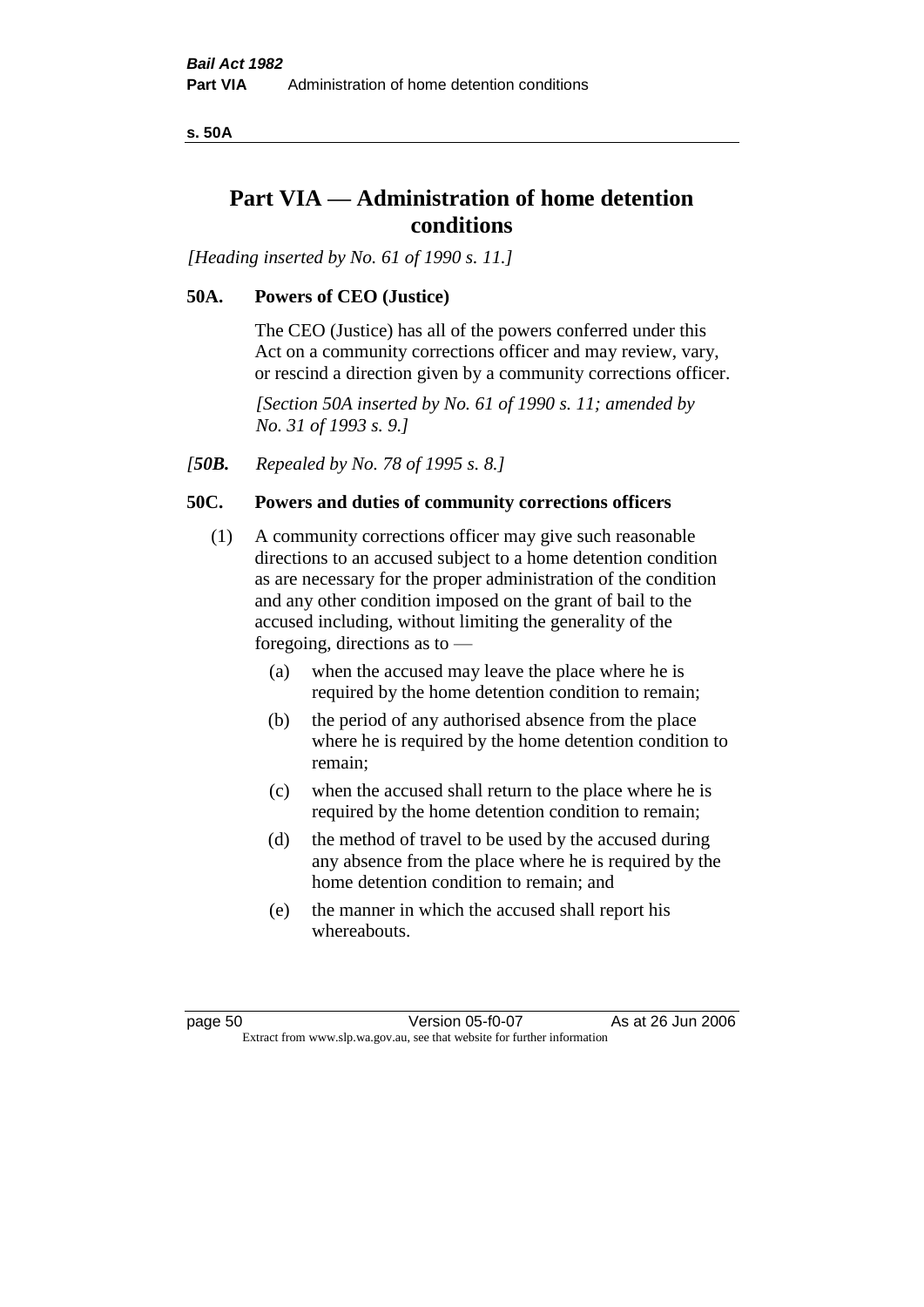- (2) For the purpose of ascertaining whether or not an accused is complying with a home detention condition or any direction given pursuant to subsection (1), a community corrections officer may, at any time —
	- (a) enter or telephone the place where the accused is required by a home detention condition to remain;
	- (b) enter or telephone the accused's place of employment or any other place where the accused is permitted or required to attend; or
	- (c) question any person at any place referred to in paragraph (a) or (b).
- $(3)$  A person who
	- (a) hinders a person exercising powers under subsection (2); or
	- (b) fails to answer a question put pursuant to subsection  $(2)(c)$  or gives an answer that the person knows is false or misleading in a material particular,

commits an offence.

Penalty: \$2 000 and imprisonment for 12 months.

- (4) A community corrections officer
	- (a) shall keep such records and make such returns and reports in relation to accused persons subject to home detention conditions as the CEO (Justice) directs; and
	- (b) shall make any records relating to a defendant subject to a home detention condition available on the request of the CEO (Justice) to him.

*[Section 50C inserted by No. 61 of 1990 s. 11; amended by No. 31 of 1993 s. 9; No. 50 of 2003 s. 37(3); No. 84 of 2004 s. 82, 83(3).]*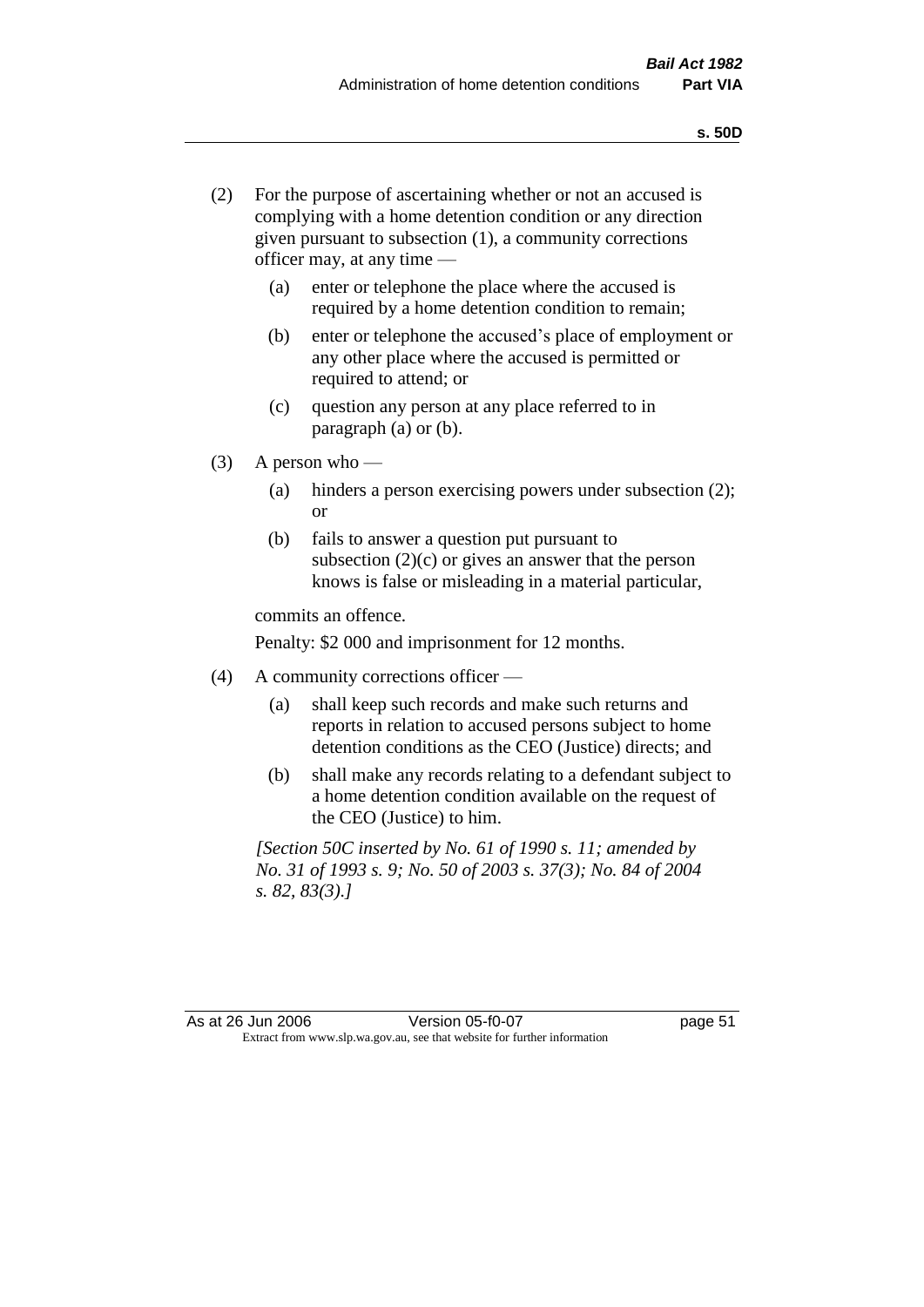| v<br>۰,<br>٠<br>۰.<br>× |  |
|-------------------------|--|
|-------------------------|--|

### **50D. Powers of members of the Police Force**

- (1) For the purpose of ascertaining whether or not an accused is complying with a home detention condition, a member of the Police Force may —
	- (a) require the accused to produce a copy of his bail undertaking and any notice by the CEO (Justice) under section 50E(a) for inspection; and
	- (b) require the accused to explain why he is absent from the place where he is required by the home detention condition to remain.
- (2) An accused who fails to comply with subsection  $(1)(a)$  or who fails to explain when required to do so under subsection (1)(b) or who gives an explanation that the accused knows is false or misleading in a material particular, commits an offence.

Penalty: \$2 000.

*[Section 50D inserted by No. 61 of 1990 s. 11; amended by No. 31 of 1993 s. 9; No. 50 of 2003 s. 37(4) ; No. 84 of 2004 s. 82.]* 

## **50E. CEO (Justice) may substitute a different place of detention and apply conditions**

The CEO (Justice) may, at any time, by notice in writing given to an accused granted bail subject to a home detention condition —

- (a) substitute a different place for the place where an accused is required by a home detention condition to remain;
- (b) require the accused to comply with such of the conditions specified in the list provided to the accused under section 24A(4) as are specified in the notice.

*[Section 50E inserted by No. 61 of 1990 s. 11; amended by No. 31 of 1993 s. 9; No. 84 of 2004 s. 82.]* 

page 52 Version 05-f0-07 As at 26 Jun 2006 Extract from www.slp.wa.gov.au, see that website for further information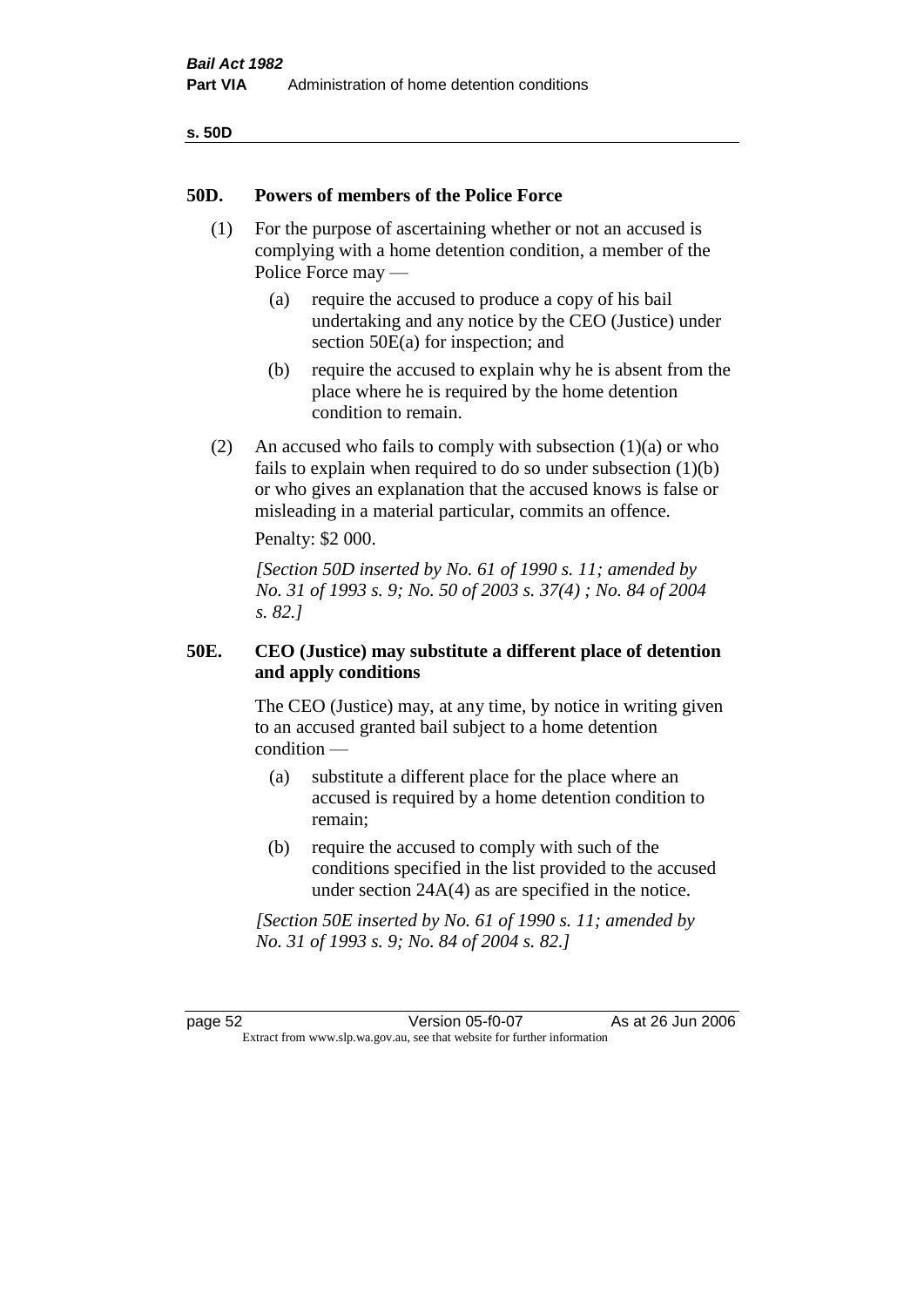### **50F. CEO (Justice) may revoke bail**

- (1) Where a home detention condition has been imposed as a condition on a grant of bail to an accused the CEO (Justice) may, in his absolute discretion, by instrument signed by him and if practicable, given to the accused, revoke the bail.
- (2) Without limiting the generality of subsection (1), the power to revoke bail may be exercised where the accused —
	- (a) is not likely to comply with any requirement of his bail undertaking mentioned in section  $28(2)(a)$  or (b); or
	- (b) is, or has been, or is likely to be in breach of any condition of his bail undertaking mentioned in section  $28(2)(c)$ .
- (3) Subject to subsection (4), where the CEO (Justice) revokes bail he shall include a statement of his reasons for the cancellation in the instrument cancelling the bail.
- (4) Where the CEO (Justice) is of the opinion that it would be in the interest of the accused or any other person, or the public, to withhold from the accused any or all of the reasons referred to in subsection (3), the CEO (Justice) may so withhold the reason or reasons.
- (5) Where the CEO (Justice) revokes bail, he may, whenever necessary, issue a warrant directed to all members of the Police Force to have the accused arrested and brought before an appropriate judicial officer.

*[Section 50F inserted by No. 61 of 1990 s. 11; amended by No. 31 of 1993 s. 9; No. 84 of 2004 s. 82.]* 

#### **50G. Procedure on arrest after revocation of bail**

(1) An accused arrested pursuant to a warrant issued under section 50F shall be taken as soon as is practicable before an appropriate judicial officer unless he is arrested less than 24 hours before the time at which he is due to appear in

As at 26 Jun 2006 Version 05-f0-07 page 53 Extract from www.slp.wa.gov.au, see that website for further information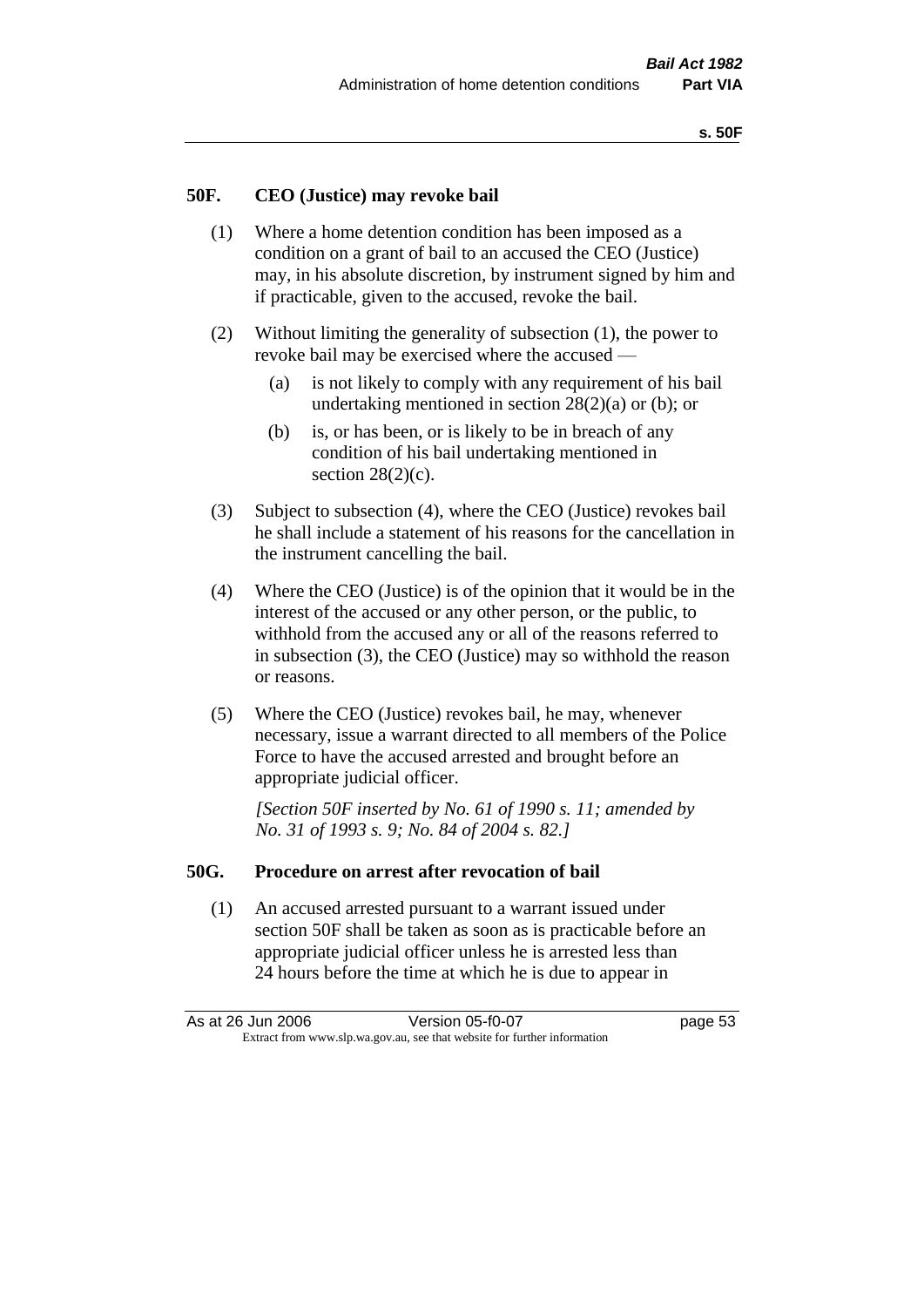accordance with his bail undertaking, in which case he shall be held in custody and brought before an appropriate judicial officer at that time.

- (2) The judicial officer before whom an accused appears under this section may —
	- (a) remand the accused in custody to appear at the time and place specified, or deemed by section 31(3) to be specified, in his bail undertaking; or
	- (b) grant fresh bail to the accused in accordance with this Act, other than clause 2 of Part B of Schedule 1.

*[Section 50G inserted by No. 61 of 1990 s. 11; amended by No. 45 of 1993 s. 12; No. 84 of 2004 s. 82.]* 

# **50H. Exclusion of the rules of natural justice**

The rules known as the rules of natural justice (including any duty of procedural fairness) do not apply to or in relation to the doing or omission of any act, matter or thing under this Part by the CEO (Justice).

*[Section 50H inserted by No. 61 of 1990 s. 11; amended by No. 31 of 1993 s. 9.]* 

### **50J. Delegation by CEO (Justice)**

The CEO (Justice) may, either generally or as otherwise provided by the instrument of delegation, by writing signed by him, delegate to any person any power or duty under this Part, other than this power of delegation.

*[Section 50J inserted by No. 61 of 1990 s. 11; amended by No. 31 of 1993 s. 9.]* 

### **50K. Retrieval of monitoring equipment**

If under rules made under section 50L any device or equipment has been installed at the place where an accused is required by a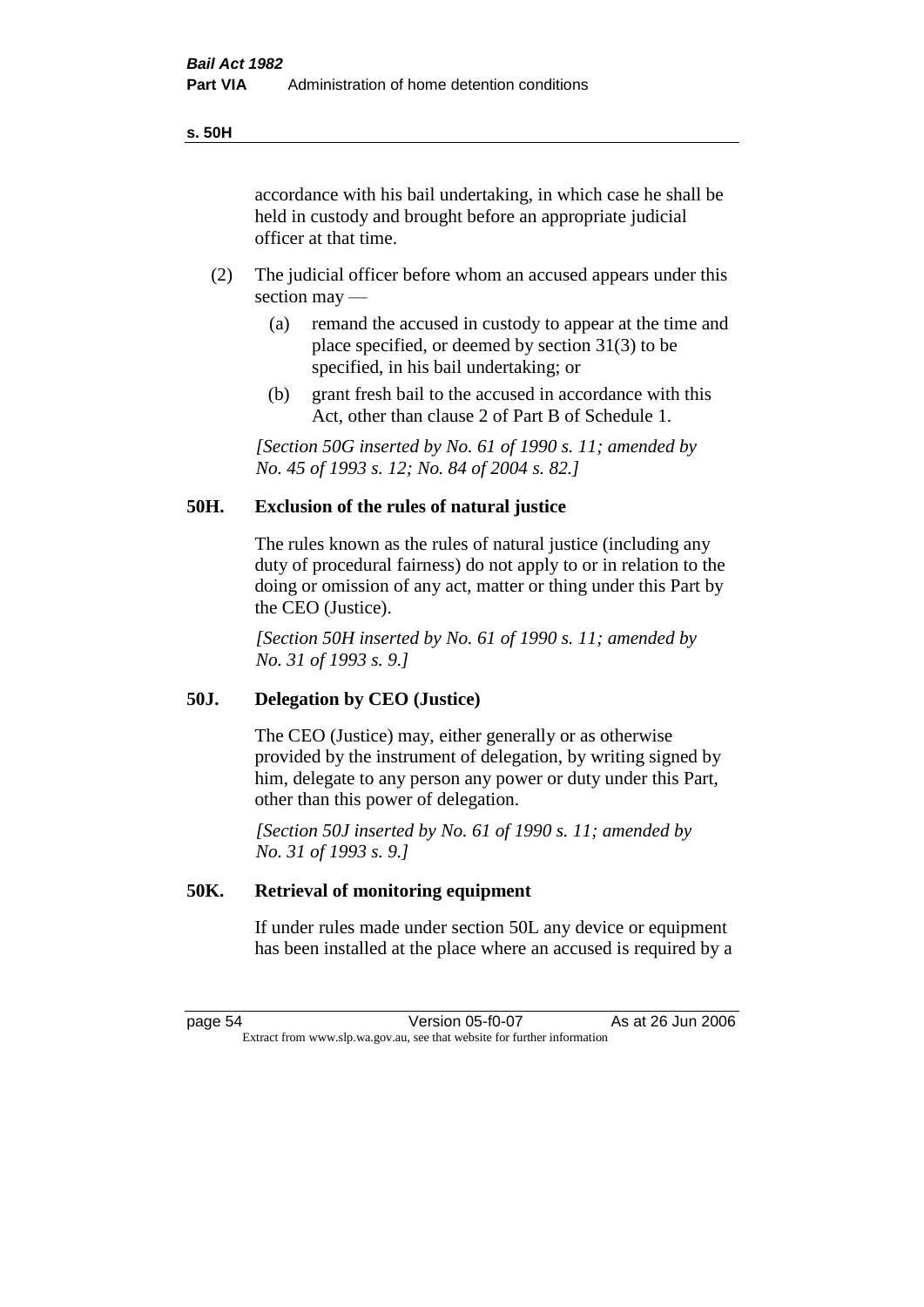#### **s. 50L**

home detention condition to remain, section 118 of the *Sentence Administration Act 2003* applies.

*[Section 50K inserted by No. 78 of 1995 s. 8; amended by No. 50 of 2003 s. 29(3); No. 84 of 2004 s. 82.]* 

## **50L. Rules**

- (1) The CEO (Justice) may, with the approval of the Minister, make rules for the purposes of this Part which may provide for the manner of ensuring that accused persons are complying with home detention conditions and for conditions to be applied to accused persons granted bail subject to home detention conditions including conditions —
	- (a) requiring a defendant to wear any device;
	- (b) requiring a defendant to permit the CEO (Justice) to install any device or equipment at the place where the defendant is required by a home detention condition to remain.
- (2) Rules made under this section may confer a discretionary authority on any person or class of persons.
- (3) Sections 41 and 42 of the *Interpretation Act 1984* do not apply to rules made under this section.

*[Section 50L inserted by No. 61 of 1990 s. 11; amended by No. 31 of 1993 s. 9; No. 84 of 2004 s. 82 and 83(3).]*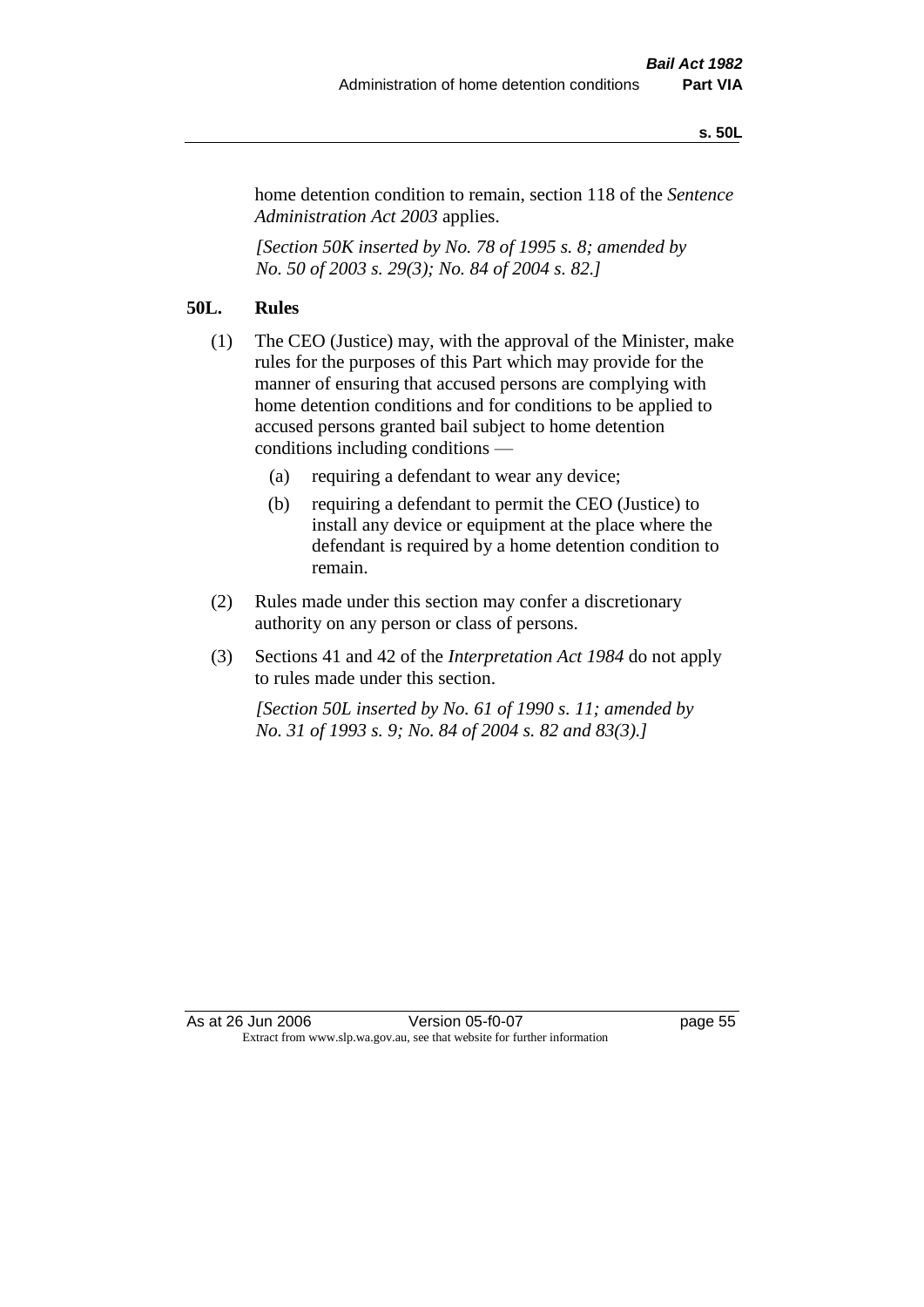**s. 51**

# **Part VII — Enforcement of bail undertakings**

# **51. Offence to fail to comply with bail undertaking**

- (1) An accused who, without reasonable cause, fails to comply with the requirement of his bail undertaking mentioned in section 28(2)(a) commits an offence.
- (2) An accused who fails to comply with the requirement of his bail undertaking mentioned in section  $28(2)(b)(ii)$  commits an offence.
- $(2a)$  An accused
	- (a) whose bail undertaking includes any condition imposed for a purpose mentioned in clause  $2(2)(c)$  or (d) of Part D of Schedule 1; and
	- (b) who fails to comply with the condition,

commits an offence.

- (3) An accused shall not be convicted in his absence of an offence against this section.
- (4) An accused who is charged with an offence against subsection (1) or (2) may be convicted of the other of those offences if that other offence is proved by the evidence.
- (5) A prosecution for an offence against subsection (1), (2) or (2a) may be brought at any time.
- (6) A person who is convicted of an offence against subsection (1), (2) or (2a) is liable to a fine not exceeding \$10 000 or imprisonment for a term not exceeding 3 years, or both.
- (7) A court which convicts an accused of an offence against this section may, in addition to any penalty which it may impose, order that the accused pay such sum as it may fix in or towards defraying the costs and expenses of and consequent upon his apprehension following the failure to comply with his bail undertaking for which he was convicted.

page 56 Version 05-f0-07 As at 26 Jun 2006 Extract from www.slp.wa.gov.au, see that website for further information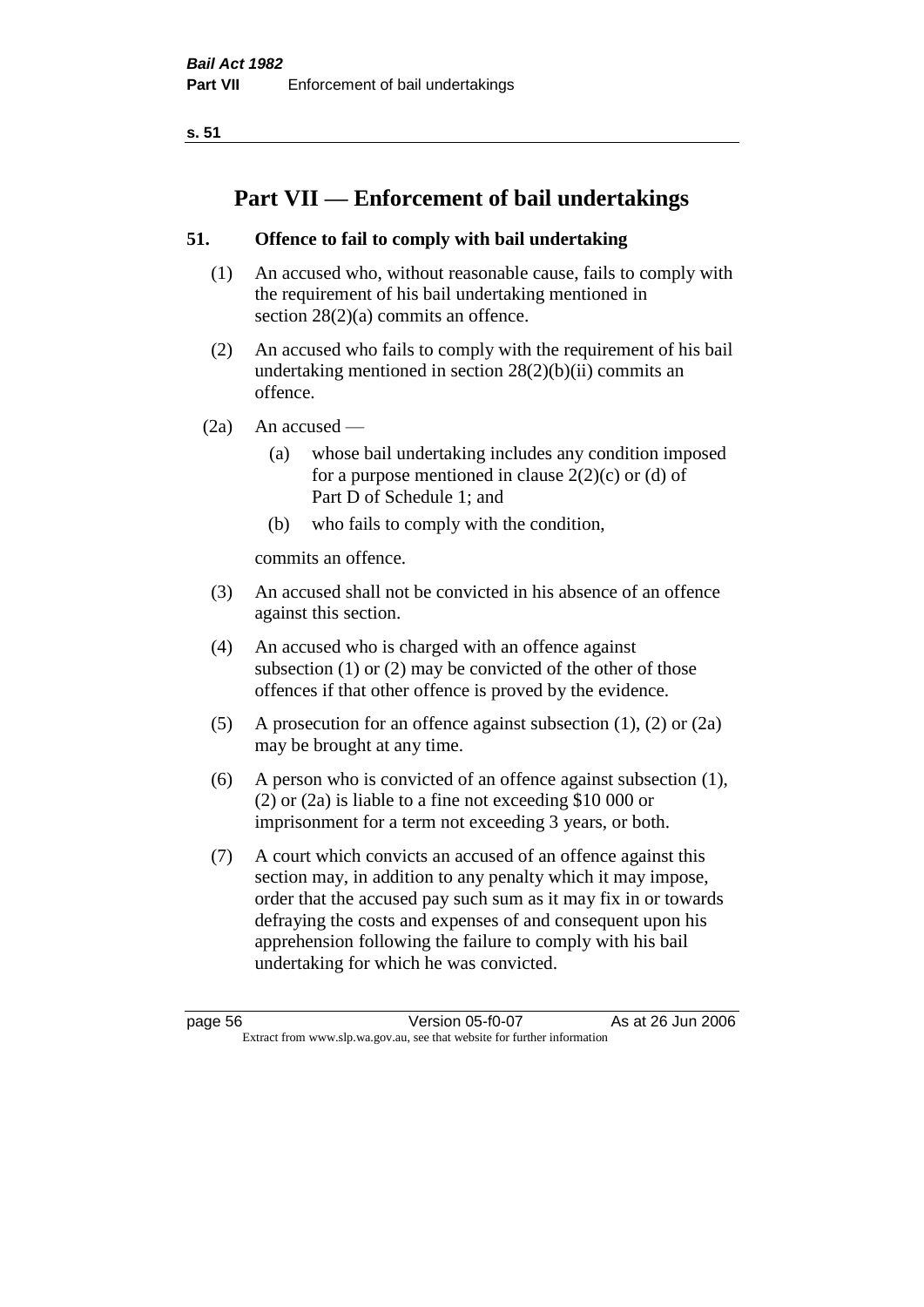- (8) An order made under subsection (7)
	- (a) shall specify to whom and in what manner the sum shall be paid; and
	- (b) may be enforced as though the sum were a penalty imposed under this section.

*[Section 51 amended by No. 54 of 1998 s. 9; No. 59 of 2004 s. 141; No. 84 of 2004 s. 11 and 82.]*

## **52. Provisions as to summary proceedings before superior courts for an offence under section 51**

- (1) This section applies, notwithstanding any other Act, for the purpose of prosecuting an offence against section 51(1), (2) or (2a) where the court before which the accused is bound to appear at the time when he fails to comply with his bail undertaking is the Supreme Court or the District Court.
- (2) Where this section applies, the accused shall be dealt with summarily for the offence and shall be so dealt with —
	- (a) by a judge of the Supreme Court in any case where the accused was bound to appear before the General Division of the Supreme Court;
	- (ab) by a judge of appeal in any case where the accused was bound to appear before the Court of Appeal;
	- (b) by a Judge of the District Court in any case where the accused was bound to appear before that Court.
- (3) A prosecution for an offence which is to be dealt with under this section shall be commenced by the authorised officer (as defined in section 80 of the *Criminal Procedure Act 2004*) who was conducting the proceedings in which the accused failed to comply with his bail undertaking —
	- (a) where subsection  $(2)(a)$  or (ab) applies, in the Supreme Court; and
	- (b) where subsection (2)(b) applies, in the District Court.

As at 26 Jun 2006 Version 05-f0-07 page 57 Extract from www.slp.wa.gov.au, see that website for further information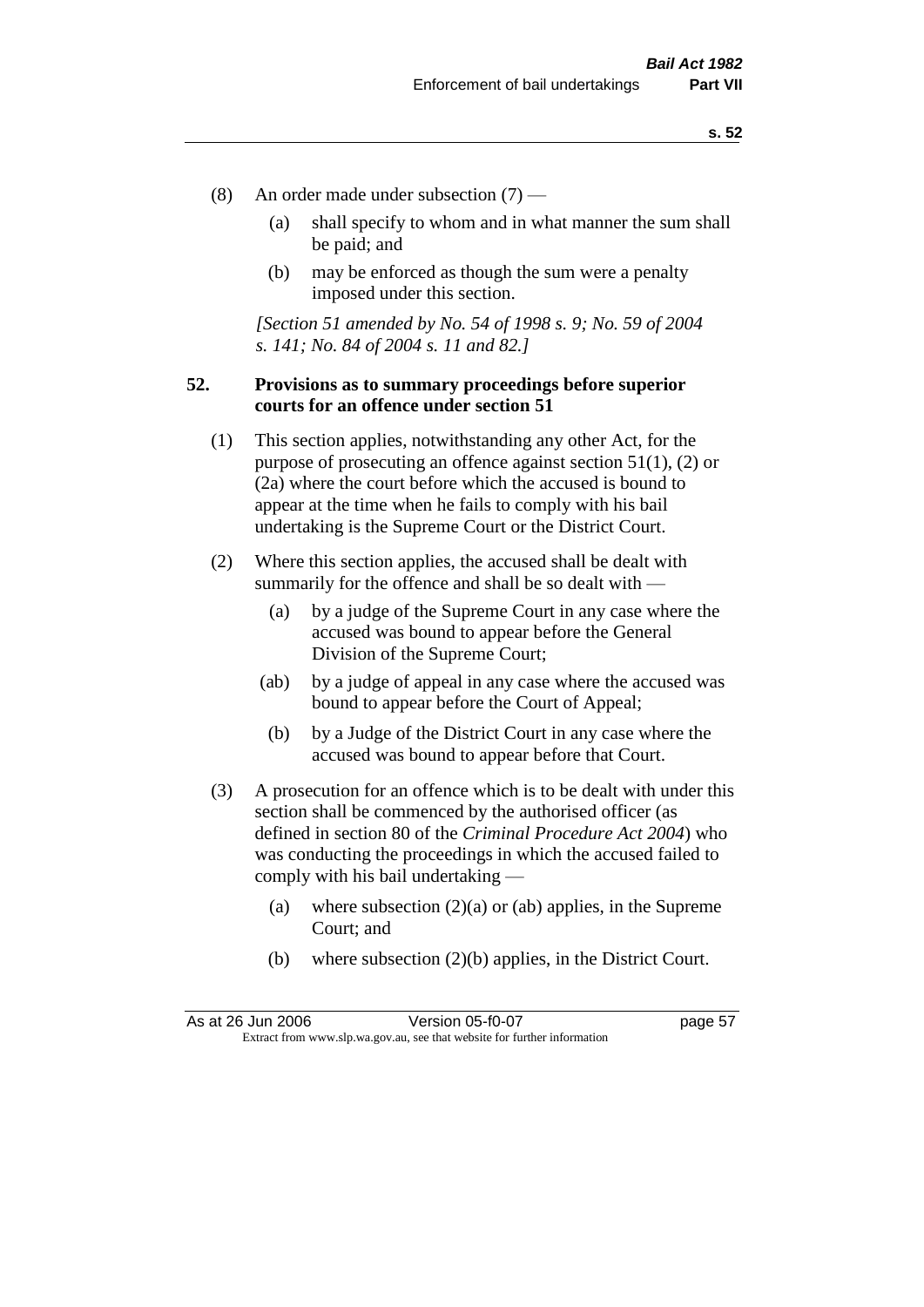- (4) Subject to section 51(3) and (5), a prosecution for an offence which is to be dealt with under this section is to be commenced and conducted under the *Criminal Procedure Act 2004* as if it were a prosecution of a simple offence in a court of summary jurisdiction.
- (5) If under section 51(6) or (7) the Supreme Court or the District Court imposes a pecuniary penalty the court may make an order under section 59 of the *Sentencing Act 1995* in respect of the amount payable.

*[Section 52 amended by No. 92 of 1994 s. 6; No. 78 of 1995 s. 8; No. 54 of 1998 s. 10; No. 45 of 2004 s. 28(2) and (4); No. 59 of 2004 s. 141; No. 84 of 2004 s. 11 and 82.]* 

## **53. Appeals against decisions made under s. 52**

- (1) A person who is dissatisfied with a decision (as defined in section 6 of the *Criminal Appeals Act 2004*) made under section 52 may, with the leave of the Court of Appeal, appeal against it.
- (2) For the purposes of subsection (1), Part 2 of the *Criminal Appeals Act 2004*, with any necessary changes, applies as if —
	- (a) the decision referred to in subsection (1) were a decision of a court of summary jurisdiction;
	- (b) a reference in that Part to a court of summary jurisdiction were a reference to the court that made the decision referred to in subsection (1); and
	- (c) a reference in that Part to commencing an appeal were a reference to applying for leave to appeal.
- (3) Despite section 13(1) of the *Criminal Appeals Act 2004*, the appeal is to be dealt with by the Court of Appeal.

*[Section 53 inserted by No. 45 of 2004 s. 28(3); amended by No. 84 of 2004 s. 11 and 82.]*

page 58 Version 05-f0-07 As at 26 Jun 2006 Extract from www.slp.wa.gov.au, see that website for further information

### **s. 53**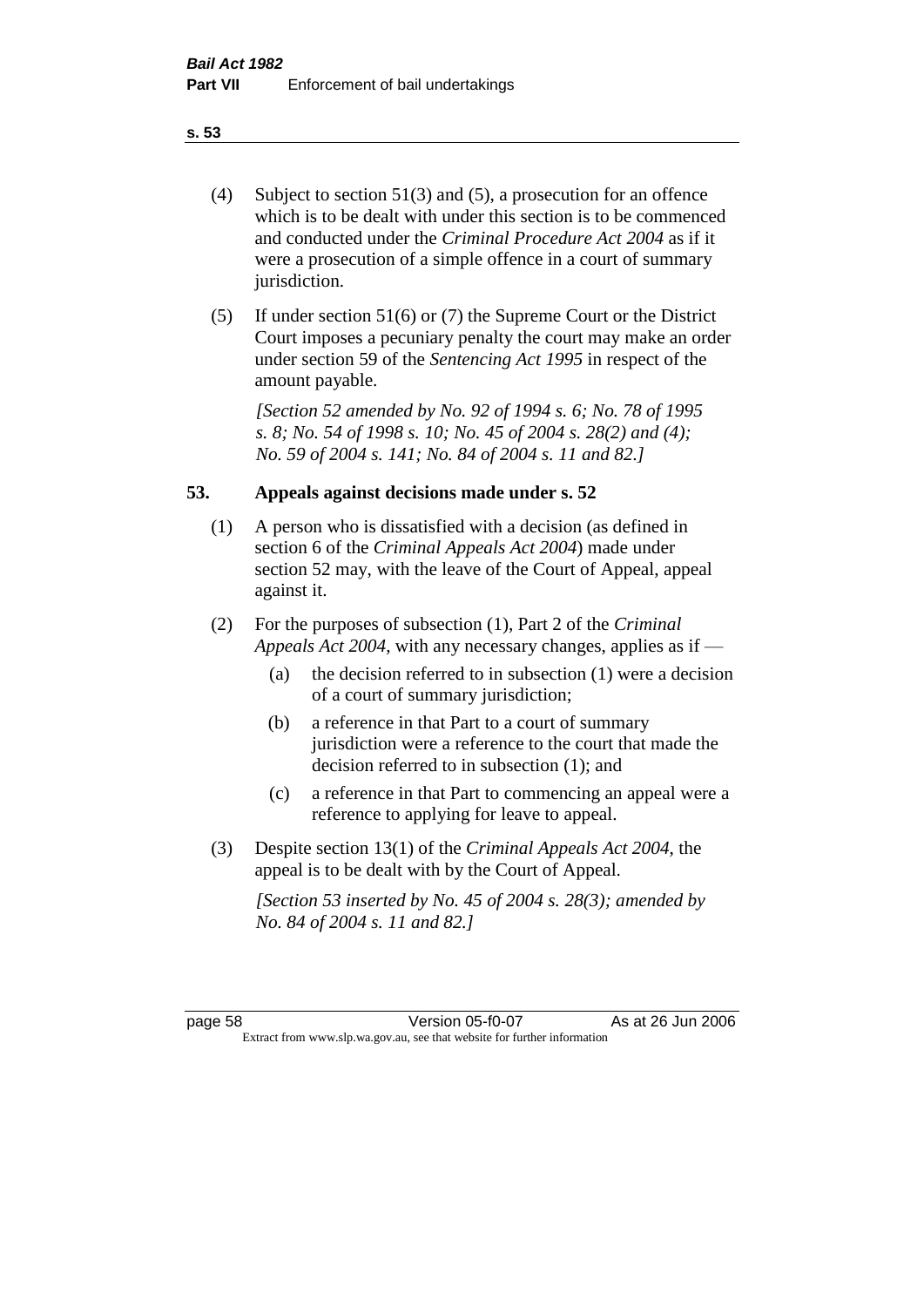## **54. Accused on bail may be taken before a judicial officer for variation or revocation of bail**

- (1) A police officer may cause an accused who has been released on bail to appear before an appropriate judicial officer to show cause why his bail should not be varied or revoked if the police officer —
	- (a) has reasonable grounds to believe, or is notified in writing by a surety for the accused that the surety has reasonable grounds to believe, that the accused —
		- (i) is not likely to comply with any requirement of his bail undertaking mentioned in section  $28(2)(a)$  or (b);
		- (ii) is, or has been, or is likely to be in breach of any condition of his bail undertaking mentioned in section  $28(2)(c)$ ; or
		- (iii) is, or has been, in breach of a home detention condition mentioned in section 28(2)(d);
	- (b) has reasonable grounds to believe that
		- (i) any surety for the accused's appearance is no longer suitable under section 39 to be a surety, or is dead;
		- (ii) for any reason any security required under Part D of Schedule 1 is no longer sufficient; or
		- (iii) in a case where the accused has been granted bail for the purposes of an appeal, the accused has discontinued the appeal or has not prosecuted it with all due diligence.
- (2) For the purpose of causing an accused to appear before an appropriate judicial officer as provided in subsection (1) a police officer may —
	- (a) arrest the accused without warrant and bring him before an appropriate judicial officer; or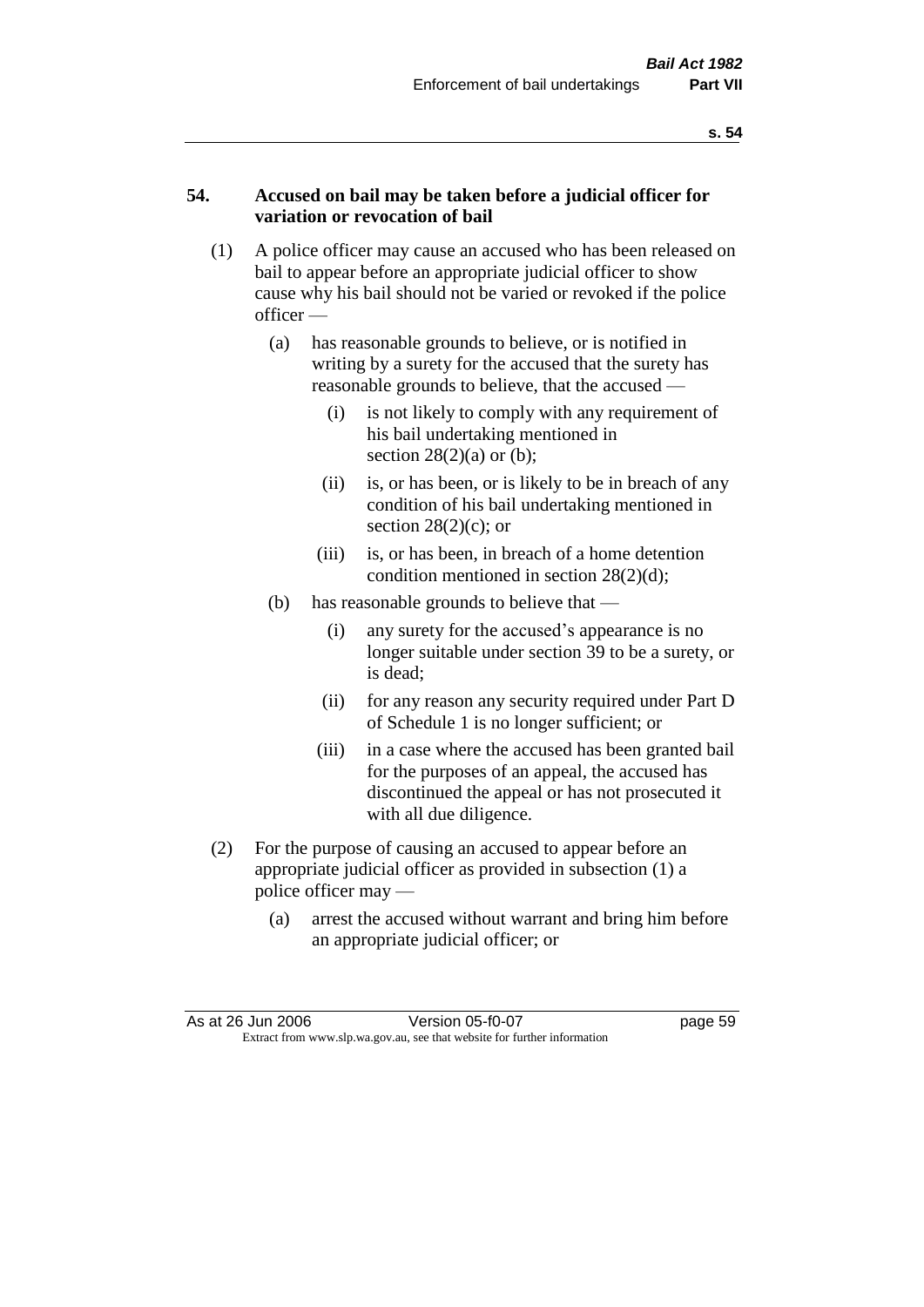- (3) An application under subsection (2)(b) must be made, and proceedings on it are to be conducted —
	- (a) in a court of summary jurisdiction in accordance with regulations made under the *Criminal Procedure Act 2004*;
	- (b) in the Supreme Court or the District Court  $-\text{in}$ accordance with rules of court made under the *Criminal Procedure Act 2004*.
- (4) An accused arrested under this section shall be taken as soon as is practicable before an appropriate judicial officer unless he is arrested less than 24 hours before the time at which he is due to appear in accordance with his bail undertaking, in which case he shall be held in custody and brought before an appropriate judicial officer at that time.
- *[(5) repealed]*

*[Section 54 amended by No. 33 of 1989 s. 18; No. 61 of 1990 s. 12; No. 45 of 1993 s. 12; No. 59 of 2004 s. 141; No. 84 of 2004 s. 9, 11 and 82.]* 

# **55. Powers of judicial officer to revoke or vary bail**

- (1) If the judicial officer before whom an accused appears under section 54 is satisfied that —
	- (a) the accused is not likely to comply with any requirement of his bail undertaking mentioned in section 28(2)(a) or (b);
	- (b) he is, or has been, or is likely to be, in breach of any condition of his bail undertaking mentioned in section  $28(2)(c)$ ;
	- (ba) he is, or has been, in breach of a home detention condition mentioned in section 28(2)(d); or

page 60 Version 05-f0-07 As at 26 Jun 2006 Extract from www.slp.wa.gov.au, see that website for further information

### **s. 55**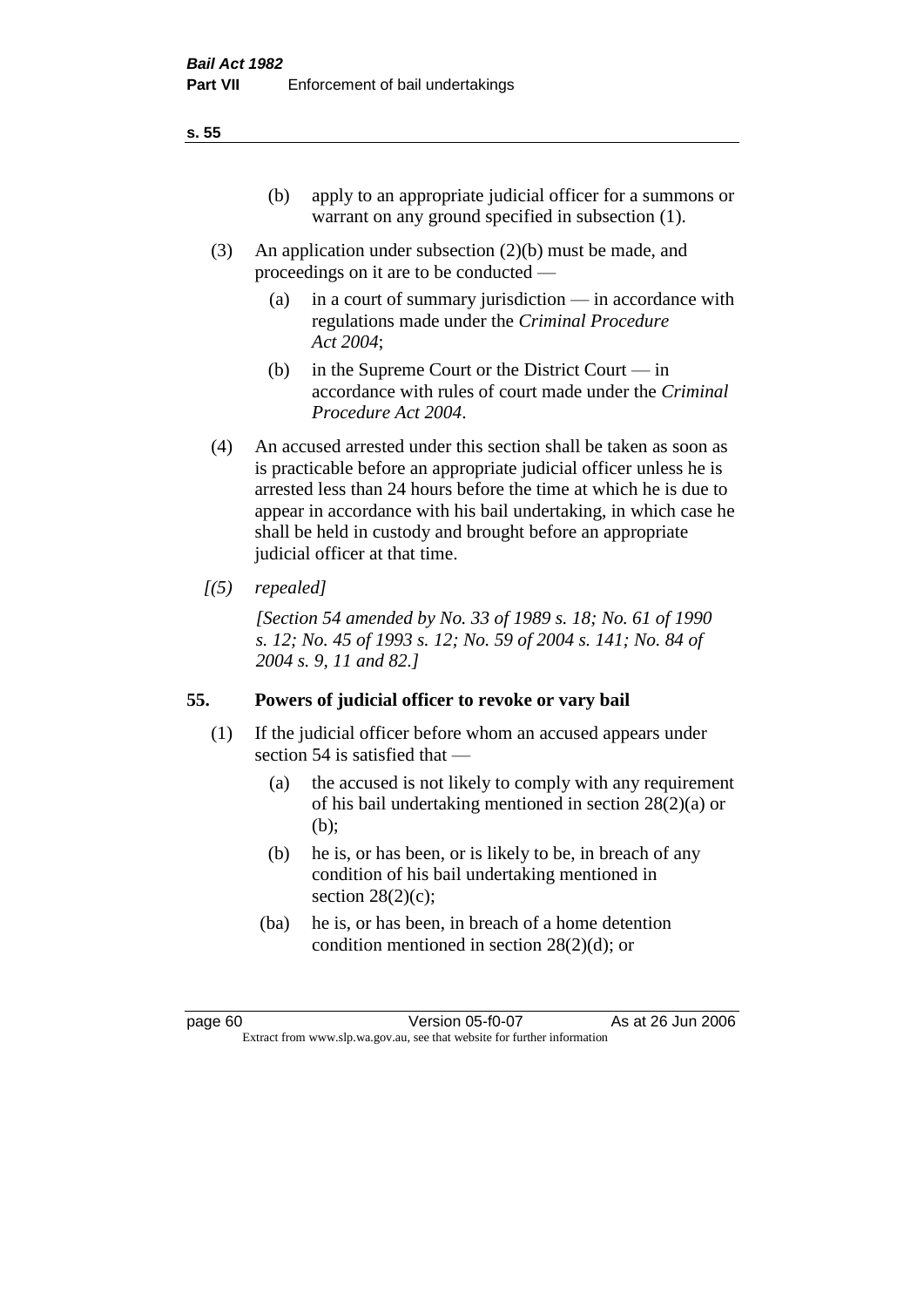(c) any of the grounds set out in section  $54(1)(b)$  has been established,

### he may —

- (d) revoke the bail and remand the accused in custody to appear at the time and place specified, or deemed by section 31(3) to be specified, in his bail undertaking; or
- (e) revoke the bail and grant fresh bail to the accused in accordance with this Act, other than clause 2 of Part B of Schedule 1.
- (2) If the judicial officer before whom the accused so appears is not satisfied as to any of the matters mentioned in subsection  $(1)(a)$ , (b), or (c) he shall release the accused on his existing bail undertaking and, with the consent in writing of the surety, on any existing surety undertaking.

*[Section 55 amended by No. 61 of 1990 s. 13; No. 45 of 1993 s. 12; No. 84 of 2004 s. 82.]* 

## **56. Warrant for arrest of absconding accused**

Where at any time after that specified in his bail undertaking for his appearance an accused has failed to comply with the requirements of his bail undertaking mentioned in section  $28(2)(a)$  or (b), the court before which he was required to appear may issue a warrant to arrest the accused and bring him before that court or a court of like jurisdiction.

*[Section 56 amended by No. 15 of 1988 s. 16; No. 84 of 2004 s. 82.]* 

## **57. Forfeiture of money under bail undertaking**

(1) Where an accused is convicted of an offence against section  $51(1)$ ,  $(2)$  or  $(2a)$ , the court by which he is convicted shall, whether or not an application is made therefor by the prosecutor, order that the full amount agreed to be forfeited, in the accused's bail undertaking, be forfeited to the State.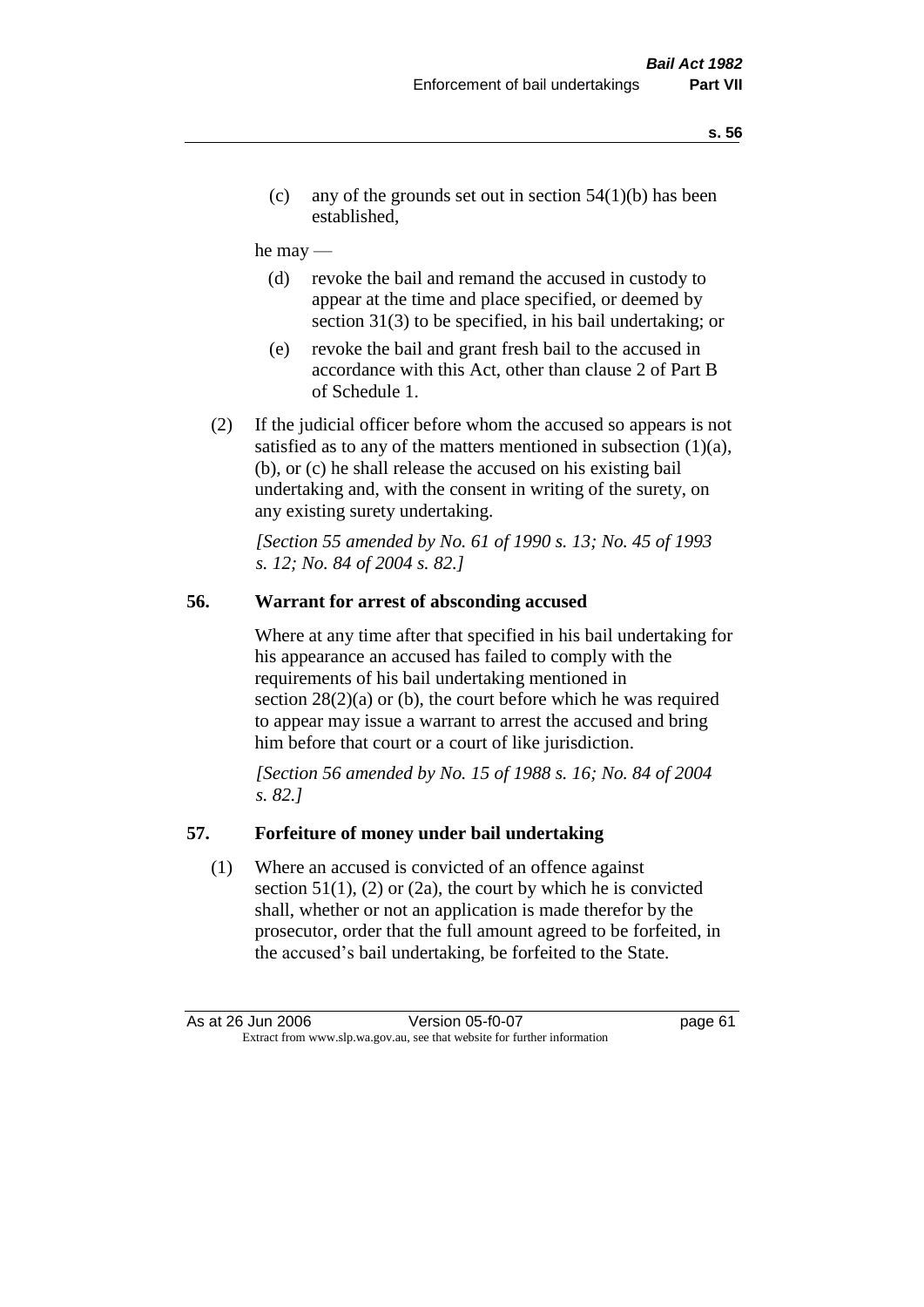- (2) Notwithstanding subsection (1), the court may decline to make an order thereunder or may order forfeiture in part only where the accused shows to the satisfaction of the judicial officer —
	- (a) that, by reason of a change of circumstances since the bail undertaking was entered into, an order for forfeiture, or for forfeiture in full (as the case may be), would cause excessive hardship to the accused or his dependants; and
	- (b) that such hardship would not be relieved by the exercise of one of the powers conferred by section 59.
- (3) Without prejudice to the recovery of such an amount as a civil debt due to the State, any amount to be paid under an order made under this section is to be paid, and its payment may be enforced under Part 5 of the *Fines, Penalties and Infringement Notices Enforcement Act 1994*, unless an order has been made under subsection (4).
- (4) If under this section the Supreme Court or the District Court makes an order requiring the payment of money, the court may make an order under section 59 of the *Sentencing Act 1995* in respect of the amount payable and for that purpose that section, with any necessary changes, applies as if the amount were a fine imposed on the accused.

*[Section 57 amended by No. 74 of 1984 s. 19; No. 92 of 1994 s. 7; No. 78 of 1995 s. 8; No. 54 of 1998 s. 11; No. 65 of 2003 s. 121(3) ; No. 84 of 2004 s. 82.]* 

## **58. Automatic forfeiture on expiration of one year after absconding**

- (1) If after the expiration of one year from the day on which the accused is required to appear in court in accordance with the requirement of his bail undertaking mentioned in section  $28(2)(a)$  he has not —
	- (a) been arrested under section 56; or
	- (b) appeared in court in accordance with the requirement of his bail undertaking mentioned in section 28(2)(b)(ii); or

| page 62                                                                  | Version 05-f0-07 | As at 26 Jun 2006 |
|--------------------------------------------------------------------------|------------------|-------------------|
| Extract from www.slp.wa.gov.au, see that website for further information |                  |                   |

### **s. 58**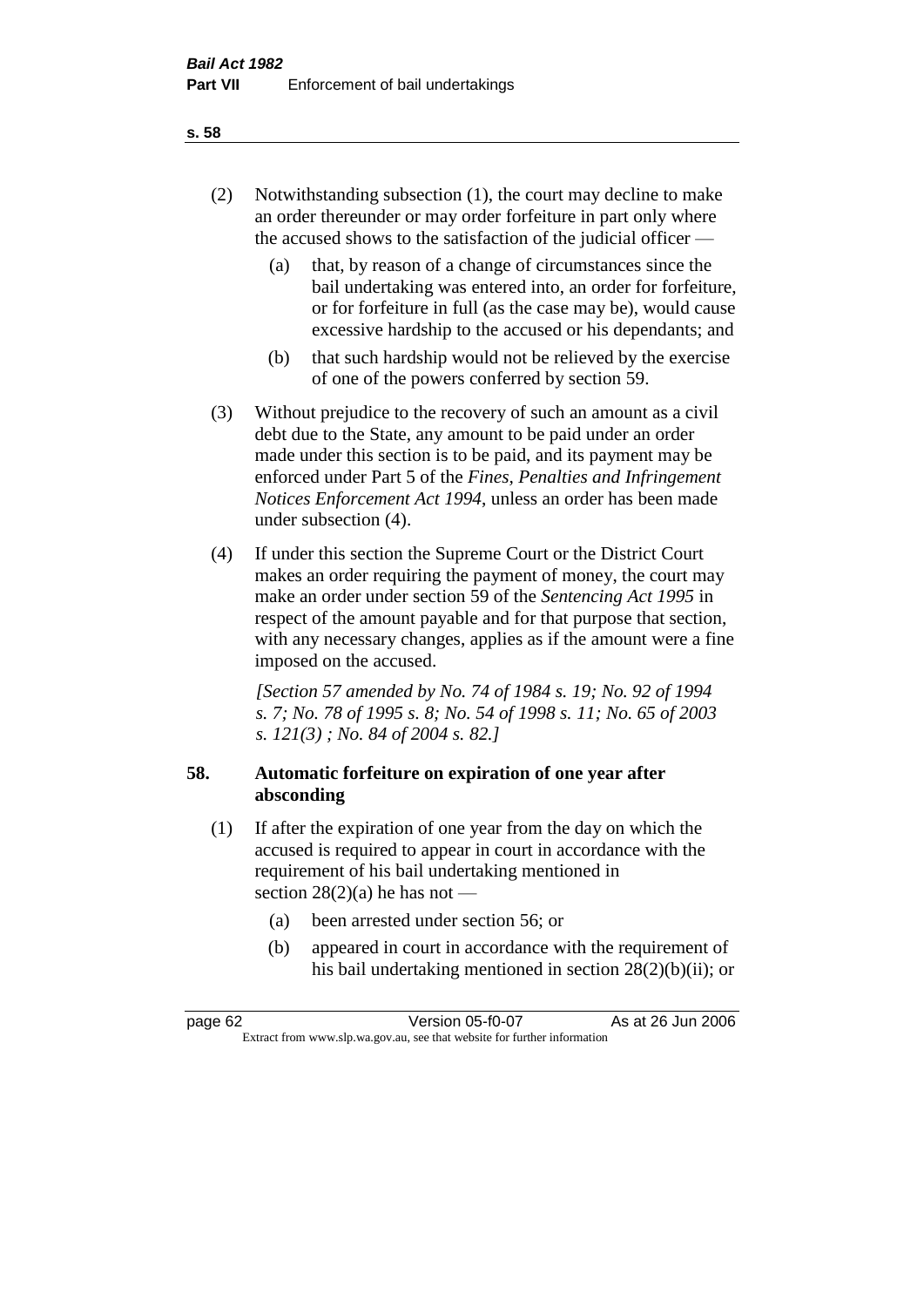(c) otherwise surrendered himself or been taken into custody to be dealt with on the charge or charges for which the bail undertaking was entered into,

the full amount specified in the bail undertaking shall, on the expiration of the said period, be forfeited to the State by virtue of this section without any order of the court or other formality.

(2) Upon the occurrence of a forfeiture under subsection (1) any security given by the accused may be resorted to by the State as if an order of forfeiture had been made under section 57(1).

*[Section 58 amended by No. 65 of 2003 s. 121(3); No. 84 of 2004 s. 82.]*

As at 26 Jun 2006 Version 05-f0-07 page 63 Extract from www.slp.wa.gov.au, see that website for further information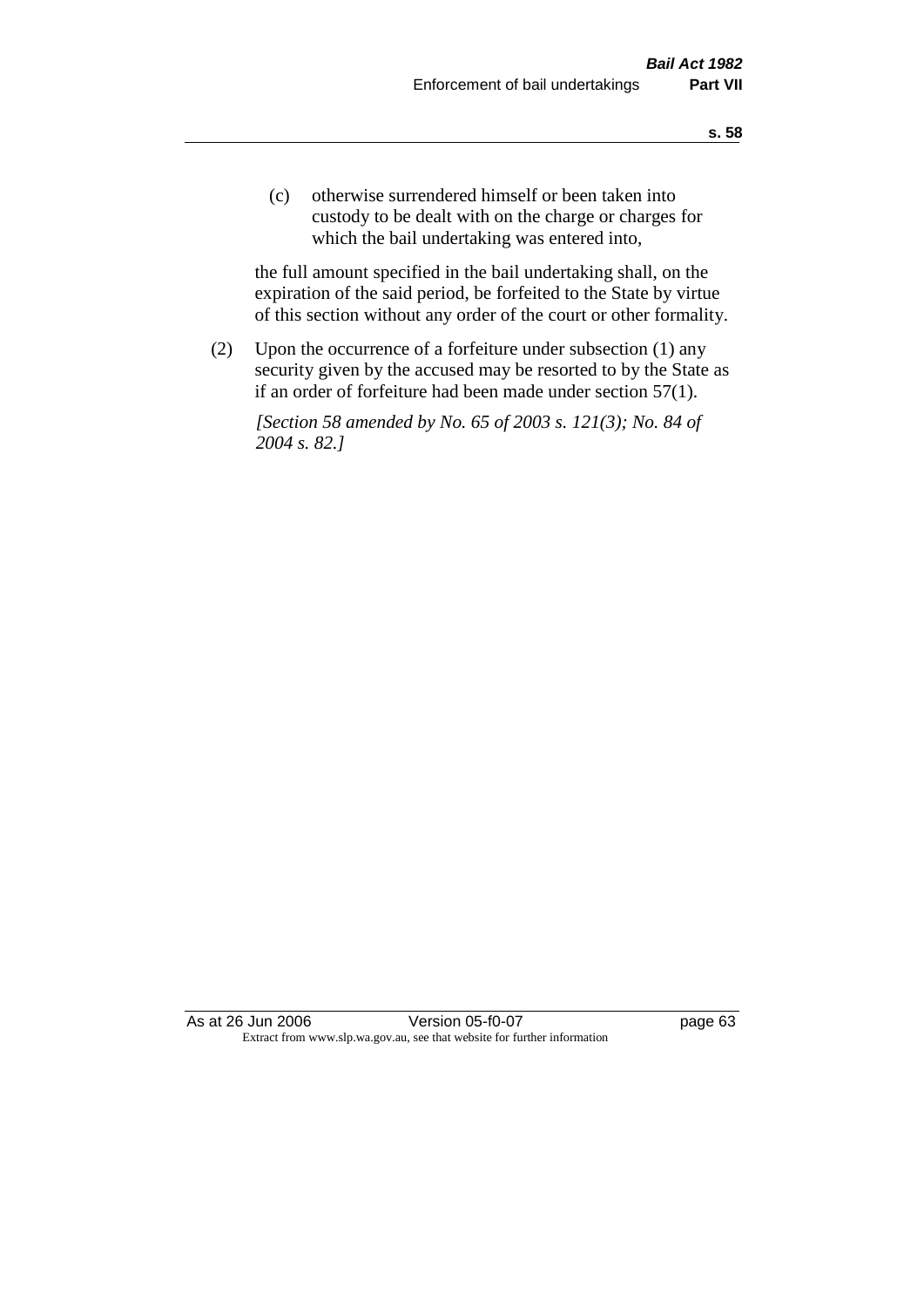**s. 59**

# **Part VIII — Miscellaneous**

# **59. Further power of judicial officer in relation to enforcement of undertakings**

A court or an appropriate judicial officer who makes an order for forfeiture under section 49 or 57 may, when doing so, or at any time thereafter, further order —

- (a) that payment of any sum be made by specified instalments or be postponed to a specified date;
- (b) that any security given be applied in or towards payment of the sum forfeited; or
- (c) that the accused or the surety, as the case may be, do all such things and execute all such documents as may be necessary, or as may be specified in the order, for the purpose of vesting any security in the State or enabling the State to realize the same or to resort thereto to recover the sum forfeited,

and the court or an appropriate judicial officer may at any time vary or revoke an order made under paragraph (a), (b), or (c).

*[Section 59 amended by No. 65 of 2003 s. 121(3); No. 84 of 2004 s. 82.]*

# **60. Accused and surety to notify any change of address**

Where —

- (a) an accused who has been released on bail; or
- (b) a surety,

changes his place of residence, employment, or business from that appearing on his bail undertaking or surety undertaking he shall forthwith, in writing, notify details of the change to the registrar of the court before which, at the time when the change occurs, the accused is required to appear, and if without reasonable cause he fails to do so he commits an offence.

Penalty: \$1 000.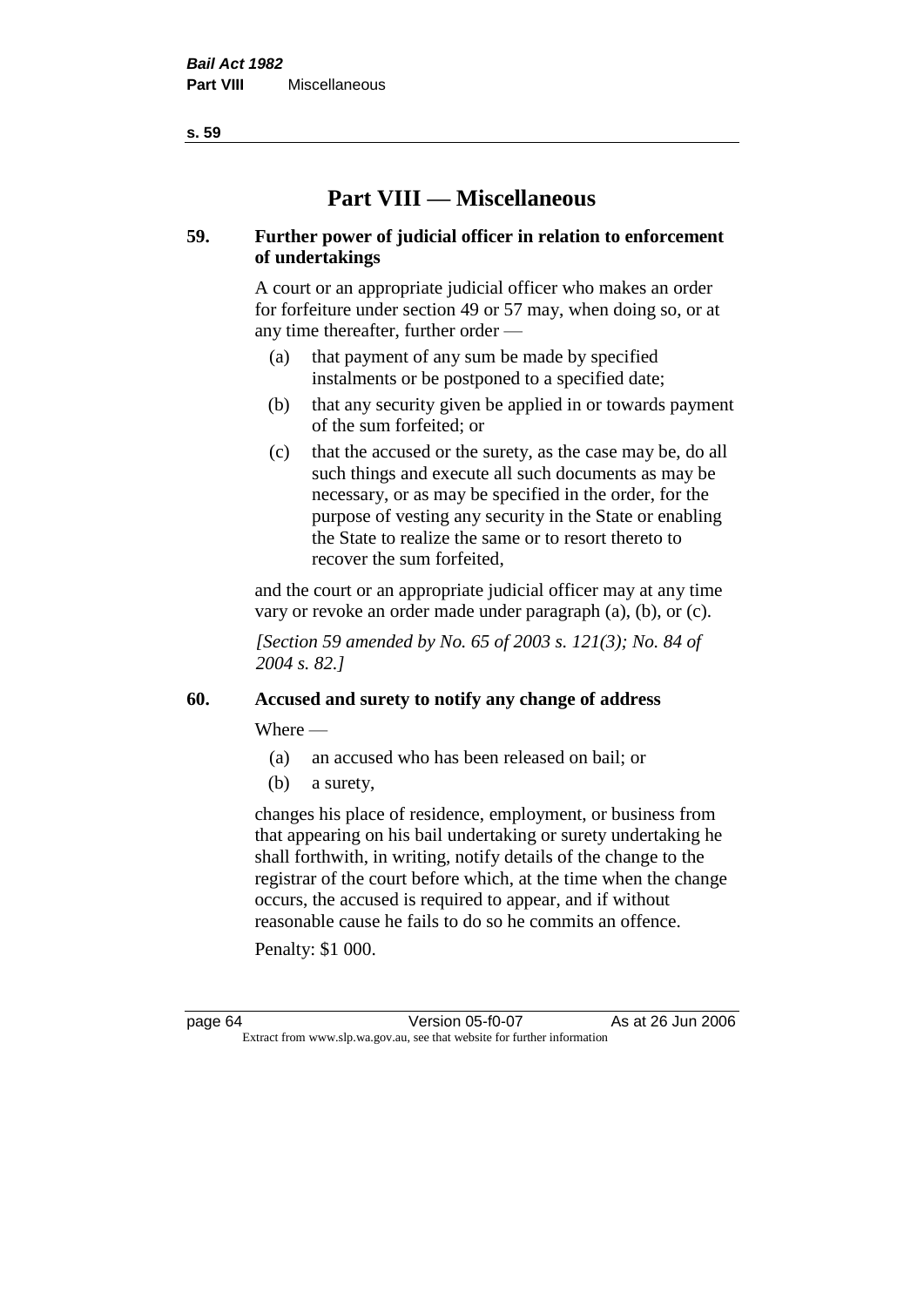*[Section 60 amended by No. 50 of 2003 s. 37(5); No. 59 of 2004 s. 141; No. 84 of 2004 s. 82.]*

# **61. Offence of failing to bring arrested person before court or person able to grant bail**

- (1) A person to whom this section applies commits an offence if, having arrested another for an offence, he wilfully and without reasonable excuse fails to take that other person, or cause him to be taken, as soon as is practicable —
	- (a) before an authorised officer or judicial officer empowered by this Act to grant bail for that offence; or
	- (b) before a court.

Penalty: \$1 000 or imprisonment for 12 months or both.

- (2) This section applies to a person who
	- (a) is not empowered by this Act to grant bail for the offence or by reason of section 16; or
	- (b) being so empowered, elects to act under section 6(2a).

*[Section 61 amended by No. 15 of 1988 s. 17.]* 

# **62. Offence to give false information for bail purposes**

A person who for the purpose of obtaining —

- (a) a grant of bail for himself or a variation of the terms and conditions thereof; or
- (b) approval of himself as a surety,

makes any statement which he knows is false in a material particular, or recklessly makes any statement which is false in a material particular, commits an offence.

Penalty: \$1 000 or imprisonment for 12 months or both.

# **63. Protection of persons carrying out this Act**

A person shall not be liable in civil proceedings on account of anything done, or omitted to be done, by him in good faith in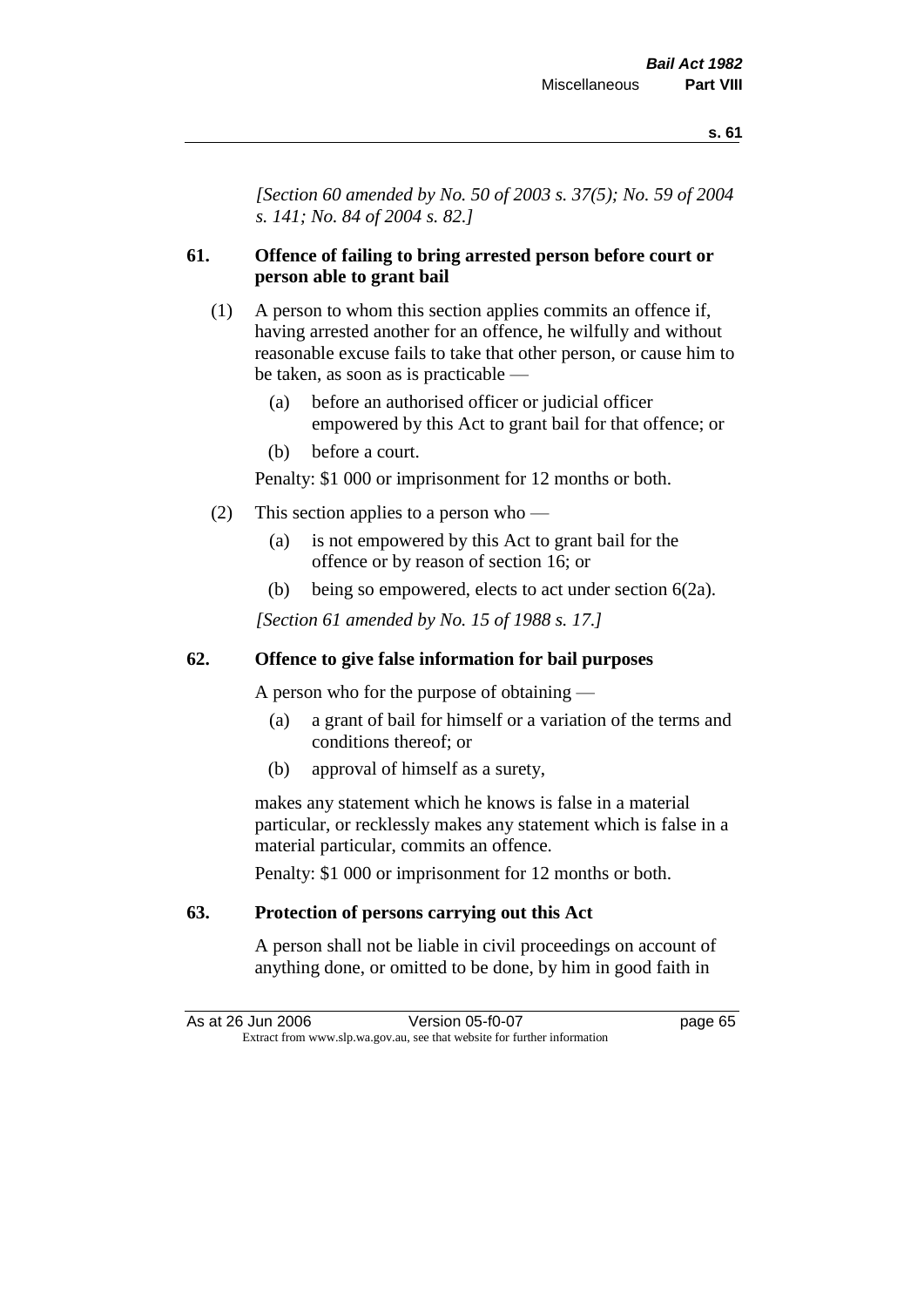the course of carrying out any provision of this Act, or purporting to be so done or omitted; but the liability (if any) of any other person (including the State or the Commonwealth) as his employer is not affected by this section and shall be determined as if it had not been passed.

*[Section 63 amended by No. 65 of 2003 s. 121(4).]*

# **64. Evidence of non-appearance, etc., by an accused**

Where it is required for the purposes of this Act to prove —

- (a) that an accused did not appear before a particular court, at a particular place, on a particular day, at a particular time or during a particular period; or
- (b) the day, time or period when or during which an accused did appear before a particular court at a particular place,

a certificate as to any such matter, purporting to be signed by a judicial officer or registrar of the court before which the accused was required to appear, shall be evidence of the matter so certified.

*[Section 64 amended by No. 59 of 2004 s. 141; No. 84 of 2004 s. 82.]* 

# **65. Bail undertakings by minors**

A bail undertaking entered into by a person who is under the age of 18 years shall bind him as if he were of full age.

# **66. Abolition of other powers to grant bail**

- (1) Any power or duty that, at the commencement of this Act, exists apart from statute to grant bail to an accused awaiting an appearance in court for an offence, is abolished.
- (2) Subsection (1) has effect notwithstanding anything in section 16 of the *Supreme Court Act 1935*.
- (3) In subsection (1) **"statute"** means an Act of the Parliament of Western Australia, other than the *Supreme Court Act 1935*.

page 66 Version 05-f0-07 As at 26 Jun 2006 Extract from www.slp.wa.gov.au, see that website for further information

#### **s. 64**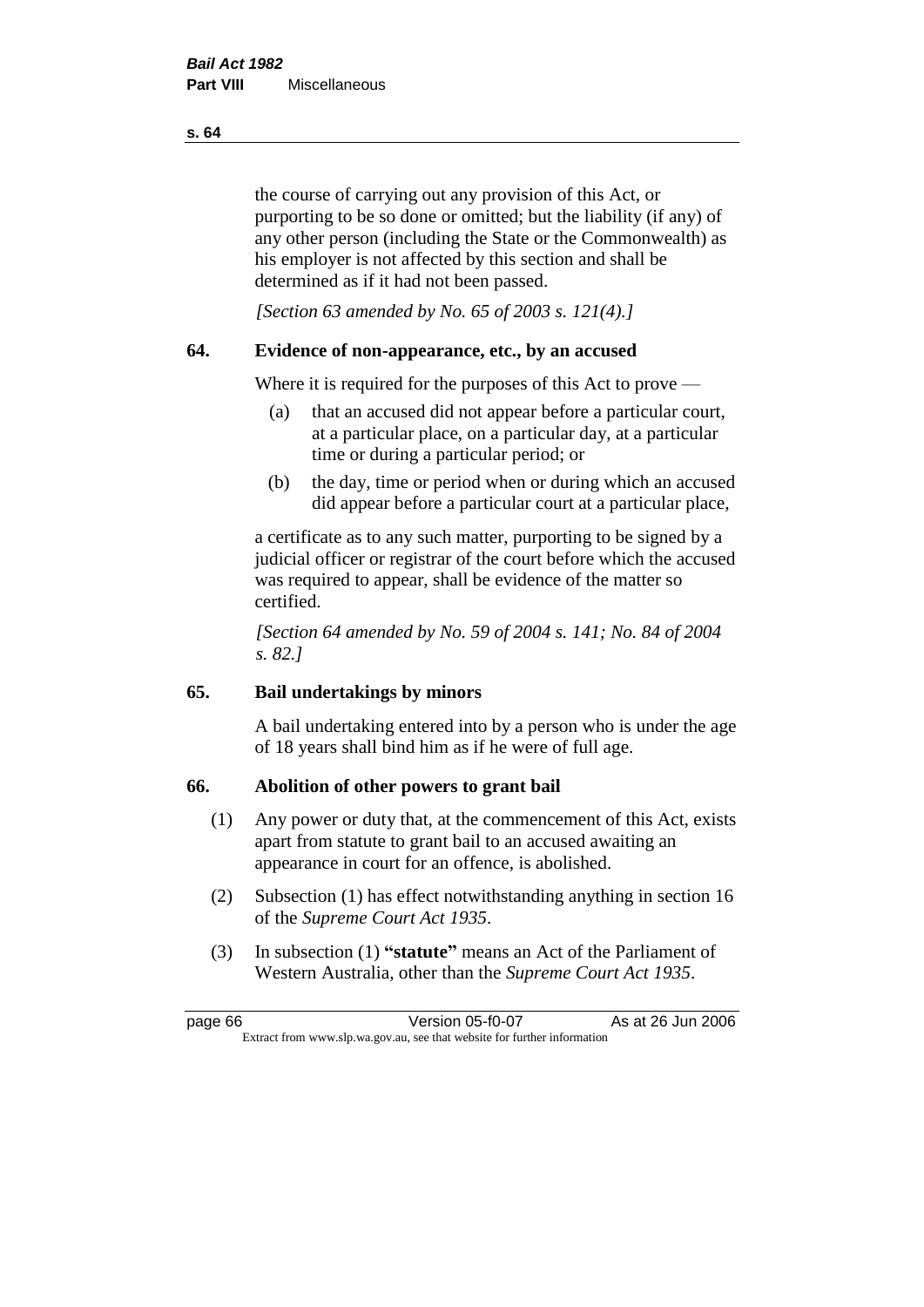*[Section 66 amended by No. 84 of 2004 s. 82.]*

# **66A. Delegation by registrar**

- (1) The registrar of a court may, either generally or as otherwise provided by the instrument of delegation, by instrument signed by him, delegate to an officer of that court any function conferred on him by or under this Act other than —
	- (a) this power of delegation; or
	- (b) any function that a judicial officer has required him to perform personally.
- (2) The superintendent of a detention centre may, either generally or as otherwise provided by the instrument of delegation, by instrument signed by him, delegate to an officer of the department of which the CEO (Justice) is the chief executive officer any function conferred on him by or under this Act, other than this power of delegation.

*[Section 66A inserted by No. 15 of 1988 s. 18; amended by No. 49 of 1988 s. 89; No. 31 of 1993 s. 8; No. 59 of 2004 s. 141.]* 

# **67. Regulations**

- (1) The Governor may make regulations, not inconsistent with this Act, prescribing such things as are required or permitted by this Act to be prescribed or as it is necessary or expedient to prescribe for the purposes thereof.
- (2) Without limiting the generality of subsection (1) regulations  $\text{max}$  —
	- (a) make provision for or with respect to the making of applications —
		- (i) for or in relation to bail;
		- (ii) for the approval of sureties;
		- (iii) for the approval of security to be given by accused persons and sureties;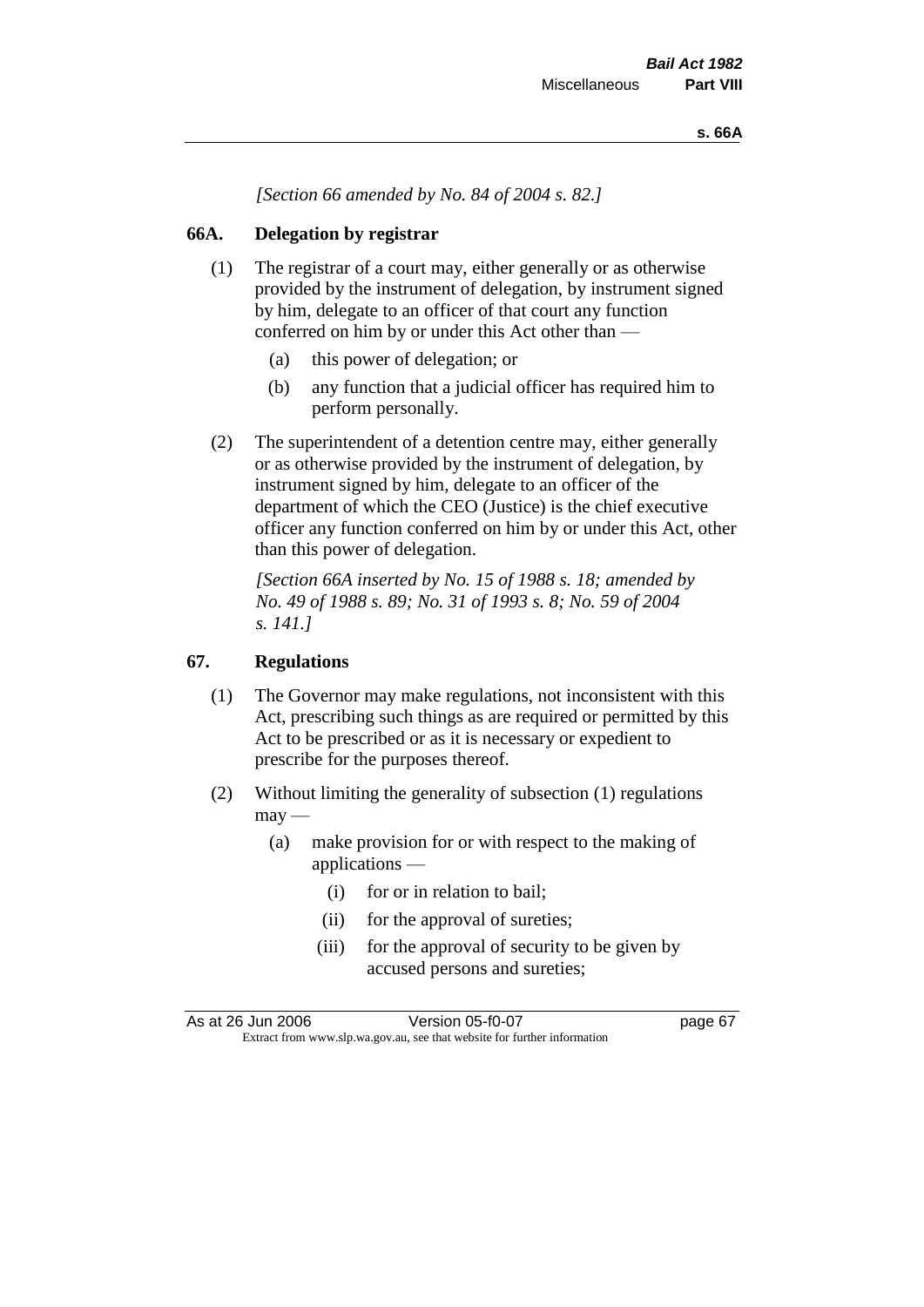| ×<br>v | ×<br>۰. |
|--------|---------|
|        |         |

(iv) for the cancellation of a surety undertaking,

and for the manner in which such applications are to be made and the procedure to be followed on such applications;

- (b) for the purposes of clause 5 of Part A of Schedule 1, prescribe the officer or officers who may grant bail for any prescribed appearance or class of appearance in court by a defendant who is in custody;
- (c) make provision for, or with respect to the management, control, supervision and good order of premises established for the accommodation of persons to whom bail has been granted.
- (3) Regulations made under this section may provide that a contravention or failure to comply with a regulation constitutes an offence and may provide for penalties not exceeding a fine of \$500 for offences against the regulations.

*[Section 67 amended by No. 45 of 1993 s. 12; No. 84 of 2004 s. 83(3).]* 

*[68. Omitted under the Reprints Act 1984 s. 7(4)(g).]*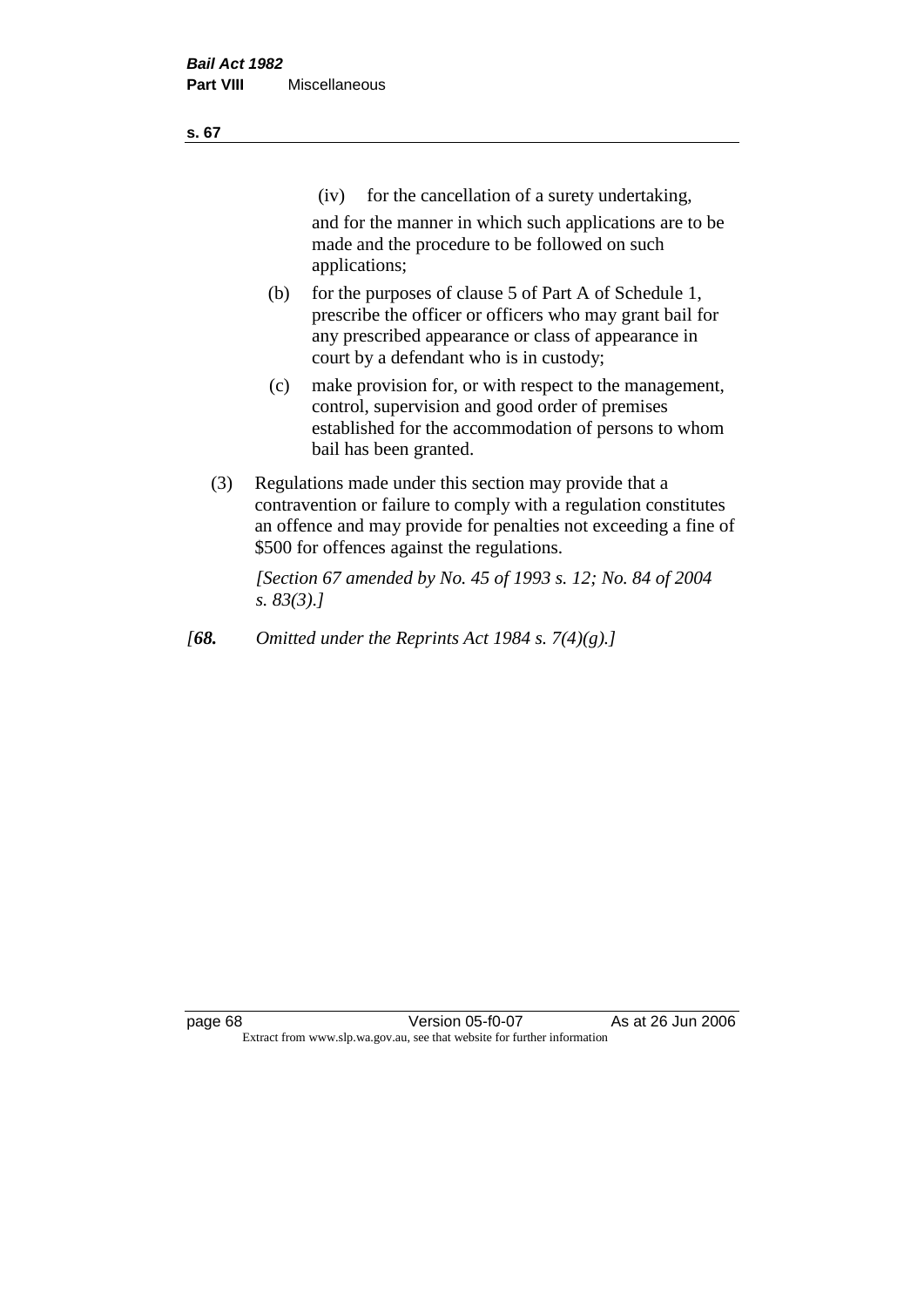# **Schedule 1**

*[Heading amended by No. 45 of 1993 s. 10(1).]*

[Sections 13 and 17]

# **Part A — Jurisdiction to grant bail**

| <b>First Column</b>           | <b>Second Column</b> |
|-------------------------------|----------------------|
| Appearances in court referred | By whom bail may be  |
| to in section 13              | granted              |

### **1. Initial appearance**

| (1) | The initial appearance in a<br>court of summary<br>jurisdiction or the Children's<br>Court by an accused in, or in<br>connection with,<br>proceedings for an offence. | In any case $-$<br>a justice; or<br>(a)<br>an authorised police<br>(b)<br>officer; and<br>in addition, in the case of a child,<br>an authorised community |
|-----|-----------------------------------------------------------------------------------------------------------------------------------------------------------------------|-----------------------------------------------------------------------------------------------------------------------------------------------------------|
| (2) | The initial appearance in the<br>District Court or the<br>Supreme Court, not being<br>the initial appearance to<br>which clause 3 applies.                            | services officer.<br>A judge of the District Court or a<br>judge of the Supreme Court, as<br>the case requires.                                           |

*[Clause 1 amended by No. 15 of 1988 s. 19; No. 49 of 1988 s. 90(a)(i); No. 59 of 2004 s. 141; No. 84 of 2004 s. 10(1) and 82.]*

**2. Appearance after adjournment** Appearance in any court or before a judicial officer by an accused after any adjournment of proceedings for an offence, not being a committal under clause 3. The judicial officer who orders the adjournment.

*[Clause 2 amended by No. 84 of 2004 s. 82.]*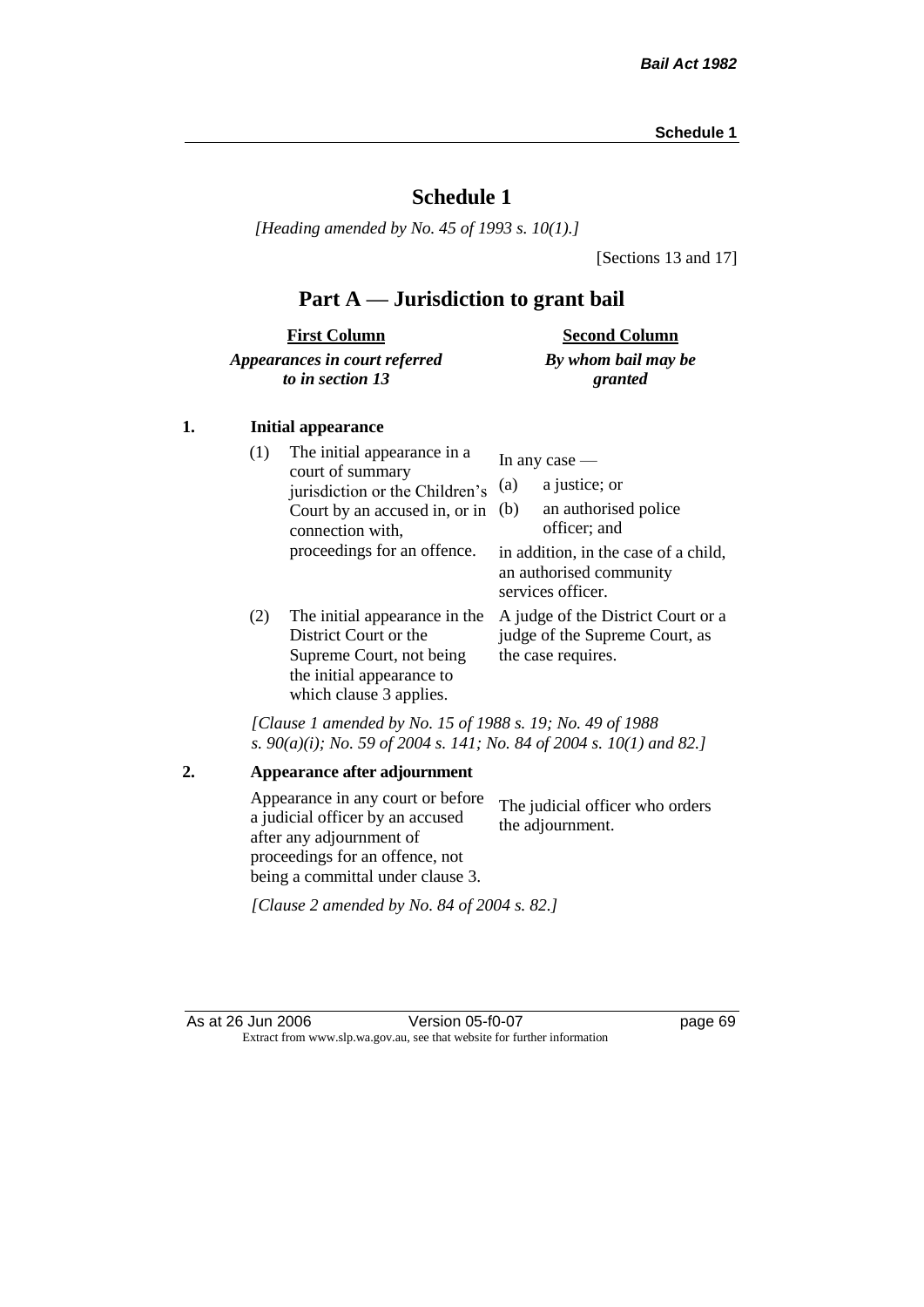| <b>First Column</b>           | <b>Second Column</b> |
|-------------------------------|----------------------|
| Appearances in court referred | By whom bail may be  |
| to in section 13              | granted              |
|                               |                      |

# **3. Appearance on committal to Supreme Court or District Court**

The initial appearance by an accused in the Supreme Court or District Court after he has been committed thereto under any Act to be tried or sentenced or otherwise dealt with. The judicial officer who orders the committal.

*[Clause 3 amended by No. 84 of 2004 s. 82.]*

# **4. Appearance in connection with appeal etc.**

| (1) | Appearance in connection<br>with an application or appeal<br>made under the <i>Criminal</i><br>Appeals Act 2004 or with                                 | If the appeal is being determined<br>by a single judge of the Supreme<br>Court, a single judge of the<br>Supreme Court; |
|-----|---------------------------------------------------------------------------------------------------------------------------------------------------------|-------------------------------------------------------------------------------------------------------------------------|
|     | any order made in<br>determining the application<br>or appeal.                                                                                          | If the appeal is being determined<br>by the Court of Appeal, the Court<br>of Appeal or a single judge of<br>appeal.     |
| (2) | Appearance in connection<br>with a rehearing of<br>proceedings ordered under<br>section 28 of the Children's<br>Court of Western Australia<br>Act 1988. | The Children's Court.                                                                                                   |
| (3) | Appearance in connection<br>with the reconsideration of<br>an order under section 40 of<br>the Children's Court of<br>Western Australia Act 1988.       | The Children's Court constituted<br>by the President.                                                                   |
|     | [Clause 4 inserted by No. 84 of 2004 s. 10(2).]                                                                                                         |                                                                                                                         |

page 70 Version 05-f0-07 As at 26 Jun 2006 Extract from www.slp.wa.gov.au, see that website for further information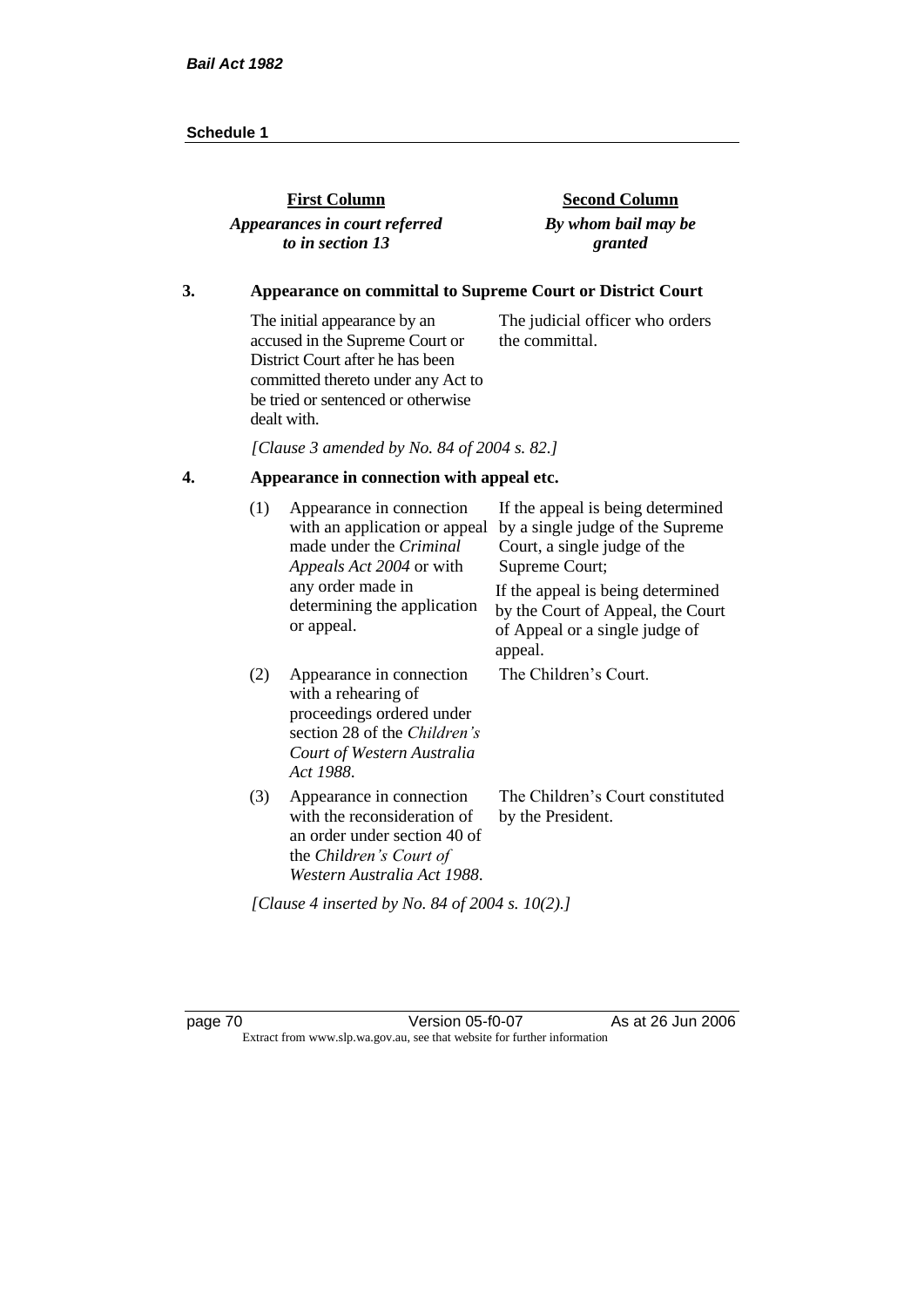| <b>First Column</b>           | <b>Second Column</b> |
|-------------------------------|----------------------|
| Appearances in court referred | By whom bail may be  |
| to in section 13              | granted              |

#### **5. Appearance prescribed by regulation**

Appearance in a court for any other purpose or following any prescribed by such regulations. other occurrence prescribed by regulations under this Act. The judicial or other officer

#### **6. Appearances not otherwise provided for**

Any appearance in a court not otherwise provided for in this Part or by regulations under this Act. The judicial officer who, or court which, orders the appearance.

### **7. Interpretation in this Part**

In this Part, unless the contrary intention appears —

**"proceedings for an offence"** in clause 2 (but not in clause 1) includes any of the following proceedings relating to that offence —

- (a) appeal proceedings;
- (b) proceedings on a writ of *habeas corpus*; and
- (c) proceedings on the re-appearance of an offender under section 50 of the *Sentencing Act 1995*.

*[Clause 7 inserted by No. 84 of 2004 s. 10(3).]*

# **Part B — Cessation of power to grant bail**

### **1. Upon decision by Judge, power of other officers ceases**

After a Judge of the Supreme Court has granted or refused bail for an appearance by an accused the power to grant bail for that appearance ceases to be vested in any judicial officer whose jurisdiction is inferior to that of such Judge or in any authorised officer.

*[Clause 1 amended by No. 84 of 2004 s. 82.]*

As at 26 Jun 2006 Version 05-f0-07 page 71 Extract from www.slp.wa.gov.au, see that website for further information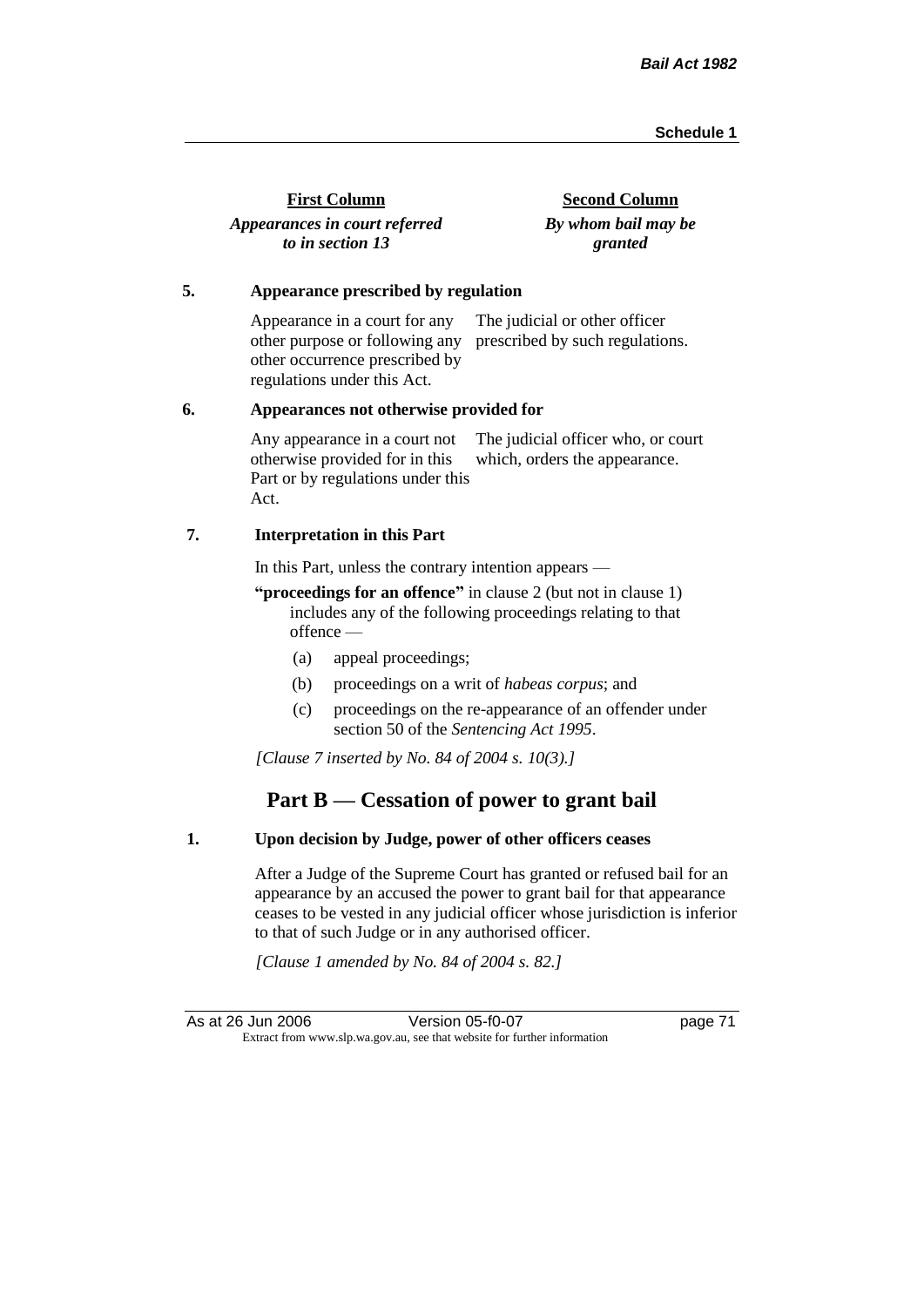## **2. Upon decision by judicial officer, his power and that of his peers ceases**

Except where clause 4 applies, the power to grant bail for an appearance by an accused ceases to be vested in any judicial officer (including a Judge of the Supreme Court) after he, or another judicial officer whose jurisdiction is co-extensive with his, has granted or refused bail for that appearance.

*[Clause 2 amended by No. 84 of 2004 s. 82.]*

## **3. Upon refusal by justice power of authorised officer or justice ceases**

After a justice has refused bail for an initial appearance by an accused, the power to grant bail for that appearance ceases to be vested in an authorised officer or another justice, but an authorised officer or a justice may grant bail for an initial appearance notwithstanding that one or more other authorised officers have previously refused bail for that appearance.

*[Clause 3 amended by No. 34 of 1988 s. 90(b); No. 59 of 2004 s. 141; No. 84 of 2004 s. 82.]*

### **4. Judicial officer's powers where accused proves new facts or changed circumstances**

Notwithstanding clause 2, where an accused has been refused bail for an appearance or has been granted bail therefor on terms or conditions with which he is unable or unwilling to comply, the judicial officer who granted or refused bail or another judicial officer whose jurisdiction is co-extensive with his has power to grant bail for that appearance or to vary the terms or conditions of bail previously granted therefor if the accused makes application and satisfies him  $that -$ 

- (a) new facts have been discovered, new circumstances have arisen or the circumstances have changed since bail was previously granted or refused for that appearance;
- (b) he failed to adequately present his case for bail on the previous occasion when it was considered; or
- (c) where bail was granted subject to a home detention condition, he has, since the previous occasion when his case for bail was

| page 72 | Version 05-f0-07                                                         | As at 26 Jun 2006 |
|---------|--------------------------------------------------------------------------|-------------------|
|         | Extract from www.slp.wa.gov.au, see that website for further information |                   |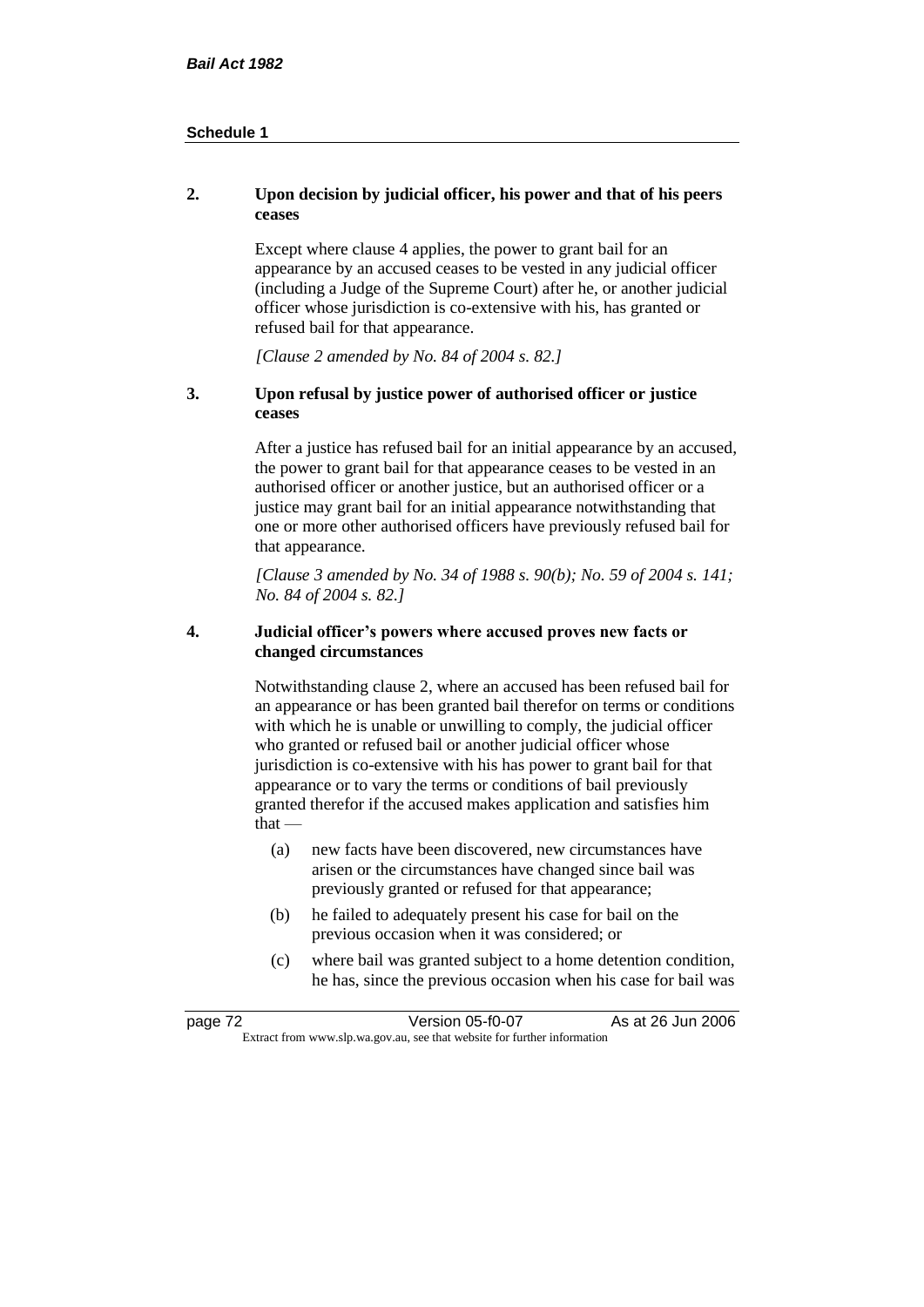considered, complied with the home detention condition for a period of one month or more.

*[Clause 4 amended by No. 61 of 1990 s. 14; No. 84 of 2004 s. 82.]*

# **Part C — Manner in which jurisdiction to be exercised**

Principles governing grant or refusal of bail

### **1. Bail before conviction to be at discretion of bail authority, except for a child**

Subject to clause 3A, the grant or refusal of bail to an accused, other than a child, who is in custody awaiting an appearance in court before conviction for an offence shall be at the discretion of the judicial officer or authorised officer in whom jurisdiction is vested, and that discretion shall be exercised having regard to the following questions as well as to any others which he considers relevant —

- (a) whether, if the accused is not kept in custody, he may
	- (i) fail to appear in court in accordance with his bail undertaking;
	- (ii) commit an offence;
	- (iii) endanger the safety, welfare, or property of any person; or
	- (iv) interfere with witnesses or otherwise obstruct the course of justice, whether in relation to himself or any other person;
- (b) whether the accused needs to be held in custody for his own protection;
- (c) whether the prosecutor has put forward grounds for opposing the grant of bail;
- (d) whether, as regards the period when the accused is on trial, there are grounds for believing that, if he is not kept in custody, the proper conduct of the trial may be prejudiced;
- (e) whether there is any condition which could reasonably be imposed under Part D which would —
	- (i) sufficiently remove the possibility referred to in paragraphs (a) and (d);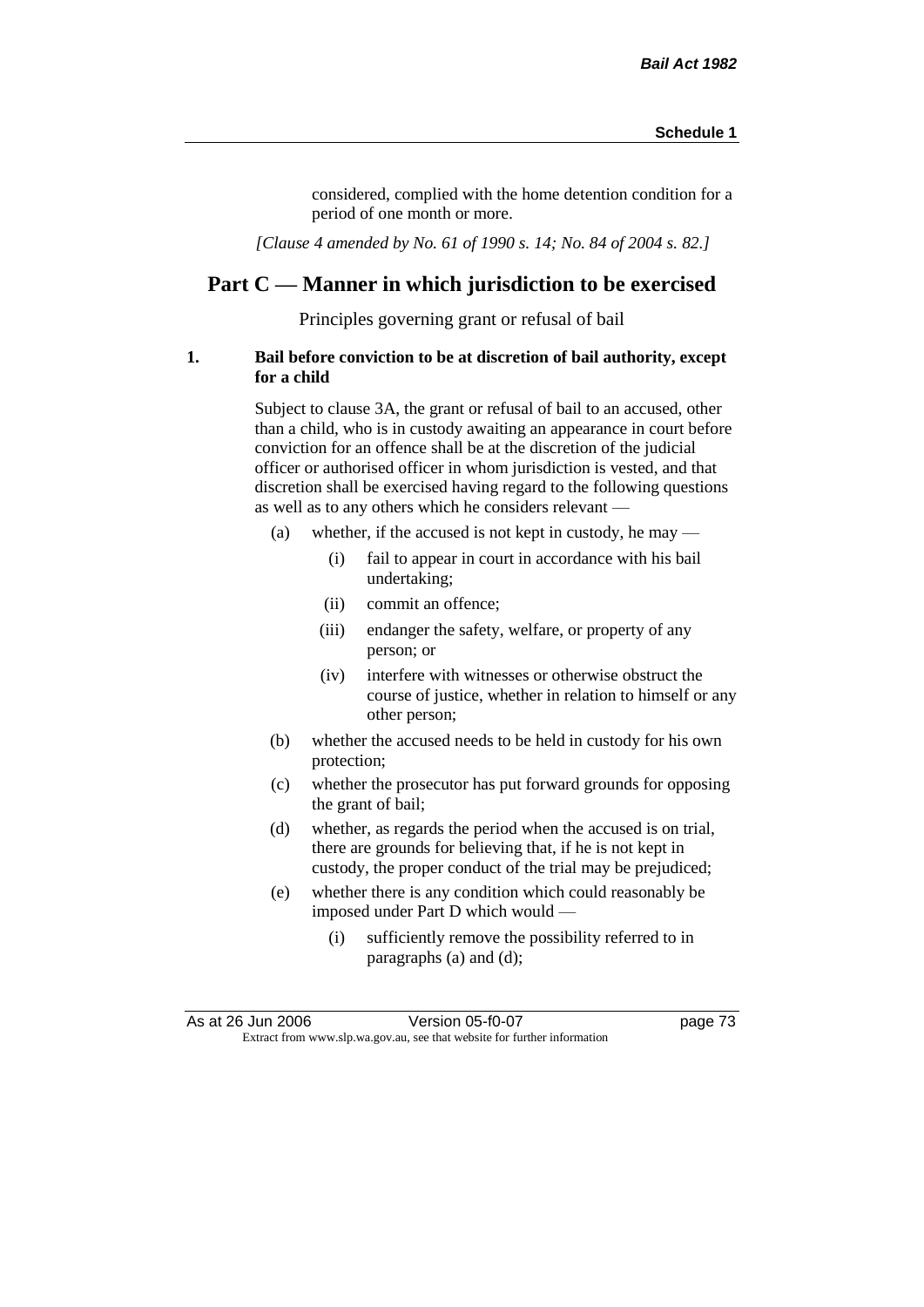- (ii) obviate the need referred to in paragraph (b); or
- (iii) remove the grounds for opposition referred to in paragraph (c);
- (f) where the accused is charged with an offence that is alleged to have been committed in respect of a child, whether a condition should be imposed under Part D requiring the accused to reside at a place other than the place where the child resides;
- (g) whether the alleged circumstances of the offence or offences amount to wrongdoing of such a serious nature as to make a grant of bail inappropriate.

*[Clause 1 amended by No. 14 of 1992 s. 11; No. 45 of 1993 s. 10(2)(a); No. 54 of 1998 s. 8(a) and (b); No. 84 of 2004 s. 82.]*

### **2. Child to have qualified right to bail**

- (1) In this clause
	- **"responsible person"** means a parent, relative, employer or other person who, in the opinion of the judicial officer or authorised officer, is in a position to both influence the conduct of the child and provide the child with support and direction.
- (2) Subject to subclause (3), a child accused who is in custody awaiting an appearance in court before conviction for an offence has a right to be granted bail unless —
	- (a) in the opinion of the judicial officer or authorised officer in whom jurisdiction is vested —
		- (i) one or more of the questions set out in clause 1(a), (b), (d) and (g) must be answered in the affirmative; and
		- (ii) there is no condition which he could reasonably impose under Part D which would satisfy the relevant provision of clause 1(e);
		- or
	- (b) there is no responsible person willing to enter into an undertaking of the kind described in subclause (3)(c),

and if the child is refused bail he shall be dealt with in accordance with section 19(2) of the *Young Offenders Act 1994*.

page 74 Version 05-f0-07 As at 26 Jun 2006 Extract from www.slp.wa.gov.au, see that website for further information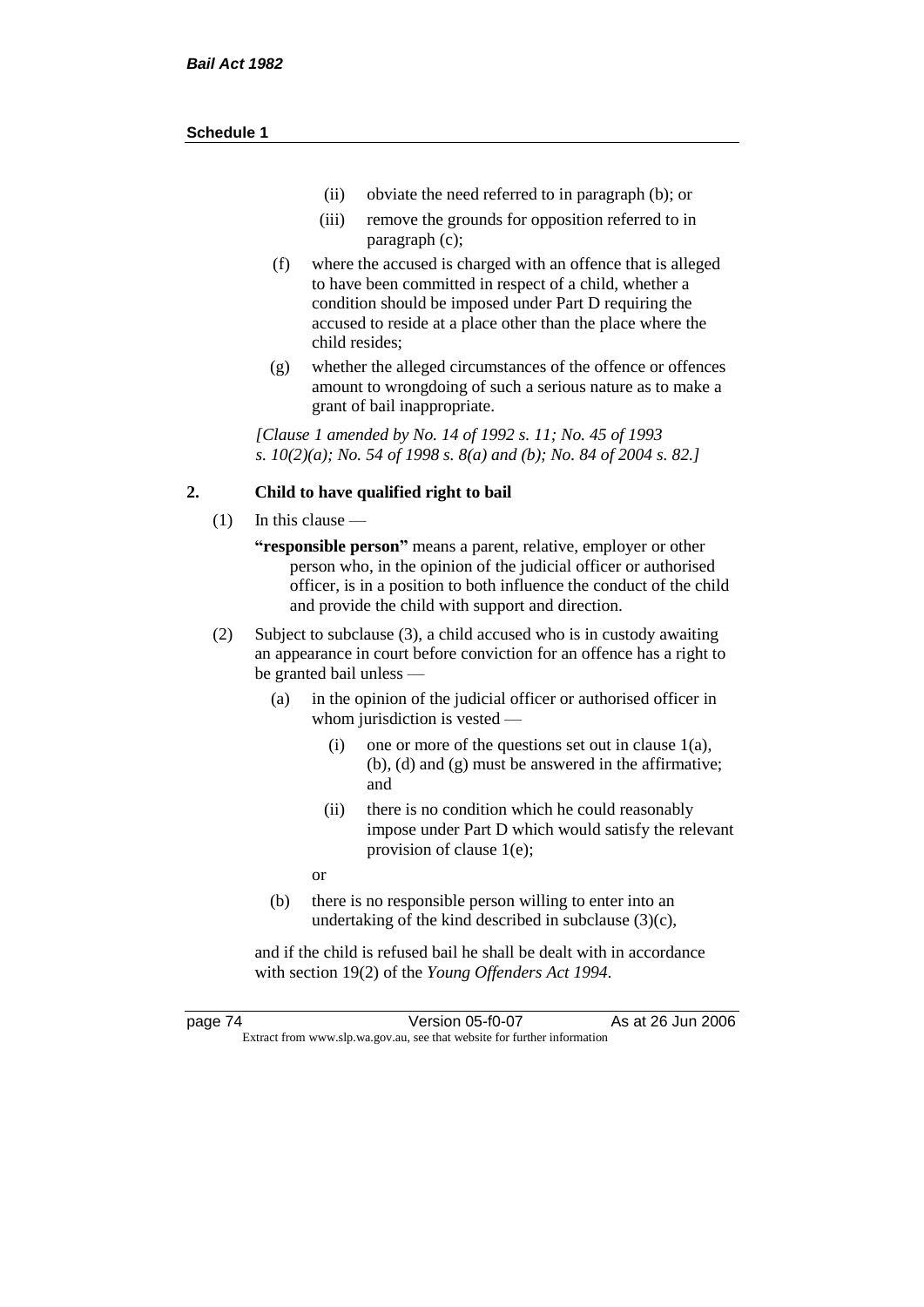".

- (3) The right of a child accused under subclause (2) is subject to  $-$ 
	- (a) clause 3A; and
	- *[(b) deleted]*
		- (c) there being imposed as a condition on the grant of bail a requirement that before the release of the child on bail a responsible person undertakes in writing in the prescribed form to ensure that the child complies with any requirement of his bail undertaking mentioned in section 28(2)(a), (b), (c) and (d).
- (4) Subclauses (2)(b) and (3)(c) do not apply to a child accused if it appears to the judicial officer or authorised officer that the accused —
	- (a) is over the age of 17 years; and
	- (b) has sufficient maturity to live independently without the guidance or control of a parent or guardian.
- (5) For the purposes of this clause, the provisions of sections 46, 47, 48, 54, 55(2), 60 and  $67(2)(a)(iv)$  apply with all necessary changes as  $if -$ 
	- (a) references in those provisions to a surety and a surety undertaking were references to a responsible person and to an undertaking referred to in subclause  $(3)(c)$  respectively; and
	- (b) section  $54(1)(b)(i)$  read as follows
		- "
- (i) a person who has entered into an undertaking referred to in clause 2(3)(c) of Part C of Schedule 1 should no longer be regarded as a responsible person for the purposes of that clause, or is dead;
- (6) Where a child accused is released on bail his right to be at liberty is subject to the exercise of the powers in section 17A.

*[Clause 2 inserted by No. 45 of 1993 s. 10(2)(b); amended by No. 57 of 1997 s. 21(3)(a); No. 54 of 1998 s. 8(c); No. 34 of 2004 s. 251; No. 84 of 2004 s. 82.]*

As at 26 Jun 2006 Version 05-f0-07 page 75 Extract from www.slp.wa.gov.au, see that website for further information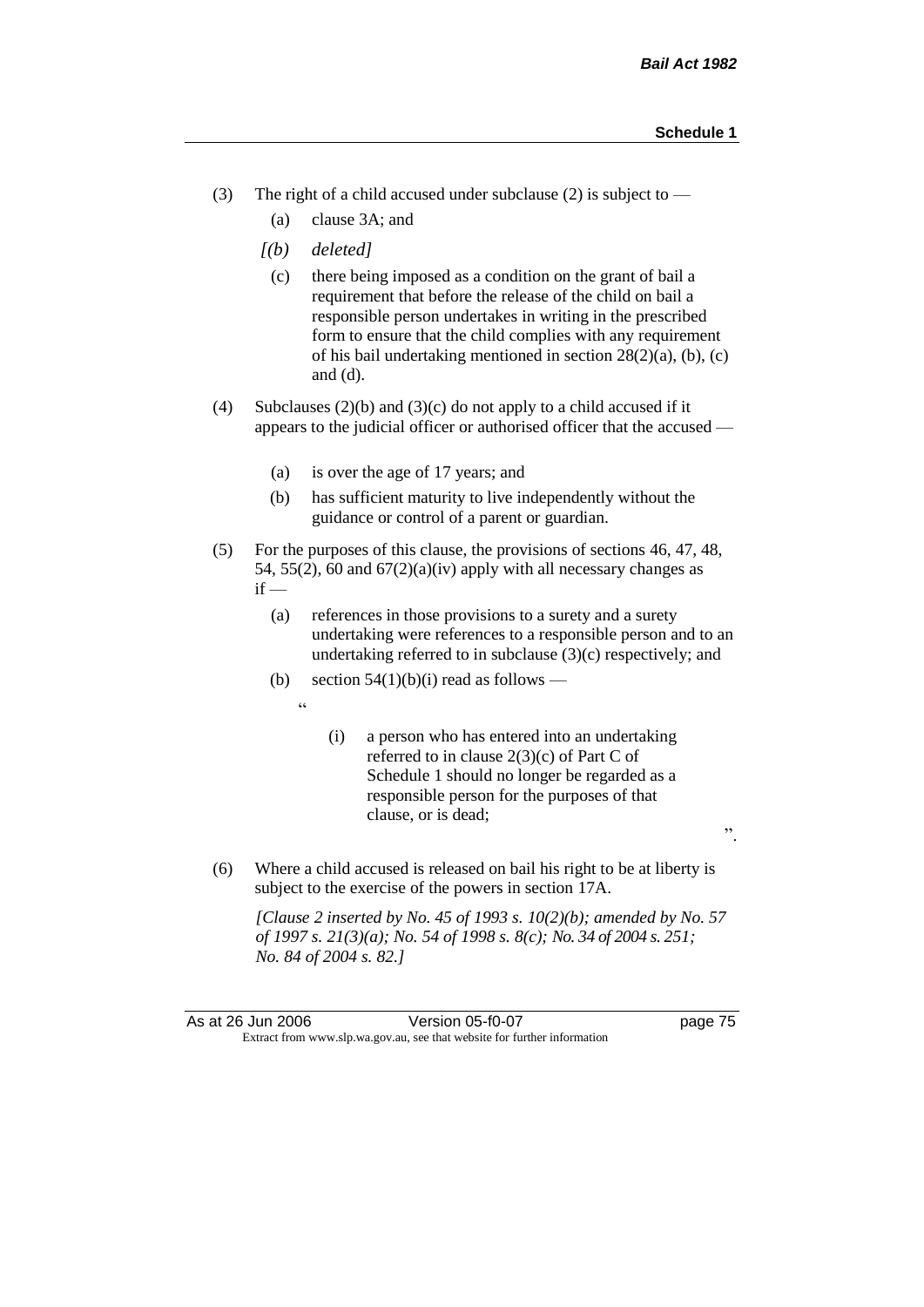### **3. Matters relevant to consideration of clause 1(a)**

In considering whether an accused may do any of the things mentioned in clause 1(a), the judicial officer or authorised officer shall have regard to the following matters, as well as to any others which he considers relevant —

- (a) the nature and seriousness of the offence or offences (including any other offence or offences for which he is awaiting trial) and the probable method of dealing with the accused for it or them, if he is convicted;
- (b) the character, previous convictions, antecedents, associations, home environment, background, place of residence, and financial position of the accused;
- (c) the history of any previous grants of bail to him; and
- (d) the strength of the evidence against him.

*[Clause 3 amended by No. 84 of 2004 s. 82.]*

## **3A. Bail where serious offence committed while accused on bail for another serious offence**

- (1) Notwithstanding clause 1 or 2 or any other provision of this Act, where —
	- (a) an accused is in custody awaiting an appearance in court before conviction for a serious offence; and
	- (b) the serious offence is alleged to have been committed while the accused was —
		- (i) on bail for; or
		- (ii) at liberty under an early release order made in respect of,

another serious offence,

the judicial officer or (if section 16A does not apply) the authorised officer in whom jurisdiction is vested shall refuse to grant bail for the serious offence referred to in paragraph (a) unless the judicial officer or authorised officer —

(c) is satisfied that there are exceptional reasons why the accused should not be kept in custody and, if clause 3B applies, is so satisfied only after complying with that clause; and

| page 76                                                                  | Version 05-f0-07 | As at 26 Jun 2006 |
|--------------------------------------------------------------------------|------------------|-------------------|
| Extract from www.slp.wa.gov.au, see that website for further information |                  |                   |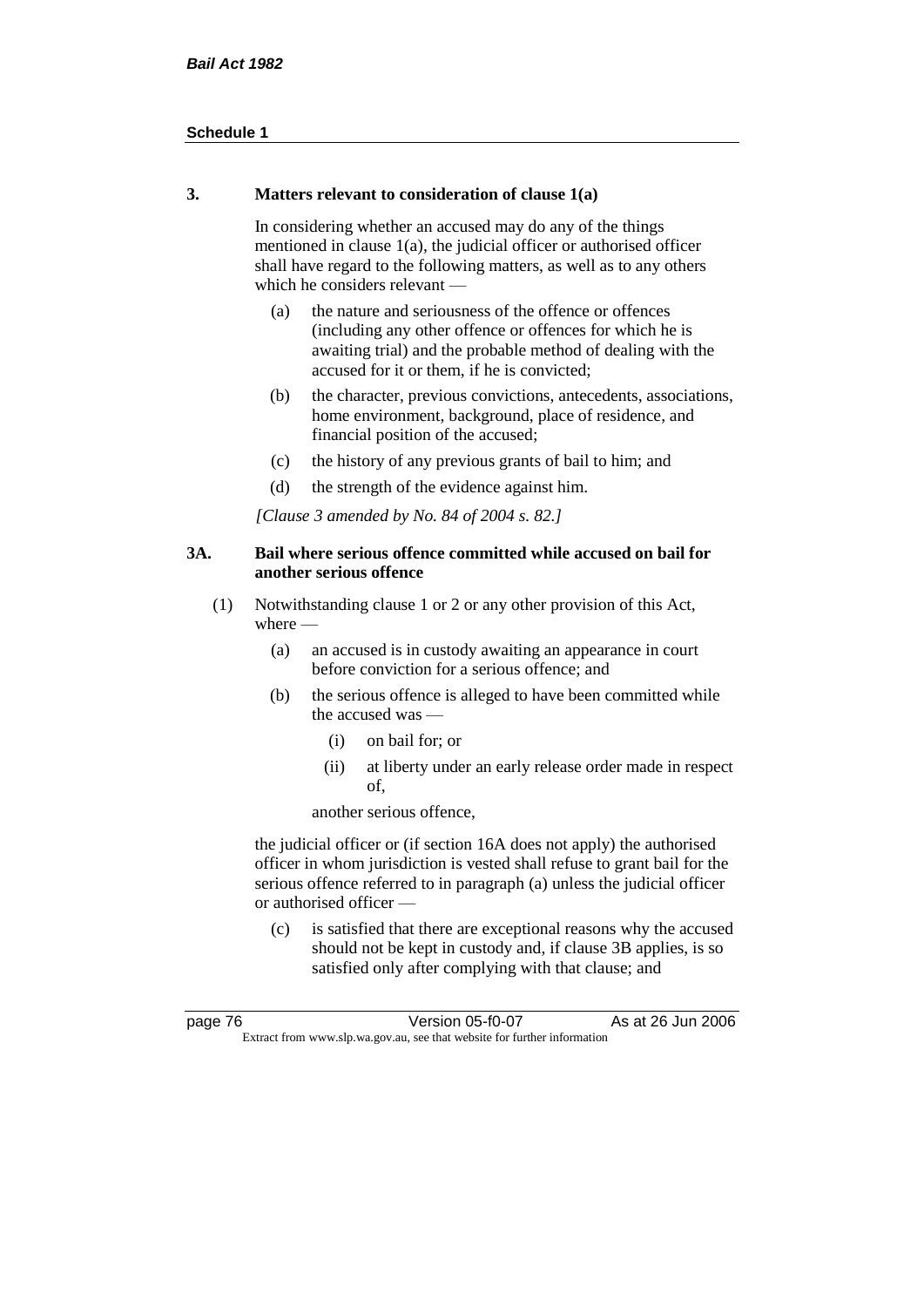- (d) is also satisfied that bail may properly be granted having regard to the provisions of clauses 1 and 3 or, in the case of a child accused, clauses 2 and 3.
- (2) Notwithstanding section 7(1), where an accused is refused bail under subclause (1) for an appearance for a serious offence his case for bail need not be considered again under that subsection for an appearance for that offence unless he satisfies the judicial officer who may order his detention that —
	- (a) new facts have been discovered, new circumstances have arisen or the circumstances have changed since bail was refused; or
	- (b) he failed to adequately present his case for bail on the occasion of that refusal.
- (3) Where a child accused is refused bail under subclause (1) he shall be dealt with in accordance with section 19(2) of the *Young Offenders Act 1994*.

*[Clause 3A inserted by No. 45 of 1993 s. 10(2)(c); amended by No. 57 of 1997 s. 21(3)(b); No. 54 of 1998 s. 7 and 13(1); No.84 of 2004 s. 82.]*

#### **3B. Determination of exceptional reasons under clause 3A(1)**

- (1) This clause applies where it appears to the judicial officer or (if section 16A does not apply) the authorised officer that all or any of the acts alleged to constitute a serious offence referred to in clause 3A(1)(b) would, if proved in the appropriate proceedings, amount to a breach by the accused of a protective condition or order.
- (2) The judicial officer or authorised officer shall, before making a decision that there are exceptional reasons for the purposes of clause  $3A(1)(c)$ , make enquiry, or cause enquiry to be made, whether there has already been -
	- (a) any breach by the accused of the protective condition or order that has been proved in proceedings;
	- (b) any alleged breach by the accused of the protective condition or order that has not been so proved, including an allegation that has not been the subject of a prosecution or any other communication to any relevant official; or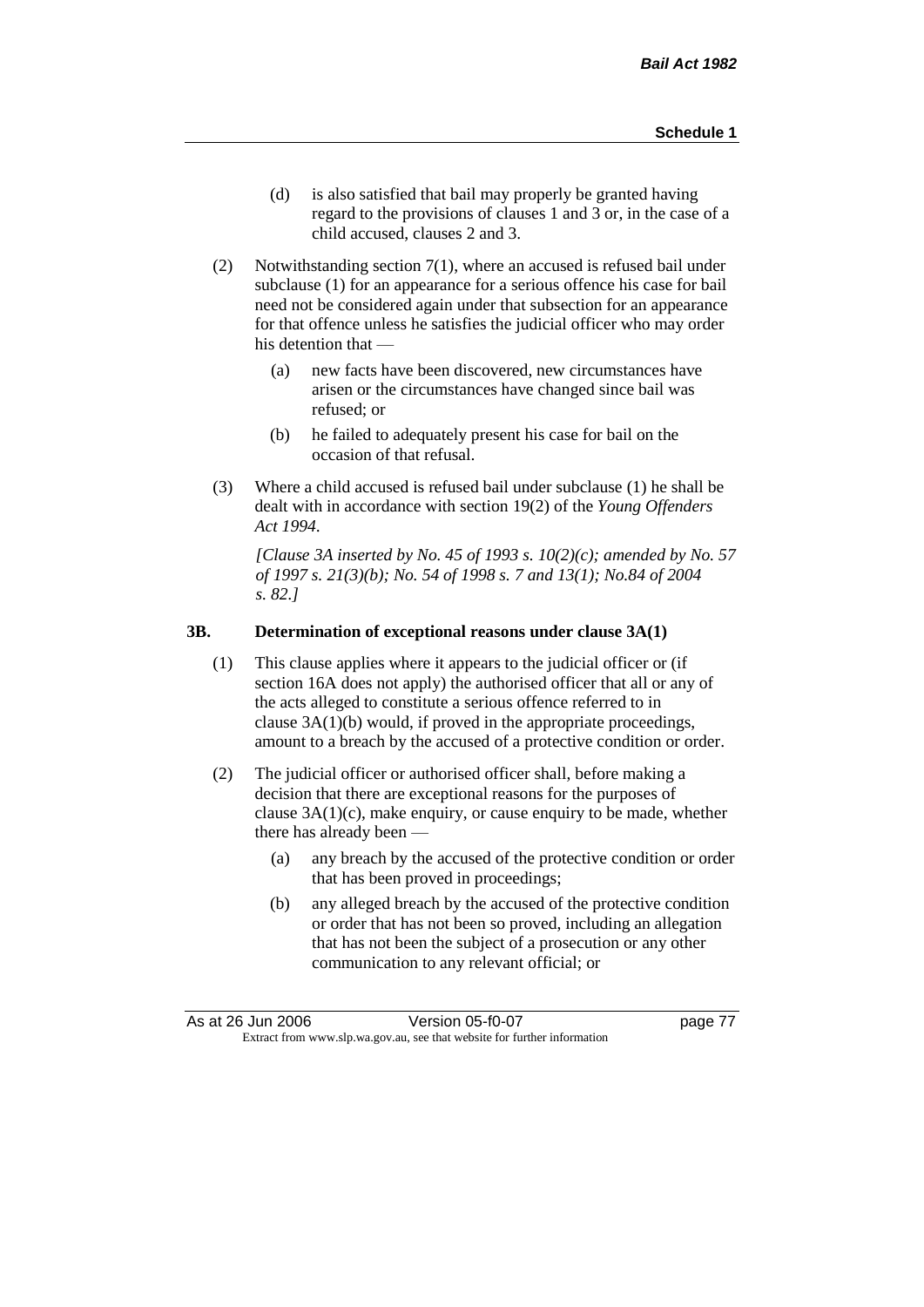- (c) any alleged breach by the accused of any other protective condition or order that has been the subject of a prosecution.
- (3) On becoming aware of any such alleged breach, the judicial officer or authorised officer shall give each person for whose protection a protective condition or order referred to in subclause (2) was imposed or made (a **"relevant person"**) a reasonable opportunity to give evidence by affidavit on matters relating to that protective condition or order.
- (4) The judicial officer or authorised officer shall in making any decision for the purposes of clause  $3A(1)(c)$  —
	- (a) give due weight to  $-$ 
		- (i) any evidence given under subclause (3);
		- (ii) any adverse effect that a grant of bail to the accused would have on a relevant person; and
		- (iii) any difficulty that a relevant person might have in proving any future breach of a protective condition or order;
	- (b) consider whether it would be appropriate to refuse bail and make a hospital order under section 5 of the *Criminal Law (Mentally Impaired Accused) Act 1996*;
	- (c) in the case of a condition imposed for a purpose mentioned in clause  $2(2)(c)$  or (d) of Part D, treat any alleged breach of the condition as a serious matter even if the conduct alleged to amount to the breach in itself appears to be trivial; and
	- (d) consider whether any alleged breach of a protective condition or order that has occurred shows that the purpose of the condition or order has not been achieved and that the accused should be kept in custody.
- (5) The provisions of this clause do not limit the matters that the judicial officer or authorised officer may take into account for the purposes of clause  $3A(1)(c)$ .
- (6) In this clause —

**"protective condition or order"** means —

(a) a condition imposed for a purpose mentioned in clause  $2(2)(c)$  or (d) of Part D;

page 78 Version 05-f0-07 As at 26 Jun 2006 Extract from www.slp.wa.gov.au, see that website for further information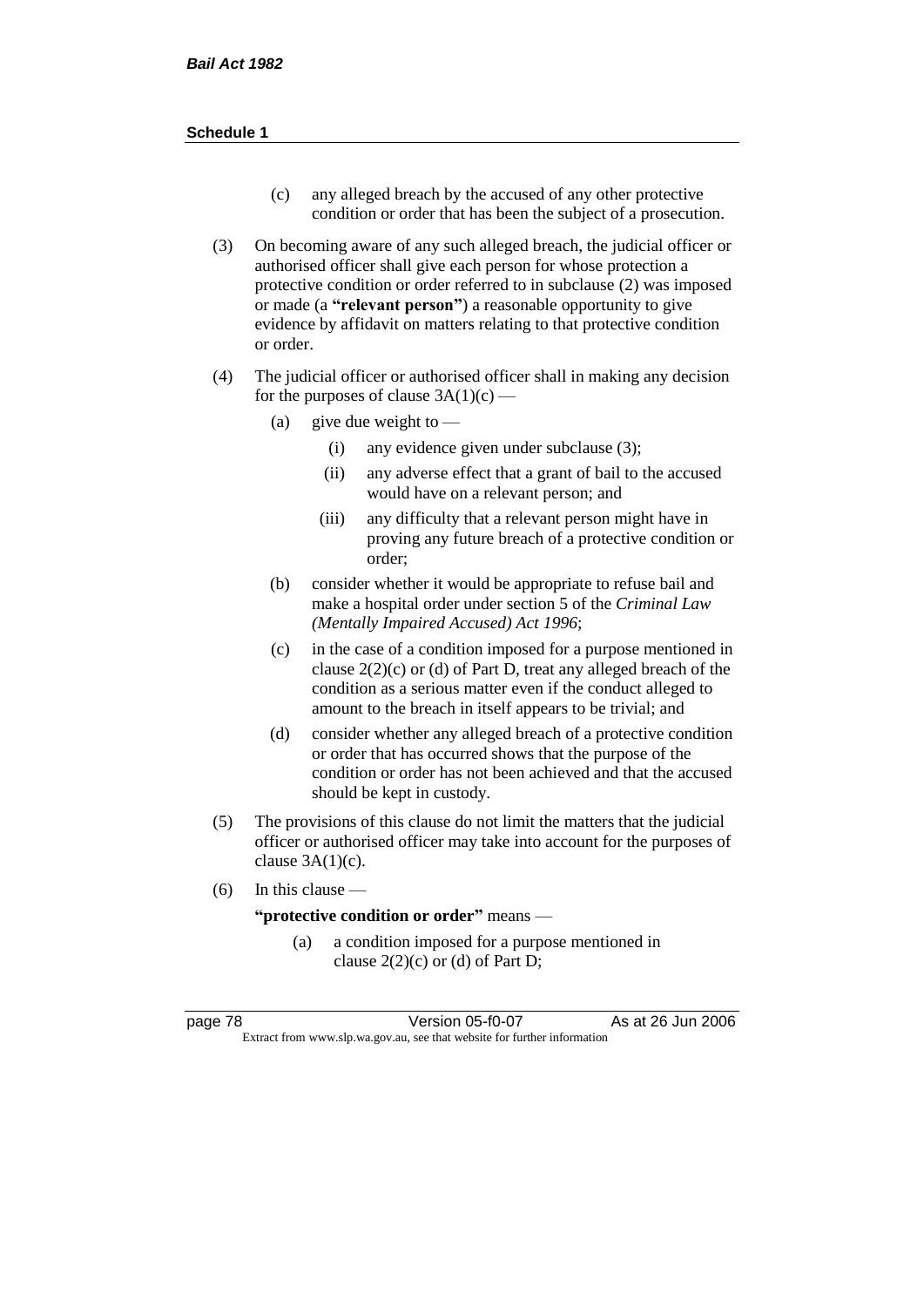- (b) a violence restraining order or a police order under the *Restraining Orders Act 1997*; or
- (c) a Part VII order under the *Justices Act 1902*
	- (i) that under section 86 of the *Restraining Orders Act 1997* is taken to be a misconduct restraining order under that Act; and
	- (ii) that shows on the face of the order that the causing or threatening of personal injury by the accused was a ground for the making of the order.

*[Clause 3B inserted by No. 54 of 1998 s. 13(2); amended by No. 38 of 2004 s. 60; No. 59 of 2004 s. 141; No. 84 of 2004 s. 11 and 82.]*

#### **4. When bail to be granted after conviction**

In deciding whether or not to grant bail to an accused who is in custody waiting to be sentenced or otherwise dealt with for an offence of which he has been convicted or awaiting the disposal of appeal proceedings, the judicial officer shall, subject to clauses 5 and 6, consider whether —

- (a) in the case of an accused waiting to be sentenced, there is a strong likelihood that he will impose a non-custodial sentence; or
- (b) in either case, there are exceptional reasons why the accused should not be kept in custody,

and shall only grant bail to him if he is satisfied that —

- (c) in the case of an accused waiting to be sentenced, at least one of those reasons exists and, in the case of an appellant, the reason mentioned in paragraph (b) exists; and
- (d) he may properly do so having regard to the provisions of clauses 1 and 3 or, in the case of a child, clauses 2 and 3.

*[Clause 4 amended by No. 84 of 2004 s. 82.]*

## **5. Exception for bail for an appeal under the** *Criminal Appeals Act 2004* **Part 2**

Clause 4 does not apply to the bail of a person who is awaiting the disposal of appeal proceedings under Part 2 of the *Criminal Appeals Act 2004*; such a person shall be deemed for the purposes of this Part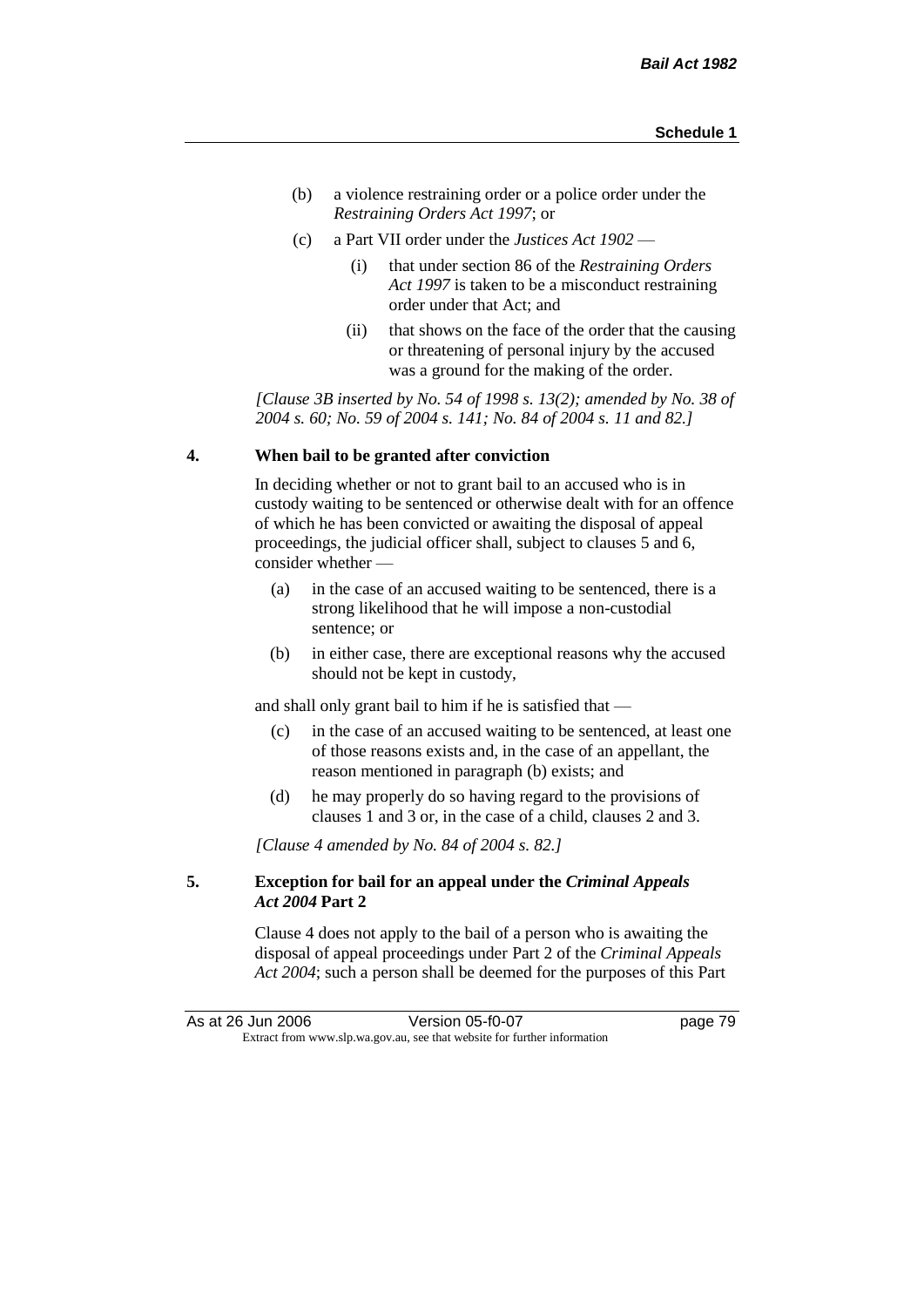to be awaiting an appearance in court before conviction for an offence.

*[Clause 5 inserted by No. 33 of 1989 s. 18; amended by No. 59 of 2004 s. 141; No. 84 of 2004 s. 11 and 82.]*

### **6. Bail of people on community orders, etc.**

For the purpose of determining whether clause 4 applies, a person in custody —

- (a) under section 50, 79, 84E, 128, 129 or 132 of the *Sentencing Act 1995* in connection with a possible breach of a conditional release order, a sentence of suspended imprisonment or conditional suspended imprisonment or a community order imposed under that Act; or
- (b) under section 43 of the *Young Offenders Act 1994* in respect of an alleged breach of a youth community based order, an intensive youth supervision order or a conditional release order made under that Act,

is to be taken as not having been convicted of the offence for which the sentence was imposed.

*[Clause 6 inserted by No. 78 of 1995 s. 8; amended by No. 27 of 2004 s. 13(3).]*

Limitation on period of bail

# **7. Bail for initial appearance to be for not more than 7 days**

In fixing the terms of bail of an accused for his initial appearance in court for an offence, a justice or an authorised officer shall require him to make the appearance within the period of 7 days commencing on and including the day on which the accused was arrested for the offence.

*[Clause 7 amended by No. 84 of 2004 s. 82.]*

### **8. Bail on adjournment in court of summary jurisdiction to be for not more than 30 days except by consent**

In fixing the terms of bail of an accused for an appearance in court after an adjournment of proceedings for an offence, a judicial officer

page 80 Version 05-f0-07 As at 26 Jun 2006 Extract from www.slp.wa.gov.au, see that website for further information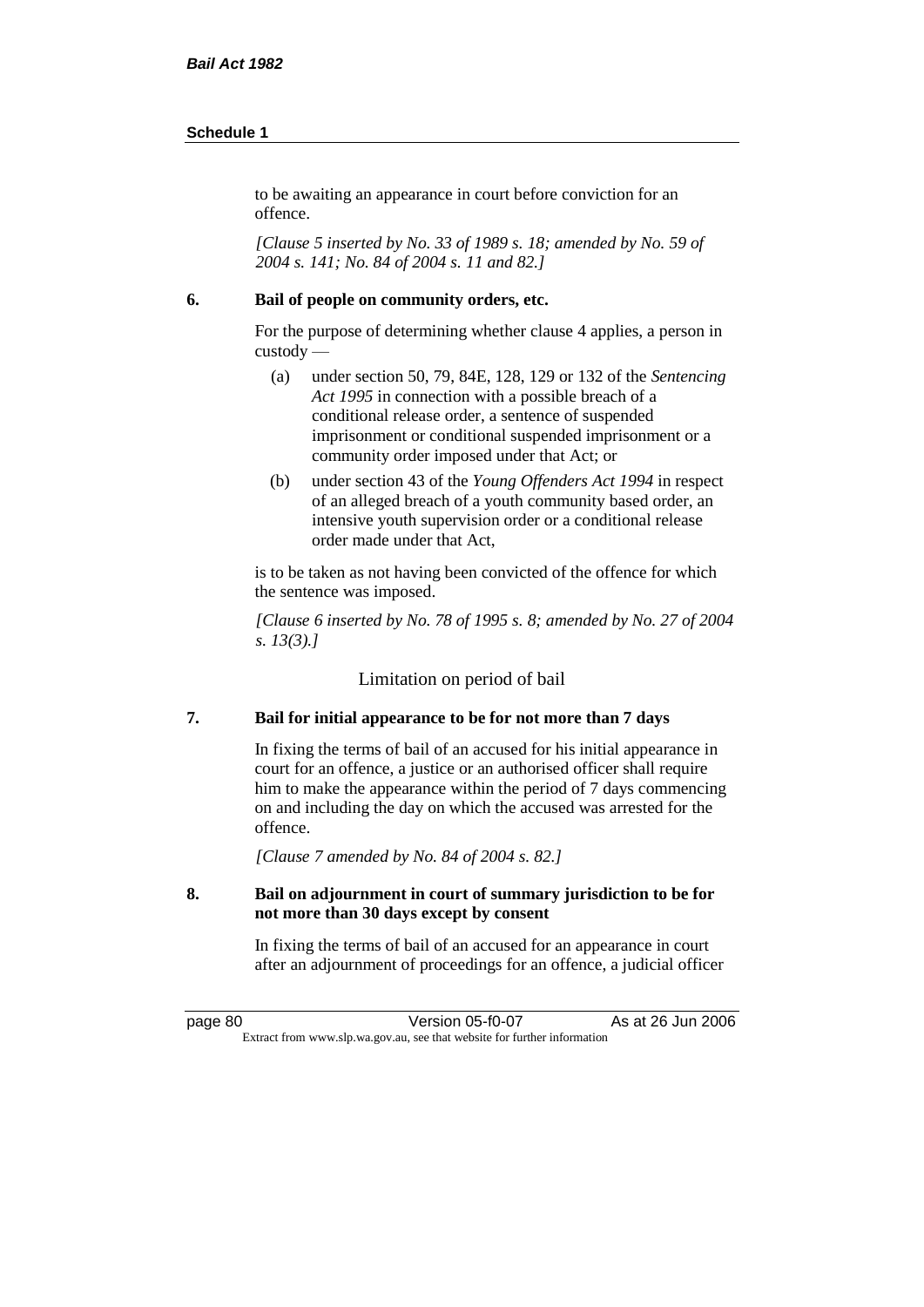sitting as a court of summary jurisdiction shall require him to make the appearance within the period of 30 days commencing on and including the day on which the proceedings are adjourned, unless the accused consents to appear on a later day.

*[Clause 8 amended by No. 49 of 1988 s. 90(c); No. 59 of 2004 s. 141; No. 84 of 2004 s. 82.]*

# **9. Provision as to calculation of time**

The periods specified in clauses 7 and 8 shall be calculated to include any Sunday or public holiday.

# **Part D — Conditions which may be imposed on a grant of bail**

## **1. Conditions as to forfeiture and giving security may be imposed on the accused and sureties**

- (1) A judicial officer or authorised officer, on a grant of bail, may impose conditions under this clause if he considers that it is desirable to do so to ensure the performance of the accused's bail undertaking.
- (2) If a judicial officer or authorised officer considers that it is desirable as mentioned in subclause (1), he may in addition to releasing the accused on his bail undertaking impose any one or more of the following conditions —
	- (a) that the accused in his bail undertaking agree to forfeit a specified amount of money if he fails to comply with any requirement of his bail undertaking mentioned in section  $28(2)(a)$  or (b)(ii);
	- (b) that a surety or a specified number of sureties enter into a surety undertaking or surety undertakings whereby he or they agree to forfeit a specified amount or specified amounts of money if the accused fails to comply with any requirement of his bail undertaking mentioned in section 28(2)(a) or (b)(ii);
	- (c) that any of them the accused and the surety or sureties give security of a specified value, including the deposit of a specified amount of cash, for the performance of their respective obligations;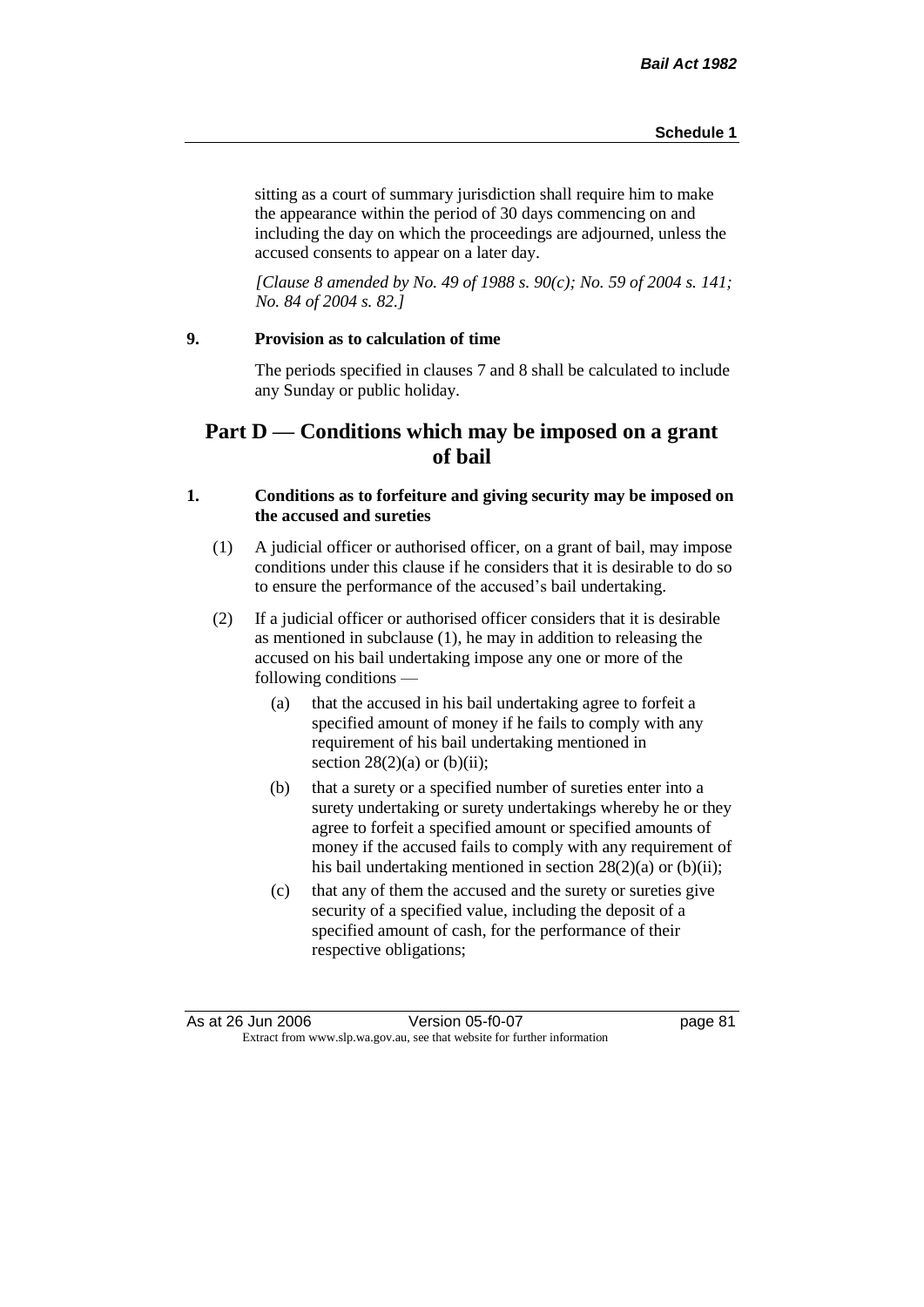- (d) that any of them the accused and the surety or sureties deposit with a specified officer any specified passbook or document relating to the title to, or ownership of, any account or other asset offered as security for the performance of their respective obligations; or
- (e) that any of them the accused and the surety or sureties, at his or their own expense or otherwise, enter into such mortgage, charge, assignment or other transaction, or take such other step, as may be required, including completion of the necessary documents, to render any security effective and enforceable by the State.
- (3) The nature and sufficiency of any security, and the documentation therefor, required under subclause (2) shall be determined by the judicial officer or authorised officer who imposed the condition or, if no determination is so made —
	- (a) by the person before whom the bail undertaking is entered into, where the security is to be given by the accused; and
	- (b) where the security is to be given by a surety, by any person authorised under section 36 to approve the surety or before whom the surety undertaking is entered into.
- (4) When a bail undertaking ceases to have effect as provided in section 34(a) to (d), or upon an accused being acquitted of a charge under section  $51(1)$  or (2) or discharged from further proceedings therefor, each of them the accused, or where section 34(b) applies his personal representative, and any surety is entitled to have returned to him any security given under subclause (2).
- (5) When a surety undertaking ceases to have effect as provided in section 47(a) to (f), a surety is entitled to have returned to him any security given under subclause  $(2)$ .

*[Clause 1 amended by No. 65 of 2003 s. 121(3); No. 84 of 2004 s. 82.]*

# **2. Other conditions which may be imposed**

- (1) A judicial officer or authorised officer, on a grant of bail, may impose conditions —
	- (a) to be complied with before the accused is released on bail or while the accused is on bail;

| page 82                                                                  | Version 05-f0-07 | As at 26 Jun 2006 |
|--------------------------------------------------------------------------|------------------|-------------------|
| Extract from www.slp.wa.gov.au, see that website for further information |                  |                   |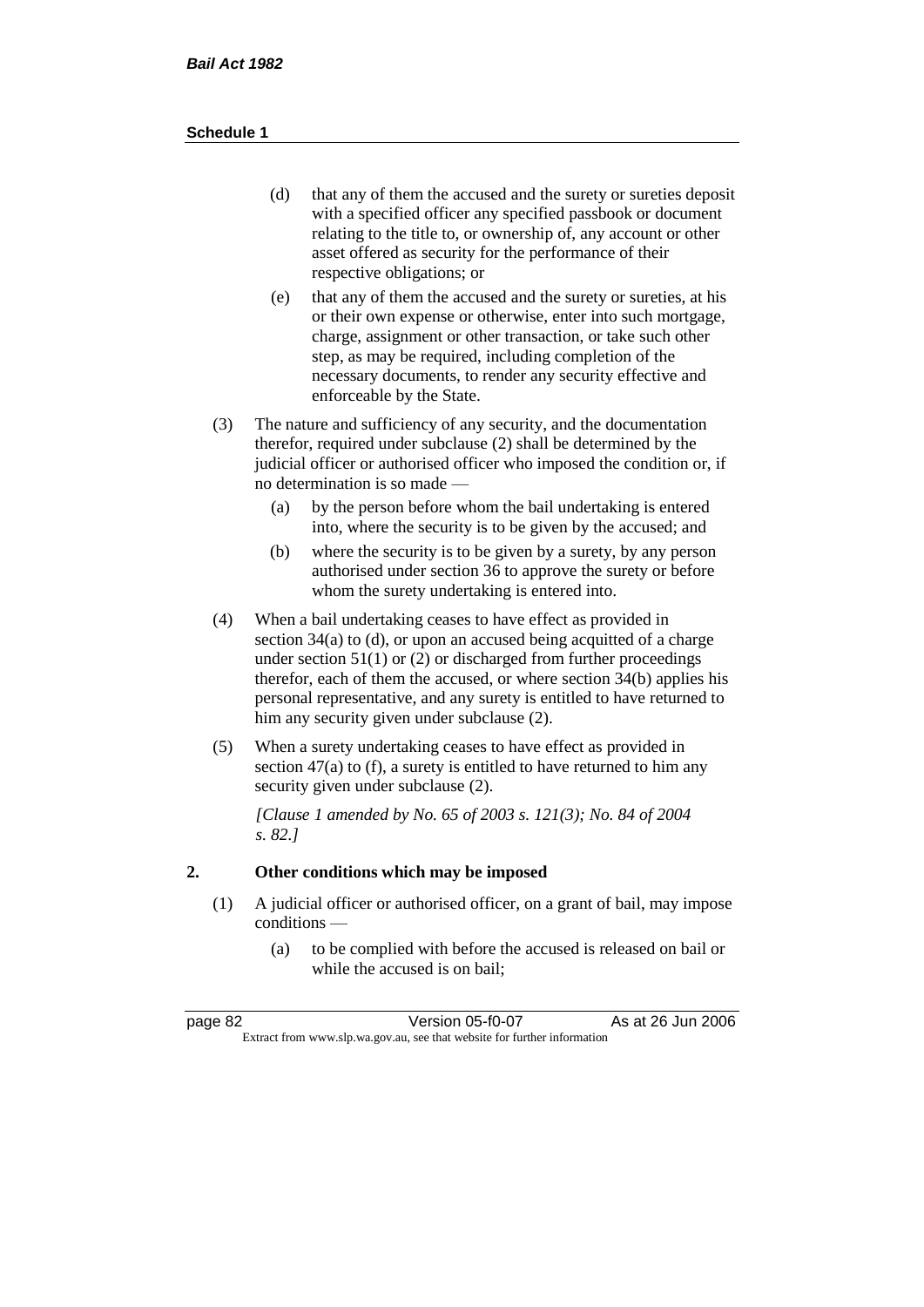- (b) as to the accused's conduct while on bail; or
- (c) as to where the accused shall reside while on bail,

if he considers that it is desirable for any purpose mentioned in subclause (2), (2b), (3) or (4).

(1a) Without limiting subclause (1), a judicial officer or authorised officer shall, on a grant of bail to a child accused, consider whether it is desirable for any purpose mentioned in subclause (2) to impose a condition as to —

- (a) any period in each day during which the child is to remain at a particular place;
- (b) any person with whom the child is not to associate or communicate;
- (c) any place that the child is not to frequent;
- (d) the attendance by the child at a school or other educational institution; or
- (e) any other matter,

and the judicial officer or authorised officer may impose any such condition.

- (2) Any condition may be imposed under subclause (1) or (1a) to ensure that an accused —
	- (a) appears in court in accordance with his bail undertaking;
	- (b) does not while on bail commit an offence;
	- (c) does not endanger the safety, welfare or property of any person;
	- (d) does not interfere with witnesses or otherwise obstruct the course of justice, whether in relation to himself or any other person; or
	- (e) as regards the period when the accused is on trial, does not prejudice the proper conduct of the trial.
- (2a) Before imposing a condition on a grant of bail for a purpose mentioned in subclause (2)(c) or (d) a judicial officer or authorised officer is to consider whether that purpose would be better served, or could be better assisted, by a restraining order made under the *Restraining Orders Act 1997* and whether, in the case of a judicial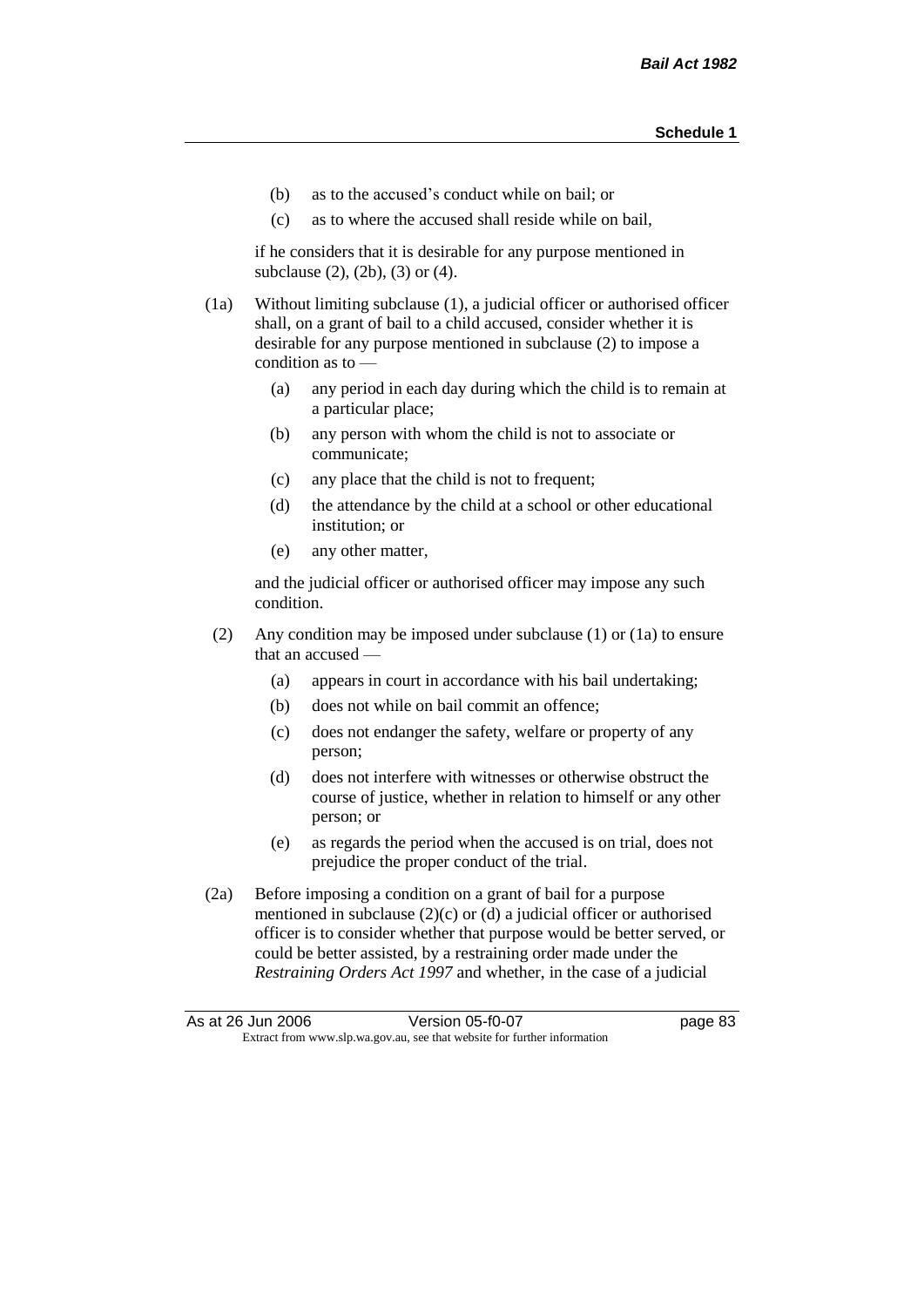officer, to exercise the power in section 63 of that Act or, in the case of an authorised officer, to make a telephone application under that Act.

- (2b) Where a judicial officer is of the opinion that the accused should while on bail —
	- (a) be counselled for a behavioural problem; or
	- (b) attend a course or programme that may assist with such a problem,

the judicial officer may under subclause (1) impose a condition for that purpose that requires the accused to —

- (c) attend a prescribed person to be counselled; or
- (d) attend a prescribed course or programme,

that is specified by the judicial officer in the condition.

- (3) Where a judicial officer who grants bail to an accused is of the opinion that the accused's physical condition ought to be examined the officer may, under subclause (1), impose any condition which the officer considers desirable for the purpose of ensuring that the accused is examined by a medical practitioner.
- (3a) Where a judicial officer who grants bail to an accused is of the opinion that the accused's mental condition ought to be examined the officer may, under subclause (1), impose any condition which the officer considers desirable for the purpose of ensuring that the accused's mental condition is examined including a condition —
	- (a) that the accused be examined by a medical practitioner or an authorised mental health practitioner (as defined in the *Mental Health Act 1996*) for the purpose of deciding whether to make a referral under section 29 of that Act;
	- (b) that the accused be admitted to an authorised hospital (as defined in the *Mental Health Act 1996*);
	- (c) that the accused be examined by a psychiatrist.
- (4) Where a judicial officer is of the opinion that an accused is suffering from alcohol or drug abuse and is in need of care or treatment either on that account, or to enable him to be prepared for his trial, the judicial officer may, under subclause (1), impose any condition which he considers desirable for the purpose of ensuring that the accused

| page 84 | Version 05-f0-07                                                         | As at 26 Jun 2006 |
|---------|--------------------------------------------------------------------------|-------------------|
|         | Extract from www.slp.wa.gov.au, see that website for further information |                   |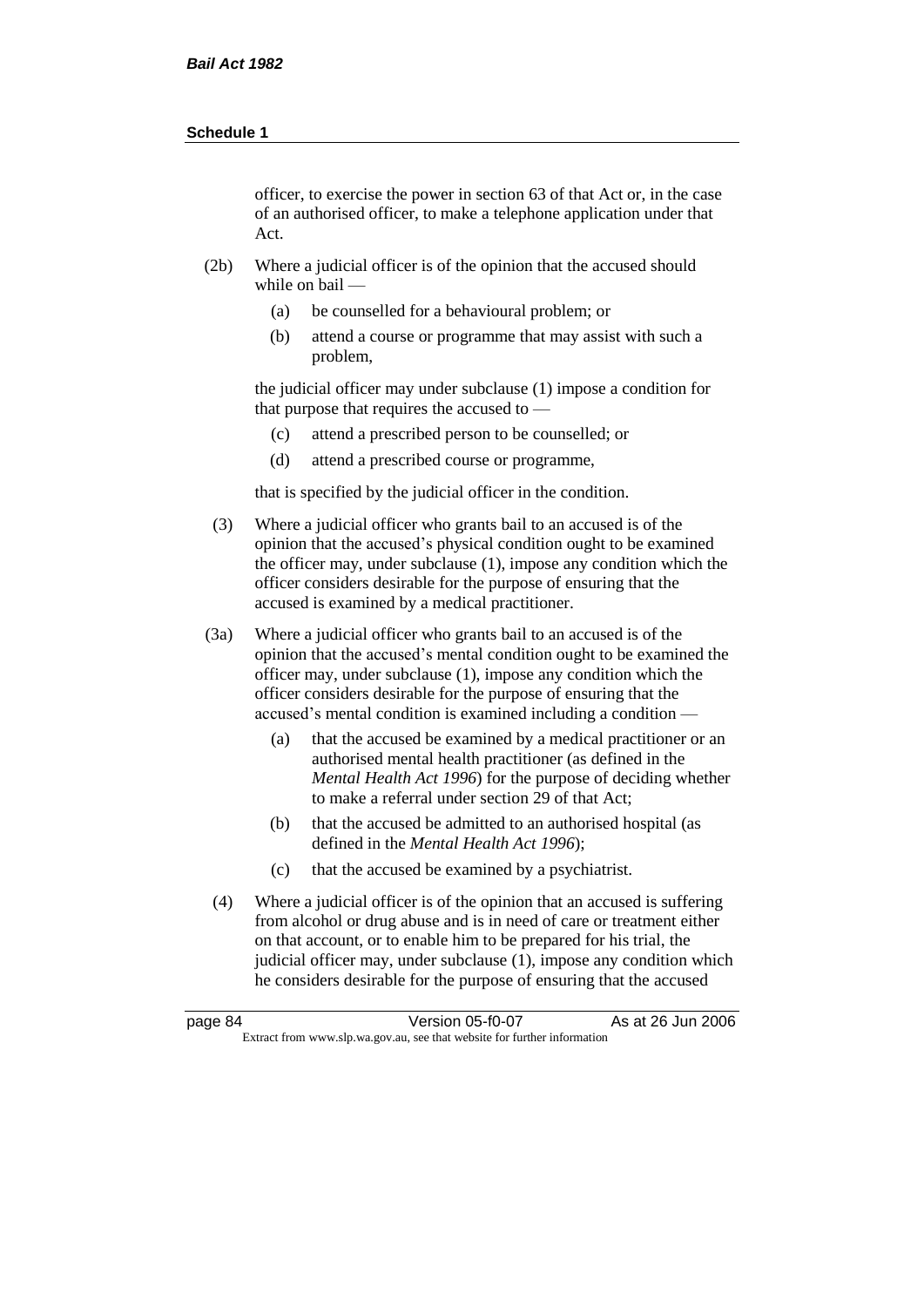receives such care or treatment, including that he lives in, or from time to time attends at, a specified institution or place in order to receive such care or treatment.

- (5) Where a judicial officer imposes a condition for a purpose mentioned in subclause (2b), (3), (3a) or (4), the judicial officer shall cause to be sent to the person who is to counsel or examine the accused, or the place at which the accused is to attend, a statement of the reasons for imposing the condition.
- (6) Where a condition is imposed under this clause that an accused shall reside in premises established for the accommodation of persons to whom bail has been granted, that condition shall be deemed to include a further condition that the accused shall comply with such rules as are for the time being laid down for the maintenance of the good order of those premises, whether such rules are made under section 67 or by the authority responsible for the good order of the premises.
- (7) In this clause —

**"medical practitioner"** means a medical practitioner within the meaning of the *Medical Act 1894*; and

**"psychiatrist"** has the same meaning as it has in the *Mental Health Act 1996*.

*[Clause 2 amended by No. 45 of 1993 s. 10(3); No. 69 of 1996 s. 3; No. 54 of 1998 s. 12; No. 84 of 2004 s. 82.]*

### **3. Home detention condition may be imposed**

- (1) A judicial officer may, subject to this clause, impose a home detention condition as a condition on a grant of bail.
- (2) A home detention condition shall not be imposed unless the accused is over the age of 17 years and the judicial officer is satisfied —
	- (a) after considering a report from a community corrections officer about the accused and his circumstances, that the accused is suitable to be subject to a home detention condition;
	- (b) that the place where it is proposed the accused will remain while subject to the home detention condition is a suitable place; and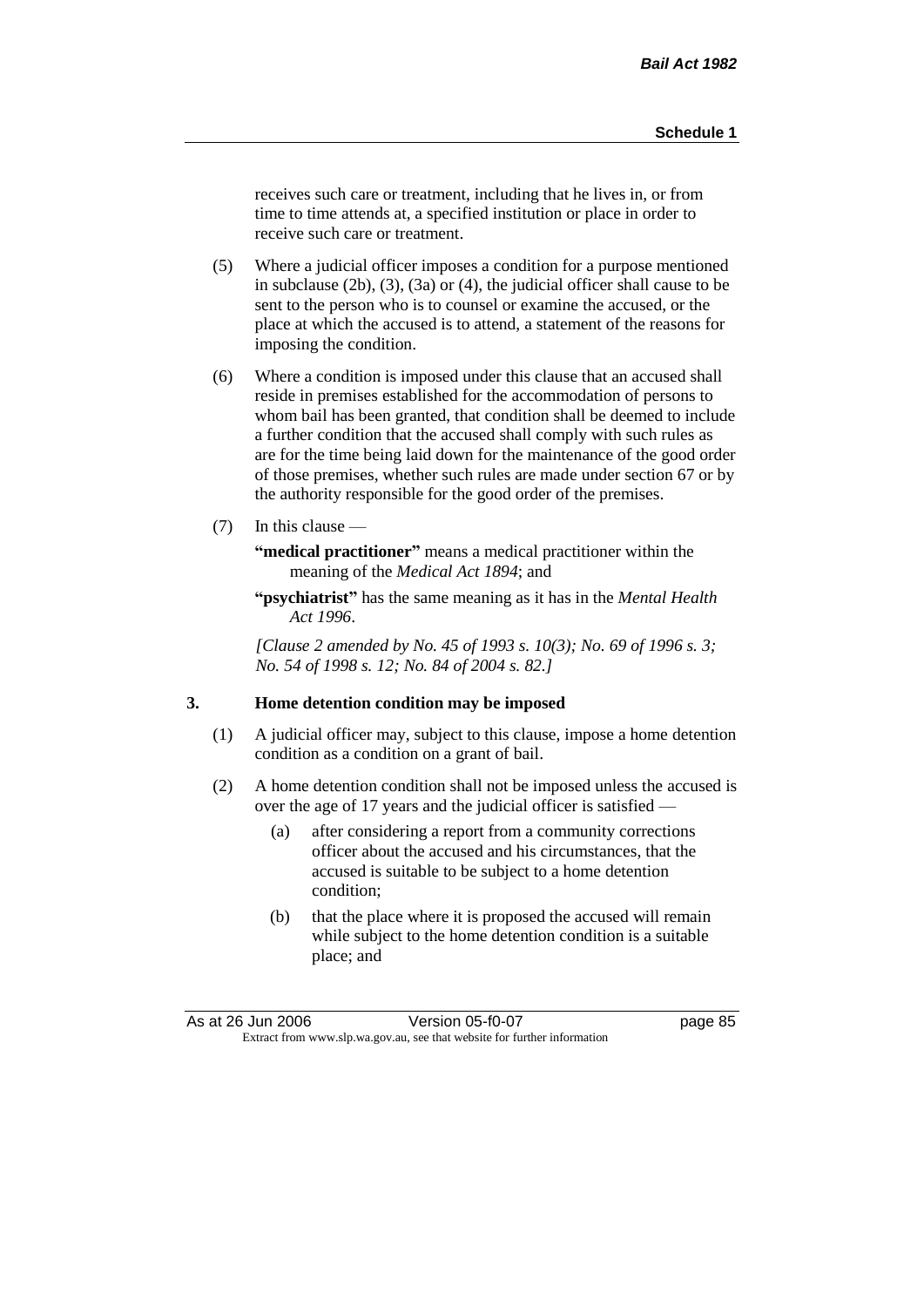- (c) that unless a home detention condition is imposed, the accused will not be released on bail.
- (3) A home detention condition is a condition that while the accused is on bail the accused shall —
	- (a) remain at and not leave the place specified in the bail record form and in the bail undertaking (or in a notice under section 50E) until the time specified, or deemed by section 31(3) to be specified, in the bail undertaking except —
		- (i) to work in gainful employment approved by a community corrections officer;
		- (ii) with the approval of a community corrections officer, to seek gainful employment;
		- (iii) to obtain urgent medical or dental treatment for the accused;
		- (iv) for the purpose of averting or minimizing a serious risk of death or injury to the accused or to another person;
		- (v) to obey an order issued under a written law (such as a summons) requiring the accused's presence elsewhere;
		- (vi) for a purpose approved of by a community corrections officer; or
		- (vii) on the direction of a community corrections officer;
	- (b) not leave the State;
	- (c) comply with every reasonable direction of a community corrections officer;
	- (d) comply with such of the conditions specified in the list provided under section 24A(4) as may be specified in a notice given under section 50E(b); and
	- (e) when requested to do so, produce a copy of his bail undertaking and any notice by the CEO (Justice) under section 50E for inspection by a community corrections officer or a member of the Police Force.

*[Clause 3 inserted by No. 61 of 1990 s. 15; amended by No. 31 of 1993 s. 9; No. 84 of 2004 s. 82.]*

page 86 Version 05-f0-07 As at 26 Jun 2006 Extract from www.slp.wa.gov.au, see that website for further information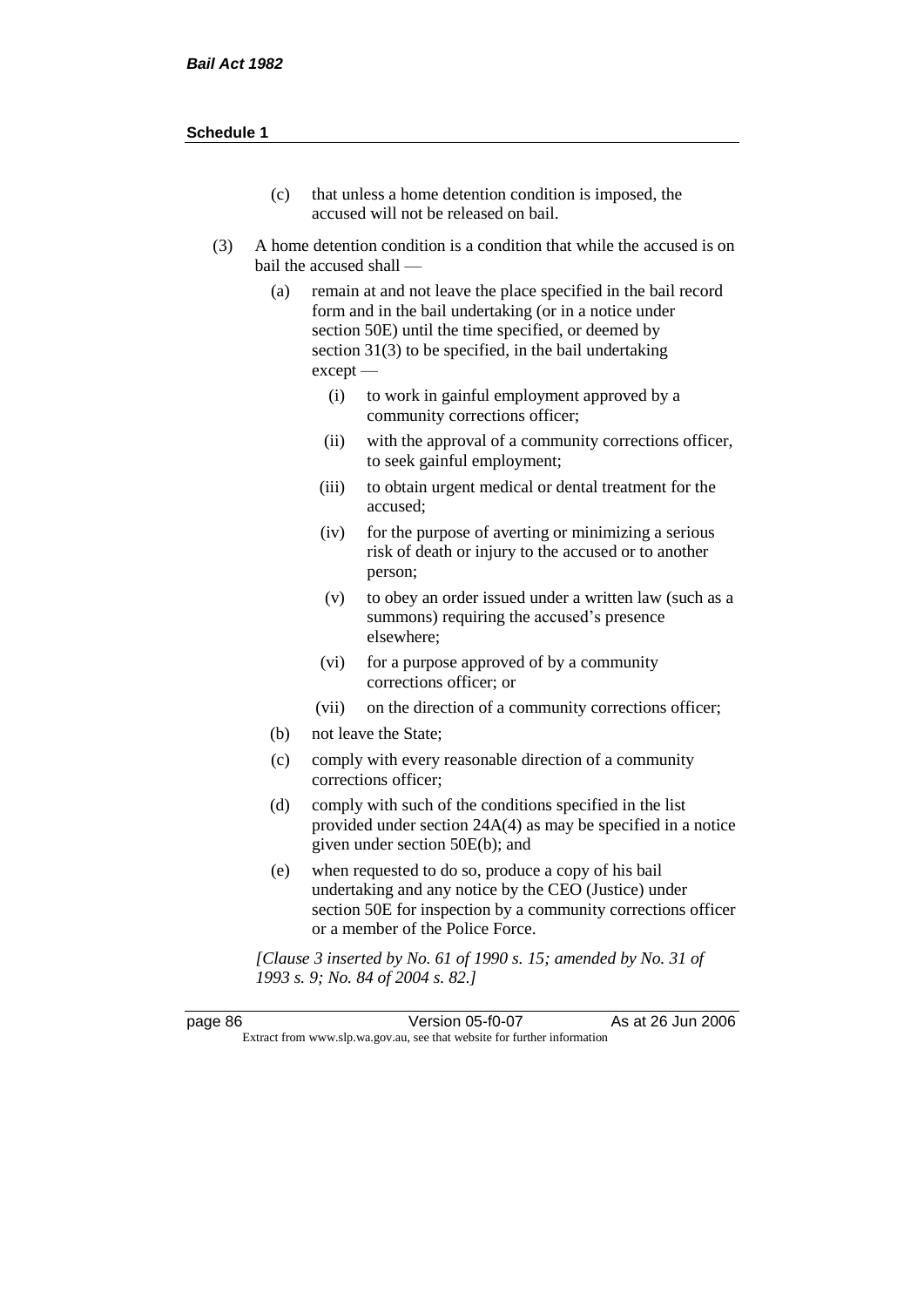# **Schedule 2**

*[Heading inserted by No. 45 of 1993 s. 11.]*

[Section 3(1)]

# **Serious offences**

|    | <b>Enactment</b>             | <b>Description of offence</b>                                                    |
|----|------------------------------|----------------------------------------------------------------------------------|
| 1. | <b>The Criminal Code</b>     |                                                                                  |
|    | s. 278 (as read with s. 282) | Wilful murder                                                                    |
|    | s. 279 (as read with s. 282) | Murder                                                                           |
|    | s. 280 (as read with s. 287) | Manslaughter                                                                     |
|    | s. 292                       | Disabling in order to commit<br>indictable offence                               |
|    | s. 294                       | Acts intended to cause grievous<br>bodily harm or to resist or prevent<br>arrest |
|    | s. 297                       | Grievous bodily harm                                                             |
|    | s. 301                       | Wounding and similar acts                                                        |
|    | s. $304(2)$                  | Acts or omissions, with intent to<br>harm, causing bodily harm or<br>danger      |
|    | s. 317                       | Assault occasioning bodily harm                                                  |
|    | s. $317A(a)$                 | Assault with intent to commit or<br>facilitate a crime                           |
|    | s. $317A(b)$                 | Assault with intent to do grievous<br>bodily harm                                |
|    | s. 318                       | Serious assaults                                                                 |
|    | s. 323                       | Indecent assault                                                                 |
|    | s. 324                       | Aggravated indecent assault                                                      |
|    | s. 325                       | Sexual penetration without consent                                               |
|    |                              |                                                                                  |

As at 26 Jun 2006 Version 05-f0-07 page 87 Extract from www.slp.wa.gov.au, see that website for further information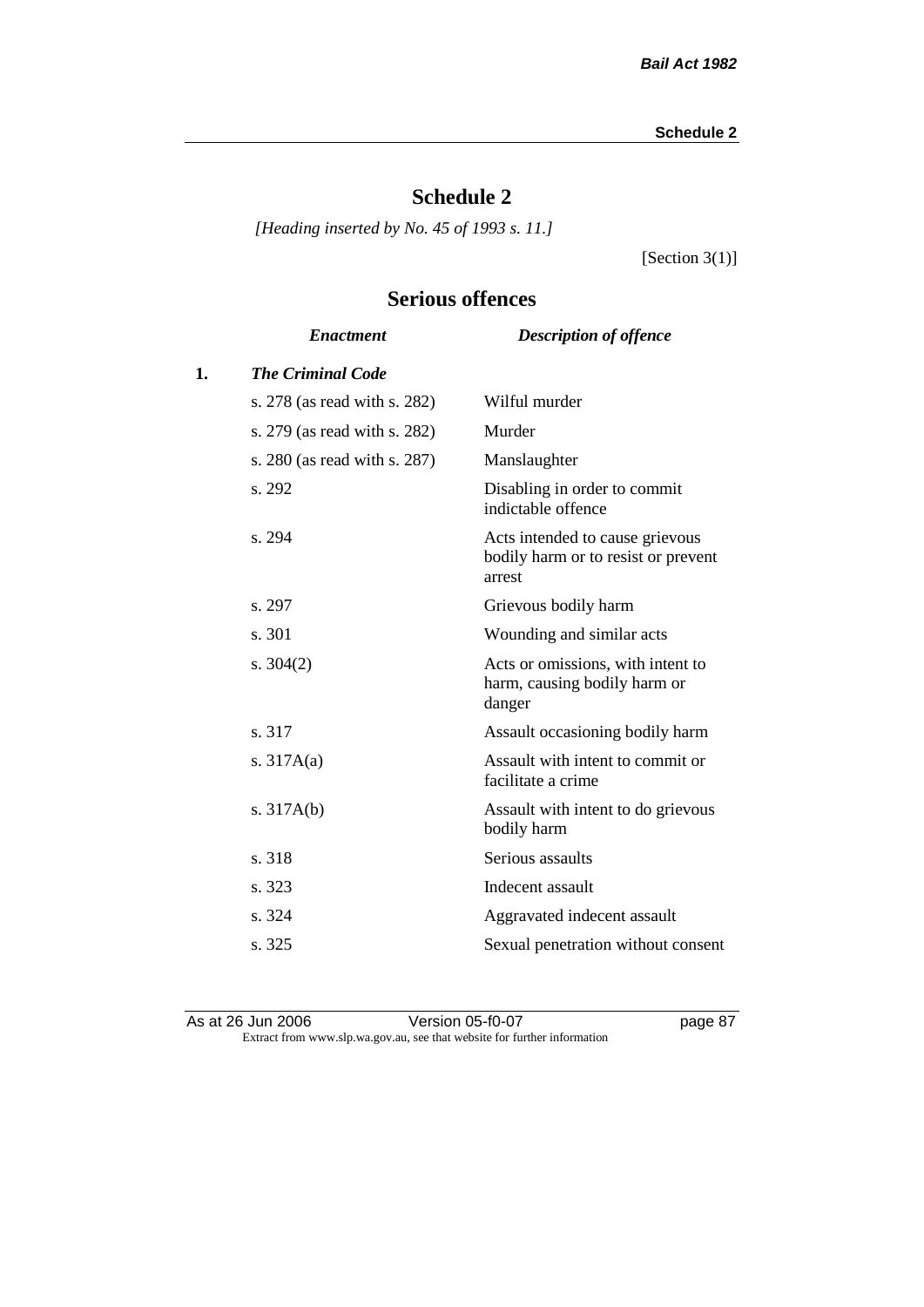|     | <b>Enactment</b>                | <b>Description of offence</b>                                                                                                                      |
|-----|---------------------------------|----------------------------------------------------------------------------------------------------------------------------------------------------|
|     | s.326                           | Aggravated sexual penetration<br>without consent                                                                                                   |
|     | s. 331B                         | Sexual servitude                                                                                                                                   |
|     | s. 331C                         | Conducting business involving<br>sexual servitude                                                                                                  |
|     | s. 331D                         | Deceptive recruiting for<br>commercial sexual services                                                                                             |
|     | s. 332                          | Kidnapping                                                                                                                                         |
|     | s. 333                          | Deprivation of liberty                                                                                                                             |
|     | s. 338E                         | <b>Stalking</b>                                                                                                                                    |
|     | s. 378                          | Stealing a motor vehicle                                                                                                                           |
|     | s. 392                          | Robbery                                                                                                                                            |
|     | s. 393                          | Assault with intent to rob                                                                                                                         |
|     | s. 401                          | <b>Burglary</b>                                                                                                                                    |
|     | s. 444                          | Criminal damage, if the property is<br>destroyed or damaged by fire                                                                                |
| 2.  | <b>Bush Fires Act 1954</b>      |                                                                                                                                                    |
|     | s. 32                           | Wilfully lighting a fire or causing a<br>fire to be lit under such<br>circumstances as to be likely to<br>injure or damage a person or<br>property |
| 2a. | <b>Misuse of Drugs Act 1981</b> |                                                                                                                                                    |
|     | s. $6(1)$                       | Offences concerned with<br>prohibited drugs generally                                                                                              |
|     | s. $7(1)$                       | Offences concerned with<br>prohibited plants generally                                                                                             |
|     | s. $33(1)(a)$                   | Attempting to commit an offence<br>under section $6(1)$ or $7(1)$                                                                                  |

page 88 Version 05-f0-07 As at 26 Jun 2006 Extract from www.slp.wa.gov.au, see that website for further information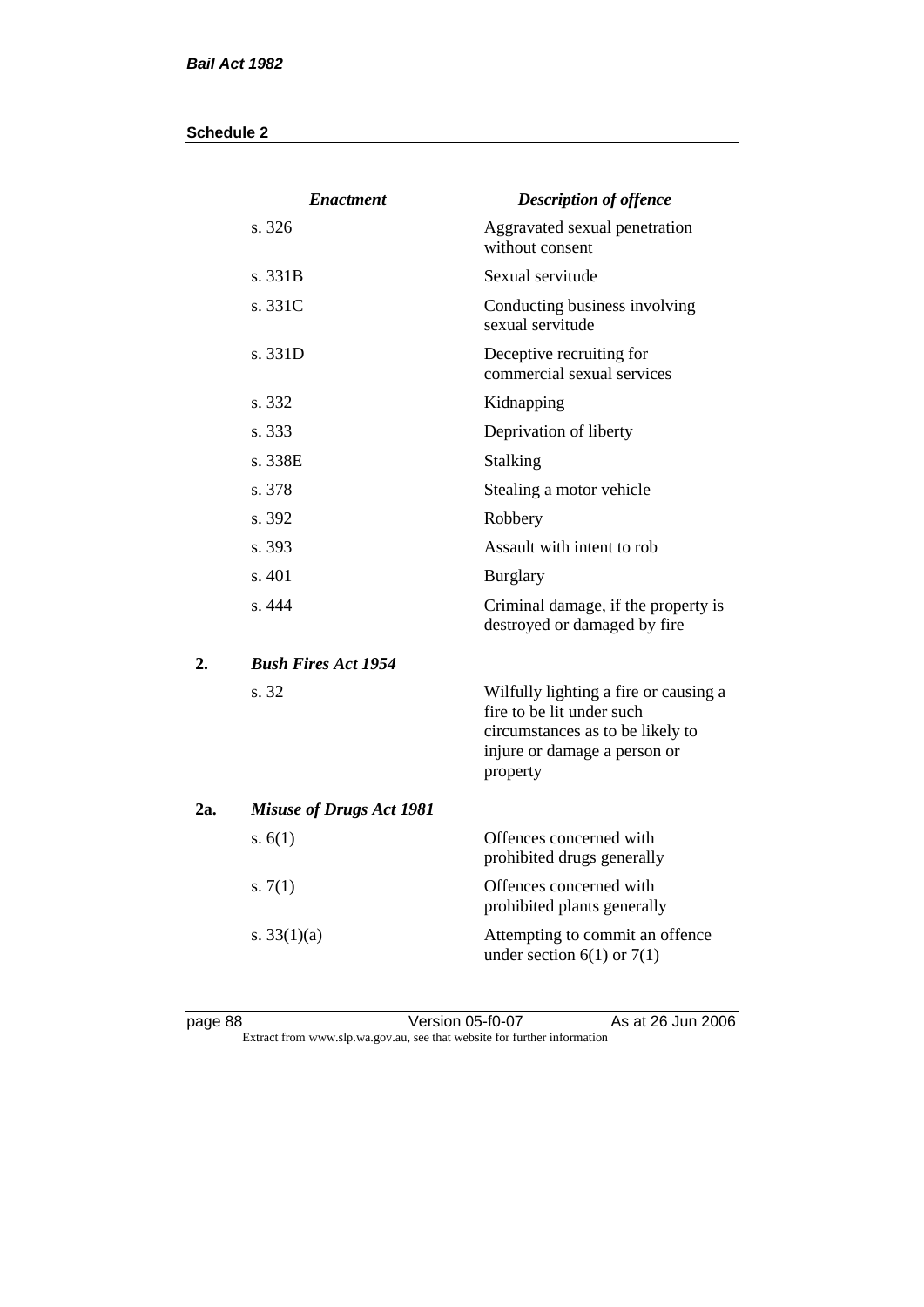|     | <b>Enactment</b>                                                                |                                                             | <b>Description of offence</b>                                                                                                                                  |  |  |
|-----|---------------------------------------------------------------------------------|-------------------------------------------------------------|----------------------------------------------------------------------------------------------------------------------------------------------------------------|--|--|
|     | s. $33(2)(a)$                                                                   |                                                             | Conspiracy to commit an offence<br>under s. $6(1)$ or $7(1)$                                                                                                   |  |  |
| 2b. | <b>Restraining Orders Act 1997</b>                                              |                                                             |                                                                                                                                                                |  |  |
|     | s. $61(1)$                                                                      | order                                                       | Breach of a violence restraining                                                                                                                               |  |  |
|     | s. $61(2a)$                                                                     | Breach of a police order                                    |                                                                                                                                                                |  |  |
|     | s. $86(2)$                                                                      | Breach of a Part VII order under<br>the Justices Act 1902 - |                                                                                                                                                                |  |  |
|     |                                                                                 | (a)                                                         | that under section 86 of the<br><b>Restraining Orders Act 1997</b><br>is taken to be a misconduct<br>restraining order under that<br>Act; and                  |  |  |
|     |                                                                                 | (b)                                                         | that shows on the face of the<br>order that the causing or<br>threatening of personal<br>injury by the accused was a<br>ground for the making of the<br>order. |  |  |
| 3.  | <b>Road Traffic Act 1974</b>                                                    |                                                             |                                                                                                                                                                |  |  |
|     | s. 59                                                                           |                                                             | Dangerous driving causing death,<br>injury, etc.                                                                                                               |  |  |
|     | s. 59A                                                                          | harm                                                        | Dangerous driving causing bodily                                                                                                                               |  |  |
|     | $\mathcal{L}$ Cahadula 2 inserted by No. 45 of 1002 s. 11; smanded by No. 82 of |                                                             |                                                                                                                                                                |  |  |

*[Schedule 2 inserted by No. 45 of 1993 s. 11; amended by No. 82 of 1994 s. 13; No. 38 of 1998 s. 4(2); No. 54 of 1998 s. 15; No. 23 of 2001 s. 10(1); No. 4 of 2004 s. 24 and 26; No. 38 of 2004 s. 61; No. 62 of 2004 s. 9(1); No. 84 of 2004 s. 82.]* 

#### As at 26 Jun 2006 Version 05-f0-07 Page 89 Extract from www.slp.wa.gov.au, see that website for further information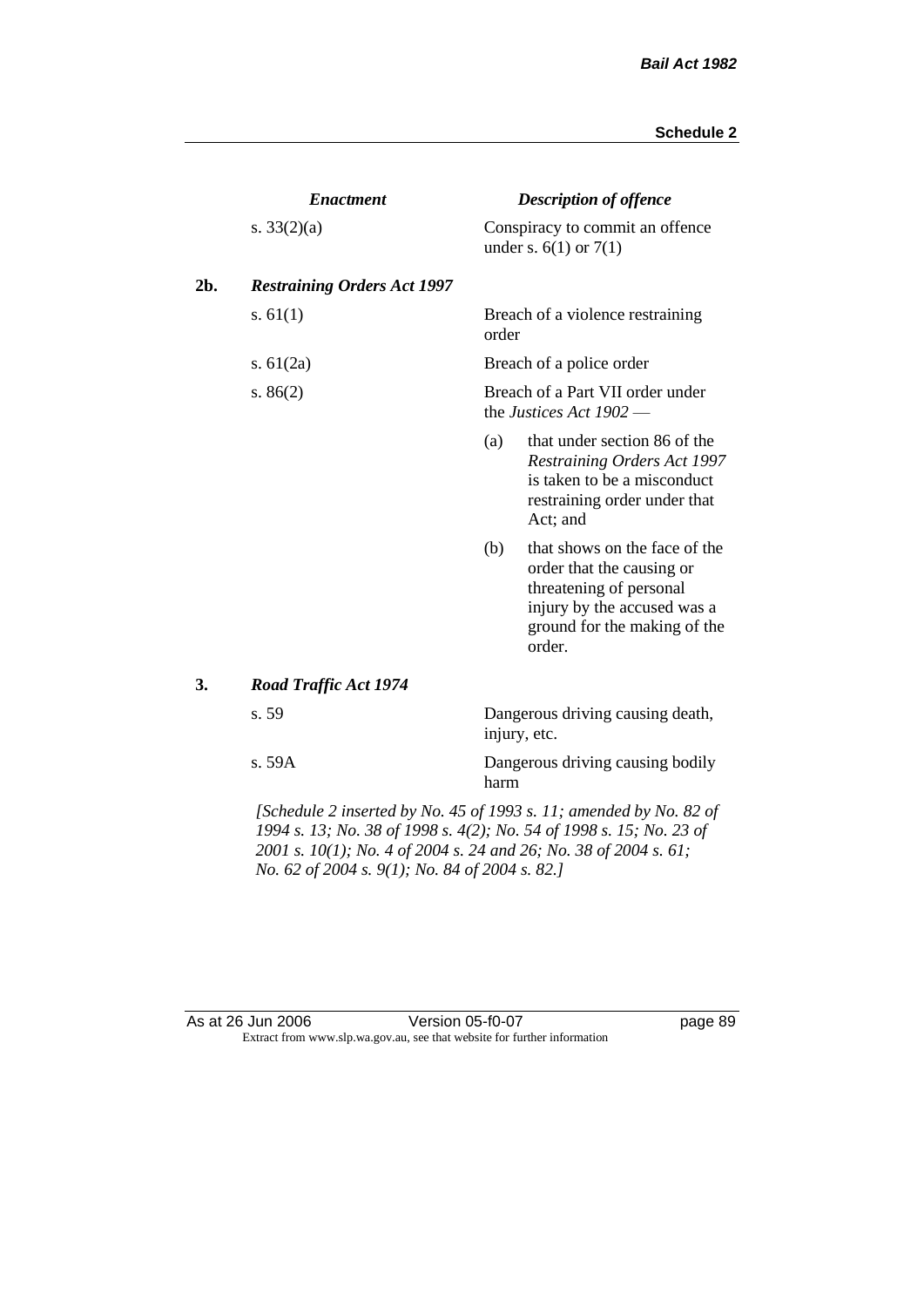# **Notes**

<sup>1</sup> This is a compilation of the *Bail Act 1982* and includes the amendments made by the other written laws referred to in the following table  $1a$ . The table also contains information about any reprint.

# **Compilation table**

| <b>Short title</b>                                                          | <b>Number</b><br>and year | Assent     | <b>Commencement</b>                                                        |
|-----------------------------------------------------------------------------|---------------------------|------------|----------------------------------------------------------------------------|
| Bail Act 1982                                                               | 86 of 1982                |            | 18 Nov 1982 6 Feb 1989 (see s. 2 and<br><i>Gazette</i> 27 Jan 1989 p. 263) |
| Acts Amendment<br>(Abolition of Capital)<br>Punishment) Act 1984<br>Pt. III | 52 of 1984                | 5 Sep 1984 | 3 Oct 1984                                                                 |
| <b>Bail Amendment</b><br>Act 1984 <sup>2</sup>                              | 74 of 1984                |            | 29 Nov 1984 6 Feb 1989 (see s. 2 and<br><i>Gazette</i> 27 Jan 1989 p. 263) |
| <b>Bail Amendment</b><br>Act 1988                                           | 15 of 1988                | 6 Sep 1988 | 6 Feb 1989 (see s. 2 and<br><i>Gazette</i> 27 Jan 1989 p. 263)             |

**Reprint of the** *Bail Act 1982* **under the Reprints Act 1984 and s. 21 of the Bail Amendment Act 1988** <sup>3</sup> (includes amendments listed above)

| Criminal Law<br>Amendment Act 1988<br>Pt. 4                                       | 70 of 1988 | 15 Dec 1988 | 6 Feb 1989 (see s. 2(2)(b) and<br><i>Gazette</i> 27 Jan 1989 p. 263) |
|-----------------------------------------------------------------------------------|------------|-------------|----------------------------------------------------------------------|
| Acts Amendment<br>(Children's Court)<br>Act 1988 Pt. 13                           | 49 of 1988 | 22 Dec 1988 | 1 Dec 1989 (see s. 2 and<br><i>Gazette</i> 24 Nov 1989 p. 4327)      |
| Justices Amendment<br>Act 1989 s. 18                                              | 33 of 1989 | 22 Dec 1989 | 1 Jun 1991 (see s. 2 and<br><i>Gazette</i> 17 May 1991 p. 2455)      |
| <b>Community Corrections</b><br><b>Legislation Amendment</b><br>Act 1990 Pt. 2    | 61 of 1990 | 17 Dec 1990 | 3 Apr 1991 (see s. 2 and<br><i>Gazette</i> 22 Mar 1991 p. 1209)      |
| Child Welfare<br>Amendment Act (No. 2)<br>1990 s. 15                              | 83 of 1990 | 22 Dec 1990 | 1 Aug 1991 (see s. 2 and<br><i>Gazette</i> 1 Aug 1991 p. 3983)       |
| Children's Court of<br>Western Australia<br>Amendment Act<br>$(No. 2)$ 1991 s. 21 | 15 of 1991 | 21 Jun 1991 | 9 Aug 1991 (see s. 2(2) and<br><i>Gazette</i> 9 Aug 1991 p. 4101)    |

**Reprint of the** *Bail Act 1982* **as at 17 Oct 1991** (includes amendments listed above)

page 90 Version 05-f0-07 As at 26 Jun 2006 Extract from www.slp.wa.gov.au, see that website for further information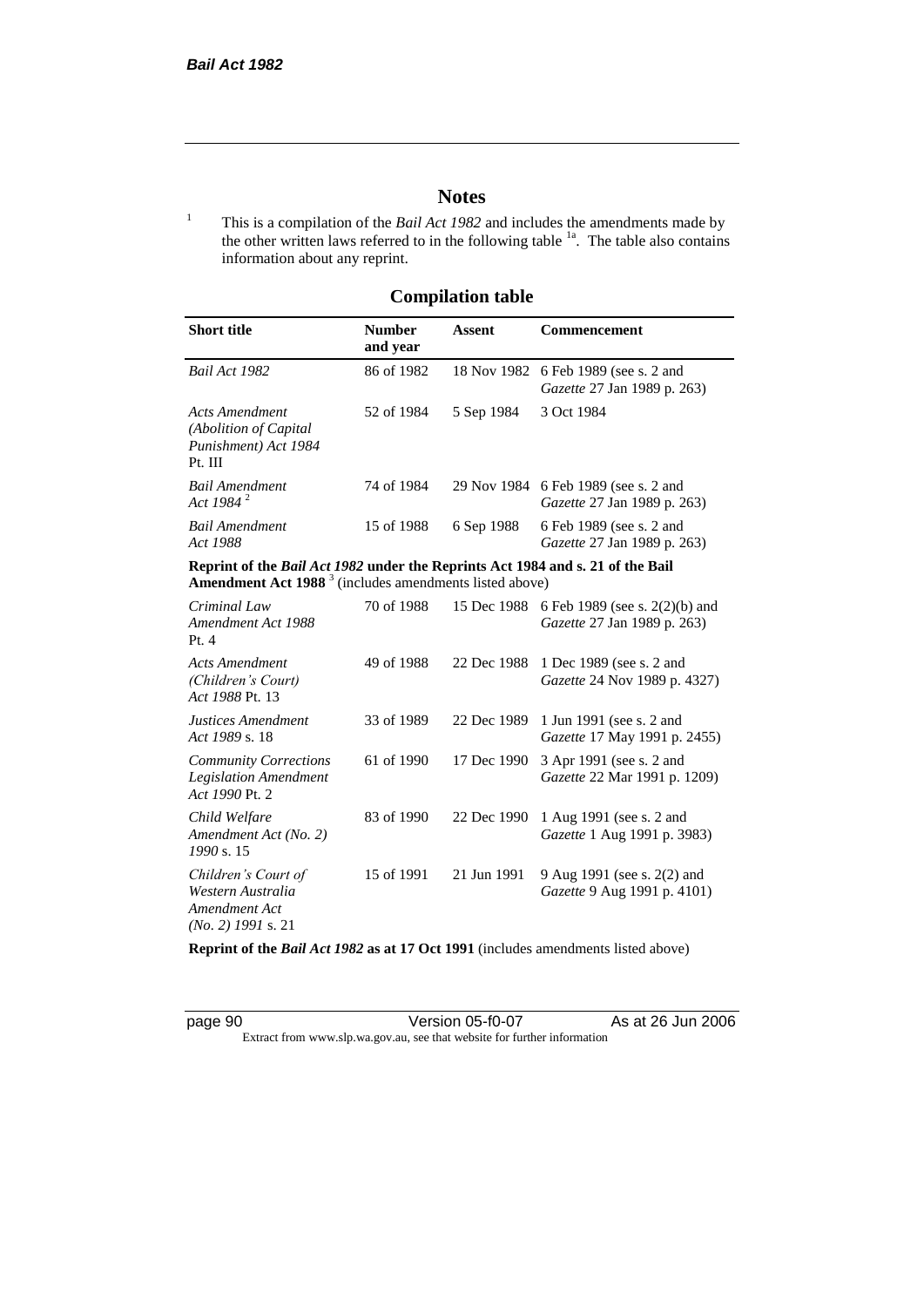| <b>Short title</b>                                                                         | <b>Number</b><br>and year | <b>Assent</b> | <b>Commencement</b>                                                                                                                                                     |
|--------------------------------------------------------------------------------------------|---------------------------|---------------|-------------------------------------------------------------------------------------------------------------------------------------------------------------------------|
| <b>Acts Amendment (Sexual</b><br>Offences) Act 1992 Pt. 3                                  | 14 of 1992                | 17 Jun 1992   | 1 Aug 1992 (see s. 2 and<br>Gazette 28 Jul 1992 p. 3671)                                                                                                                |
| <b>Acts Amendment</b><br>(Ministry of Justice)<br>Act 1993 Pt. $3^4$                       | 31 of 1993                | 15 Dec 1993   | 1 Jul 1993 (see s. 2)                                                                                                                                                   |
| Criminal Procedure<br>Amendment Act 1993<br>Pt. 2 <sup>5</sup>                             | 45 of 1993                | 20 Dec 1993   | Act other than s. 7-9 and<br>$10(2)(b)$ : 17 Jan 1994 (see<br>s. $2(1)$ ;<br>s. 7-9 and 10(2)(b): 4 Mar 1994<br>(see s. $2(2)$ and <i>Gazette</i><br>4 Mar 1994 p. 915) |
| Criminal Law<br>Amendment Act 1994<br>s. $13(1)$ and $(2)$                                 | 82 of 1994                | 23 Dec 1994   | 20 Jan 1995 (see s. 2(2))                                                                                                                                               |
| Acts Amendment (Fines,<br>Penalties and<br><b>Infringement Notices</b> )<br>Act 1994 Pt. 3 | 92 of 1994                | 23 Dec 1994   | 1 Jan 1995 (see s. 2(1) and<br>Gazette 30 Dec 1994 p. 7211)                                                                                                             |
| Sentencing<br>(Consequential<br>Provisions) Act 1995<br>Pt. 5                              | 78 of 1995                | 16 Jan 1996   | 4 Nov 1996 (see s. 2 and<br><i>Gazette</i> 25 Oct 1996 p. 5632)                                                                                                         |
| Coroners Act 1996 s. 61                                                                    | 2 of 1996                 |               | 24 May 1996 7 Apr 1997 (see s. 2 and<br>Gazette 18 Mar 1997 p. 1529)                                                                                                    |
| <b>Mental Health</b><br>(Consequential<br>Provisions) Act 1996<br>Pt. 2                    | 69 of 1996                |               | 13 Nov 1996 13 Nov 1997 (see s. 2)                                                                                                                                      |
| Reprint of the Bail Act 1982 as at 13 Mar 1997 (includes amendments listed above           |                           |               | except those in the Coroners Act 1996 and the Mental Health (Consequential Provisions)                                                                                  |

*Act 1996*) (corrections to reprint in *Gazette* 25 Jul 1997 p. 3909 and 14 Nov 1997 p. 6426)

| <i>Statutes (Repeals and</i><br>Minor Amendments)<br><i>Act 1997 s.</i> 21 |                                    | 57 of 1997 15 Dec 1997 15 Dec 1997 (see s. 2(1)) |
|----------------------------------------------------------------------------|------------------------------------|--------------------------------------------------|
| Criminal Law<br>Amendment Act (No. 1)<br>$1998$ s. 4(2)                    | 38 of 1998 25 Sep 1998 23 Oct 1998 |                                                  |

| As at 26 Jun 2006 | Version 05-f0-07                                                         |
|-------------------|--------------------------------------------------------------------------|
|                   | Extract from www.slp.wa.gov.au, see that website for further information |

page 91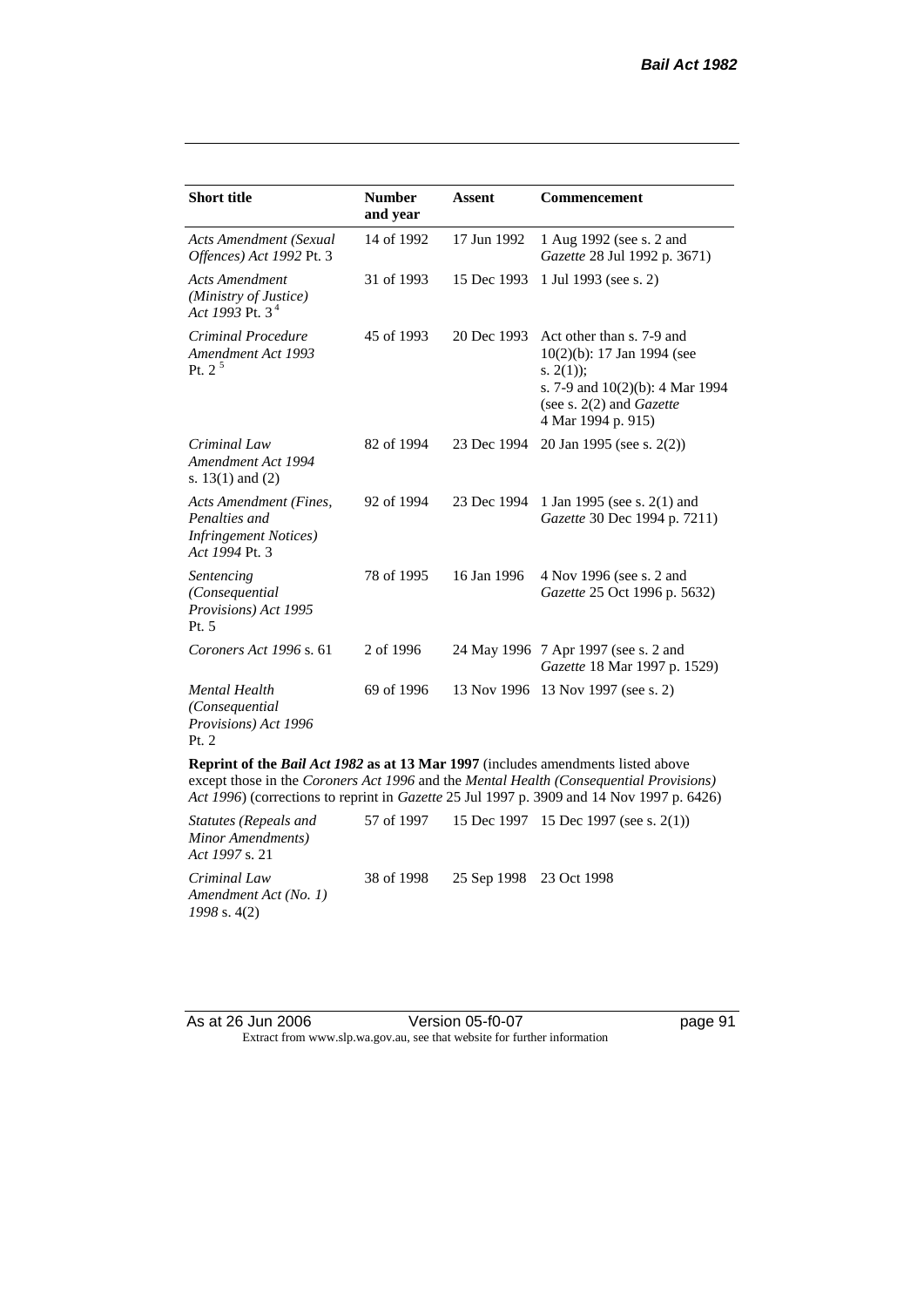| <b>Short title</b>                                                                                 | <b>Number</b><br>and year | Assent                  | Commencement                                                                                                                                                                                                                                                                                                       |  |  |
|----------------------------------------------------------------------------------------------------|---------------------------|-------------------------|--------------------------------------------------------------------------------------------------------------------------------------------------------------------------------------------------------------------------------------------------------------------------------------------------------------------|--|--|
| <b>Bail Amendment</b><br>Act 1998 <sup>6</sup>                                                     | 54 of 1998                | 11 Jan 1999             | Pt. 4 and 7: 15 May 1999<br>(see s. 2 and Gazette<br>11 May 1999 p. 1905);<br>Pt. 2, 3 and 5 (other than s. 12):<br>8 Mar 2000 (see s. 2 and<br>Gazette 7 Mar 2000 p. 1039);<br>s. 12: 1 Sep 2000 (see s. 2 and<br>Gazette 29 Aug 2000 p. 4985);<br>Pt. 6: 4 Dec 2000 (see s. 2 and<br>Gazette 4 Dec 2000 p. 6799) |  |  |
| Reprint of the <i>Bail Act 1982</i> as at 27 Aug 1999 (includes amendments listed above)           |                           |                         |                                                                                                                                                                                                                                                                                                                    |  |  |
| Court Security and<br><b>Custodial Services</b><br>(Consequential<br>Provisions) Act 1999<br>Pt. 3 | 47 of 1999                | 8 Dec 1999              | 18 Dec 1999 (see s. 2 and<br>Gazette 17 Dec 1999 p. 6175-6)                                                                                                                                                                                                                                                        |  |  |
| Criminal Law Amendment<br>Act 2001 s. 10(1)                                                        | 23 of 2001                | 26 Nov 2001 24 Dec 2001 |                                                                                                                                                                                                                                                                                                                    |  |  |
| Criminal Investigation<br>(Identifying People)<br>Act 2002 s. 96                                   | 6 of 2002                 | 4 Jun 2002              | 20 Nov 2002 (see s. 2 and<br>Gazette 19 Nov 2002 p. 5505)                                                                                                                                                                                                                                                          |  |  |
| Criminal Law (Procedure)<br>Amendment Act 2002 Pt. 4<br>Div. 1                                     | 27 of 2002                | 25 Sep 2002             | 27 Sep 2002 (see s. 2 and<br>Gazette 27 Sep 2002 p. 4875)                                                                                                                                                                                                                                                          |  |  |
| Sentencing Legislation<br>Amendment and Repeal<br>Act 2003 s. 29(3) and 37                         | 50 of 2003                | 9 Jul 2003              | s. 29(3): 31 Aug 2003 (see s. 2<br>and Gazette 29 Aug 2003<br>p. 3833);<br>s. 37: 15 May 2004 (see s. 2 and<br>Gazette 14 May 2004 p. 1445)                                                                                                                                                                        |  |  |
| Acts Amendment and<br>Repeal (Courts and Legal<br>Practice) Act 2003 s. 88,<br>97, 121 $^7$        | 65 of 2003                | 4 Dec 2003              | 1 Jan 2004 (see s. 2 and Gazette<br>30 Dec 2003 p. 5722)                                                                                                                                                                                                                                                           |  |  |
| <b>Statutes (Repeals and</b><br>Minor Amendments)<br>Act 2003 s. 29                                | 74 of 2003                | 15 Dec 2003             | 15 Dec 2003 (see s. 2)                                                                                                                                                                                                                                                                                             |  |  |
| Criminal Code Amendment<br>Act 2004 s. 24, 26 and 58                                               | 4 of 2004                 | 23 Apr 2004             | 21 May 2004 (see s. 2)                                                                                                                                                                                                                                                                                             |  |  |
| Sentencing Legislation<br>Amendment Act 2004 s. 13                                                 | 27 of 2004                | 14 Oct 2004             | 31 May 2006 (see s. 2 and<br>Gazette 30 May 2006 p. 1965)                                                                                                                                                                                                                                                          |  |  |

page 92 Version 05-f0-07 As at 26 Jun 2006 Extract from www.slp.wa.gov.au, see that website for further information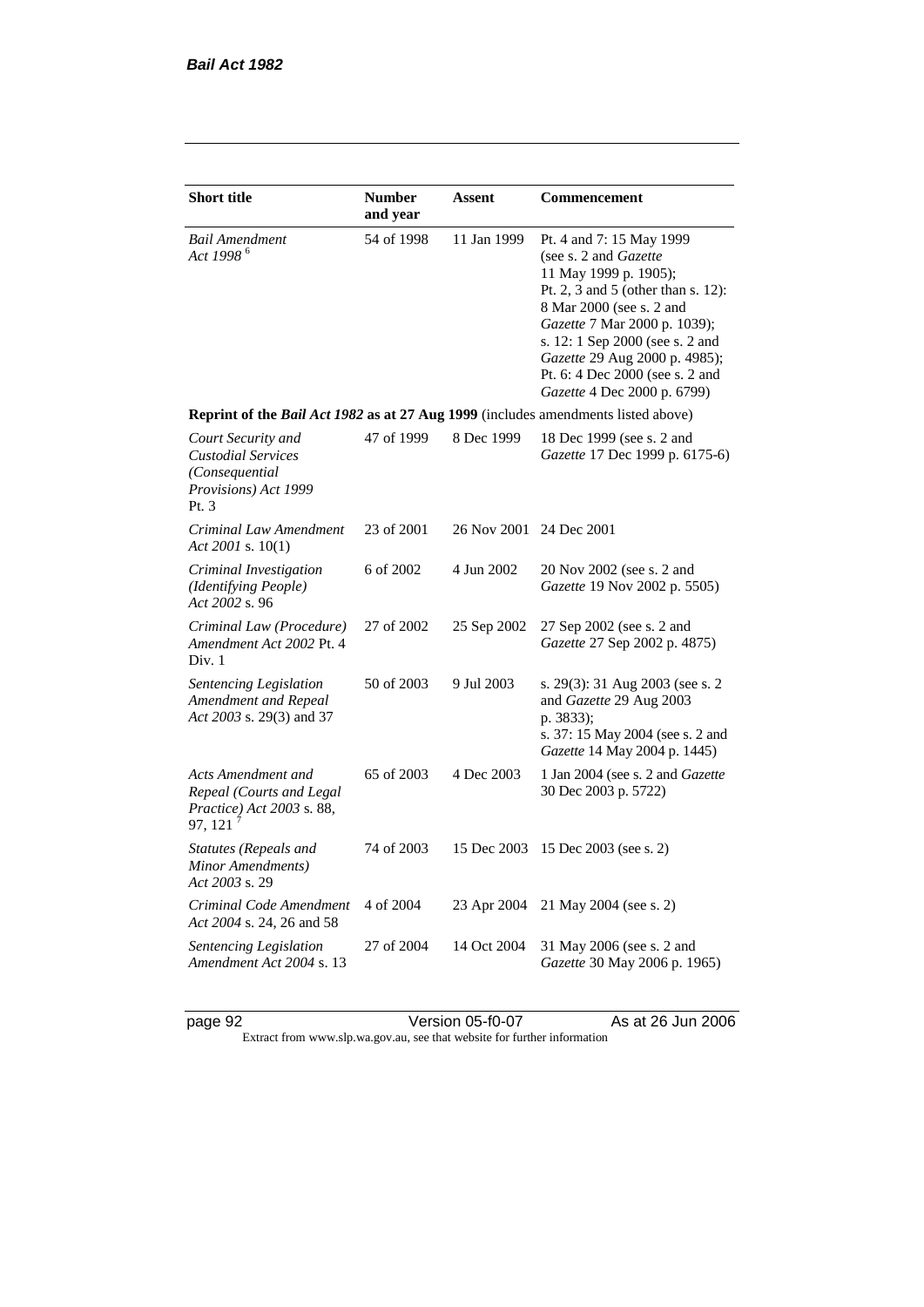| <b>Short title</b>                                                                                           | <b>Number</b><br>and year | <b>Assent</b> | <b>Commencement</b>                                                                                                                                                                                                                                            |  |  |  |
|--------------------------------------------------------------------------------------------------------------|---------------------------|---------------|----------------------------------------------------------------------------------------------------------------------------------------------------------------------------------------------------------------------------------------------------------------|--|--|--|
| <b>Acts Amendment (Family</b><br>and Domestic Violence)<br>Act 2004 Pt. 3                                    | 38 of 2004                | 9 Nov 2004    | 1 Dec 2004 (see s. 2 and<br>Gazette 26 Nov 2004 p. 5309)                                                                                                                                                                                                       |  |  |  |
| Children and Community<br><i>Services Act 2004 s. 251</i>                                                    | 34 of 2004                | 20 Oct 2004   | 1 Mar 2006 (see s. 2 and<br>Gazette 14 Feb 2006 p. 695)                                                                                                                                                                                                        |  |  |  |
| Acts Amendment (Court of<br>Appeal) Act 2004 s. 28                                                           | 45 of 2004                | 9 Nov 2004    | s. $28(1)$ , (2) and (4) (other than<br>the amendment to s. $7A(1)$ :<br>1 Feb 2005 (see. s. 2 and<br><i>Gazette</i> 14 Jan 2005 p. 163)<br>s. $28(3)$ and $(4)$ (the<br>amendment to s. $7A(1)$ : 2 May<br>2005 (see. s. 2 and Gazette<br>14 Jan 2005 p. 163) |  |  |  |
| <b>Courts Legislation</b><br>Amendment and Repeal<br>Act 2004 s. 141                                         | 59 of 2004                | 23 Nov 2004   | 1 May 2005 (see s. 2 and<br>Gazette 31 Dec 2004 p. 7128)                                                                                                                                                                                                       |  |  |  |
| Misuse of Drugs<br>Amendment Act 2004<br>s. $9(1)$                                                           | 62 of 2004                | 24 Nov 2004   | 1 Jan 2005 (see s. 2 and <i>Gazette</i><br>10 Dec 2004 p. 5965)                                                                                                                                                                                                |  |  |  |
| Criminal Procedure and<br>Appeals (Consequential and<br>Other Provisions) Act 2004<br>Pt. 3 and s. 82 and 83 | 84 of 2004                | 16 Dec 2004   | 2 May 2005 (see s. 2 and<br>Gazette 31 Dec 2004 p. 7129<br>(correction in Gazette 7 Jan<br>$2005$ p. 53))                                                                                                                                                      |  |  |  |
| <b>Reprint 5: The Bail Act 1982 as at 1 Apr 2005</b> (includes amendments listed above except                |                           |               |                                                                                                                                                                                                                                                                |  |  |  |

those in the *Sentencing Legislation Amendment Act 2004* s. 13, the *Acts Amendment (Court of Appeal) Act 2004* s. 28(3) and (4) (the amendment to s. 7A(1)), the *Children and Community Services Act 2004*, the *Courts Legislation Amendment and Repeal Act 2004* and the *Criminal Procedure and Appeals (Consequential and Other Provisions) Act 2004*)

*Planning and Development (Consequential and Transitional Provisions) Act 2005* s. 15 12 Dec 2005 9 Apr 2006 (see s. 2 and *Gazette* 21 Mar 2006 p. 1078)

 $1a$  On the date as at which this compilation was prepared, provisions referred to in the following table had not come into operation and were therefore not included in this compilation. For the text of the provisions see the endnotes referred to in the table.

| Provisions that have not come into operation |  |  |  |  |  |  |
|----------------------------------------------|--|--|--|--|--|--|
|----------------------------------------------|--|--|--|--|--|--|

| <b>Short title</b>                                                       | <b>Number</b><br>and Year | Assent           | <b>Commencement</b> |         |
|--------------------------------------------------------------------------|---------------------------|------------------|---------------------|---------|
|                                                                          |                           |                  |                     |         |
| As at 26 Jun 2006                                                        |                           | Version 05-f0-07 |                     | page 93 |
| Extract from www.slp.wa.gov.au, see that website for further information |                           |                  |                     |         |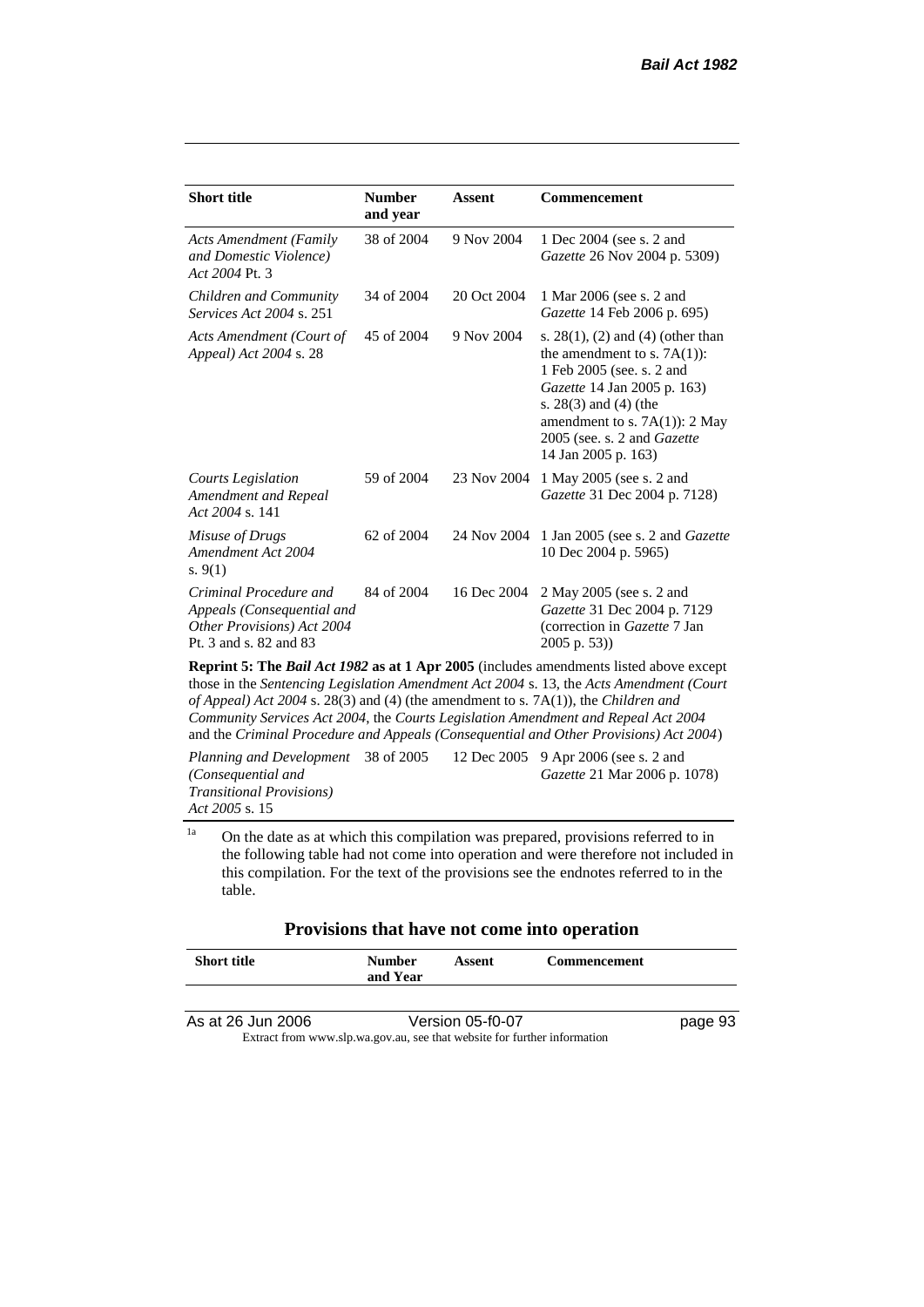*Machinery of Government (Miscellaneous Amendments) Act 2006* Pt. 3 Div.  $1<sup>11</sup>$ 28 of 2006 26 Jun 2006 To be proclaimed (see s. 2)

- <sup>2</sup> The *Bail Amendment Act 1984* s. 10 and 11 were repealed by the *Bail Amendment Act 1988* s. 20.
- <sup>3</sup> The *Bail Act 1982* was not in operation at the time when the reprint was compiled, but the reprinting was authorised by s. 21 of the *Bail Amendment Act 1988*.
- <sup>4</sup> The *Acts Amendment (Ministry of Justice) Act 1993* Pt. 19 is a transitional provision that is of no further effect.

<sup>5</sup> The *Criminal Procedure Amendment Act 1993* s. 13 reads as follows:

 $\epsilon$ 

 $\epsilon$ 

 $\epsilon$ 

#### **13. Transitional**

- (1) The amendments to the principal Act effected by a provision of this Part apply in relation to —
	- (a) a child arrested for any offence; and
	- (b) a person, other than a child, arrested for a serious offence,

on or after the day on which that provision comes into operation.

(2) In subsection (1) **"child"** and **"serious offence"** have the same meanings as in the principal Act.

<sup>6</sup> The *Bail Amendment Act 1998* s. 6(2) reads as follows:

- (2) Section 16A inserted by subsection (1) applies to persons arrested for an offence referred to in subsection  $(2)(a)$  or  $(3)$  of that section on or after the day on which this section comes into operation.
- <sup>7</sup> The *Acts Amendment and Repeal (Courts and Legal Practice) Act 2003* s. 97 reads as follows:
	- **97. References to Crown Solicitor**

If in a written law or other document or instrument there is a reference to the Crown Solicitor that reference may, where the context so requires, be read as if it had been amended to be a reference to the State Solicitor.

".

".

".

page 94 Version 05-f0-07 As at 26 Jun 2006 Extract from www.slp.wa.gov.au, see that website for further information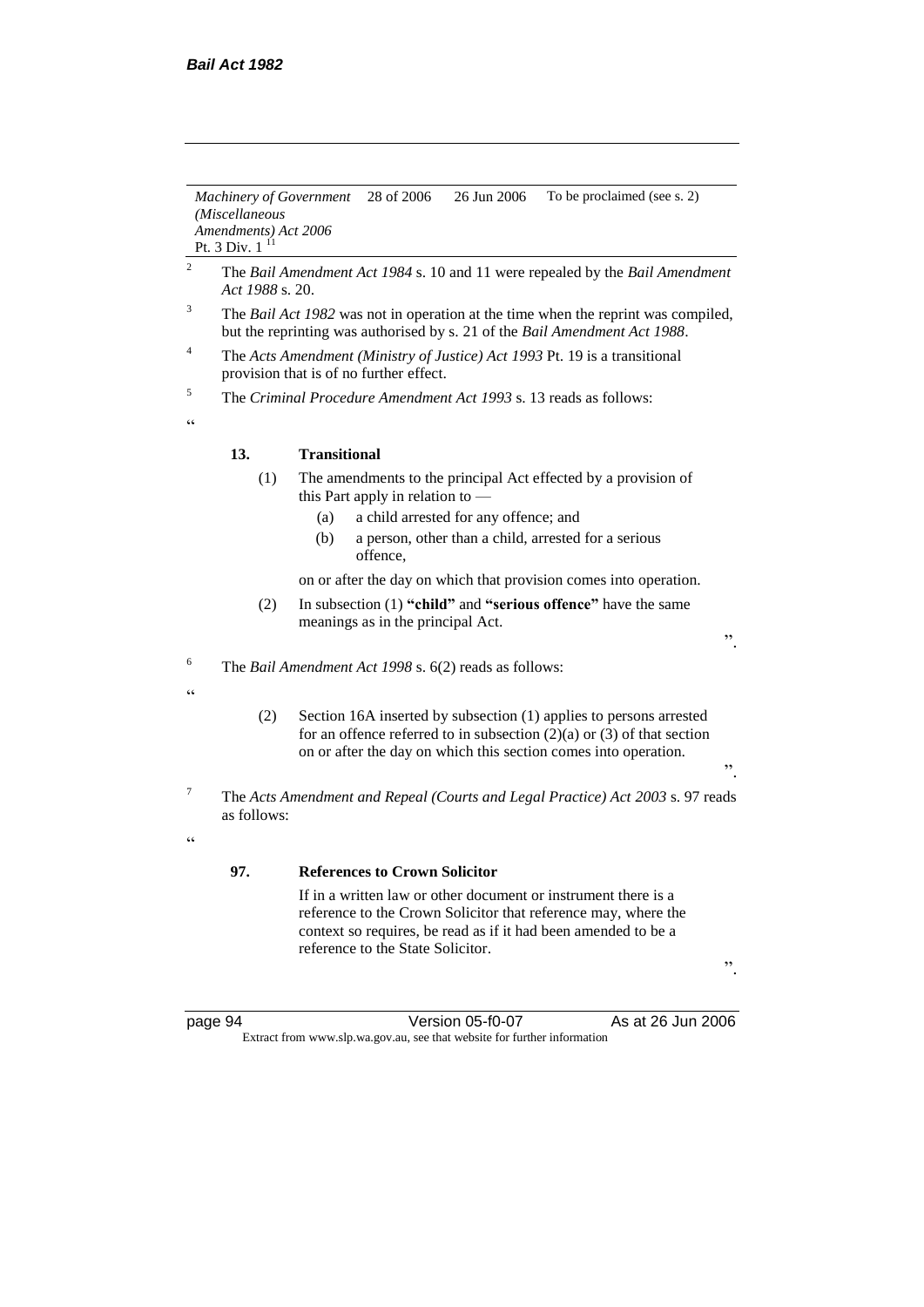- 8 Footnote no longer applicable.
- 9 Footnote no longer applicable.
- <sup>10</sup> The amendment in the *Courts Legislation Amendment and Repeal Act 2004* s. 141 is not included because the clause it sought to amend had been amended by the *Acts Amendment (Court of Appeal) Act 2004* s. 28(4) before the amendment purported to come into operation.
- <sup>11</sup> On the date as at which this compilation was prepared, the *Machinery of Government (Miscellaneous Amendments) Act 2006* Pt. 3 Div. 1 had not come into operation. It reads as follows:

### **Part 3 — Attorney General, and Justice**

#### **Division 1 —** *Bail Act 1982*

### **30. The Act amended**

The amendments in this Division are to the *Bail Act 1982*.

#### **31. Section 3 amended**

- (1) Section 3(1) is amended as follows:
	- (a) by inserting the following definitions in the appropriate alphabetical positions —
- $\epsilon$

**"CEO"** means the chief executive officer of the Department; **"Department"** means the department of the Public Service principally assisting in the administration of this Act;

- (b) in the definition of "authorised community services officer" in paragraph (a) by deleting "(Justice)" in both places where it occurs;
- (c) by deleting the definition of "CEO (Justice)".
- (2) Section 3(5) is amended by deleting "department of which he is the chief executive officer" and inserting instead —
	- Department ".

#### **32. Section 66A amended**

Section 66A(2) is amended by deleting "department of which the CEO (Justice) is the chief executive officer" and inserting instead —

" Department ".

";

 $\epsilon$